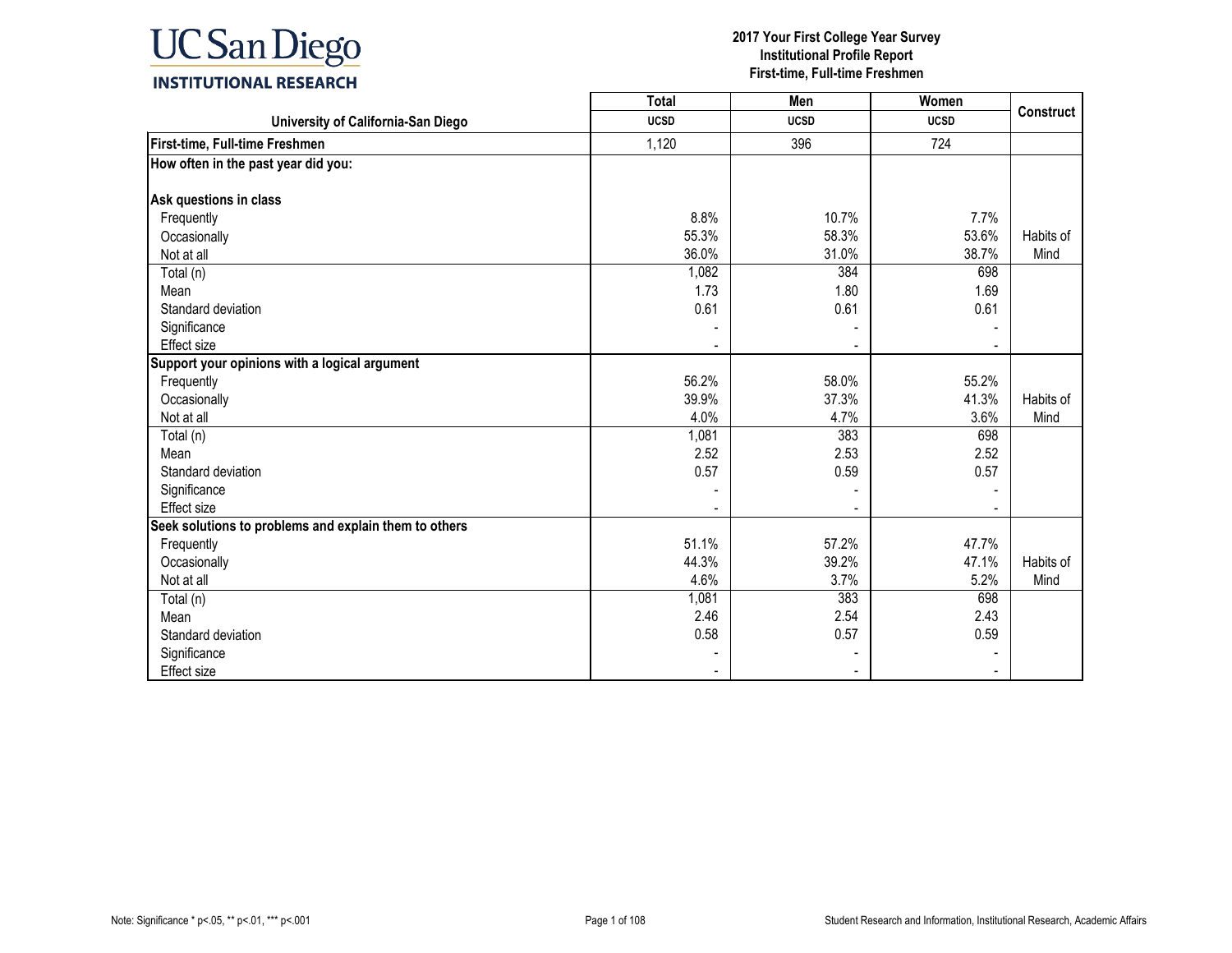

|                                                                 | <b>Total</b> | Men         | Women                        |                  |
|-----------------------------------------------------------------|--------------|-------------|------------------------------|------------------|
| University of California-San Diego                              | <b>UCSD</b>  | <b>UCSD</b> | <b>UCSD</b>                  | <b>Construct</b> |
| How often in the past year did you:                             |              |             |                              |                  |
|                                                                 |              |             |                              |                  |
| Evaluate the quality or reliability of information you received |              |             |                              |                  |
| Frequently                                                      | 50.9%        | 58.6%       | 46.7%                        |                  |
| Occasionally                                                    | 43.9%        | 36.6%       | 47.9%                        | Habits of        |
| Not at all                                                      | 5.2%         | 4.7%        | 5.4%                         | Mind             |
| Total (n)                                                       | 1,080        | 382         | 698                          |                  |
| Mean                                                            | 2.46         | 2.54        | 2.41                         |                  |
| Standard deviation                                              | 0.59         | 0.59        | 0.59                         |                  |
| Significance                                                    |              |             |                              |                  |
| Effect size                                                     |              |             | $\qquad \qquad \blacksquare$ |                  |
| Take a risk because you felt you had more to gain               |              |             |                              |                  |
| Frequently                                                      | 29.5%        | 33.4%       | 27.4%                        |                  |
| Occasionally                                                    | 55.6%        | 53.3%       | 56.8%                        | Habits of        |
| Not at all                                                      | 14.9%        | 13.3%       | 15.8%                        | Mind             |
| Total (n)                                                       | 1,080        | 383         | 697                          |                  |
| Mean                                                            | 2.15         | 2.20        | 2.12                         |                  |
| Standard deviation                                              | 0.65         | 0.65        | 0.65                         |                  |
| Significance                                                    |              |             |                              |                  |
| Effect size                                                     |              |             |                              |                  |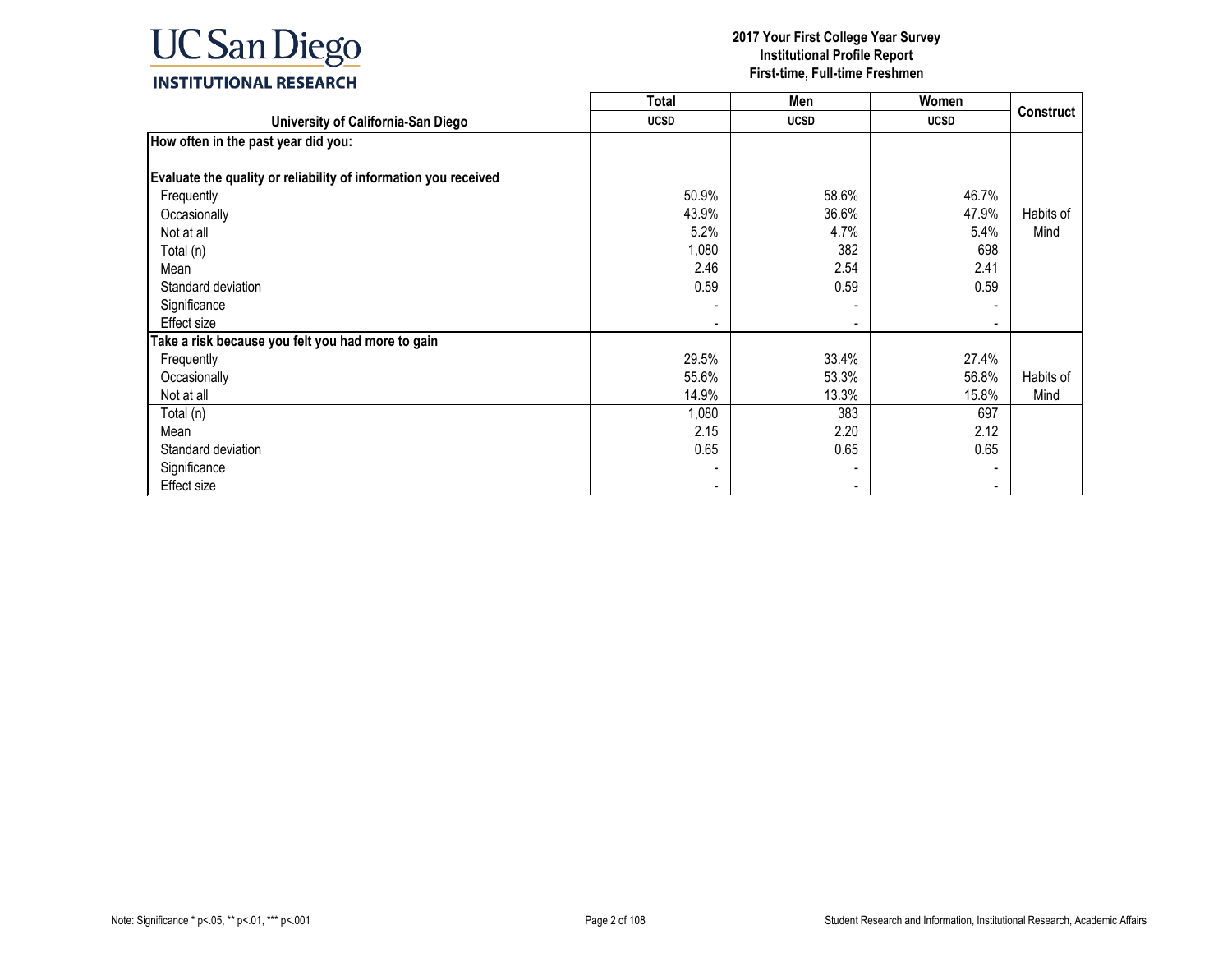

|                                                                         | <b>Total</b> | Men         | Women       |                  |
|-------------------------------------------------------------------------|--------------|-------------|-------------|------------------|
| University of California-San Diego                                      | <b>UCSD</b>  | <b>UCSD</b> | <b>UCSD</b> | <b>Construct</b> |
| How often in the past year did you:                                     |              |             |             |                  |
|                                                                         |              |             |             |                  |
| Seek alternative solutions to a problem                                 |              |             |             |                  |
| Frequently                                                              | 40.4%        | 44.5%       | 38.1%       |                  |
| Occasionally                                                            | 53.1%        | 49.2%       | 55.3%       | Habits of        |
| Not at all                                                              | 6.5%         | 6.3%        | 6.6%        | Mind             |
| Total (n)                                                               | 1,080        | 384         | 696         |                  |
| Mean                                                                    | 2.34         | 2.38        | 2.31        |                  |
| Standard deviation                                                      | 0.59         | 0.60        | 0.59        |                  |
| Significance                                                            |              |             |             |                  |
| Effect size                                                             |              |             |             |                  |
| Look up scientific research articles and resources                      |              |             |             |                  |
| Frequently                                                              | 31.5%        | 32.4%       | 31.0%       |                  |
| Occasionally                                                            | 50.4%        | 49.1%       | 51.1%       | Habits of        |
| Not at all                                                              | 18.1%        | 18.5%       | 17.9%       | Mind             |
| Total (n)                                                               | 1,080        | 383         | 697         |                  |
| Mean                                                                    | 2.13         | 2.14        | 2.13        |                  |
| Standard deviation                                                      | 0.69         | 0.70        | 0.69        |                  |
| Significance                                                            |              |             |             |                  |
| Effect size                                                             |              |             |             |                  |
| Explore topics on your own, even though it was not required for a class |              |             |             |                  |
| Frequently                                                              | 32.3%        | 37.2%       | 29.7%       |                  |
| Occasionally                                                            | 50.4%        | 46.9%       | 52.3%       | Habits of        |
| Not at all                                                              | 17.3%        | 15.9%       | 18.1%       | Mind             |
| Total (n)                                                               | 1,082        | 384         | 698         |                  |
| Mean                                                                    | 2.15         | 2.21        | 2.12        |                  |
| Standard deviation                                                      | 0.69         | 0.70        | 0.68        |                  |
| Significance                                                            |              |             |             |                  |
| Effect size                                                             |              |             |             |                  |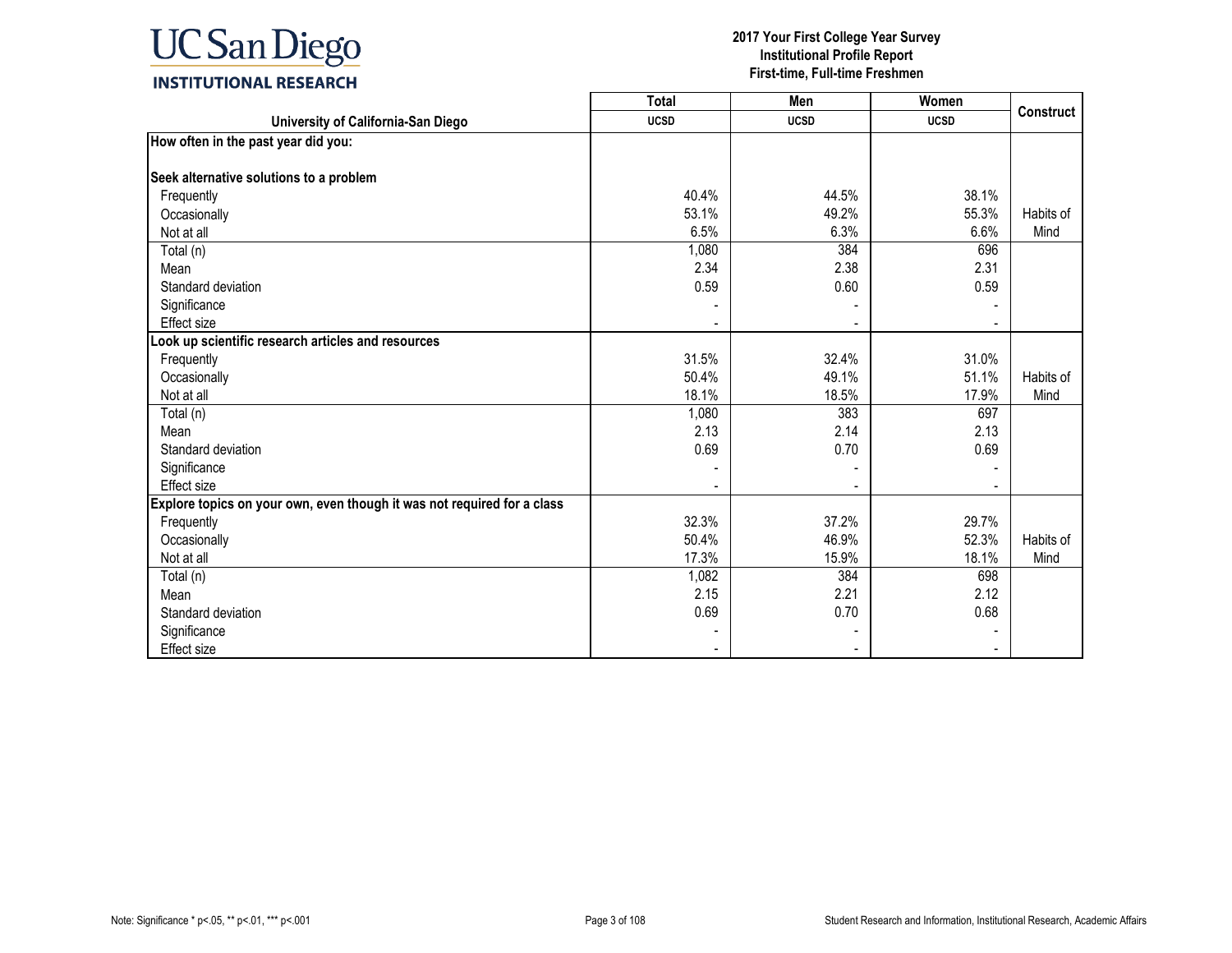

|                                                                       | <b>Total</b> | Men         | Women       | <b>Construct</b> |
|-----------------------------------------------------------------------|--------------|-------------|-------------|------------------|
| University of California-San Diego                                    | <b>UCSD</b>  | <b>UCSD</b> | <b>UCSD</b> |                  |
| How often in the past year did you:                                   |              |             |             |                  |
|                                                                       |              |             |             |                  |
| Accept mistakes as part of the learning process                       |              |             |             |                  |
| Frequently                                                            | 62.9%        | 67.4%       | 60.5%       |                  |
| Occasionally                                                          | 33.7%        | 29.2%       | 36.1%       | Habits of        |
| Not at all                                                            | 3.4%         | 3.4%        | 3.4%        | Mind             |
| Total (n)                                                             | 1,081        | 383         | 698         |                  |
| Mean                                                                  | 2.59         | 2.64        | 2.57        |                  |
| Standard deviation                                                    | 0.56         | 0.55        | 0.56        |                  |
| Significance                                                          |              |             |             |                  |
| <b>Effect size</b>                                                    |              |             |             |                  |
| Analyze multiple sources of information before coming to a conclusion |              |             |             |                  |
| Frequently                                                            | 50.8%        | 54.2%       | 49.0%       |                  |
| Occasionally                                                          | 46.1%        | 43.2%       | 47.7%       | Habits of        |
| Not at all                                                            | 3.1%         | 2.6%        | 3.3%        | Mind             |
| Total (n)                                                             | 1,078        | 384         | 694         |                  |
| Mean                                                                  | 2.48         | 2.52        | 2.46        |                  |
| Standard deviation                                                    | 0.56         | 0.55        | 0.56        |                  |
| Significance                                                          |              |             |             |                  |
| Effect size                                                           |              |             |             |                  |
| Take on a challenge that scares you                                   |              |             |             |                  |
| Frequently                                                            | 39.1%        | 38.9%       | 39.2%       |                  |
| Occasionally                                                          | 53.5%        | 53.3%       | 53.6%       |                  |
| Not at all                                                            | 7.4%         | 7.8%        | 7.2%        |                  |
| Total (n)                                                             | 1,077        | 383         | 694         |                  |
| Mean                                                                  | 2.32         | 2.31        | 2.32        |                  |
| Standard deviation                                                    | 0.60         | 0.61        | 0.60        |                  |
| Significance                                                          |              |             |             |                  |
| <b>Effect size</b>                                                    |              |             |             |                  |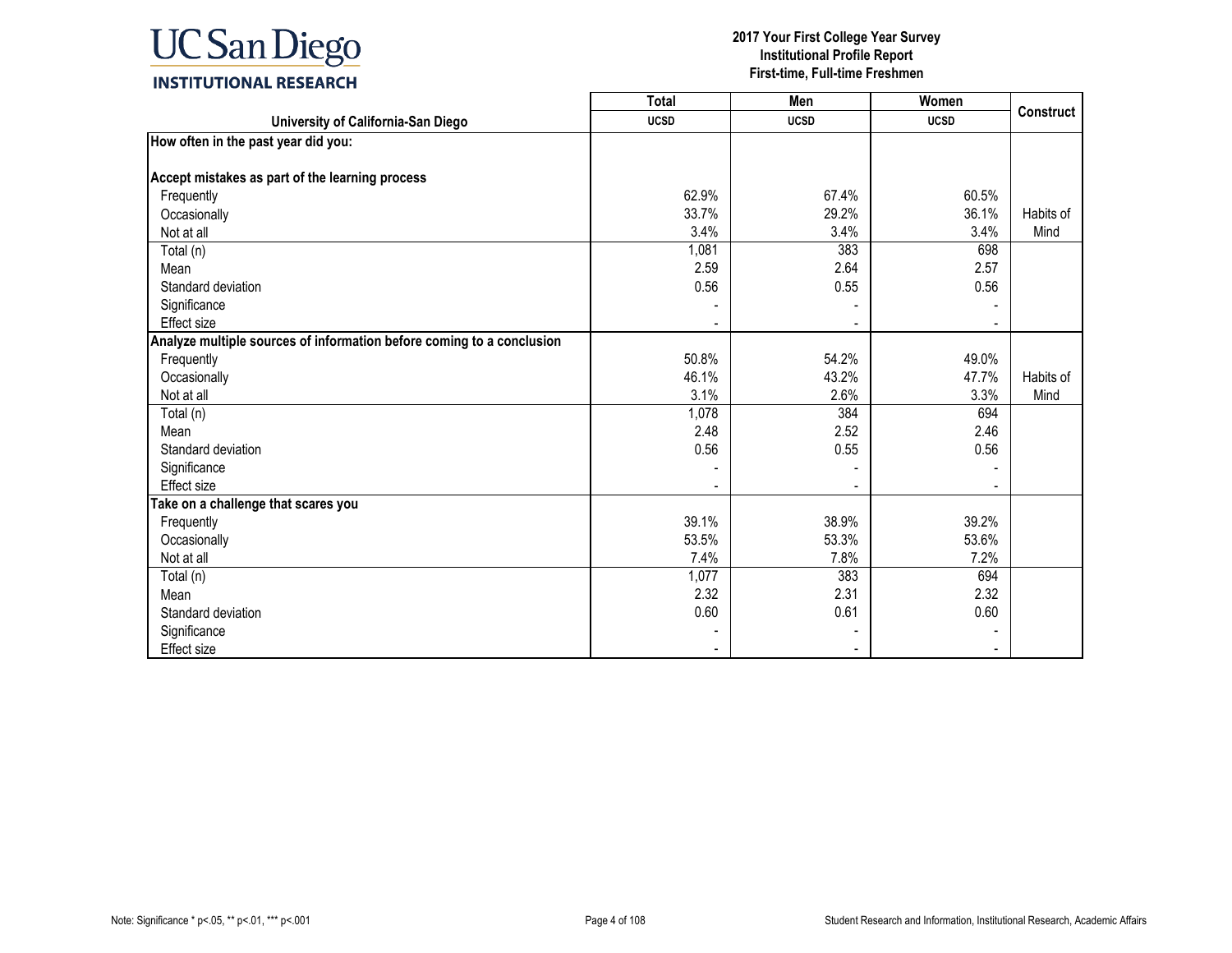

|                                                                     | <b>Total</b> | Men         | Women       |                  |
|---------------------------------------------------------------------|--------------|-------------|-------------|------------------|
| University of California-San Diego                                  | <b>UCSD</b>  | <b>UCSD</b> | <b>UCSD</b> | <b>Construct</b> |
| Since entering this college, how often have you interacted with the |              |             |             |                  |
| following people (e.g., by phone, e-mail, text, or in person):      |              |             |             |                  |
|                                                                     |              |             |             |                  |
| Faculty during office hours                                         |              |             |             |                  |
| Daily                                                               | 1.0%         | 1.8%        | 0.6%        | Faculty          |
| 2 or 3 times per week                                               | 5.1%         | 6.8%        | 4.1%        | Interaction      |
| Once a week                                                         | 12.1%        | 13.4%       | 11.3%       |                  |
| 1 or 2 times per month                                              | 22.8%        | 22.9%       | 22.8%       |                  |
| 1 or 2 times per term                                               | 38.0%        | 33.7%       | 40.4%       |                  |
| Never                                                               | 21.0%        | 21.3%       | 20.8%       |                  |
| Total (n)                                                           | 1,068        | 380         | 688         |                  |
| Mean                                                                | 2.45         | 2.56        | 2.39        |                  |
| Standard deviation                                                  | 1.16         | 1.26        | 1.09        |                  |
| Significance                                                        |              |             |             |                  |
| Effect size                                                         |              |             |             |                  |
| Faculty outside of class or office hours                            |              |             |             |                  |
| Daily                                                               | 0.6%         | 1.1%        | 0.3%        |                  |
| 2 or 3 times per week                                               | 2.4%         | 3.2%        | 1.9%        |                  |
| Once a week                                                         | 6.4%         | 9.3%        | 4.8%        | Faculty          |
| 1 or 2 times per month                                              | 11.2%        | 14.0%       | 9.6%        | Interaction      |
| 1 or 2 times per term                                               | 26.8%        | 26.5%       | 27.0%       |                  |
| Never                                                               | 52.7%        | 46.0%       | 56.4%       |                  |
| Total (n)                                                           | 1,063        | 378         | 685         |                  |
| Mean                                                                | 1.81         | 2.00        | 1.70        |                  |
| Standard deviation                                                  | 1.08         | 1.20        | 0.99        |                  |
| Significance                                                        |              |             |             |                  |
| <b>Effect size</b>                                                  |              |             |             |                  |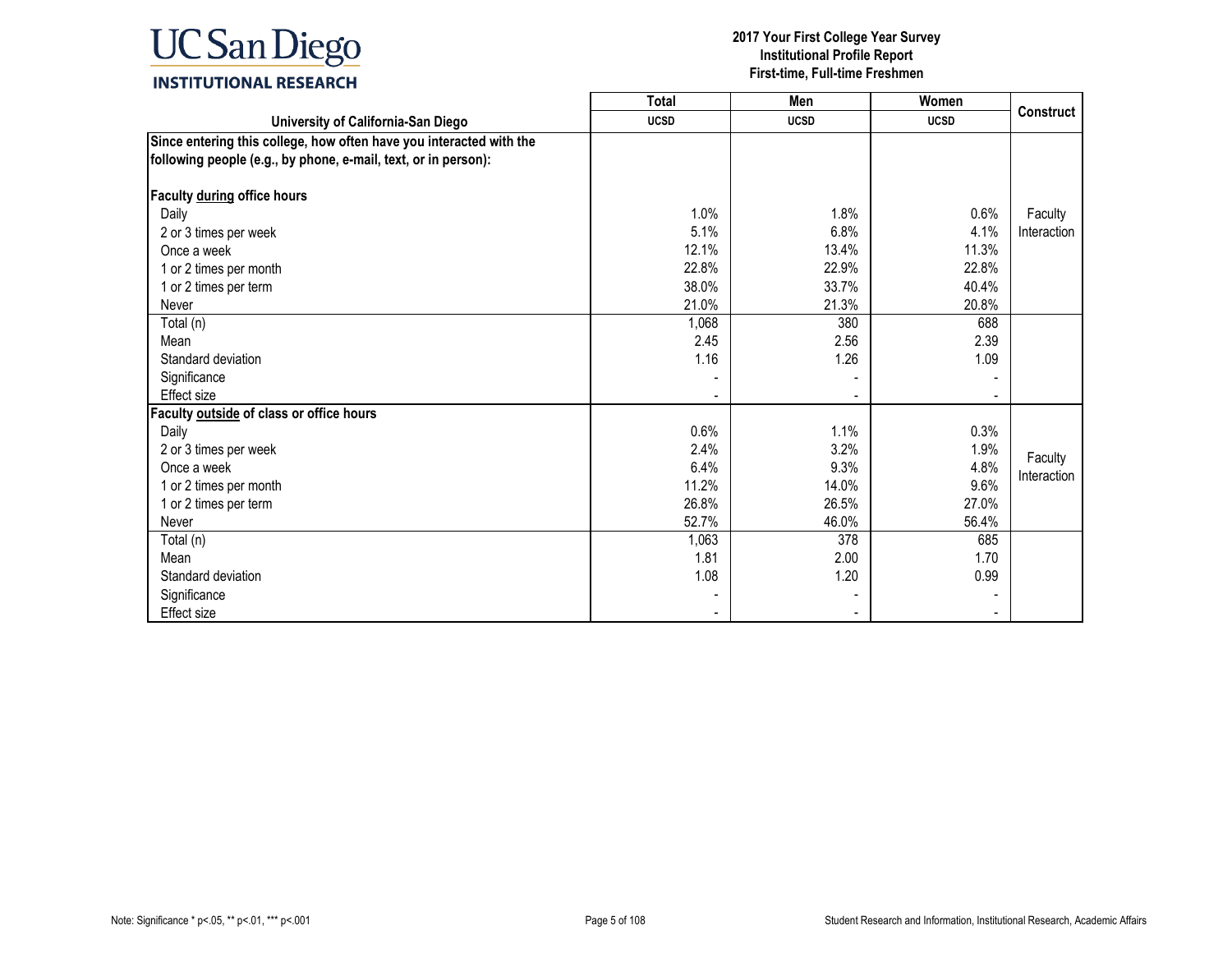

|                                                                                                                                       | <b>Total</b>   | Men            | Women          | <b>Construct</b> |
|---------------------------------------------------------------------------------------------------------------------------------------|----------------|----------------|----------------|------------------|
| University of California-San Diego                                                                                                    | <b>UCSD</b>    | <b>UCSD</b>    | <b>UCSD</b>    |                  |
| Since entering this college, how often have you interacted with the<br>following people (e.g., by phone, e-mail, text, or in person): |                |                |                |                  |
| Academic advisors/counselors                                                                                                          |                |                |                |                  |
| Daily                                                                                                                                 | 0.8%           | 1.1%           | 0.6%           |                  |
| 2 or 3 times per week                                                                                                                 | 0.8%           | 1.1%           | 0.7%           |                  |
| Once a week                                                                                                                           | 3.8%           | 6.1%           | 2.5%           |                  |
| 1 or 2 times per month                                                                                                                | 15.6%          | 18.4%          | 14.0%          |                  |
| 1 or 2 times per term                                                                                                                 | 57.8%          | 52.1%          | 60.9%          |                  |
| Never                                                                                                                                 | 21.3%          | 21.3%          | 21.3%          |                  |
| Total (n)                                                                                                                             | 1,066          | 380            | 686            |                  |
| Mean                                                                                                                                  | 2.07           | 2.17           | 2.02           |                  |
| Standard deviation                                                                                                                    | 0.84           | 0.94           | 0.78           |                  |
| Significance                                                                                                                          |                |                |                |                  |
| Effect size                                                                                                                           |                |                |                |                  |
| <b>Graduate students/teaching assistants</b>                                                                                          |                |                |                |                  |
| Daily                                                                                                                                 | 1.7%           | 3.4%           | 0.7%           |                  |
| 2 or 3 times per week                                                                                                                 | 17.0%          | 14.8%          | 18.2%          |                  |
| Once a week                                                                                                                           | 23.5%          | 24.3%          | 23.0%          |                  |
| 1 or 2 times per month                                                                                                                | 20.1%          | 19.0%          | 20.7%          |                  |
| 1 or 2 times per term                                                                                                                 | 24.3%          | 21.7%          | 25.8%          |                  |
| Never                                                                                                                                 | 13.4%          | 16.7%          | 11.6%          |                  |
| Total (n)                                                                                                                             | 1,065          | 378            | 687            |                  |
| Mean                                                                                                                                  | 3.11           | 3.09           | 3.13           |                  |
| Standard deviation                                                                                                                    | 1.35           | 1.42           | 1.32           |                  |
| Significance                                                                                                                          |                |                |                |                  |
| Effect size                                                                                                                           |                |                |                |                  |
| <b>Close friends at this institution</b>                                                                                              |                |                |                |                  |
| Daily                                                                                                                                 | 63.1%<br>17.2% | 60.5%<br>17.4% | 64.5%<br>17.2% |                  |
| 2 or 3 times per week<br>Once a week                                                                                                  | 7.7%           | 8.9%           | 7.0%           |                  |
|                                                                                                                                       | 4.3%           | 4.5%           | 4.2%           |                  |
| 1 or 2 times per month                                                                                                                | 3.1%           | 3.7%           | 2.8%           |                  |
| 1 or 2 times per term<br>Never                                                                                                        | 4.6%           | 5.0%           | 4.4%           |                  |
|                                                                                                                                       |                | 380            | 688            |                  |
| Total (n)<br>Mean                                                                                                                     | 1,068<br>5.19  | 5.12           | 5.23           |                  |
| Standard deviation                                                                                                                    | 1.36           | 1.41           | 1.33           |                  |
| Significance                                                                                                                          |                |                |                |                  |
| Effect size                                                                                                                           |                |                |                |                  |
|                                                                                                                                       |                |                |                |                  |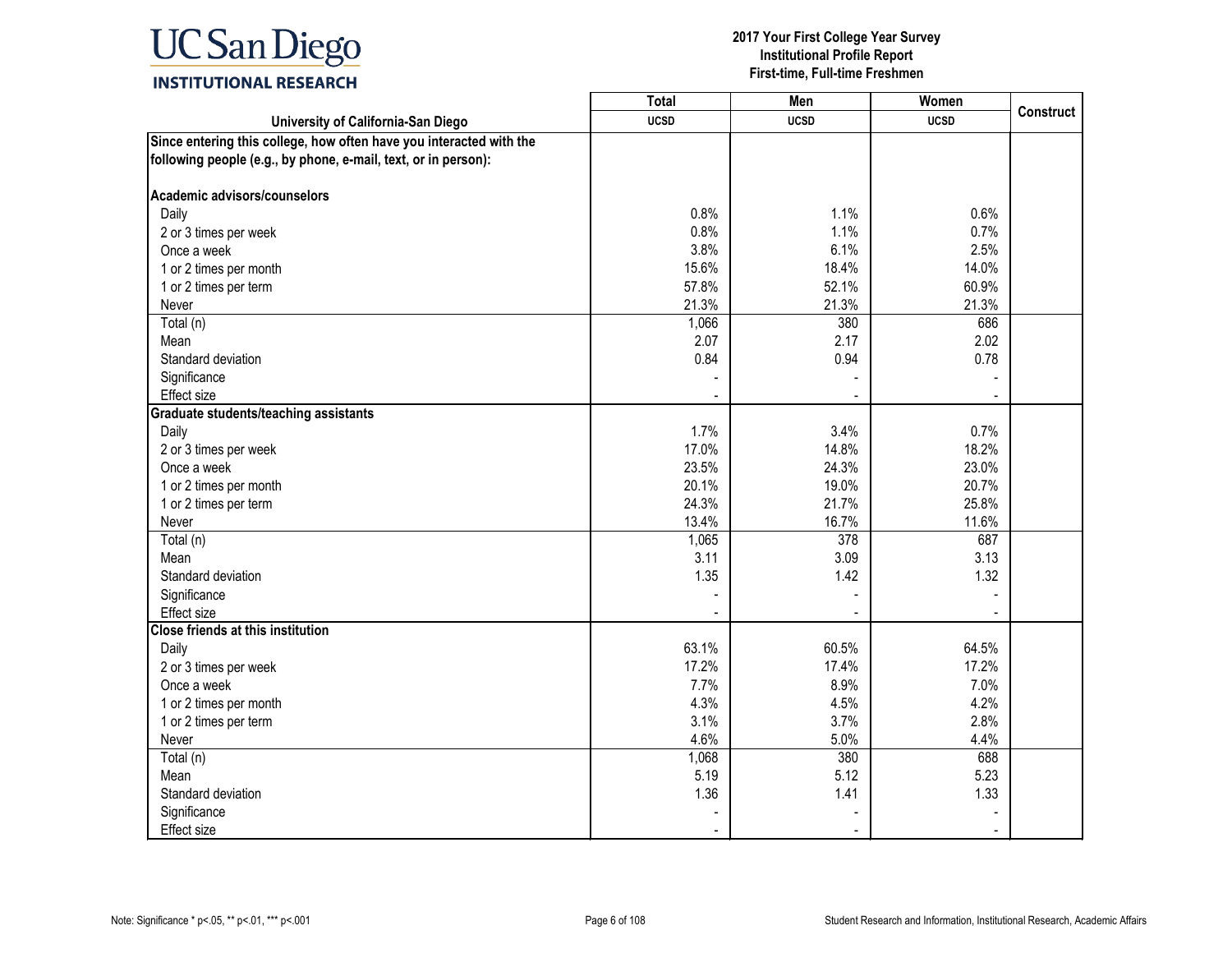

|                                                                     | <b>Total</b> | Men         | Women       | <b>Construct</b> |
|---------------------------------------------------------------------|--------------|-------------|-------------|------------------|
| University of California-San Diego                                  | <b>UCSD</b>  | <b>UCSD</b> | <b>UCSD</b> |                  |
| Since entering this college, how often have you interacted with the |              |             |             |                  |
| following people (e.g., by phone, e-mail, text, or in person):      |              |             |             |                  |
| Close friends not at this institution                               |              |             |             |                  |
| Daily                                                               | 30.3%        | 24.8%       | 33.4%       |                  |
| 2 or 3 times per week                                               | 19.9%        | 16.9%       | 21.6%       |                  |
| Once a week                                                         | 13.5%        | 15.8%       | 12.2%       |                  |
| 1 or 2 times per month                                              | 15.1%        | 16.1%       | 14.6%       |                  |
| 1 or 2 times per term                                               | 12.5%        | 16.1%       | 10.5%       |                  |
| Never                                                               | 8.6%         | 10.3%       | 7.7%        |                  |
| Total (n)                                                           | 1,065        | 379         | 686         |                  |
| Mean                                                                | 4.15         | 3.87        | 4.30        |                  |
| Standard deviation                                                  | 1.68         | 1.70        | 1.65        |                  |
| Significance                                                        |              |             |             |                  |
| Effect size                                                         |              |             |             |                  |
| Your parents/guardians                                              |              |             |             |                  |
| Daily                                                               | 27.4%        | 18.7%       | 32.2%       |                  |
| 2 or 3 times per week                                               | 25.5%        | 25.5%       | 25.5%       |                  |
| Once a week                                                         | 22.6%        | 26.3%       | 20.5%       |                  |
| 1 or 2 times per month                                              | 12.9%        | 15.8%       | 11.4%       |                  |
| 1 or 2 times per term                                               | 7.8%         | 7.9%        | 7.7%        |                  |
| Never                                                               | 3.8%         | 5.8%        | 2.8%        |                  |
| Total (n)                                                           | 1,067        | 380         | 687         |                  |
| Mean                                                                | 4.40         | 4.14        | 4.55        |                  |
| Standard deviation                                                  | 1.41         | 1.41        | 1.38        |                  |
| Significance                                                        |              |             |             |                  |
| Effect size                                                         |              |             |             |                  |
| Your siblings or extended family                                    |              |             |             |                  |
| Daily                                                               | 19.4%        | 15.3%       | 21.7%       |                  |
| 2 or 3 times per week                                               | 19.1%        | 16.8%       | 20.3%       |                  |
| Once a week                                                         | 18.6%        | 20.0%       | 17.9%       |                  |
| 1 or 2 times per month                                              | 18.5%        | 20.0%       | 17.7%       |                  |
| 1 or 2 times per term                                               | 14.7%        | 15.8%       | 14.1%       |                  |
| Never                                                               | 9.6%         | 12.1%       | 8.3%        |                  |
| Total (n)                                                           | 1,068        | 380         | 688         |                  |
| Mean                                                                | 3.81         | 3.59        | 3.93        |                  |
| Standard deviation                                                  | 1.60         | 1.59        | 1.60        |                  |
| Significance                                                        |              |             |             |                  |
| Effect size                                                         |              |             |             |                  |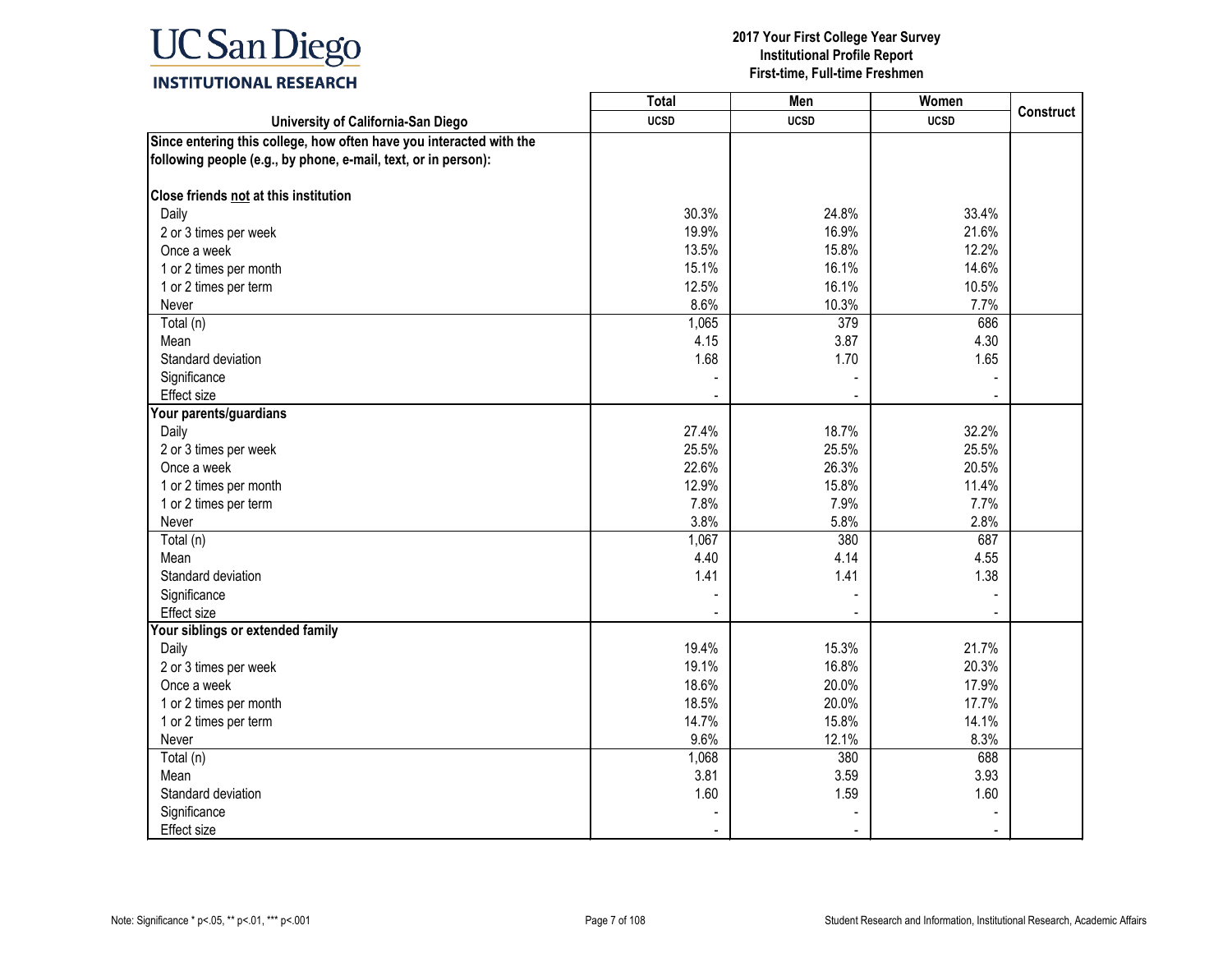

|                                                                    | Total       | Men         | Women       |           |
|--------------------------------------------------------------------|-------------|-------------|-------------|-----------|
| University of California-San Diego                                 | <b>UCSD</b> | <b>UCSD</b> | <b>UCSD</b> | Construct |
| Do you have any concern about your ability to finance your college |             |             |             |           |
| leducation?                                                        |             |             |             |           |
| Major (not sure I will have enough funds to complete college)      | 19.6%       | 17.3%       | 20.9%       |           |
| Some (but I probably will have enough funds)                       | 57.7%       | 53.1%       | 60.3%       |           |
| None (I am confident that I will have sufficient funds)            | 22.7%       | 29.6%       | 18.8%       |           |
| Total (n)                                                          | 1,055       | 375         | 680         |           |
| Mean                                                               | 1.97        | .88         | 2.02        |           |
| Standard deviation                                                 | 0.65        | 0.67        | 0.63        |           |
| Significance                                                       |             |             |             |           |
| Effect size                                                        |             |             |             |           |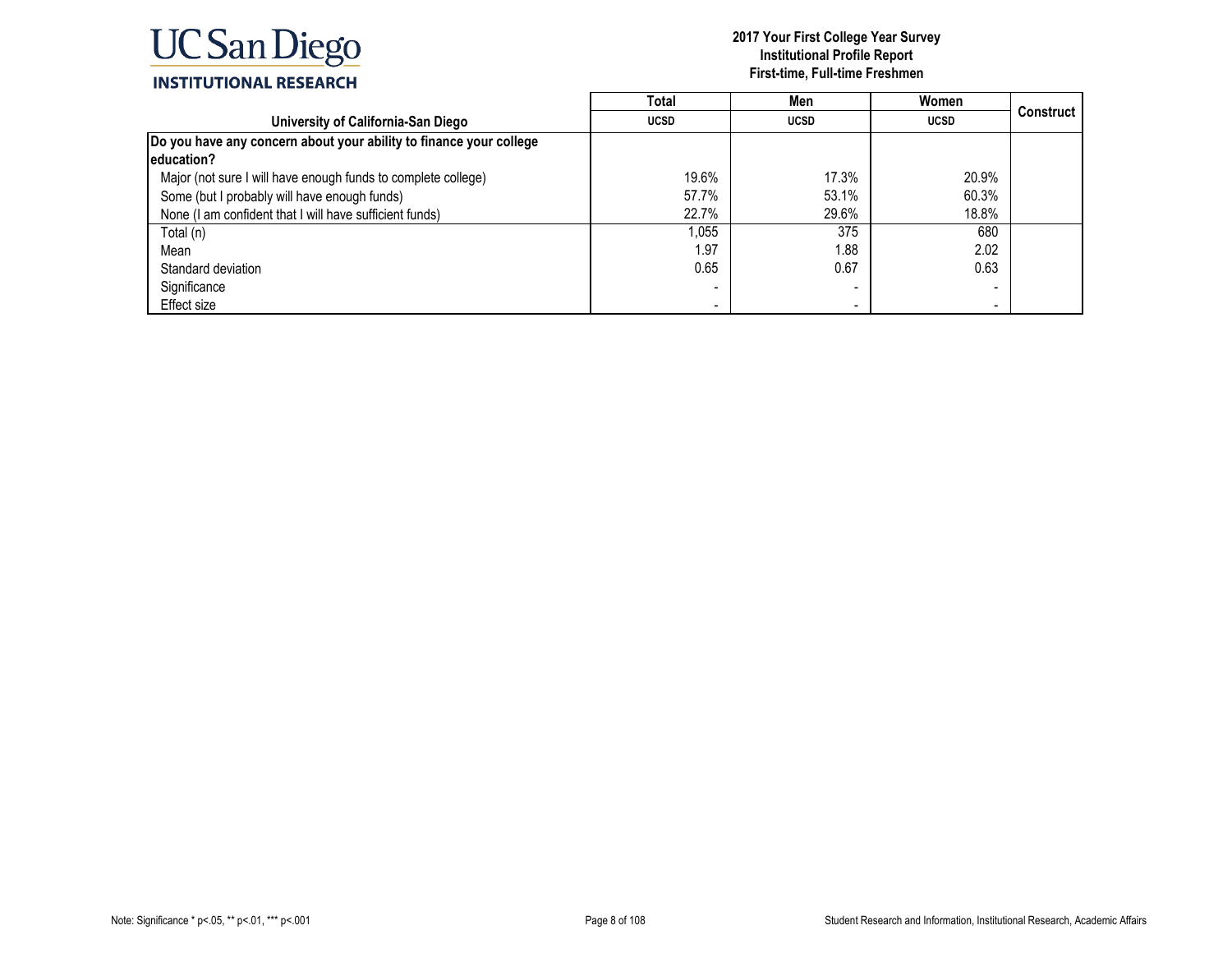

|                                                                                                                                       | <b>Total</b> | Men         | Women       |                  |
|---------------------------------------------------------------------------------------------------------------------------------------|--------------|-------------|-------------|------------------|
| University of California-San Diego                                                                                                    | <b>UCSD</b>  | <b>UCSD</b> | <b>UCSD</b> | <b>Construct</b> |
| How much of the past year's educational expenses (room, board, tuition,<br>and fees) were covered from each of the following sources? |              |             |             |                  |
| Family resources (parents, relatives, spouse, etc.)                                                                                   |              |             |             |                  |
| \$15,000 or more                                                                                                                      | 44.3%        | 48.5%       | 42.0%       |                  |
| \$10,000 to \$14,999                                                                                                                  | 8.1%         | 7.5%        | 8.5%        |                  |
| \$6,000 to \$9,999                                                                                                                    | 7.2%         | 7.0%        | 7.3%        |                  |
| \$3,000 to \$5,999                                                                                                                    | 7.1%         | 6.4%        | 7.4%        |                  |
| \$1 to \$2,999                                                                                                                        | 17.2%        | 14.5%       | 18.8%       |                  |
| None                                                                                                                                  | 16.1%        | 16.1%       | 16.1%       |                  |
| Total (n)                                                                                                                             | 1,045        | 373         | 672         |                  |
| Mean                                                                                                                                  | 4.07         | 4.21        | 3.99        |                  |
| Standard deviation                                                                                                                    | 2.01         | 2.02        | 2.01        |                  |
| Significance                                                                                                                          |              |             |             |                  |
| Effect size                                                                                                                           |              |             |             |                  |
| My own resources (income from work, work-study, etc.)                                                                                 |              |             |             |                  |
| \$15,000 or more                                                                                                                      | 0.6%         | 0.8%        | 0.5%        |                  |
| \$10,000 to \$14,999                                                                                                                  | 0.9%         | 1.4%        | 0.6%        |                  |
| \$6,000 to \$9,999                                                                                                                    | 1.6%         | 1.4%        | 1.7%        |                  |
| \$3,000 to \$5,999                                                                                                                    | 4.6%         | 4.7%        | 4.6%        |                  |
| \$1 to \$2,999                                                                                                                        | 36.1%        | 36.9%       | 35.7%       |                  |
| None                                                                                                                                  | 56.2%        | 54.7%       | 57.0%       |                  |
| Total (n)                                                                                                                             | 1,013        | 360         | 653         |                  |
| Mean                                                                                                                                  | 1.57         | 1.60        | 1.55        |                  |
| Standard deviation                                                                                                                    | 0.81         | 0.87        | 0.78        |                  |
| Significance                                                                                                                          |              |             |             |                  |
| <b>Effect size</b>                                                                                                                    |              |             |             |                  |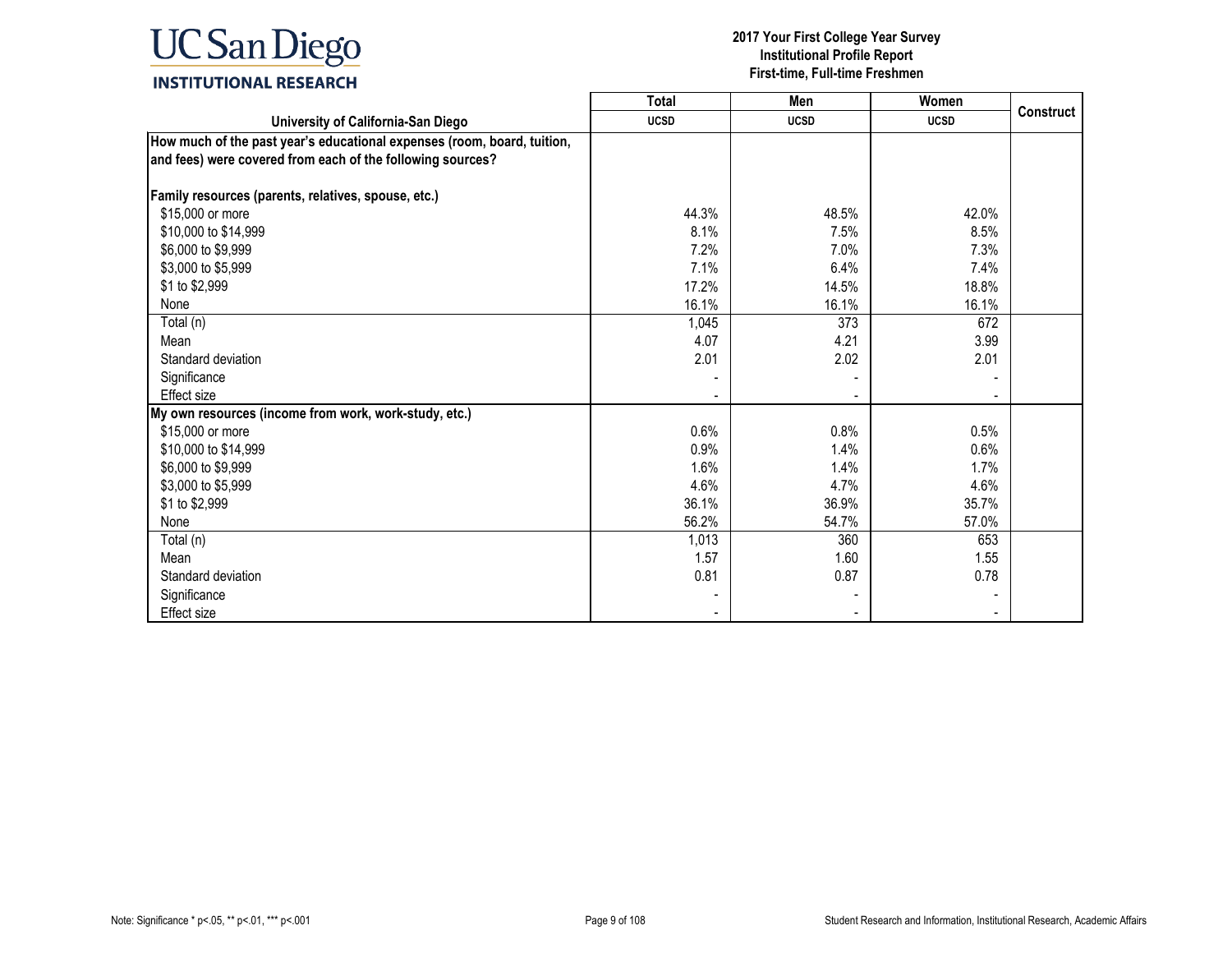

|                                                                                                                                       | <b>Total</b> | Men         | Women       |                  |
|---------------------------------------------------------------------------------------------------------------------------------------|--------------|-------------|-------------|------------------|
| University of California-San Diego                                                                                                    | <b>UCSD</b>  | <b>UCSD</b> | <b>UCSD</b> | <b>Construct</b> |
| How much of the past year's educational expenses (room, board, tuition,<br>and fees) were covered from each of the following sources? |              |             |             |                  |
| Aid which need not be repaid (grants, scholarships, military, etc.)                                                                   |              |             |             |                  |
| \$15,000 or more                                                                                                                      | 23.5%        | 20.4%       | 25.1%       |                  |
| \$10,000 to \$14,999                                                                                                                  | 14.9%        | 11.9%       | 16.6%       |                  |
| \$6,000 to \$9,999                                                                                                                    | 5.1%         | 6.1%        | 4.6%        |                  |
| \$3,000 to \$5,999                                                                                                                    | 6.0%         | 6.6%        | 5.6%        |                  |
| \$1 to \$2,999                                                                                                                        | 13.1%        | 11.3%       | 14.0%       |                  |
| None                                                                                                                                  | 37.5%        | 43.6%       | 34.1%       |                  |
| Total (n)                                                                                                                             | 1,019        | 362         | 657         |                  |
| Mean                                                                                                                                  | 3.17         | 2.93        | 3.31        |                  |
| Standard deviation                                                                                                                    | 2.09         | 2.06        | 2.09        |                  |
| Significance                                                                                                                          |              |             |             |                  |
| Effect size                                                                                                                           |              |             |             |                  |
| Aid which must be repaid (loans, etc.)                                                                                                |              |             |             |                  |
| \$15,000 or more                                                                                                                      | 6.7%         | 5.8%        | 7.2%        |                  |
| \$10,000 to \$14,999                                                                                                                  | 5.5%         | 6.4%        | 5.0%        |                  |
| \$6,000 to \$9,999                                                                                                                    | 11.2%        | 10.6%       | 11.6%       |                  |
| \$3,000 to \$5,999                                                                                                                    | 15.6%        | 15.9%       | 15.4%       |                  |
| \$1 to \$2,999                                                                                                                        | 4.1%         | 4.2%        | 4.1%        |                  |
| None                                                                                                                                  | 56.9%        | 57.1%       | 56.8%       |                  |
| Total (n)                                                                                                                             | 1,016        | 359         | 657         |                  |
| Mean                                                                                                                                  | 2.24         | 2.23        | 2.25        |                  |
| Standard deviation                                                                                                                    | 1.64         | 1.62        | 1.65        |                  |
| Significance                                                                                                                          |              |             |             |                  |
| Effect size                                                                                                                           |              |             |             |                  |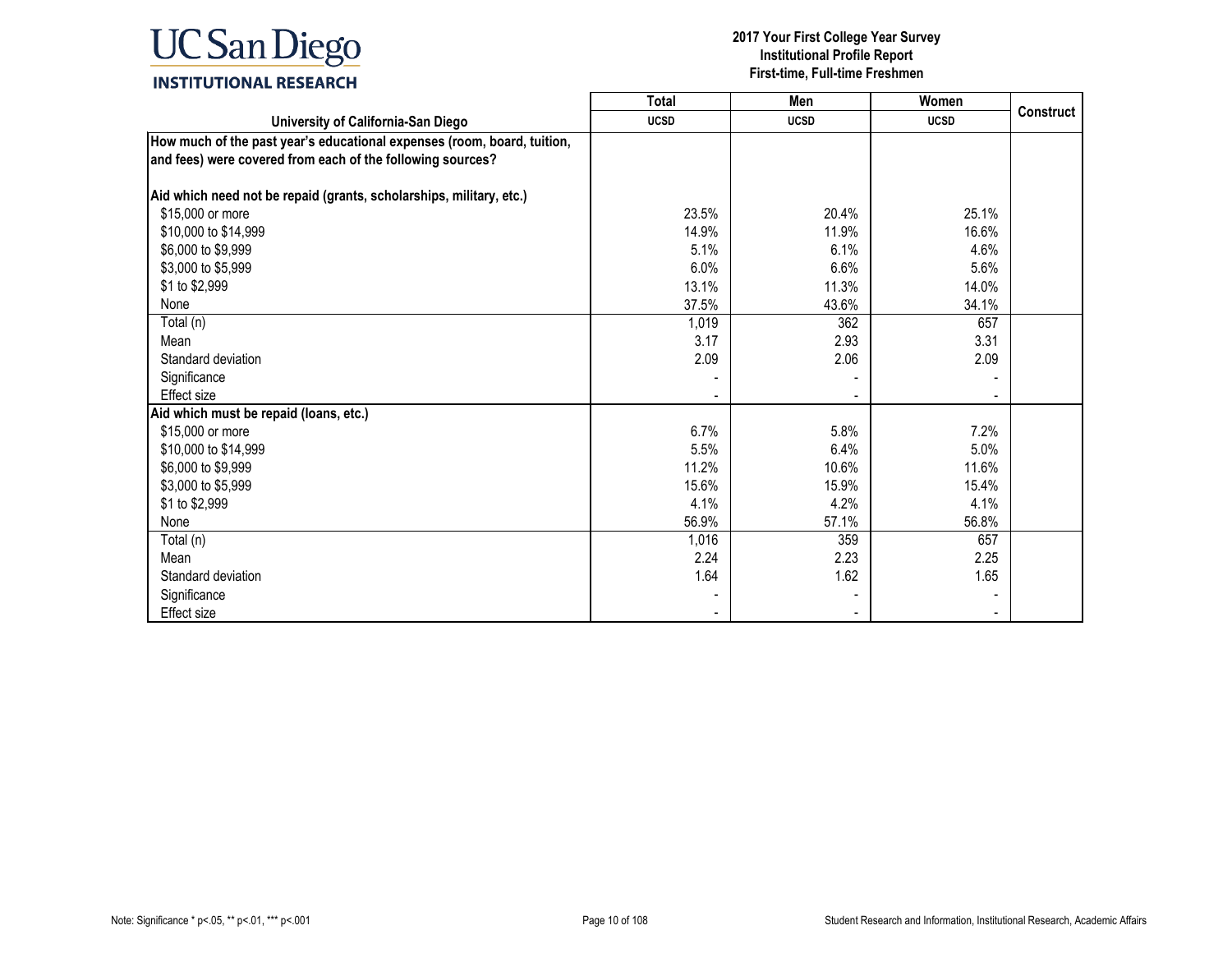

|                                                       | <b>Total</b> | Men         | Women       |                  |
|-------------------------------------------------------|--------------|-------------|-------------|------------------|
| University of California-San Diego                    | <b>UCSD</b>  | <b>UCSD</b> | <b>UCSD</b> | <b>Construct</b> |
| Since entering this college, how often have you felt: |              |             |             |                  |
|                                                       |              |             |             |                  |
| Lonely or homesick                                    |              |             |             |                  |
| Frequently                                            | 22.5%        | 16.3%       | 26.0%       |                  |
| Occasionally                                          | 55.5%        | 52.5%       | 57.1%       |                  |
| Not at all                                            | 22.0%        | 31.2%       | 17.0%       |                  |
| Total (n)                                             | 1,053        | 375         | 678         |                  |
| Mean                                                  | 2.00         | 1.85        | 2.09        |                  |
| Standard deviation                                    | 0.67         | 0.67        | 0.65        |                  |
| Significance                                          |              |             |             |                  |
| Effect size                                           |              |             |             |                  |
| <b>Isolated from campus life</b>                      |              |             |             |                  |
| Frequently                                            | 25.9%        | 25.3%       | 26.3%       |                  |
| Occasionally                                          | 46.7%        | 45.3%       | 47.5%       |                  |
| Not at all                                            | 27.4%        | 29.3%       | 26.3%       |                  |
| Total (n)                                             | 1,053        | 375         | 678         |                  |
| Mean                                                  | 1.99         | 1.96        | 2.00        |                  |
| Standard deviation                                    | 0.73         | 0.74        | 0.73        |                  |
| Significance                                          |              |             |             |                  |
| Effect size                                           |              |             |             |                  |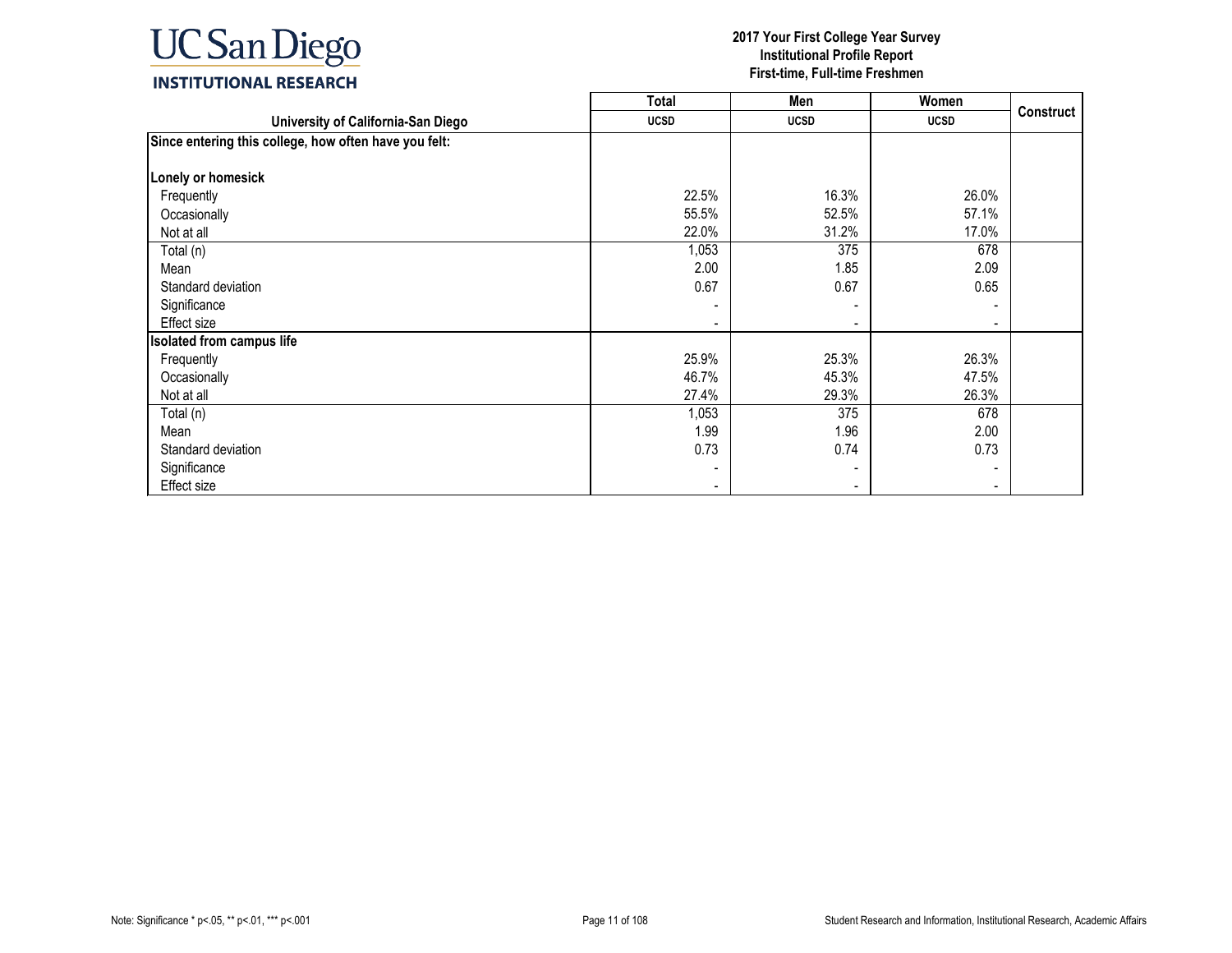

|                                                       | <b>Total</b> | Men         | Women       |                  |
|-------------------------------------------------------|--------------|-------------|-------------|------------------|
| University of California-San Diego                    | <b>UCSD</b>  | <b>UCSD</b> | <b>UCSD</b> | <b>Construct</b> |
| Since entering this college, how often have you felt: |              |             |             |                  |
|                                                       |              |             |             |                  |
| Unsafe on this campus                                 |              |             |             |                  |
| Frequently                                            | 2.8%         | 2.4%        | 2.9%        |                  |
| Occasionally                                          | 27.2%        | 15.9%       | 33.5%       |                  |
| Not at all                                            | 70.0%        | 81.7%       | 63.6%       |                  |
| Total (n)                                             | 1,050        | 372         | 678         |                  |
| Mean                                                  | 1.33         | 1.21        | 1.39        |                  |
| Standard deviation                                    | 0.53         | 0.46        | 0.55        |                  |
| Significance                                          |              |             |             |                  |
| <b>Effect size</b>                                    |              |             |             |                  |
| Worried about your health                             |              |             |             |                  |
| Frequently                                            | 16.9%        | 13.4%       | 18.9%       |                  |
| Occasionally                                          | 46.4%        | 40.9%       | 49.5%       |                  |
| Not at all                                            | 36.6%        | 45.7%       | 31.6%       |                  |
| Total (n)                                             | 1,051        | 374         | 677         |                  |
| Mean                                                  | 1.80         | 1.68        | 1.87        |                  |
| Standard deviation                                    | 0.71         | 0.70        | 0.70        |                  |
| Significance                                          |              |             |             |                  |
| <b>Effect size</b>                                    |              |             |             |                  |
| That your courses inspired you to think in new ways   |              |             |             |                  |
| Frequently                                            | 37.6%        | 36.6%       | 38.1%       |                  |
| Occasionally                                          | 52.0%        | 51.1%       | 52.6%       |                  |
| Not at all                                            | 10.4%        | 12.3%       | 9.3%        |                  |
| Total (n)                                             | 1,051        | 374         | 677         |                  |
| Mean                                                  | 2.27         | 2.24        | 2.29        |                  |
| Standard deviation                                    | 0.64         | 0.66        | 0.63        |                  |
| Significance                                          |              |             |             |                  |
| <b>Effect size</b>                                    |              |             |             |                  |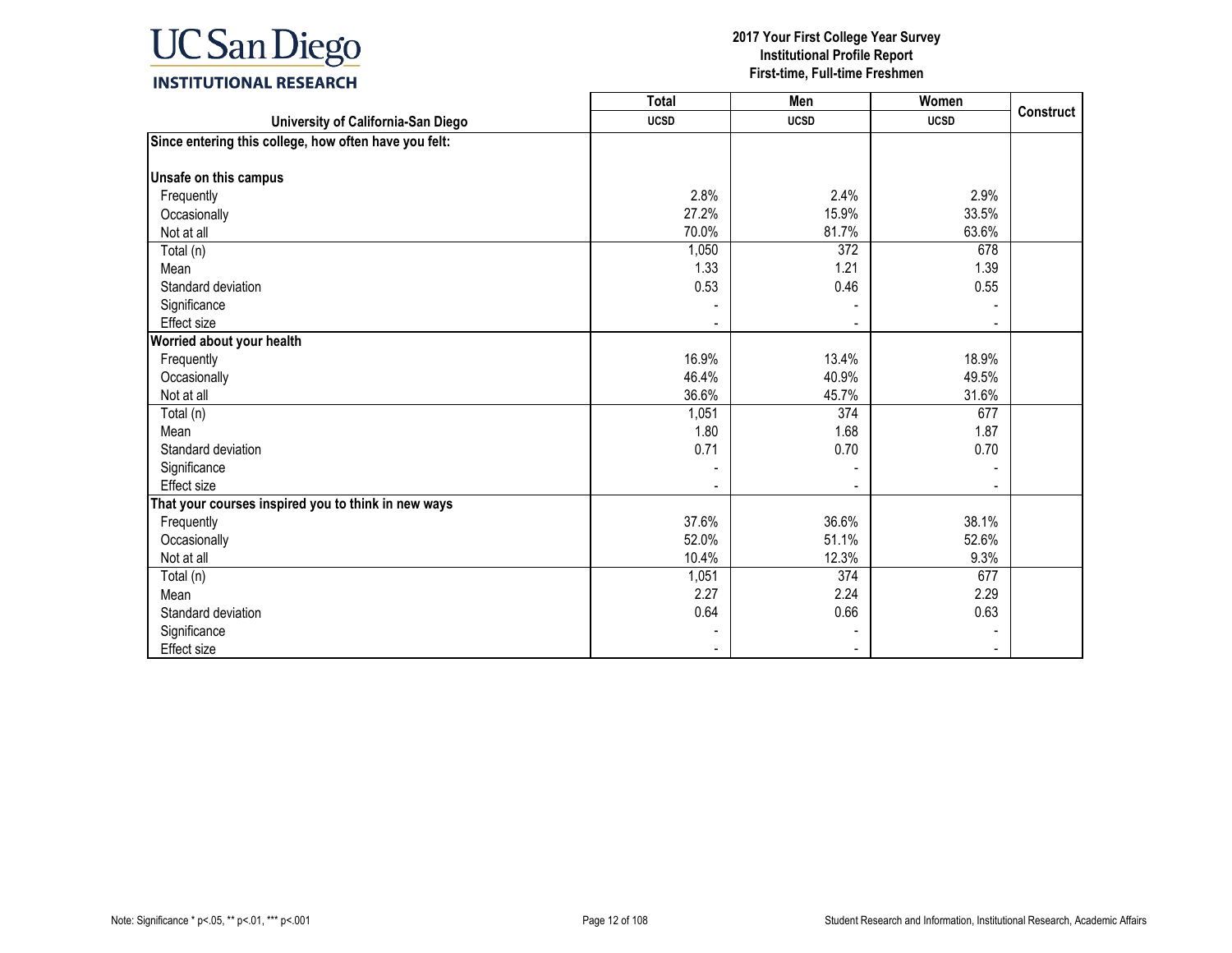

|                                                                   | <b>Total</b> | Men         | Women       |                  |
|-------------------------------------------------------------------|--------------|-------------|-------------|------------------|
| University of California-San Diego                                | <b>UCSD</b>  | <b>UCSD</b> | <b>UCSD</b> | <b>Construct</b> |
| Since entering this college, how often have you felt:             |              |             |             |                  |
|                                                                   |              |             |             |                  |
| That your job responsibilities interfered with your schoolwork    |              |             |             |                  |
| Frequently                                                        | 9.8%         | 7.2%        | 11.2%       |                  |
| Occasionally                                                      | 28.0%        | 29.5%       | 27.1%       |                  |
| Not at all                                                        | 62.2%        | 63.3%       | 61.7%       |                  |
| Total (n)                                                         | 1,051        | 373         | 678         |                  |
| Mean                                                              | 1.48         | 1.44        | 1.50        |                  |
| Standard deviation                                                | 0.67         | 0.63        | 0.69        |                  |
| Significance                                                      |              |             |             |                  |
| <b>Effect size</b>                                                |              |             |             |                  |
| That your family responsibilities interfered with your schoolwork |              |             |             |                  |
| Frequently                                                        | 8.2%         | 8.6%        | 8.0%        |                  |
| Occasionally                                                      | 32.4%        | 29.7%       | 33.9%       |                  |
| Not at all                                                        | 59.4%        | 61.8%       | 58.1%       |                  |
| Total (n)                                                         | 1,050        | 374         | 676         |                  |
| Mean                                                              | 1.49         | 1.47        | 1.50        |                  |
| Standard deviation                                                | 0.64         | 0.65        | 0.64        |                  |
| Significance                                                      |              |             |             |                  |
| Effect size                                                       |              |             |             |                  |
| <b>Family support to succeed</b>                                  |              |             |             |                  |
| Frequently                                                        | 53.3%        | 50.4%       | 54.9%       |                  |
| Occasionally                                                      | 35.5%        | 38.4%       | 33.8%       |                  |
| Not at all                                                        | 11.2%        | 11.2%       | 11.2%       |                  |
| Total (n)                                                         | 1,052        | 375         | 677         |                  |
| Mean                                                              | 2.42         | 2.39        | 2.44        |                  |
| Standard deviation                                                | 0.68         | 0.68        | 0.69        |                  |
| Significance                                                      |              |             |             |                  |
| <b>Effect size</b>                                                |              |             |             |                  |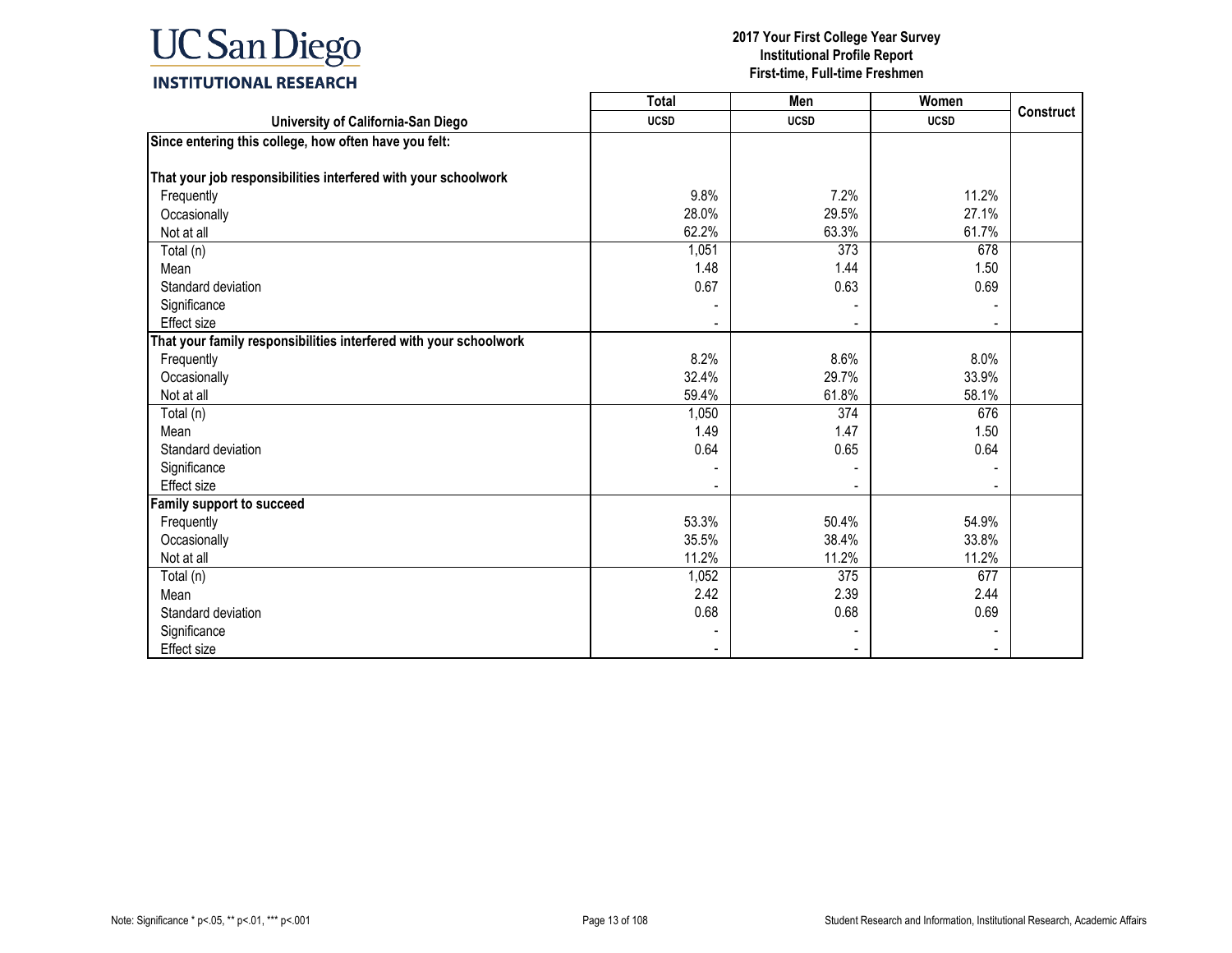

|                                                                          | <b>Total</b> | Men         | Women       |                  |
|--------------------------------------------------------------------------|--------------|-------------|-------------|------------------|
| University of California-San Diego                                       | <b>UCSD</b>  | <b>UCSD</b> | <b>UCSD</b> | <b>Construct</b> |
| Since entering this college, how often have you felt:                    |              |             |             |                  |
|                                                                          |              |             |             |                  |
| That faculty provided me with feedback that helped me assess my progress |              |             |             |                  |
| in class                                                                 |              |             |             |                  |
| Frequently                                                               | 22.7%        | 22.7%       | 22.6%       |                  |
| Occasionally                                                             | 62.8%        | 62.0%       | 63.2%       |                  |
| Not at all                                                               | 14.6%        | 15.2%       | 14.2%       |                  |
| Total (n)                                                                | 1,050        | 374         | 676         |                  |
| Mean                                                                     | 2.08         | 2.07        | 2.08        |                  |
| Standard deviation                                                       | 0.61         | 0.61        | 0.60        |                  |
| Significance                                                             |              |             |             |                  |
| <b>Effect size</b>                                                       |              |             |             |                  |
| That my contributions were valued in class                               |              |             |             |                  |
| Frequently                                                               | 20.1%        | 23.3%       | 18.3%       |                  |
| Occasionally                                                             | 59.1%        | 57.6%       | 59.9%       |                  |
| Not at all                                                               | 20.8%        | 19.0%       | 21.7%       |                  |
| Total (n)                                                                | 1,049        | 373         | 676         |                  |
| Mean                                                                     | 1.99         | 2.04        | 1.97        |                  |
| Standard deviation                                                       | 0.64         | 0.65        | 0.63        |                  |
| Significance                                                             |              |             |             |                  |
| Effect size                                                              |              |             |             |                  |
| That faculty encouraged me to ask questions and participate in           |              |             |             |                  |
| discussions                                                              |              |             |             |                  |
| Frequently                                                               | 38.6%        | 39.2%       | 38.3%       |                  |
| Occasionally                                                             | 53.3%        | 51.9%       | 54.1%       |                  |
| Not at all                                                               | 8.1%         | 8.9%        | 7.7%        |                  |
| Total (n)                                                                | 1,049        | 372         | 677         |                  |
| Mean                                                                     | 2.31         | 2.30        | 2.31        |                  |
| Standard deviation                                                       | 0.61         | 0.62        | 0.61        |                  |
| Significance                                                             |              |             |             |                  |
| Effect size                                                              |              |             |             |                  |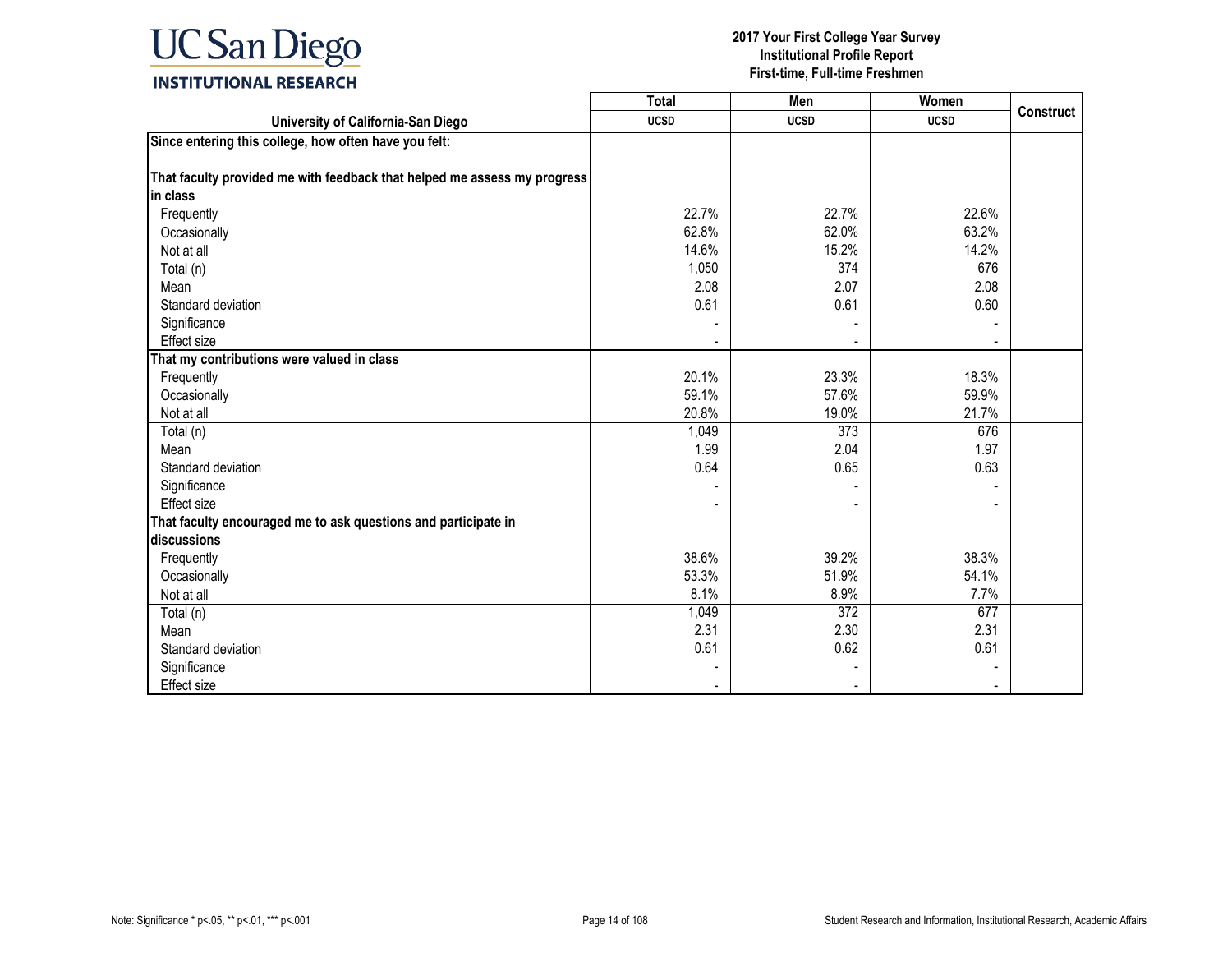

|                                                                               | <b>Total</b> | Men         | Women       |                  |
|-------------------------------------------------------------------------------|--------------|-------------|-------------|------------------|
| University of California-San Diego                                            | <b>UCSD</b>  | <b>UCSD</b> | <b>UCSD</b> | <b>Construct</b> |
| Please rate your satisfaction with this institution on each of the aspects of |              |             |             |                  |
| college life listed below:                                                    |              |             |             |                  |
|                                                                               |              |             |             |                  |
| General education and core curriculum courses                                 |              |             |             |                  |
| Very satisfied                                                                | 13.3%        | 13.9%       | 13.0%       |                  |
| Satisfied                                                                     | 45.3%        | 43.6%       | 46.3%       |                  |
| Neutral                                                                       | 24.4%        | 22.3%       | 25.5%       | Satisfaction     |
| Dissatisfied                                                                  | 10.8%        | 13.1%       | 9.5%        | with             |
| Very dissatisfied                                                             | 6.2%         | 7.1%        | 5.7%        | Coursework       |
| Total (n)                                                                     | 1,030        | 367         | 663         |                  |
| Mean                                                                          | 3.49         | 3.44        | 3.51        |                  |
| Standard deviation                                                            | 1.05         | 1.10        | 1.02        |                  |
| Significance                                                                  |              |             |             |                  |
| Effect size                                                                   |              |             |             |                  |
| Your overall academic experience                                              |              |             |             |                  |
| Very satisfied                                                                | 15.8%        | 19.5%       | 13.7%       |                  |
| Satisfied                                                                     | 50.6%        | 46.2%       | 53.0%       |                  |
| Neutral                                                                       | 23.5%        | 23.2%       | 23.6%       |                  |
| Dissatisfied                                                                  | 7.8%         | 8.1%        | 7.7%        | Overall          |
| Very dissatisfied                                                             | 2.3%         | 3.0%        | 2.0%        | Satisfaction     |
| Total (n)                                                                     | 1,034        | 370         | 664         |                  |
| Mean                                                                          | 3.70         | 3.71        | 3.69        |                  |
| Standard deviation                                                            | 0.91         | 0.97        | 0.87        |                  |
| Significance                                                                  |              |             |             |                  |
| <b>Effect size</b>                                                            |              |             |             |                  |
| <b>Career services</b>                                                        |              |             |             |                  |
| Very satisfied                                                                | 8.8%         | 11.3%       | 7.3%        |                  |
| Satisfied                                                                     | 34.2%        | 33.6%       | 34.6%       |                  |
| Neutral                                                                       | 43.5%        | 42.2%       | 44.3%       |                  |
| <b>Dissatisfied</b>                                                           | 10.0%        | 10.5%       | 9.7%        |                  |
| Very dissatisfied                                                             | 3.4%         | 2.3%        | 4.0%        |                  |
| Total (n)                                                                     | 678          | 256         | 422         |                  |
| Mean                                                                          | 3.35         | 3.41        | 3.32        |                  |
| Standard deviation                                                            | 0.90         | 0.91        | 0.89        |                  |
| Significance                                                                  |              |             |             |                  |
| <b>Effect size</b>                                                            |              |             |             |                  |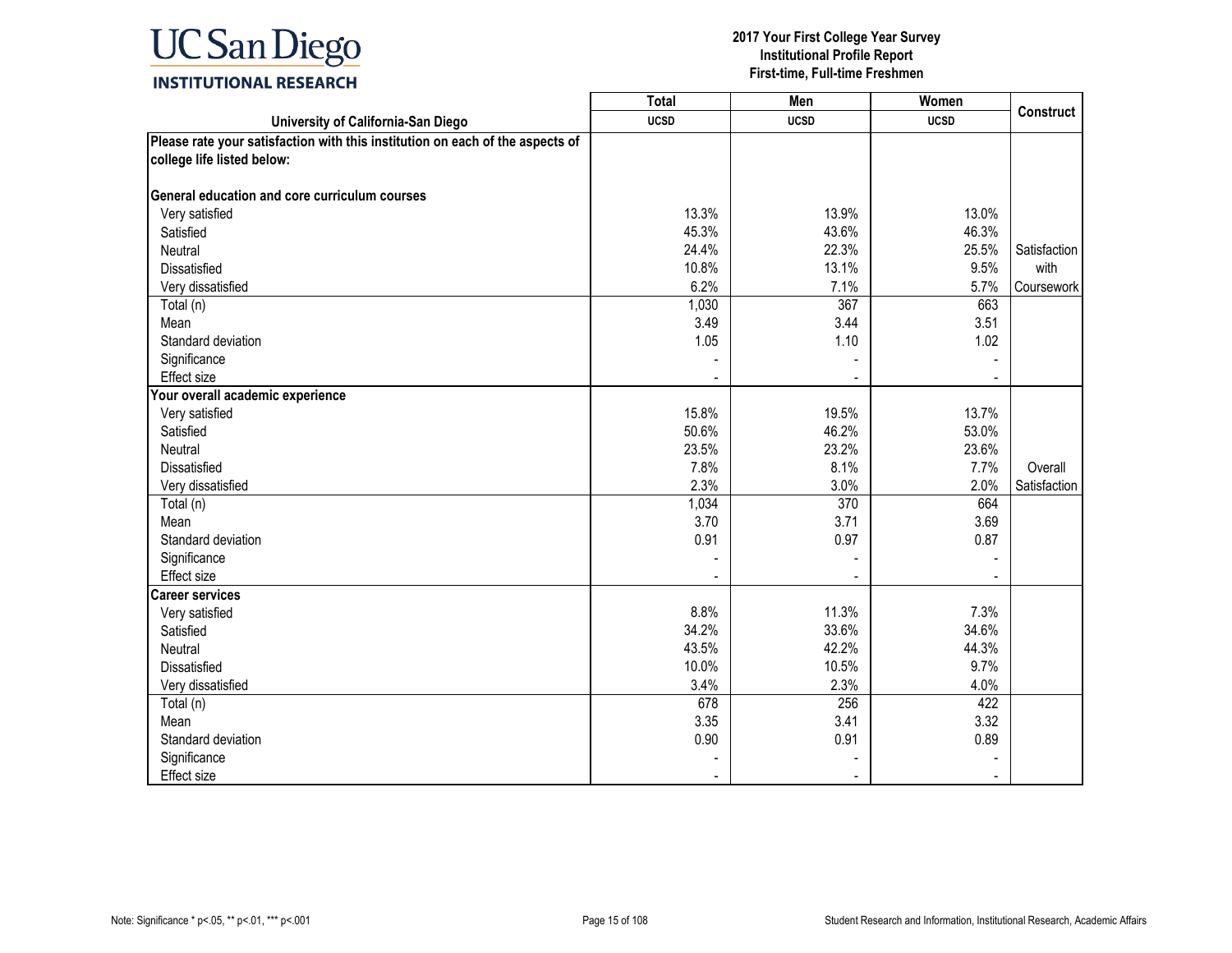

|                                    | <b>Total</b>   | Men                      | Women                    |           |
|------------------------------------|----------------|--------------------------|--------------------------|-----------|
| University of California-San Diego | <b>UCSD</b>    | <b>UCSD</b>              | <b>UCSD</b>              | Construct |
| <b>Classroom facilities</b>        |                |                          |                          |           |
| Very satisfied                     | 8.8%           | 10.8%                    | 7.6%                     |           |
| Satisfied                          | 46.6%          | 46.3%                    | 46.7%                    |           |
| Neutral                            | 34.1%          | 29.5%                    | 36.7%                    |           |
| Dissatisfied                       | 8.4%           | 9.8%                     | 7.6%                     |           |
| Very dissatisfied                  | 2.1%           | 3.5%                     | 1.4%                     |           |
| Total (n)                          | 1,028          | 369                      | 659                      |           |
| Mean                               | 3.51           | 3.51                     | 3.52                     |           |
| Standard deviation                 | 0.85           | 0.94                     | 0.80                     |           |
| Significance                       |                | $\overline{\phantom{0}}$ |                          |           |
| Effect size                        | $\blacksquare$ | $\overline{\phantom{a}}$ | $\overline{\phantom{a}}$ |           |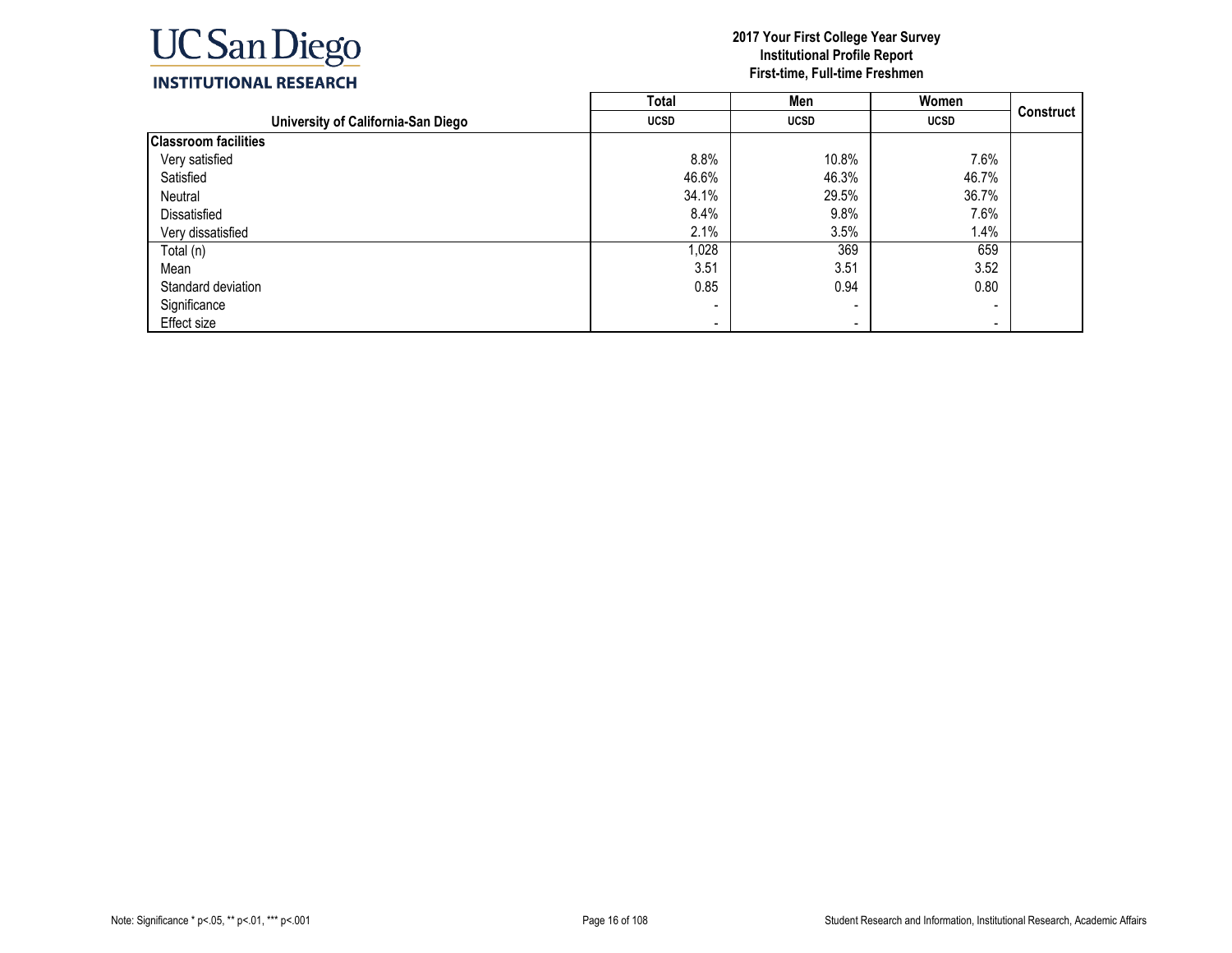

|                                                                               | <b>Total</b> | Men         | Women       |                  |
|-------------------------------------------------------------------------------|--------------|-------------|-------------|------------------|
| University of California-San Diego                                            | <b>UCSD</b>  | <b>UCSD</b> | <b>UCSD</b> | <b>Construct</b> |
| Please rate your satisfaction with this institution on each of the aspects of |              |             |             |                  |
| college life listed below:                                                    |              |             |             |                  |
|                                                                               |              |             |             |                  |
| <b>Computer facilities/labs</b>                                               |              |             |             |                  |
| Very satisfied                                                                | 14.8%        | 18.2%       | 12.8%       |                  |
| Satisfied                                                                     | 52.9%        | 48.3%       | 55.7%       |                  |
| Neutral                                                                       | 25.9%        | 26.7%       | 25.4%       |                  |
| Dissatisfied                                                                  | 4.7%         | 4.6%        | 4.7%        |                  |
| Very dissatisfied                                                             | 1.7%         | 2.1%        | 1.5%        |                  |
| Total (n)                                                                     | 877          | 329         | 548         |                  |
| Mean                                                                          | 3.74         | 3.76        | 3.74        |                  |
| Standard deviation                                                            | 0.83         | 0.88        | 0.80        |                  |
| Significance                                                                  |              |             |             |                  |
| Effect size                                                                   |              |             |             |                  |
| Library resources                                                             |              |             |             |                  |
| Very satisfied                                                                | 24.4%        | 22.6%       | 25.3%       |                  |
| Satisfied                                                                     | 51.1%        | 46.4%       | 53.6%       |                  |
| Neutral                                                                       | 21.0%        | 26.5%       | 17.9%       |                  |
| <b>Dissatisfied</b>                                                           | 2.7%         | 3.0%        | 2.5%        |                  |
| Very dissatisfied                                                             | 1.0%         | 1.5%        | 0.7%        |                  |
| Total (n)                                                                     | 940          | 336         | 604         |                  |
| Mean                                                                          | 3.95         | 3.86        | 4.00        |                  |
| Standard deviation                                                            | 0.80         | 0.85        | 0.77        |                  |
| Significance                                                                  |              |             |             |                  |
| <b>Effect size</b>                                                            |              |             |             |                  |
| Laboratory facilities and equipment                                           |              |             |             |                  |
| Very satisfied                                                                | 22.0%        | 23.6%       | 21.0%       |                  |
| Satisfied                                                                     | 49.6%        | 44.2%       | 52.9%       |                  |
| Neutral                                                                       | 24.0%        | 26.8%       | 22.2%       |                  |
| Dissatisfied                                                                  | 3.5%         | 4.3%        | 2.9%        |                  |
| Very dissatisfied                                                             | 1.0%         | 1.1%        | 0.9%        |                  |
| Total (n)                                                                     | 718          | 276         | 442         |                  |
| Mean                                                                          | 3.88         | 3.85        | 3.90        |                  |
| Standard deviation                                                            | 0.82         | 0.87        | 0.79        |                  |
| Significance                                                                  |              |             |             |                  |
| Effect size                                                                   |              |             |             |                  |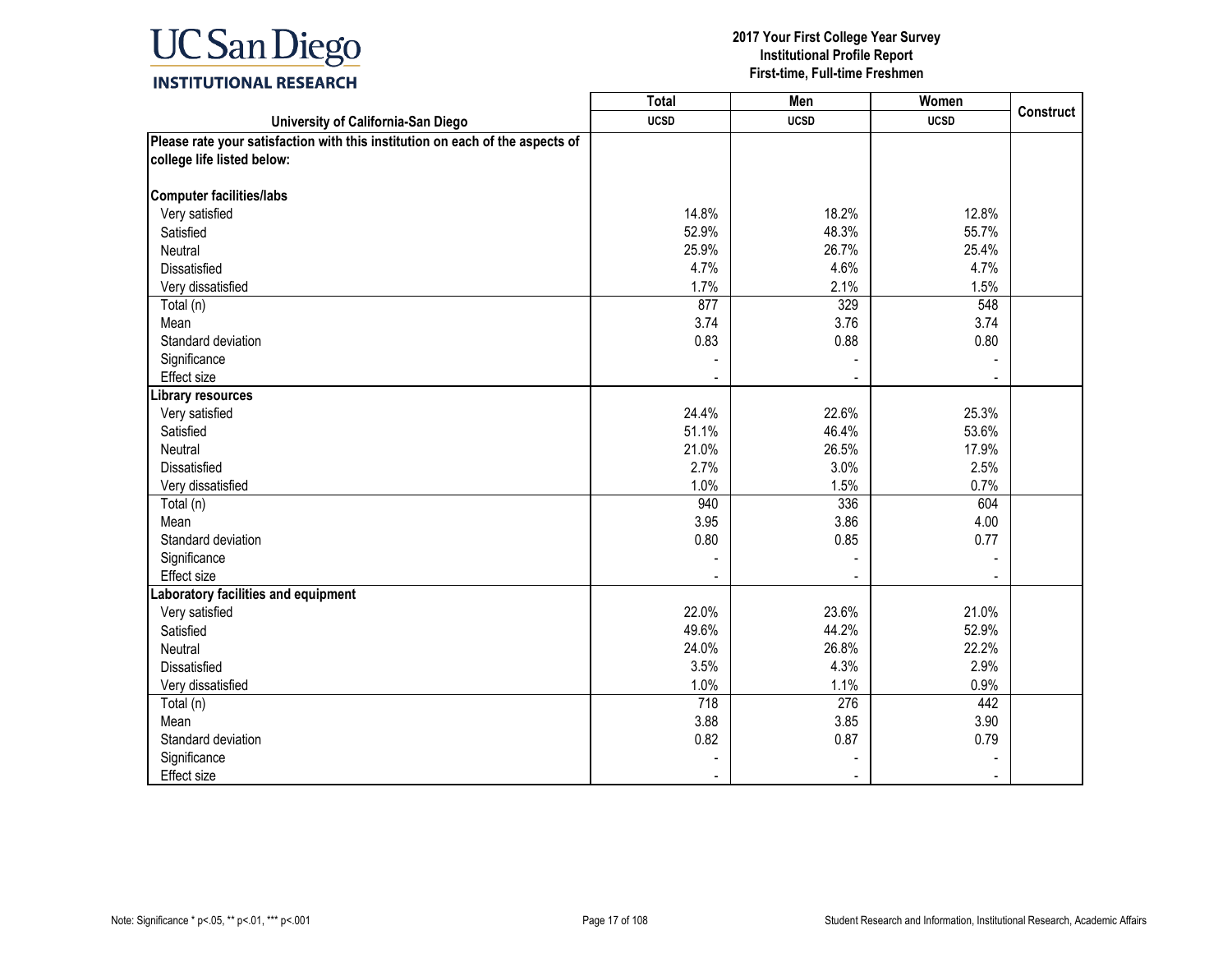

|                                                                               | <b>Total</b> | Men         | Women       |                  |
|-------------------------------------------------------------------------------|--------------|-------------|-------------|------------------|
| University of California-San Diego                                            | <b>UCSD</b>  | <b>UCSD</b> | <b>UCSD</b> | <b>Construct</b> |
| Please rate your satisfaction with this institution on each of the aspects of |              |             |             |                  |
| college life listed below:                                                    |              |             |             |                  |
|                                                                               |              |             |             |                  |
| <b>Technology resources</b>                                                   |              |             |             |                  |
| Very satisfied                                                                | 17.7%        | 20.8%       | 15.9%       |                  |
| Satisfied                                                                     | 51.6%        | 47.9%       | 53.8%       |                  |
| Neutral                                                                       | 24.9%        | 23.5%       | 25.7%       |                  |
| <b>Dissatisfied</b>                                                           | 4.5%         | 6.3%        | 3.4%        |                  |
| Very dissatisfied                                                             | 1.3%         | 1.5%        | 1.3%        |                  |
| Total (n)                                                                     | 892          | 332         | 560         |                  |
| Mean                                                                          | 3.80         | 3.80        | 3.80        |                  |
| Standard deviation                                                            | 0.83         | 0.89        | 0.79        |                  |
| Significance                                                                  |              |             |             |                  |
| Effect size                                                                   |              |             |             |                  |
| <b>Academic advising</b>                                                      |              |             |             |                  |
| Very satisfied                                                                | 18.3%        | 18.9%       | 18.0%       |                  |
| Satisfied                                                                     | 43.4%        | 44.4%       | 42.9%       |                  |
| Neutral                                                                       | 26.5%        | 26.0%       | 26.7%       |                  |
| Dissatisfied                                                                  | 8.8%         | 7.4%        | 9.6%        |                  |
| Very dissatisfied                                                             | 3.0%         | 3.3%        | 2.9%        |                  |
| Total (n)                                                                     | 933          | 338         | 595         |                  |
| Mean                                                                          | 3.65         | 3.68        | 3.64        |                  |
| Standard deviation                                                            | 0.97         | 0.97        | 0.98        |                  |
| Significance                                                                  |              |             |             |                  |
| <b>Effect size</b>                                                            |              |             |             |                  |
| Student housing (e.g., res. halls)                                            |              |             |             |                  |
| Very satisfied                                                                | 9.8%         | 9.9%        | 9.7%        |                  |
| Satisfied                                                                     | 38.8%        | 36.8%       | 39.9%       |                  |
| Neutral                                                                       | 26.6%        | 26.6%       | 26.6%       |                  |
| Dissatisfied                                                                  | 16.0%        | 16.5%       | 15.7%       |                  |
| Very dissatisfied                                                             | 8.8%         | 10.2%       | 8.0%        |                  |
| Total (n)                                                                     | 931          | 334         | 597         |                  |
| Mean                                                                          | 3.25         | 3.20        | 3.27        |                  |
| Standard deviation                                                            | 1.11         | 1.14        | 1.09        |                  |
| Significance                                                                  |              |             |             |                  |
| Effect size                                                                   |              |             |             |                  |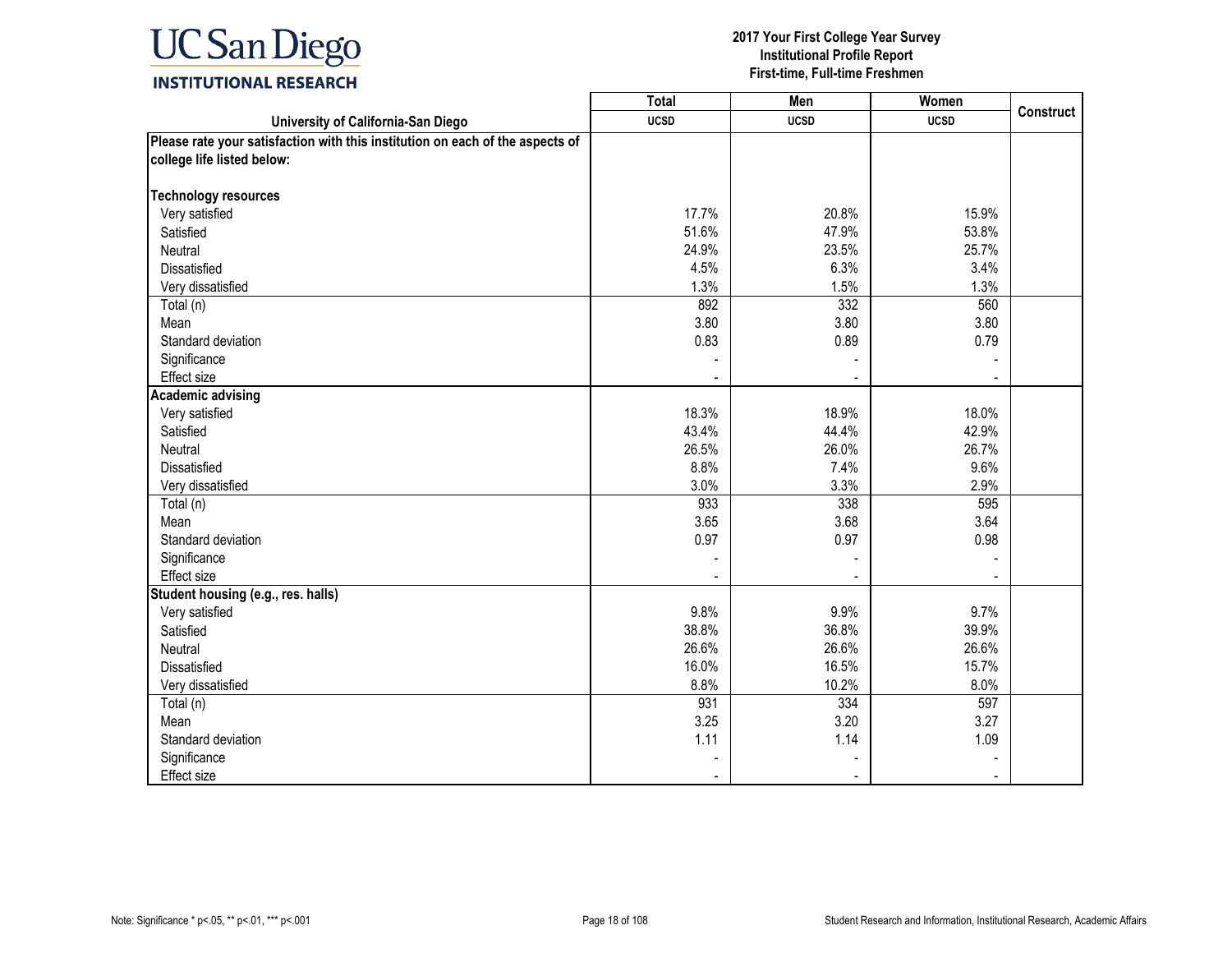

|                                                                               | <b>Total</b> | Men              | Women       |                  |
|-------------------------------------------------------------------------------|--------------|------------------|-------------|------------------|
| University of California-San Diego                                            | <b>UCSD</b>  | <b>UCSD</b>      | <b>UCSD</b> | <b>Construct</b> |
| Please rate your satisfaction with this institution on each of the aspects of |              |                  |             |                  |
| college life listed below:                                                    |              |                  |             |                  |
|                                                                               |              |                  |             |                  |
| <b>Financial aid office</b>                                                   |              |                  |             |                  |
| Very satisfied                                                                | 17.0%        | 18.8%            | 15.9%       |                  |
| Satisfied                                                                     | 36.8%        | 31.6%            | 40.0%       |                  |
| Neutral                                                                       | 34.4%        | 38.4%            | 32.0%       |                  |
| Dissatisfied                                                                  | 6.8%         | 4.4%             | 8.2%        |                  |
| Very dissatisfied                                                             | 5.0%         | 6.8%             | 3.9%        |                  |
| Total (n)                                                                     | 665          | 250              | 415         |                  |
| Mean                                                                          | 3.54         | 3.51             | 3.56        |                  |
| Standard deviation                                                            | 1.01         | 1.06             | 0.98        |                  |
| Significance                                                                  |              |                  |             |                  |
| Effect size                                                                   |              |                  |             |                  |
| <b>Financial aid package</b>                                                  |              |                  |             |                  |
| Very satisfied                                                                | 18.8%        | 21.0%            | 17.6%       |                  |
| Satisfied                                                                     | 28.5%        | 25.8%            | 30.0%       |                  |
| Neutral                                                                       | 28.5%        | 29.6%            | 28.0%       |                  |
| <b>Dissatisfied</b>                                                           | 13.3%        | 12.4%            | 13.9%       |                  |
| Very dissatisfied                                                             | 10.8%        | 11.2%            | 10.6%       |                  |
| Total (n)                                                                     | 750          | $\overline{267}$ | 483         |                  |
| Mean                                                                          | 3.31         | 3.33             | 3.30        |                  |
| Standard deviation                                                            | 1.23         | 1.25             | 1.22        |                  |
| Significance                                                                  |              |                  |             |                  |
| <b>Effect size</b>                                                            |              |                  |             |                  |
| <b>Student health services</b>                                                |              |                  |             |                  |
| Very satisfied                                                                | 20.5%        | 19.8%            | 20.8%       |                  |
| Satisfied                                                                     | 38.7%        | 38.8%            | 38.7%       |                  |
| Neutral                                                                       | 29.2%        | 33.5%            | 26.8%       |                  |
| Dissatisfied                                                                  | 7.7%         | 4.1%             | 9.6%        |                  |
| Very dissatisfied                                                             | 4.0%         | 3.7%             | 4.1%        |                  |
| Total (n)                                                                     | 679          | $\overline{242}$ | 437         |                  |
| Mean                                                                          | 3.64         | 3.67             | 3.62        |                  |
| Standard deviation                                                            | 1.02         | 0.96             | 1.05        |                  |
| Significance                                                                  |              |                  |             |                  |
| Effect size                                                                   |              |                  |             |                  |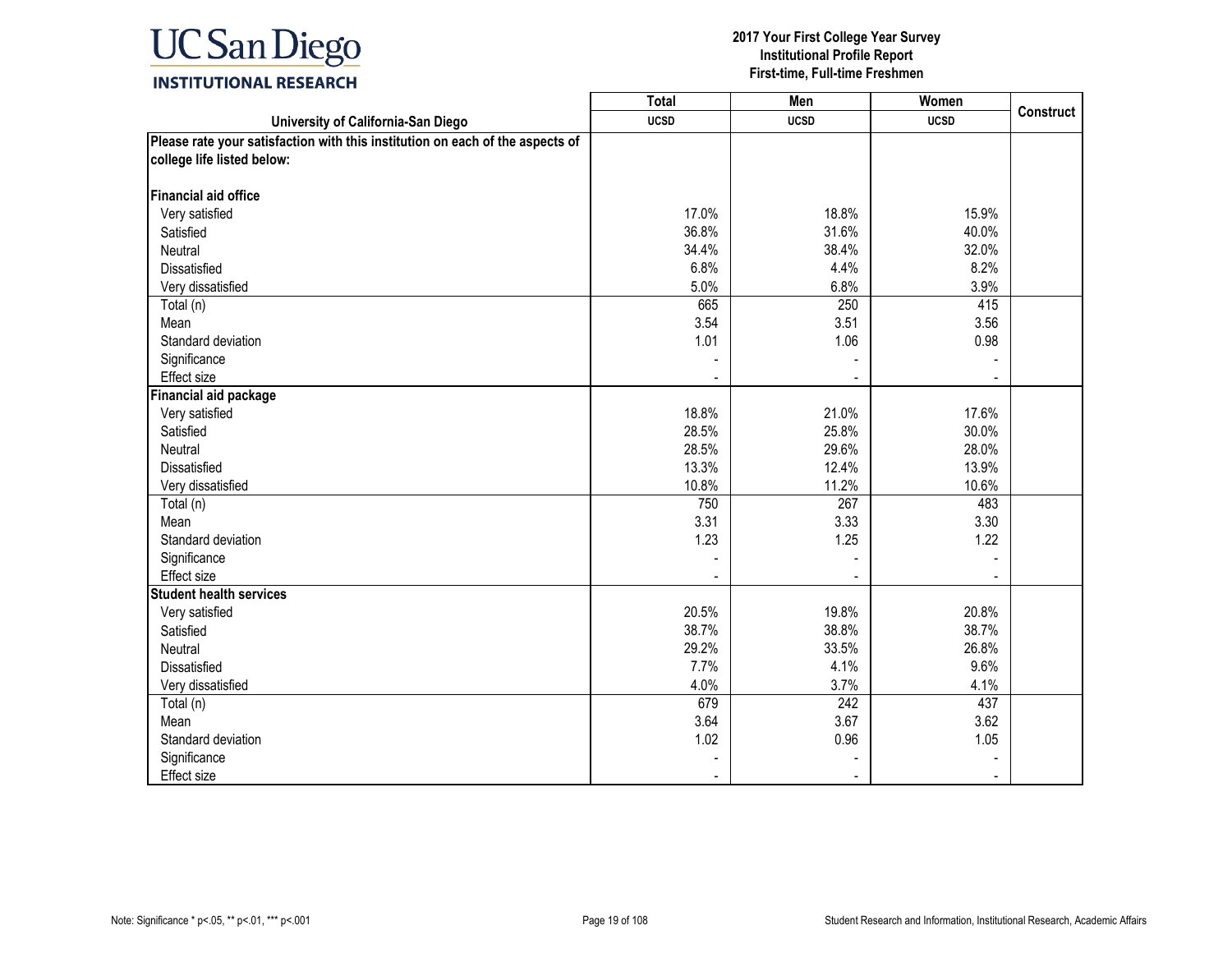

|                                                                               | <b>Total</b> | <b>Men</b>  | Women       |                  |
|-------------------------------------------------------------------------------|--------------|-------------|-------------|------------------|
| University of California-San Diego                                            | <b>UCSD</b>  | <b>UCSD</b> | <b>UCSD</b> | <b>Construct</b> |
| Please rate your satisfaction with this institution on each of the aspects of |              |             |             |                  |
| college life listed below:                                                    |              |             |             |                  |
|                                                                               |              |             |             |                  |
| <b>Student psychological services</b>                                         |              |             |             |                  |
| Very satisfied                                                                | 16.0%        | 16.9%       | 15.4%       |                  |
| Satisfied                                                                     | 31.1%        | 27.1%       | 33.7%       |                  |
| Neutral                                                                       | 39.5%        | 43.5%       | 36.9%       |                  |
| Dissatisfied                                                                  | 8.8%         | 7.9%        | 9.3%        |                  |
| Very dissatisfied                                                             | 4.6%         | 4.5%        | 4.7%        |                  |
| Total (n)                                                                     | 456          | 177         | 279         |                  |
| Mean                                                                          | 3.45         | 3.44        | 3.46        |                  |
| Standard deviation                                                            | 1.01         | 1.01        | 1.01        |                  |
| Significance                                                                  |              |             |             |                  |
| Effect size                                                                   |              |             |             |                  |
| <b>Orientation for new students</b>                                           |              |             |             |                  |
| Very satisfied                                                                | 13.9%        | 15.6%       | 13.0%       |                  |
| Satisfied                                                                     | 36.3%        | 33.1%       | 38.0%       |                  |
| Neutral                                                                       | 31.6%        | 32.3%       | 31.2%       |                  |
| <b>Dissatisfied</b>                                                           | 12.1%        | 11.4%       | 12.4%       |                  |
| Very dissatisfied                                                             | 6.2%         | 7.5%        | 5.4%        |                  |
| Total (n)                                                                     | 1,004        | 359         | 645         |                  |
| Mean                                                                          | 3.40         | 3.38        | 3.41        |                  |
| Standard deviation                                                            | 1.06         | 1.11        | 1.04        |                  |
| Significance                                                                  |              |             |             |                  |
| Effect size                                                                   |              |             |             |                  |
| <b>Opportunities for community service</b>                                    |              |             |             |                  |
| Very satisfied                                                                | 10.7%        | 9.4%        | 11.4%       |                  |
| Satisfied                                                                     | 37.0%        | 33.8%       | 38.6%       |                  |
| Neutral                                                                       | 36.5%        | 42.7%       | 33.3%       |                  |
| Dissatisfied                                                                  | 12.0%        | 9.8%        | 13.2%       |                  |
| Very dissatisfied                                                             | 3.8%         | 4.3%        | 3.6%        |                  |
| Total (n)                                                                     | 682          | 234         | 448         |                  |
| Mean                                                                          | 3.39         | 3.34        | 3.41        |                  |
| Standard deviation                                                            | 0.96         | 0.93        | 0.97        |                  |
| Significance                                                                  |              |             |             |                  |
| Effect size                                                                   |              |             |             |                  |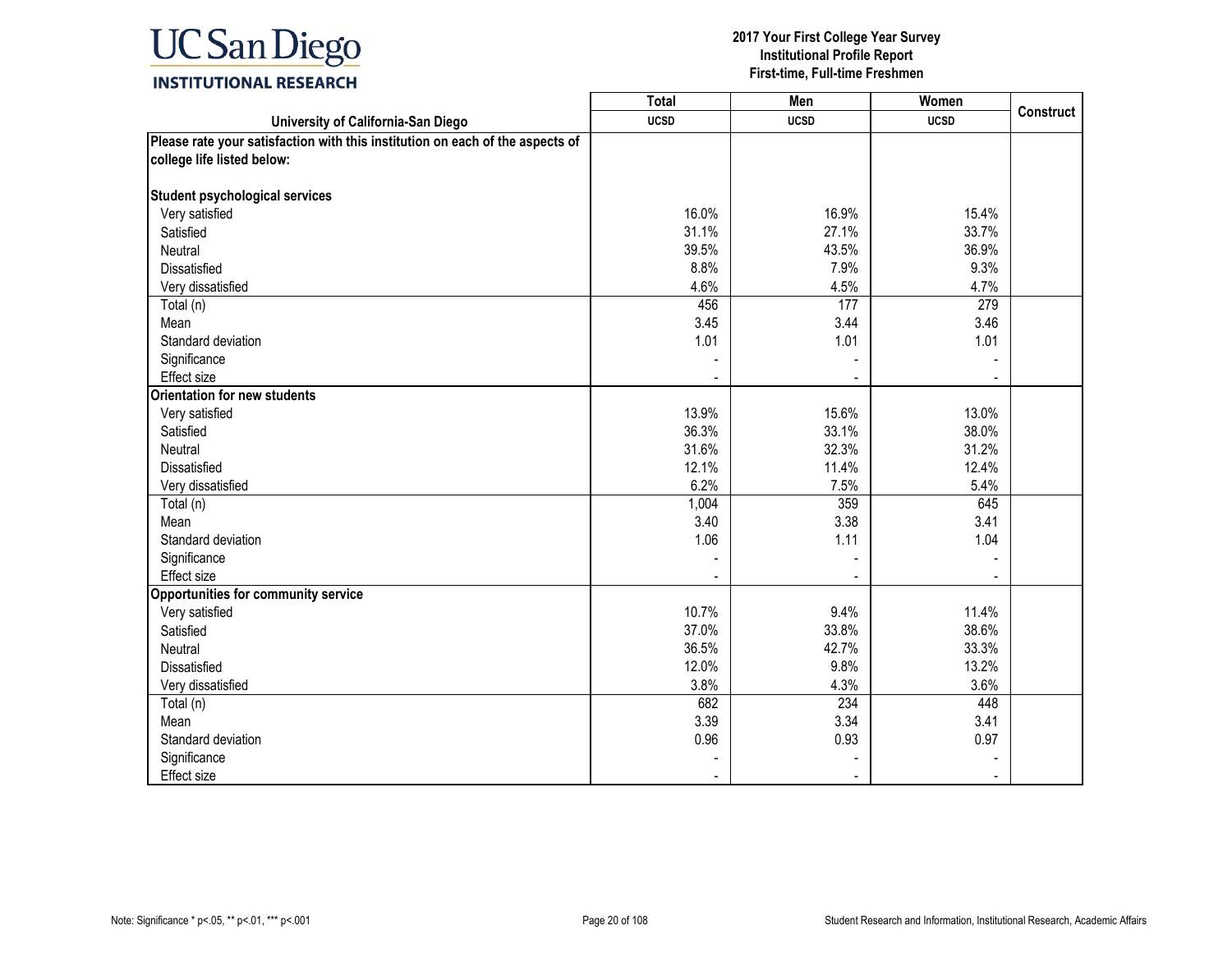

|                                                                                                             | <b>Total</b>             | Men         | Women                    |                   |
|-------------------------------------------------------------------------------------------------------------|--------------------------|-------------|--------------------------|-------------------|
| University of California-San Diego                                                                          | <b>UCSD</b>              | <b>UCSD</b> | <b>UCSD</b>              | <b>Construct</b>  |
| Please rate your satisfaction with this institution on each of the aspects of<br>college life listed below: |                          |             |                          |                   |
| First-year programs (e.g., first-year seminar, learning community, linked                                   |                          |             |                          |                   |
| courses)                                                                                                    |                          |             |                          |                   |
| Very satisfied                                                                                              | 16.7%                    | 16.7%       | 16.7%                    |                   |
| Satisfied                                                                                                   | 38.3%                    | 34.4%       | 40.7%                    |                   |
| Neutral                                                                                                     | 32.0%                    | 34.8%       | 30.3%                    | Satisfaction      |
| <b>Dissatisfied</b>                                                                                         | 8.8%                     | 7.0%        | 9.8%                     | with              |
| Very dissatisfied                                                                                           | 4.2%                     | 7.0%        | 2.5%                     | <b>Coursework</b> |
| Total (n)                                                                                                   | 593                      | 227         | 366                      |                   |
| Mean                                                                                                        | 3.54                     | 3.47        | 3.59                     |                   |
| Standard deviation                                                                                          | 1.01                     | 1.07        | 0.96                     |                   |
| Significance                                                                                                |                          |             | $\overline{\phantom{0}}$ |                   |
| Effect size                                                                                                 | $\overline{\phantom{a}}$ |             | $\overline{\phantom{0}}$ |                   |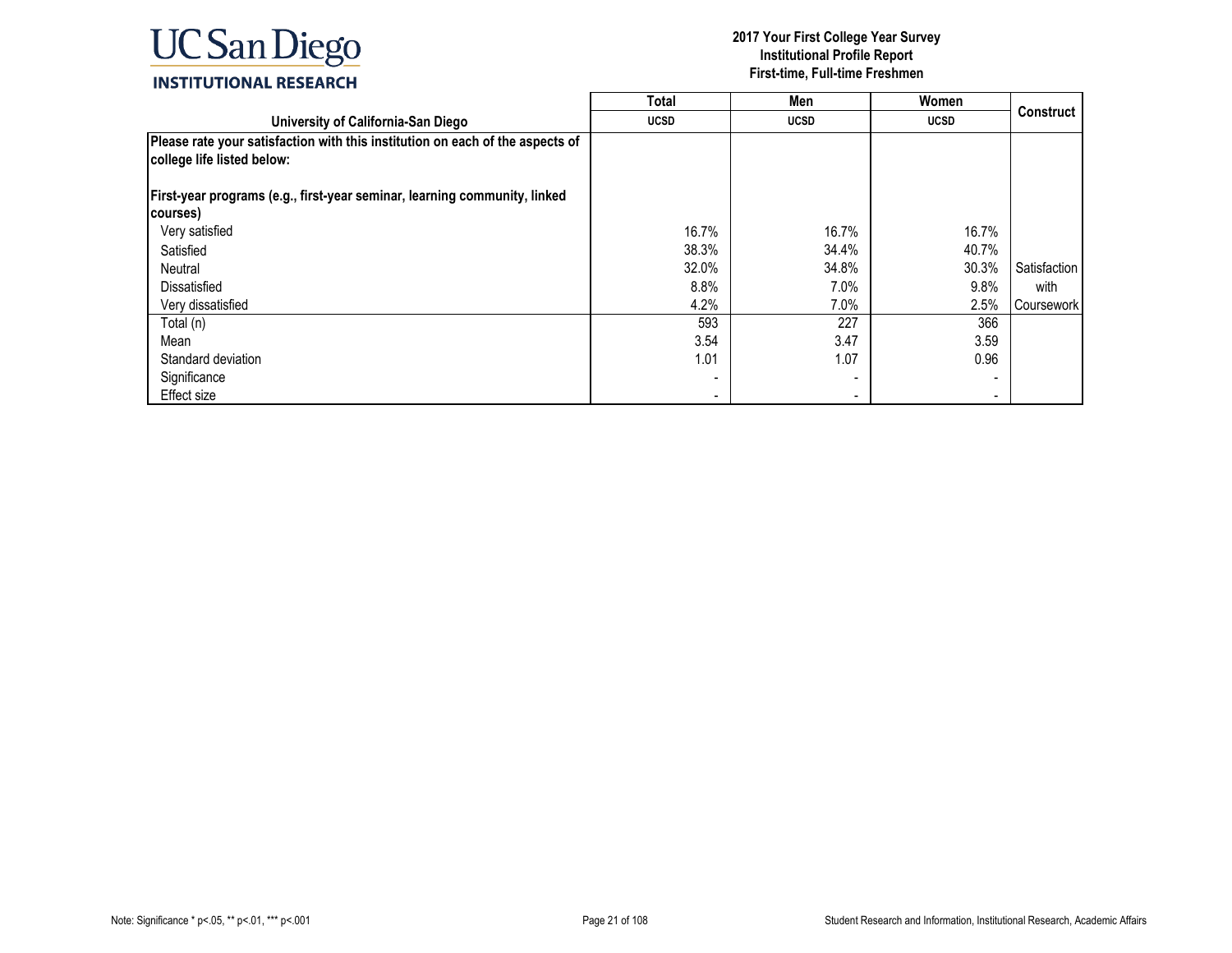

|                                                                                     | <b>Total</b> | Men         | Women                    |                  |
|-------------------------------------------------------------------------------------|--------------|-------------|--------------------------|------------------|
| University of California-San Diego                                                  | <b>UCSD</b>  | <b>UCSD</b> | <b>UCSD</b>              | <b>Construct</b> |
| Since entering this college, how often have you utilized the following<br>services: |              |             |                          |                  |
| <b>Study skills advising</b>                                                        |              |             |                          |                  |
| Frequently                                                                          | 4.3%         | 3.5%        | 4.8%                     |                  |
| Occasionally                                                                        | 25.6%        | 29.3%       | 23.6%                    |                  |
| Not at all                                                                          | 70.0%        | 67.2%       | 71.6%                    |                  |
| Total (n)                                                                           | 898          | 314         | 584                      |                  |
| Mean                                                                                | 1.34         | 1.36        | 1.33                     |                  |
| Standard deviation                                                                  | 0.56         | 0.55        | 0.56                     |                  |
| Significance                                                                        |              |             |                          |                  |
| Effect size                                                                         |              |             | $\overline{\phantom{a}}$ |                  |
| <b>Financial aid advising</b>                                                       |              |             |                          |                  |
| Frequently                                                                          | 4.5%         | 4.8%        | 4.3%                     |                  |
| Occasionally                                                                        | 33.2%        | 32.6%       | 33.6%                    |                  |
| Not at all                                                                          | 62.3%        | 62.6%       | 62.2%                    |                  |
| Total (n)                                                                           | 897          | 313         | 584                      |                  |
| Mean                                                                                | 1.42         | 1.42        | 1.42                     |                  |
| Standard deviation                                                                  | 0.58         | 0.58        | 0.57                     |                  |
| Significance                                                                        |              |             |                          |                  |
| Effect size                                                                         |              |             |                          |                  |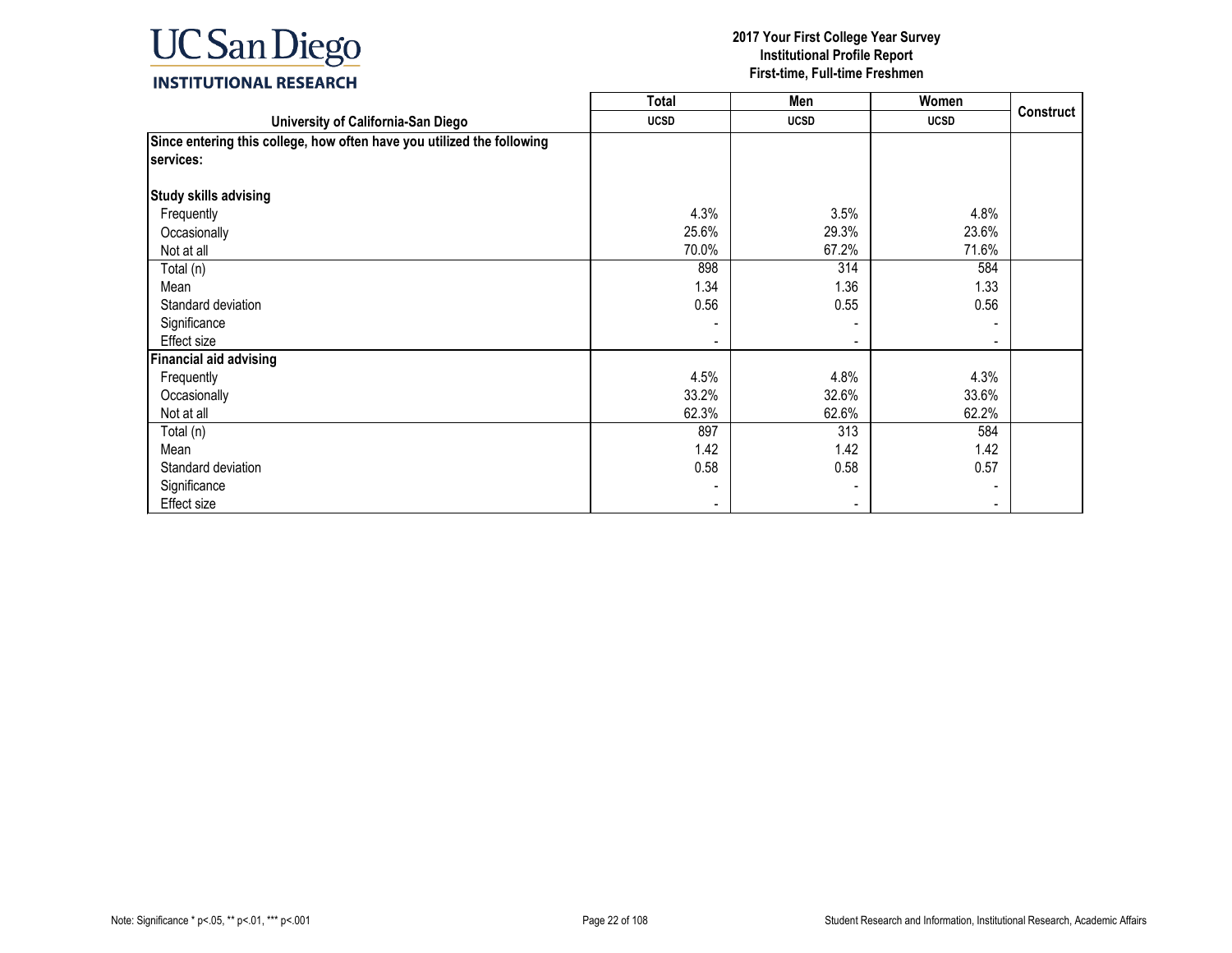

|                                                                        | <b>Total</b> | Men         | Women       |                  |
|------------------------------------------------------------------------|--------------|-------------|-------------|------------------|
| University of California-San Diego                                     | <b>UCSD</b>  | <b>UCSD</b> | <b>UCSD</b> | <b>Construct</b> |
| Since entering this college, how often have you utilized the following |              |             |             |                  |
| services:                                                              |              |             |             |                  |
|                                                                        |              |             |             |                  |
| <b>Student health services</b>                                         |              |             |             |                  |
| Frequently                                                             | 5.6%         | 3.8%        | 6.5%        |                  |
| Occasionally                                                           | 37.5%        | 33.8%       | 39.5%       |                  |
| Not at all                                                             | 57.0%        | 62.4%       | 54.0%       |                  |
| Total (n)                                                              | 897          | 314         | 583         |                  |
| Mean                                                                   | 1.49         | 1.41        | 1.52        |                  |
| Standard deviation                                                     | 0.60         | 0.57        | 0.62        |                  |
| Significance                                                           |              |             |             |                  |
| Effect size                                                            |              |             |             |                  |
| <b>Student psychological services</b>                                  |              |             |             |                  |
| Frequently                                                             | 3.7%         | 4.2%        | 3.4%        |                  |
| Occasionally                                                           | 17.2%        | 17.3%       | 17.2%       |                  |
| Not at all                                                             | 79.1%        | 78.6%       | 79.4%       |                  |
| Total (n)                                                              | 896          | 313         | 583         |                  |
| Mean                                                                   | 1.25         | 1.26        | 1.24        |                  |
| Standard deviation                                                     | 0.51         | 0.52        | 0.50        |                  |
| Significance                                                           |              |             |             |                  |
| Effect size                                                            |              |             |             |                  |
| <b>Writing center</b>                                                  |              |             |             |                  |
| Frequently                                                             | 4.6%         | 2.2%        | 5.8%        |                  |
| Occasionally                                                           | 23.9%        | 23.0%       | 24.4%       |                  |
| Not at all                                                             | 71.5%        | 74.8%       | 69.7%       |                  |
| Total (n)                                                              | 898          | 313         | 585         |                  |
| Mean                                                                   | 1.33         | 1.27        | 1.36        |                  |
| Standard deviation                                                     | 0.56         | 0.49        | 0.59        |                  |
| Significance                                                           |              |             |             |                  |
| Effect size                                                            |              |             |             |                  |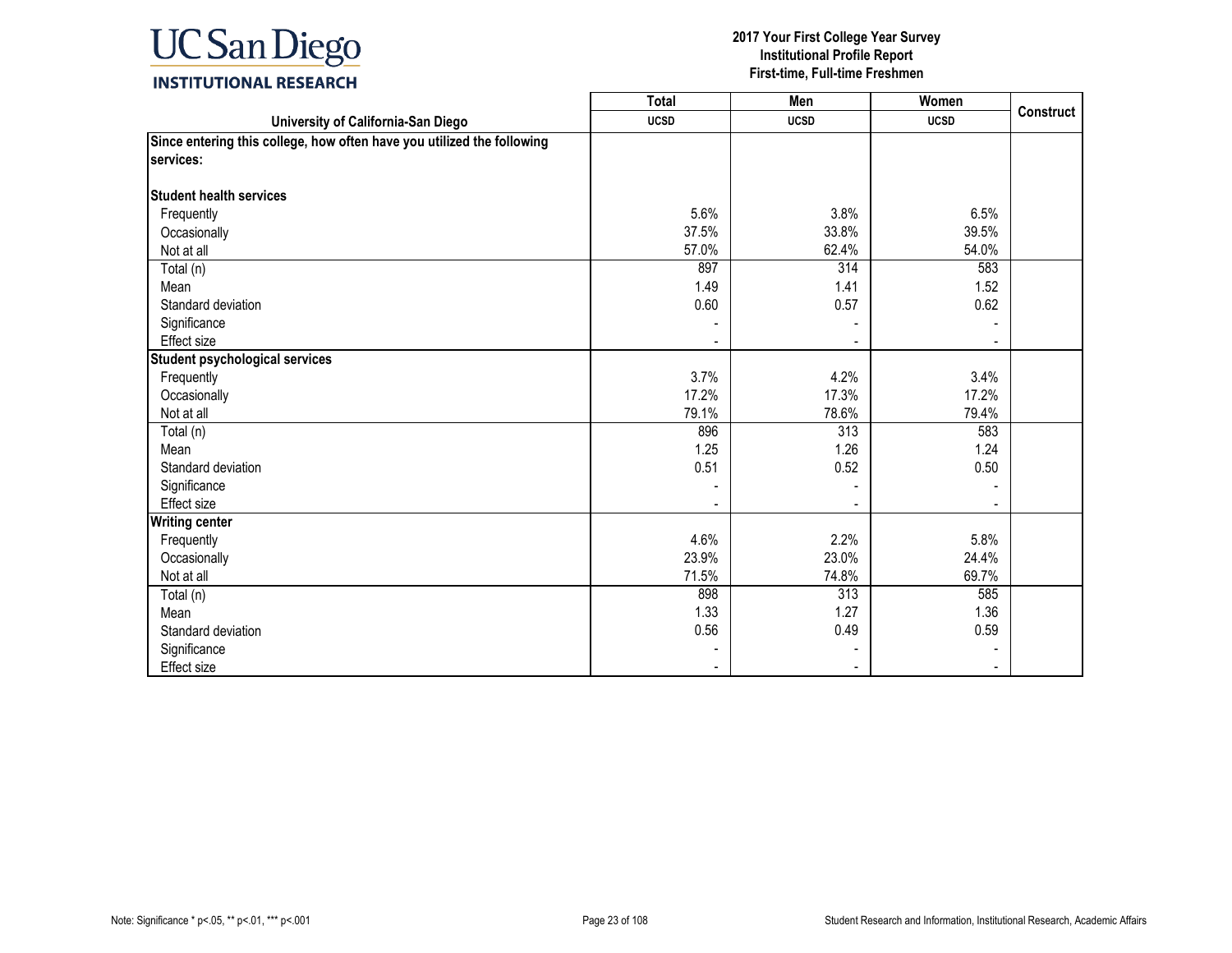

| University of California-San Diego<br><b>UCSD</b><br><b>UCSD</b><br><b>UCSD</b><br>services:<br>Disability resource center<br>1.9%<br>2.9%<br>1.4%<br>Frequently<br>6.3%<br>Occasionally<br>10.9%<br>3.8%<br>86.2%<br>91.8%<br>94.8%<br>Not at all<br>894<br>312<br>582<br>Total (n)<br>1.10<br>1.17<br>1.07<br>Mean<br>0.36<br>Standard deviation<br>0.44<br>0.30<br>Significance<br>Effect size<br><b>Career services</b><br>1.1%<br>1.3%<br>1.0%<br>Frequently<br>25.3%<br>23.9%<br>26.1%<br>Occasionally<br>72.9%<br>73.5%<br>74.8%<br>Not at all<br>892<br>310<br>Total (n)<br>582<br>1.28<br>1.26<br>1.28<br>Mean<br>Standard deviation<br>0.47<br>0.47<br>0.47<br>Significance<br>Effect size<br><b>Academic advising</b><br>9.7%<br>9.9%<br>9.6%<br>Frequently<br>62.7%<br>65.3%<br>Occasionally<br>64.4%<br>25.9%<br>Not at all<br>27.4%<br>25.1%<br>896<br>$\overline{314}$<br>582<br>Total (n)<br>1.84<br>1.82<br>1.85<br>Mean<br>Standard deviation<br>0.57<br>0.59<br>0.57<br>Significance<br>Effect size<br>Campus safety services (Safe Walk, Public Safety/Police Dept., etc.)<br>2.9%<br>2.2%<br>Frequently<br>3.3%<br>17.3%<br>13.4%<br>19.4%<br>Occasionally<br>84.3%<br>Not at all<br>79.8%<br>77.4%<br>896<br>313<br>583<br>Total (n)<br>1.23<br>1.18<br>1.26<br>Mean<br>Standard deviation<br>0.49<br>0.44<br>0.51<br>Significance |                                                                        | <b>Total</b> | Men | Women | <b>Construct</b> |
|----------------------------------------------------------------------------------------------------------------------------------------------------------------------------------------------------------------------------------------------------------------------------------------------------------------------------------------------------------------------------------------------------------------------------------------------------------------------------------------------------------------------------------------------------------------------------------------------------------------------------------------------------------------------------------------------------------------------------------------------------------------------------------------------------------------------------------------------------------------------------------------------------------------------------------------------------------------------------------------------------------------------------------------------------------------------------------------------------------------------------------------------------------------------------------------------------------------------------------------------------------------------------------------------------------------------------------------------------------|------------------------------------------------------------------------|--------------|-----|-------|------------------|
|                                                                                                                                                                                                                                                                                                                                                                                                                                                                                                                                                                                                                                                                                                                                                                                                                                                                                                                                                                                                                                                                                                                                                                                                                                                                                                                                                          |                                                                        |              |     |       |                  |
|                                                                                                                                                                                                                                                                                                                                                                                                                                                                                                                                                                                                                                                                                                                                                                                                                                                                                                                                                                                                                                                                                                                                                                                                                                                                                                                                                          | Since entering this college, how often have you utilized the following |              |     |       |                  |
|                                                                                                                                                                                                                                                                                                                                                                                                                                                                                                                                                                                                                                                                                                                                                                                                                                                                                                                                                                                                                                                                                                                                                                                                                                                                                                                                                          |                                                                        |              |     |       |                  |
|                                                                                                                                                                                                                                                                                                                                                                                                                                                                                                                                                                                                                                                                                                                                                                                                                                                                                                                                                                                                                                                                                                                                                                                                                                                                                                                                                          |                                                                        |              |     |       |                  |
|                                                                                                                                                                                                                                                                                                                                                                                                                                                                                                                                                                                                                                                                                                                                                                                                                                                                                                                                                                                                                                                                                                                                                                                                                                                                                                                                                          |                                                                        |              |     |       |                  |
|                                                                                                                                                                                                                                                                                                                                                                                                                                                                                                                                                                                                                                                                                                                                                                                                                                                                                                                                                                                                                                                                                                                                                                                                                                                                                                                                                          |                                                                        |              |     |       |                  |
|                                                                                                                                                                                                                                                                                                                                                                                                                                                                                                                                                                                                                                                                                                                                                                                                                                                                                                                                                                                                                                                                                                                                                                                                                                                                                                                                                          |                                                                        |              |     |       |                  |
|                                                                                                                                                                                                                                                                                                                                                                                                                                                                                                                                                                                                                                                                                                                                                                                                                                                                                                                                                                                                                                                                                                                                                                                                                                                                                                                                                          |                                                                        |              |     |       |                  |
|                                                                                                                                                                                                                                                                                                                                                                                                                                                                                                                                                                                                                                                                                                                                                                                                                                                                                                                                                                                                                                                                                                                                                                                                                                                                                                                                                          |                                                                        |              |     |       |                  |
|                                                                                                                                                                                                                                                                                                                                                                                                                                                                                                                                                                                                                                                                                                                                                                                                                                                                                                                                                                                                                                                                                                                                                                                                                                                                                                                                                          |                                                                        |              |     |       |                  |
|                                                                                                                                                                                                                                                                                                                                                                                                                                                                                                                                                                                                                                                                                                                                                                                                                                                                                                                                                                                                                                                                                                                                                                                                                                                                                                                                                          |                                                                        |              |     |       |                  |
|                                                                                                                                                                                                                                                                                                                                                                                                                                                                                                                                                                                                                                                                                                                                                                                                                                                                                                                                                                                                                                                                                                                                                                                                                                                                                                                                                          |                                                                        |              |     |       |                  |
|                                                                                                                                                                                                                                                                                                                                                                                                                                                                                                                                                                                                                                                                                                                                                                                                                                                                                                                                                                                                                                                                                                                                                                                                                                                                                                                                                          |                                                                        |              |     |       |                  |
|                                                                                                                                                                                                                                                                                                                                                                                                                                                                                                                                                                                                                                                                                                                                                                                                                                                                                                                                                                                                                                                                                                                                                                                                                                                                                                                                                          |                                                                        |              |     |       |                  |
|                                                                                                                                                                                                                                                                                                                                                                                                                                                                                                                                                                                                                                                                                                                                                                                                                                                                                                                                                                                                                                                                                                                                                                                                                                                                                                                                                          |                                                                        |              |     |       |                  |
|                                                                                                                                                                                                                                                                                                                                                                                                                                                                                                                                                                                                                                                                                                                                                                                                                                                                                                                                                                                                                                                                                                                                                                                                                                                                                                                                                          |                                                                        |              |     |       |                  |
|                                                                                                                                                                                                                                                                                                                                                                                                                                                                                                                                                                                                                                                                                                                                                                                                                                                                                                                                                                                                                                                                                                                                                                                                                                                                                                                                                          |                                                                        |              |     |       |                  |
|                                                                                                                                                                                                                                                                                                                                                                                                                                                                                                                                                                                                                                                                                                                                                                                                                                                                                                                                                                                                                                                                                                                                                                                                                                                                                                                                                          |                                                                        |              |     |       |                  |
|                                                                                                                                                                                                                                                                                                                                                                                                                                                                                                                                                                                                                                                                                                                                                                                                                                                                                                                                                                                                                                                                                                                                                                                                                                                                                                                                                          |                                                                        |              |     |       |                  |
|                                                                                                                                                                                                                                                                                                                                                                                                                                                                                                                                                                                                                                                                                                                                                                                                                                                                                                                                                                                                                                                                                                                                                                                                                                                                                                                                                          |                                                                        |              |     |       |                  |
|                                                                                                                                                                                                                                                                                                                                                                                                                                                                                                                                                                                                                                                                                                                                                                                                                                                                                                                                                                                                                                                                                                                                                                                                                                                                                                                                                          |                                                                        |              |     |       |                  |
|                                                                                                                                                                                                                                                                                                                                                                                                                                                                                                                                                                                                                                                                                                                                                                                                                                                                                                                                                                                                                                                                                                                                                                                                                                                                                                                                                          |                                                                        |              |     |       |                  |
|                                                                                                                                                                                                                                                                                                                                                                                                                                                                                                                                                                                                                                                                                                                                                                                                                                                                                                                                                                                                                                                                                                                                                                                                                                                                                                                                                          |                                                                        |              |     |       |                  |
|                                                                                                                                                                                                                                                                                                                                                                                                                                                                                                                                                                                                                                                                                                                                                                                                                                                                                                                                                                                                                                                                                                                                                                                                                                                                                                                                                          |                                                                        |              |     |       |                  |
|                                                                                                                                                                                                                                                                                                                                                                                                                                                                                                                                                                                                                                                                                                                                                                                                                                                                                                                                                                                                                                                                                                                                                                                                                                                                                                                                                          |                                                                        |              |     |       |                  |
|                                                                                                                                                                                                                                                                                                                                                                                                                                                                                                                                                                                                                                                                                                                                                                                                                                                                                                                                                                                                                                                                                                                                                                                                                                                                                                                                                          |                                                                        |              |     |       |                  |
|                                                                                                                                                                                                                                                                                                                                                                                                                                                                                                                                                                                                                                                                                                                                                                                                                                                                                                                                                                                                                                                                                                                                                                                                                                                                                                                                                          |                                                                        |              |     |       |                  |
|                                                                                                                                                                                                                                                                                                                                                                                                                                                                                                                                                                                                                                                                                                                                                                                                                                                                                                                                                                                                                                                                                                                                                                                                                                                                                                                                                          |                                                                        |              |     |       |                  |
|                                                                                                                                                                                                                                                                                                                                                                                                                                                                                                                                                                                                                                                                                                                                                                                                                                                                                                                                                                                                                                                                                                                                                                                                                                                                                                                                                          |                                                                        |              |     |       |                  |
|                                                                                                                                                                                                                                                                                                                                                                                                                                                                                                                                                                                                                                                                                                                                                                                                                                                                                                                                                                                                                                                                                                                                                                                                                                                                                                                                                          |                                                                        |              |     |       |                  |
|                                                                                                                                                                                                                                                                                                                                                                                                                                                                                                                                                                                                                                                                                                                                                                                                                                                                                                                                                                                                                                                                                                                                                                                                                                                                                                                                                          |                                                                        |              |     |       |                  |
|                                                                                                                                                                                                                                                                                                                                                                                                                                                                                                                                                                                                                                                                                                                                                                                                                                                                                                                                                                                                                                                                                                                                                                                                                                                                                                                                                          |                                                                        |              |     |       |                  |
|                                                                                                                                                                                                                                                                                                                                                                                                                                                                                                                                                                                                                                                                                                                                                                                                                                                                                                                                                                                                                                                                                                                                                                                                                                                                                                                                                          |                                                                        |              |     |       |                  |
|                                                                                                                                                                                                                                                                                                                                                                                                                                                                                                                                                                                                                                                                                                                                                                                                                                                                                                                                                                                                                                                                                                                                                                                                                                                                                                                                                          |                                                                        |              |     |       |                  |
|                                                                                                                                                                                                                                                                                                                                                                                                                                                                                                                                                                                                                                                                                                                                                                                                                                                                                                                                                                                                                                                                                                                                                                                                                                                                                                                                                          |                                                                        |              |     |       |                  |
|                                                                                                                                                                                                                                                                                                                                                                                                                                                                                                                                                                                                                                                                                                                                                                                                                                                                                                                                                                                                                                                                                                                                                                                                                                                                                                                                                          |                                                                        |              |     |       |                  |
|                                                                                                                                                                                                                                                                                                                                                                                                                                                                                                                                                                                                                                                                                                                                                                                                                                                                                                                                                                                                                                                                                                                                                                                                                                                                                                                                                          |                                                                        |              |     |       |                  |
|                                                                                                                                                                                                                                                                                                                                                                                                                                                                                                                                                                                                                                                                                                                                                                                                                                                                                                                                                                                                                                                                                                                                                                                                                                                                                                                                                          |                                                                        |              |     |       |                  |
|                                                                                                                                                                                                                                                                                                                                                                                                                                                                                                                                                                                                                                                                                                                                                                                                                                                                                                                                                                                                                                                                                                                                                                                                                                                                                                                                                          |                                                                        |              |     |       |                  |
|                                                                                                                                                                                                                                                                                                                                                                                                                                                                                                                                                                                                                                                                                                                                                                                                                                                                                                                                                                                                                                                                                                                                                                                                                                                                                                                                                          | Effect size                                                            |              |     |       |                  |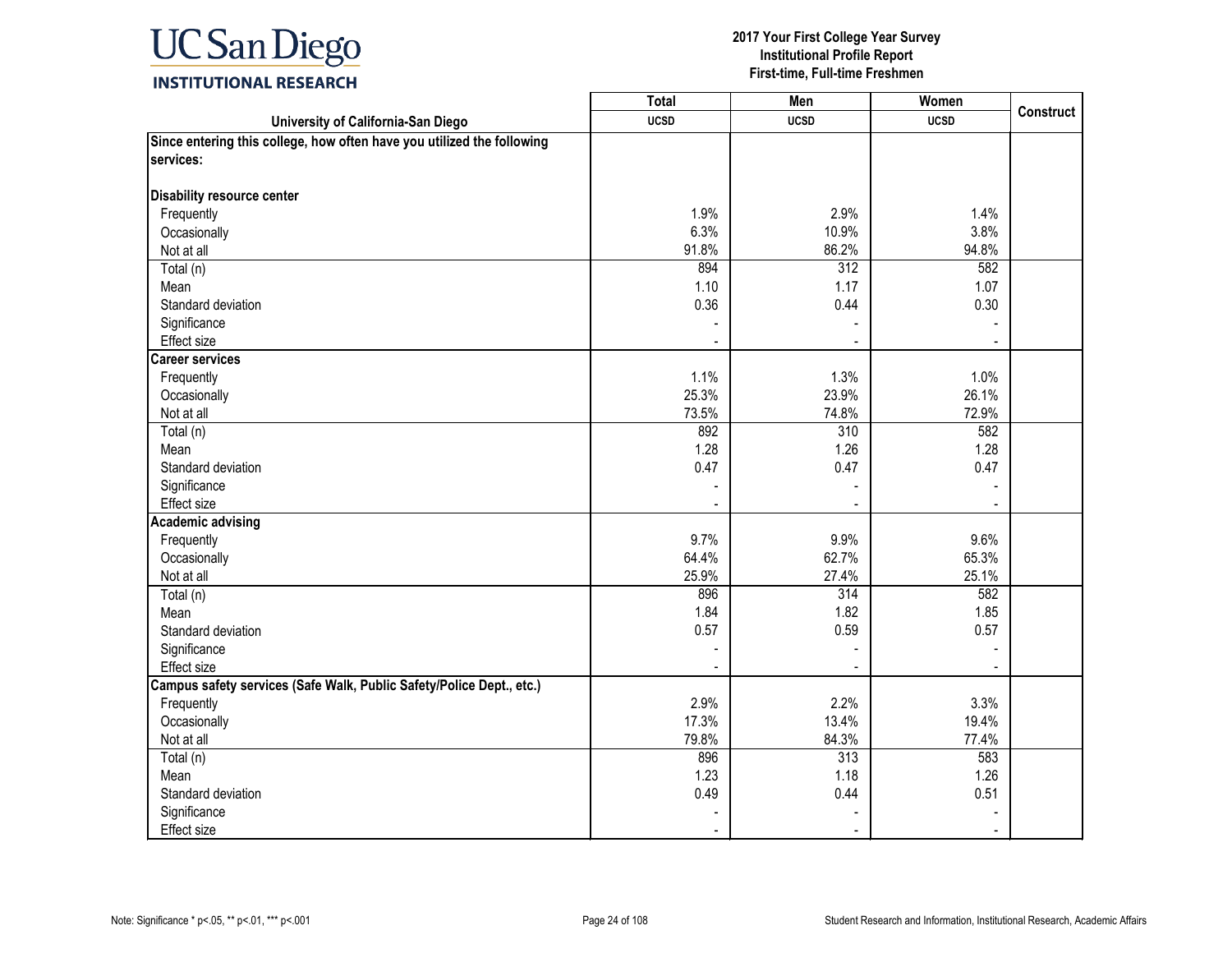

|                                                                            | <b>Total</b> | Men         | Women       |                   |
|----------------------------------------------------------------------------|--------------|-------------|-------------|-------------------|
| University of California-San Diego                                         | <b>UCSD</b>  | <b>UCSD</b> | <b>UCSD</b> | Construct         |
| Rate yourself on each of the following traits as compared with the average |              |             |             |                   |
| person your age.                                                           |              |             |             |                   |
| <b>Academic ability</b>                                                    |              |             |             | Academic<br>Self- |
| Highest 10%                                                                | 17.2%        | 28.3%       | 10.9%       | Concept           |
| Above average                                                              | 42.5%        | 45.2%       | 41.0%       |                   |
| Average                                                                    | 32.3%        | 19.9%       | 39.3%       |                   |
| Below average                                                              | 7.4%         | 5.7%        | 8.3%        |                   |
| Lowest 10%                                                                 | 0.7%         | 0.8%        | 0.6%        |                   |
| Total (n)                                                                  | 1,019        | 367         | 652         |                   |
| Mean                                                                       | 3.68         | 3.95        | 3.53        |                   |
| Standard deviation                                                         | 0.87         | 0.89        | 0.82        |                   |
| Significance                                                               |              |             |             |                   |
| <b>Effect size</b>                                                         |              |             |             |                   |
| <b>Artistic ability</b>                                                    |              |             |             |                   |
| Highest 10%                                                                | 6.6%         | 9.6%        | 4.9%        |                   |
| Above average                                                              | 23.3%        | 24.4%       | 22.6%       |                   |
| Average                                                                    | 39.4%        | 31.0%       | 44.2%       |                   |
| Below average                                                              | 23.5%        | 27.9%       | 21.1%       |                   |
| Lowest 10%                                                                 | 7.2%         | 7.1%        | 7.2%        |                   |
| Total (n)                                                                  | 1,015        | 365         | 650         |                   |
| Mean                                                                       | 2.99         | 3.01        | 2.97        |                   |
| Standard deviation                                                         | 1.01         | 1.09        | 0.96        |                   |
| Significance                                                               |              |             |             |                   |
| <b>Effect size</b>                                                         |              |             |             |                   |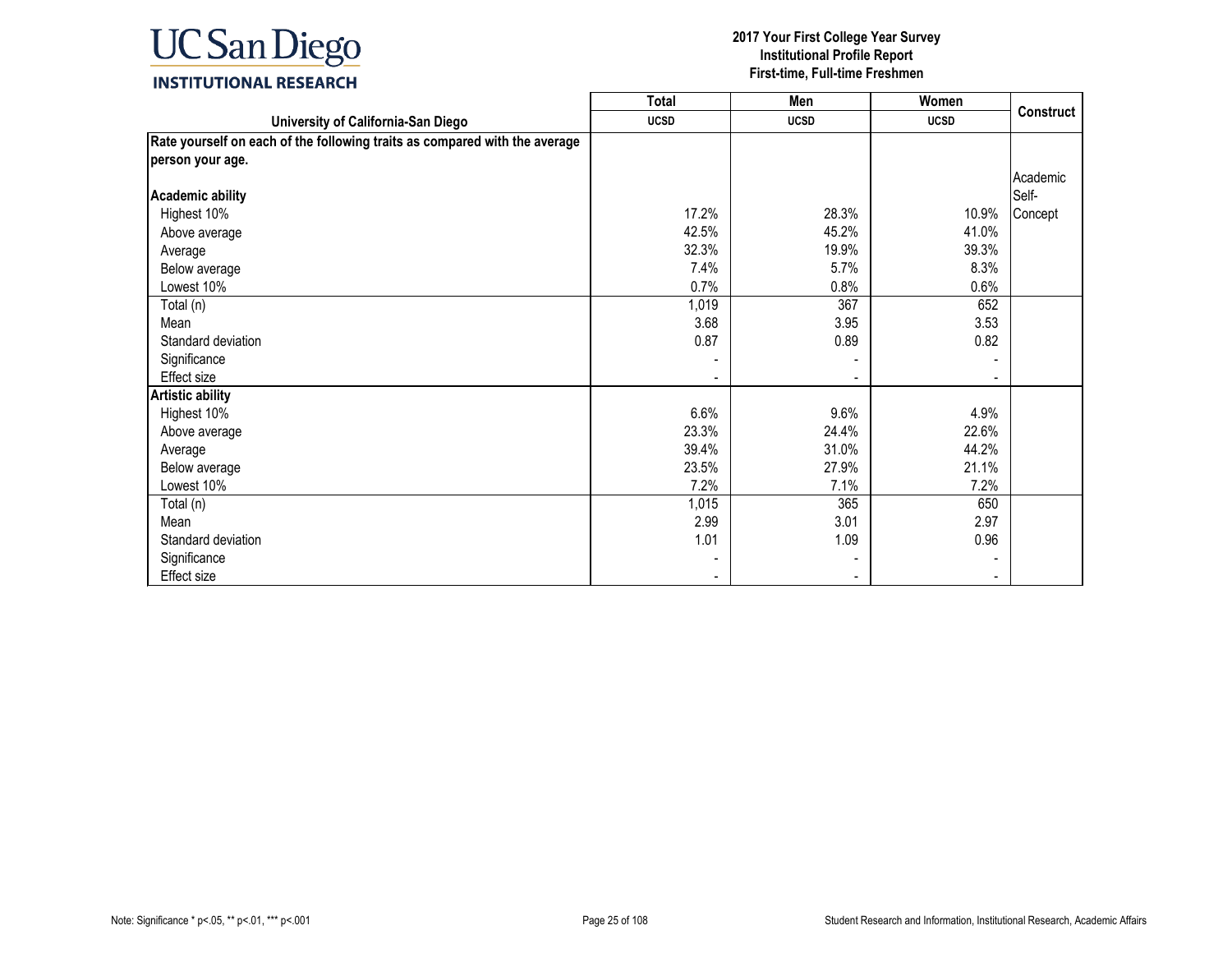

|                                                                            | <b>Total</b> | Men         | Women       |                  |
|----------------------------------------------------------------------------|--------------|-------------|-------------|------------------|
| University of California-San Diego                                         | <b>UCSD</b>  | <b>UCSD</b> | <b>UCSD</b> | <b>Construct</b> |
| Rate yourself on each of the following traits as compared with the average |              |             |             |                  |
| person your age.                                                           |              |             |             |                  |
|                                                                            |              |             |             |                  |
| Compassion                                                                 |              |             |             |                  |
| Highest 10%                                                                | 22.6%        | 24.0%       | 21.8%       |                  |
| Above average                                                              | 44.0%        | 43.9%       | 44.1%       |                  |
| Average                                                                    | 27.7%        | 25.6%       | 28.9%       |                  |
| Below average                                                              | 5.0%         | 5.7%        | 4.6%        |                  |
| Lowest 10%                                                                 | 0.7%         | 0.8%        | 0.6%        |                  |
| Total (n)                                                                  | 1,018        | 367         | 651         |                  |
| Mean                                                                       | 3.83         | 3.84        | 3.82        |                  |
| Standard deviation                                                         | 0.86         | 0.88        | 0.85        |                  |
| Significance                                                               |              |             |             |                  |
| <b>Effect size</b>                                                         |              |             |             |                  |
| <b>Creativity</b>                                                          |              |             |             |                  |
| Highest 10%                                                                | 13.1%        | 19.2%       | 9.7%        |                  |
| Above average                                                              | 33.8%        | 36.7%       | 32.1%       |                  |
| Average                                                                    | 37.8%        | 31.5%       | 41.3%       |                  |
| Below average                                                              | 13.4%        | 11.0%       | 14.7%       |                  |
| Lowest 10%                                                                 | 2.0%         | 1.6%        | 2.2%        |                  |
| Total (n)                                                                  | 1,016        | 365         | 651         |                  |
| Mean                                                                       | 3.43         | 3.61        | 3.32        |                  |
| Standard deviation                                                         | 0.95         | 0.97        | 0.92        |                  |
| Significance                                                               |              |             |             |                  |
| Effect size                                                                |              |             |             |                  |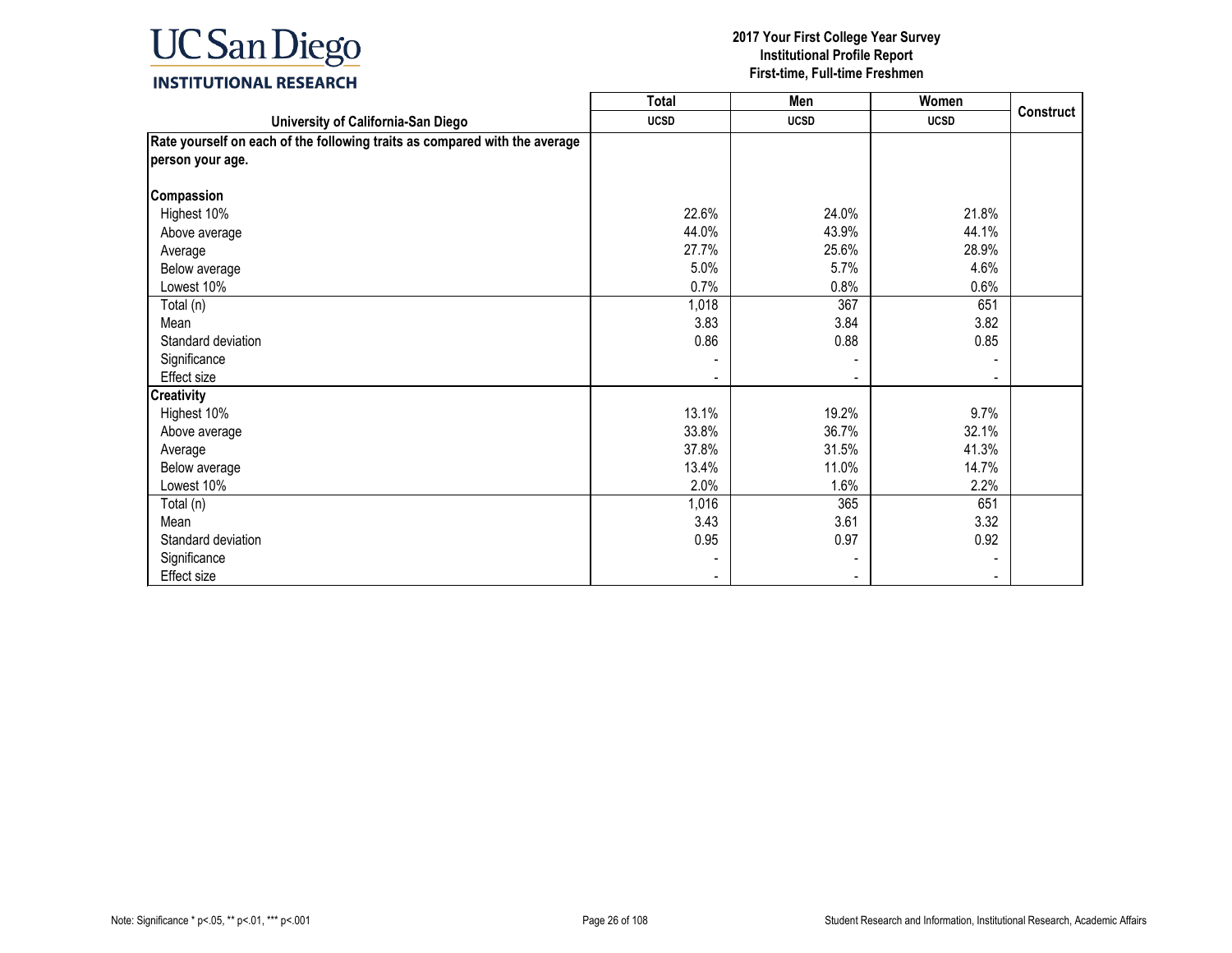

|                                                                            | <b>Total</b> | Men         | Women       |                  |
|----------------------------------------------------------------------------|--------------|-------------|-------------|------------------|
| University of California-San Diego                                         | <b>UCSD</b>  | <b>UCSD</b> | <b>UCSD</b> | <b>Construct</b> |
| Rate yourself on each of the following traits as compared with the average |              |             |             |                  |
| person your age.                                                           |              |             |             |                  |
|                                                                            |              |             |             |                  |
| Drive to achieve                                                           |              |             |             |                  |
| Highest 10%                                                                | 29.1%        | 34.6%       | 26.0%       |                  |
| Above average                                                              | 38.7%        | 38.1%       | 39.0%       |                  |
| Average                                                                    | 24.7%        | 19.6%       | 27.6%       | Academic         |
| Below average                                                              | 6.3%         | 6.5%        | 6.2%        | Self-            |
| Lowest 10%                                                                 | 1.2%         | 1.1%        | 1.2%        | Concept          |
| Total (n)                                                                  | 1,016        | 367         | 649         |                  |
| Mean                                                                       | 3.88         | 3.99        | 3.82        |                  |
| Standard deviation                                                         | 0.94         | 0.95        | 0.93        |                  |
| Significance                                                               |              |             |             |                  |
| Effect size                                                                |              |             |             |                  |
| <b>Emotional health</b>                                                    |              |             |             |                  |
| Highest 10%                                                                | 13.8%        | 23.0%       | 8.6%        |                  |
| Above average                                                              | 26.8%        | 29.0%       | 25.5%       |                  |
| Average                                                                    | 29.7%        | 24.3%       | 32.8%       |                  |
| Below average                                                              | 24.9%        | 18.6%       | 28.5%       |                  |
| Lowest 10%                                                                 | 4.8%         | 5.2%        | 4.6%        |                  |
| Total (n)                                                                  | 1,016        | 366         | 650         |                  |
| Mean                                                                       | 3.20         | 3.46        | 3.05        |                  |
| Standard deviation                                                         | 1.11         | 1.18        | 1.03        |                  |
| Significance                                                               |              |             |             |                  |
| Effect size                                                                |              |             |             |                  |
| eadership ability                                                          |              |             |             |                  |
| Highest 10%                                                                | 16.1%        | 23.3%       | 12.0%       |                  |
| Above average                                                              | 37.0%        | 39.5%       | 35.6%       |                  |
| Average                                                                    | 32.9%        | 27.1%       | 36.1%       | Social           |
| Below average                                                              | 11.4%        | 7.9%        | 13.3%       | Self-            |
| Lowest 10%                                                                 | 2.7%         | 2.2%        | 2.9%        | Concept          |
| Total (n)                                                                  | 1,013        | 365         | 648         |                  |
| Mean                                                                       | 3.53         | 3.74        | 3.41        |                  |
| Standard deviation                                                         | 0.98         | 0.98        | 0.96        |                  |
| Significance                                                               |              |             |             |                  |
| Effect size                                                                |              |             |             | Leadership       |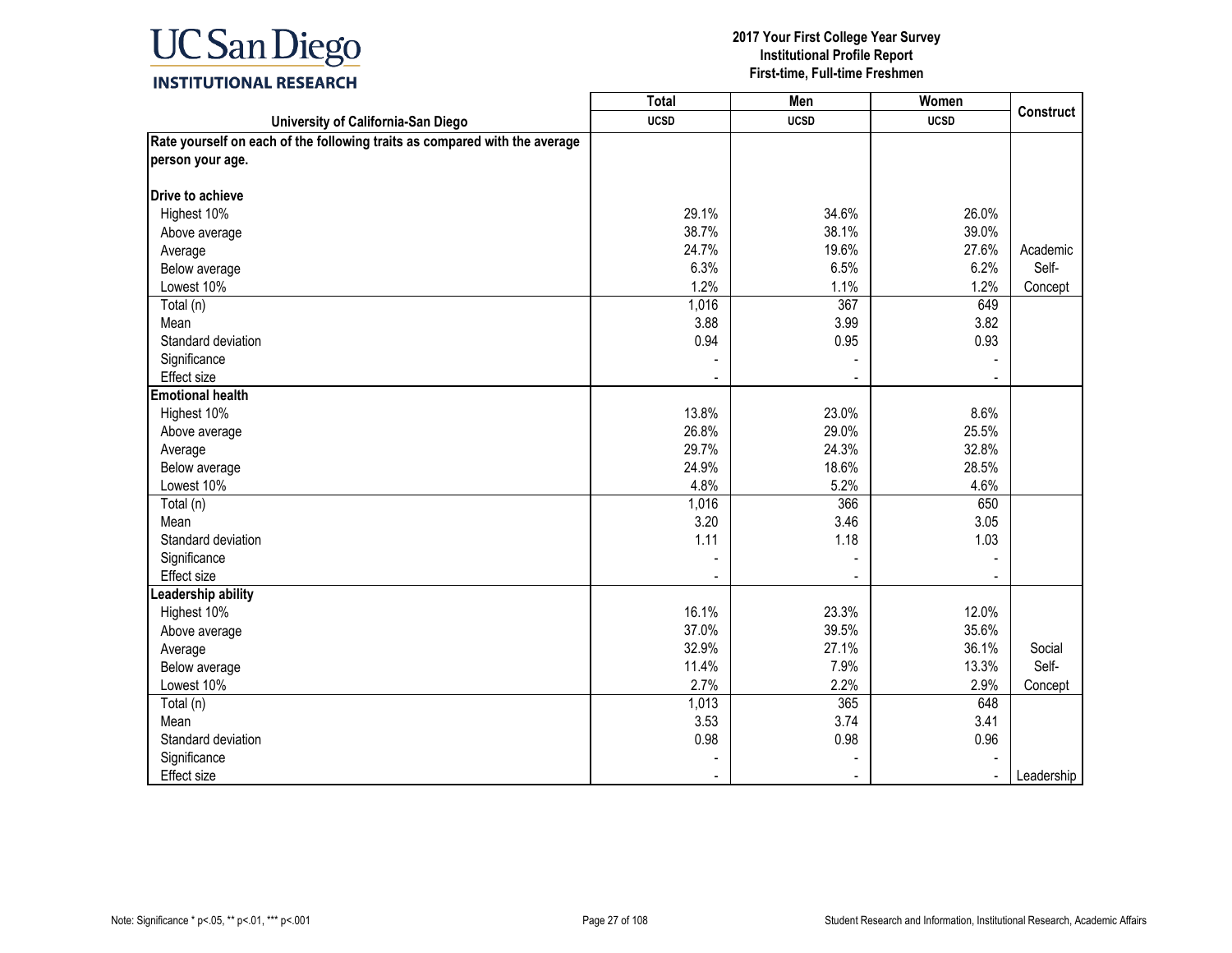

|                                                                            | <b>Total</b>             | Men                      | Women       |                  |
|----------------------------------------------------------------------------|--------------------------|--------------------------|-------------|------------------|
| University of California-San Diego                                         | <b>UCSD</b>              | <b>UCSD</b>              | <b>UCSD</b> | <b>Construct</b> |
| Rate yourself on each of the following traits as compared with the average |                          |                          |             |                  |
| person your age.                                                           |                          |                          |             |                  |
|                                                                            |                          |                          |             |                  |
| <b>Mathematical ability</b>                                                |                          |                          |             |                  |
| Highest 10%                                                                | 14.3%                    | 25.6%                    | 8.0%        |                  |
| Above average                                                              | 34.6%                    | 36.0%                    | 33.8%       |                  |
| Average                                                                    | 33.5%                    | 25.1%                    | 38.2%       | Academic         |
| Below average                                                              | 13.5%                    | 10.1%                    | 15.4%       | Self-            |
| Lowest 10%                                                                 | 4.1%                     | 3.3%                     | 4.6%        | Concept          |
| Total (n)                                                                  | 1,018                    | 367                      | 651         |                  |
| Mean                                                                       | 3.42                     | 3.71                     | 3.25        |                  |
| Standard deviation                                                         | 1.02                     | 1.06                     | 0.97        |                  |
| Significance                                                               |                          |                          |             |                  |
| Effect size                                                                |                          |                          |             |                  |
| <b>Physical health</b>                                                     |                          |                          |             |                  |
| Highest 10%                                                                | 11.2%                    | 18.5%                    | 7.1%        |                  |
| Above average                                                              | 26.0%                    | 31.6%                    | 22.9%       |                  |
| Average                                                                    | 45.1%                    | 36.5%                    | 49.9%       |                  |
| Below average                                                              | 15.2%                    | 11.2%                    | 17.5%       |                  |
| Lowest 10%                                                                 | 2.5%                     | 2.2%                     | 2.6%        |                  |
| Total (n)                                                                  | 1,018                    | 367                      | 651         |                  |
| Mean                                                                       | 3.28                     | 3.53                     | 3.14        |                  |
| Standard deviation                                                         | 0.94                     | 0.99                     | 0.88        |                  |
| Significance                                                               |                          |                          |             |                  |
| <b>Effect size</b>                                                         | $\overline{\phantom{a}}$ | $\overline{\phantom{0}}$ |             |                  |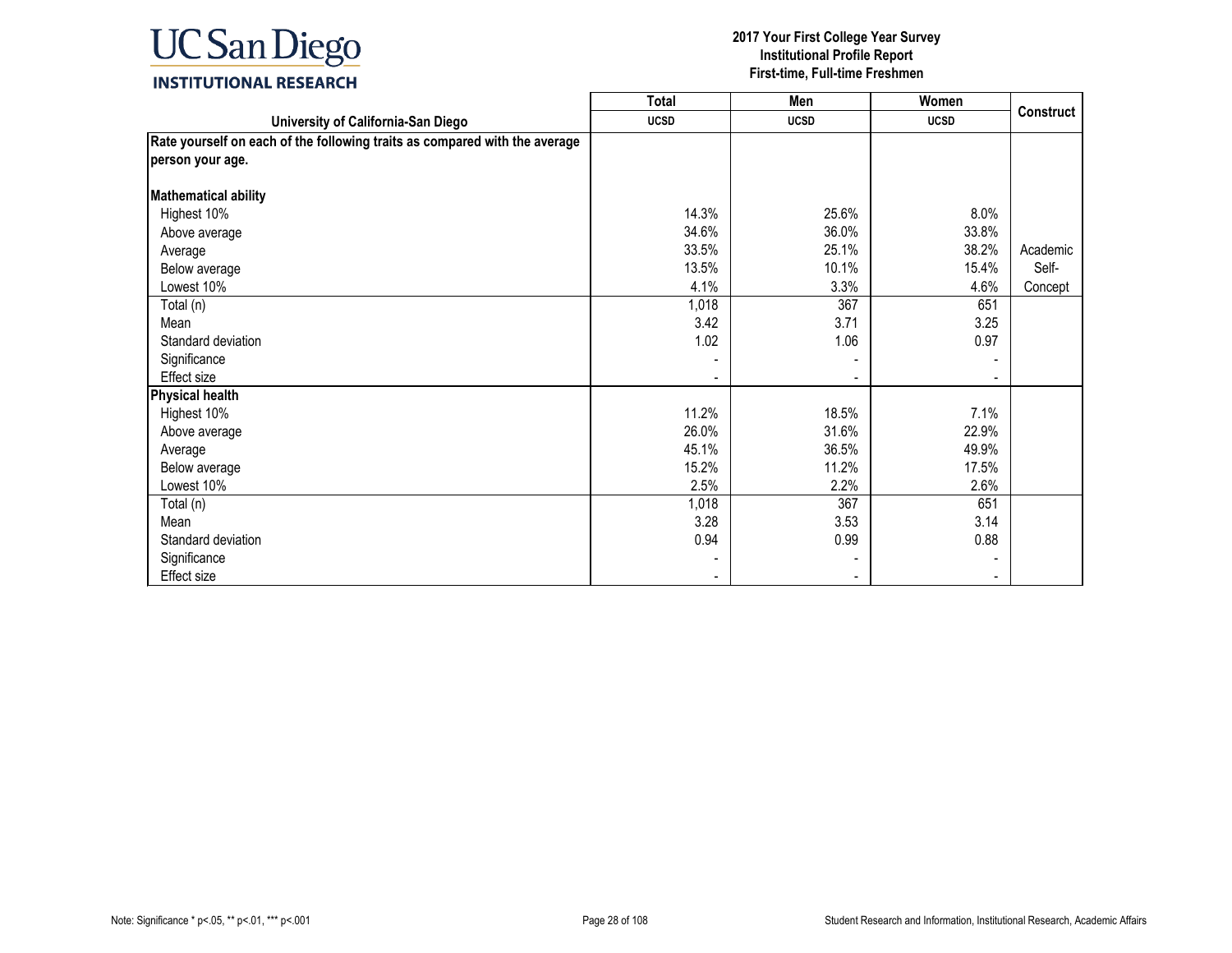

|                                                                            | <b>Total</b> | Men         | Women       | <b>Construct</b> |
|----------------------------------------------------------------------------|--------------|-------------|-------------|------------------|
| University of California-San Diego                                         | <b>UCSD</b>  | <b>UCSD</b> | <b>UCSD</b> |                  |
| Rate yourself on each of the following traits as compared with the average |              |             |             |                  |
| person your age.                                                           |              |             |             |                  |
|                                                                            |              |             |             |                  |
| Public speaking ability                                                    |              |             |             |                  |
| Highest 10%                                                                | 9.8%         | 15.3%       | 6.6%        |                  |
| Above average                                                              | 28.3%        | 33.8%       | 25.2%       |                  |
| Average                                                                    | 34.8%        | 29.7%       | 37.7%       | Social           |
| Below average                                                              | 20.8%        | 16.3%       | 23.3%       | Self-            |
| Lowest 10%                                                                 | 6.4%         | 4.9%        | 7.3%        | Concept          |
| Total (n)                                                                  | 1,015        | 367         | 648         |                  |
| Mean                                                                       | 3.14         | 3.38        | 3.01        |                  |
| Standard deviation                                                         | 1.06         | 1.08        | 1.02        |                  |
| Significance                                                               |              |             |             |                  |
| Effect size                                                                |              |             |             |                  |
| <b>Risk-taking</b>                                                         |              |             |             |                  |
| Highest 10%                                                                | 10.7%        | 16.6%       | 7.4%        |                  |
| Above average                                                              | 28.7%        | 34.1%       | 25.6%       |                  |
| Average                                                                    | 38.6%        | 32.2%       | 42.3%       |                  |
| Below average                                                              | 18.4%        | 13.4%       | 21.3%       |                  |
| Lowest 10%                                                                 | 3.5%         | 3.8%        | 3.4%        |                  |
| Total (n)                                                                  | 1,015        | 367         | 648         |                  |
| Mean                                                                       | 3.25         | 3.46        | 3.12        |                  |
| Standard deviation                                                         | 0.99         | 1.04        | 0.94        |                  |
| Significance                                                               |              |             |             |                  |
| <b>Effect size</b>                                                         |              |             |             |                  |
| Self-confidence (intellectual)                                             |              |             |             |                  |
| Highest 10%                                                                | 15.4%        | 29.2%       | 7.7%        |                  |
| Above average                                                              | 34.7%        | 40.3%       | 31.5%       |                  |
| Average                                                                    | 32.0%        | 20.2%       | 38.7%       | Academic         |
| Below average                                                              | 14.5%        | 8.2%        | 18.1%       | Self-            |
| Lowest 10%                                                                 | 3.3%         | 2.2%        | 4.0%        | Concept          |
| Total (n)                                                                  | 1,018        | 367         | 651         |                  |
| Mean                                                                       | 3.44         | 3.86        | 3.21        |                  |
| Standard deviation                                                         | 1.02         | 1.00        | 0.96        |                  |
| Significance                                                               |              |             |             |                  |
| <b>Effect size</b>                                                         |              |             |             |                  |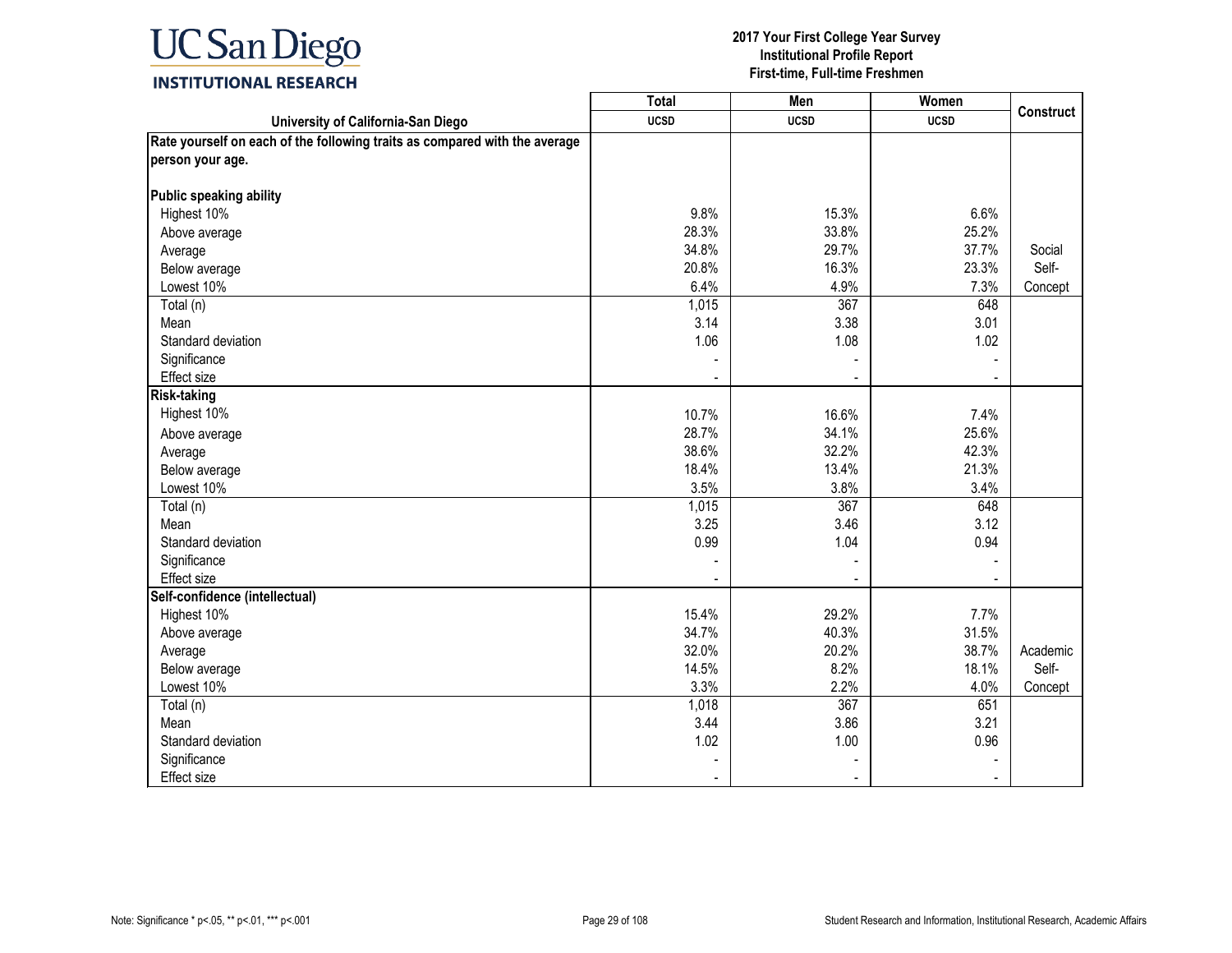

|                                                                            | <b>Total</b> | Men            | Women       |                  |
|----------------------------------------------------------------------------|--------------|----------------|-------------|------------------|
| University of California-San Diego                                         | <b>UCSD</b>  | <b>UCSD</b>    | <b>UCSD</b> | <b>Construct</b> |
| Rate yourself on each of the following traits as compared with the average |              |                |             |                  |
| person your age.                                                           |              |                |             |                  |
|                                                                            |              |                |             |                  |
| Self-confidence (social)                                                   |              |                |             |                  |
| Highest 10%                                                                | 11.4%        | 19.3%          | 6.9%        |                  |
| Above average                                                              | 26.5%        | 28.6%          | 25.3%       |                  |
| Average                                                                    | 33.1%        | 30.8%          | 34.4%       | Social           |
| Below average                                                              | 22.8%        | 15.8%          | 26.7%       | Self-            |
| Lowest 10%                                                                 | 6.2%         | 5.4%           | 6.6%        | Concept          |
| Total (n)                                                                  | 1,018        | 367            | 651         |                  |
| Mean                                                                       | 3.14         | 3.41           | 2.99        |                  |
| Standard deviation                                                         | 1.09         | 1.13           | 1.03        |                  |
| Significance                                                               |              |                |             |                  |
| <b>Effect size</b>                                                         |              |                |             |                  |
| <b>Spirituality</b>                                                        |              |                |             |                  |
| Highest 10%                                                                | 11.6%        | 16.4%          | 8.9%        |                  |
| Above average                                                              | 19.6%        | 21.6%          | 18.5%       |                  |
| Average                                                                    | 35.6%        | 31.1%          | 38.2%       |                  |
| Below average                                                              | 18.0%        | 14.8%          | 19.8%       |                  |
| Lowest 10%                                                                 | 15.2%        | 16.1%          | 14.6%       |                  |
| Total (n)                                                                  | 1,016        | 366            | 650         |                  |
| Mean                                                                       | 2.94         | 3.07           | 2.87        |                  |
| Standard deviation                                                         | 1.20         | 1.29           | 1.14        |                  |
| Significance                                                               |              |                |             |                  |
| Effect size                                                                |              | $\blacksquare$ |             |                  |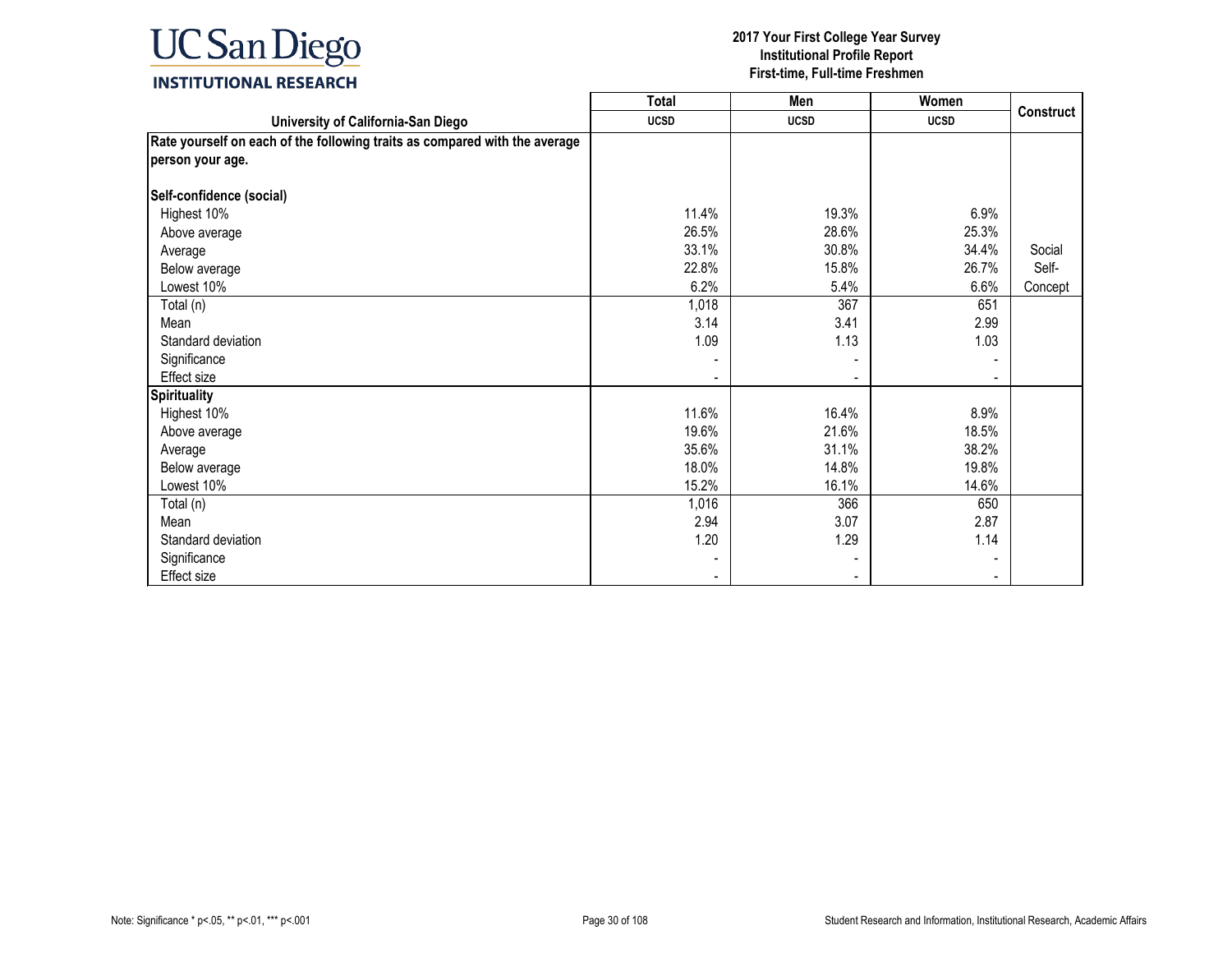

|                                                                            | <b>Total</b> | Men         | Women       |           |
|----------------------------------------------------------------------------|--------------|-------------|-------------|-----------|
| University of California-San Diego                                         | <b>UCSD</b>  | <b>UCSD</b> | <b>UCSD</b> | Construct |
| Rate yourself on each of the following traits as compared with the average |              |             |             |           |
| person your age.                                                           |              |             |             |           |
|                                                                            |              |             |             |           |
| <b>Understanding of others</b>                                             |              |             |             |           |
| Highest 10%                                                                | 27.2%        | 31.1%       | 25.0%       |           |
| Above average                                                              |              |             |             |           |
|                                                                            | 44.1%        | 44.3%       | 44.1%       |           |
| Average                                                                    | 24.5%        | 19.1%       | 27.5%       |           |
| Below average                                                              | 3.4%         | 4.9%        | 2.6%        |           |
| Lowest 10%                                                                 | 0.7%         | 0.5%        | 0.8%        |           |
| Total (n)                                                                  | 1,017        | 366         | 651         |           |
| Mean                                                                       | 3.94         | 4.01        | 3.90        |           |
| Standard deviation                                                         | 0.84         | 0.87        | 0.83        |           |
| Significance                                                               |              |             |             |           |
| Effect size                                                                |              |             |             |           |
| <b>Writing ability</b>                                                     |              |             |             |           |
| Highest 10%                                                                | 11.0%        | 15.3%       | 8.6%        |           |
| Above average                                                              | 35.3%        | 35.0%       | 35.5%       |           |
| Average                                                                    | 38.7%        | 32.8%       | 42.1%       |           |
| Below average                                                              | 11.4%        | 12.6%       | 10.8%       |           |
| Lowest 10%                                                                 | 3.5%         | 4.4%        | 3.1%        |           |
| Total (n)                                                                  | 1,017        | 366         | 651         |           |
| Mean                                                                       | 3.39         | 3.44        | 3.36        |           |
| Standard deviation                                                         | 0.95         | 1.03        | 0.90        |           |
| Significance                                                               |              |             |             |           |
| <b>Effect size</b>                                                         |              |             |             |           |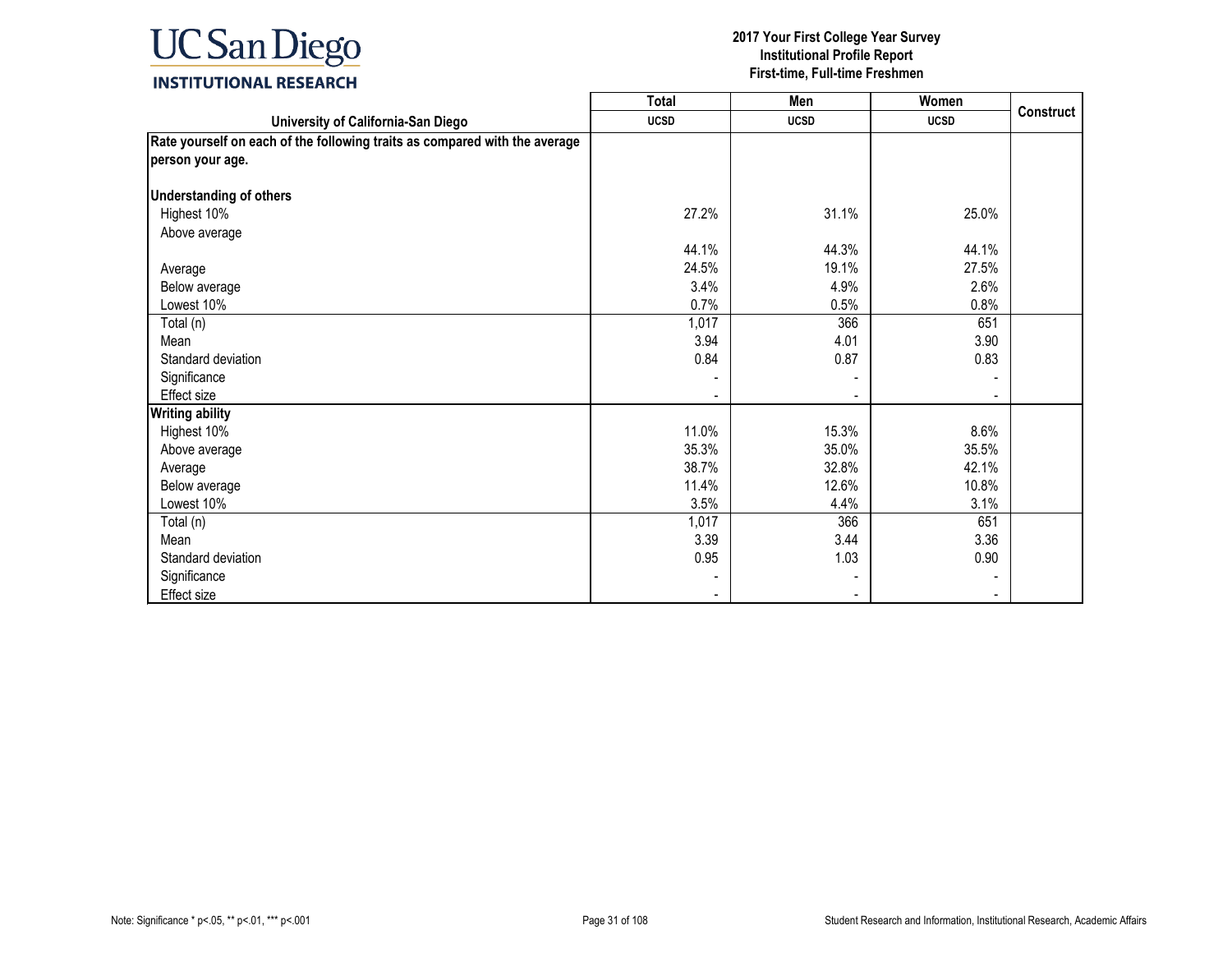

|                                                            | <b>Total</b> | Men         | <b>Women</b> | <b>Construct</b> |
|------------------------------------------------------------|--------------|-------------|--------------|------------------|
| University of California-San Diego                         | <b>UCSD</b>  | <b>UCSD</b> | <b>UCSD</b>  |                  |
| Since entering this college, how has it been to:           |              |             |              |                  |
|                                                            |              |             |              |                  |
| Understand what your professors expect of you academically |              |             |              |                  |
| Very easy                                                  | 18.2%        | 21.8%       | 16.1%        |                  |
| Somewhat easy                                              | 54.7%        | 55.2%       | 54.3%        |                  |
| Somewhat difficult                                         | 27.1%        | 22.9%       | 29.4%        | Academic         |
| Very difficult                                             | 0.1%         | 0.0%        | 0.2%         | Adjustment       |
| Total (n)                                                  | 986          | 353         | 633          |                  |
| Mean                                                       | 2.91         | 2.99        | 2.86         |                  |
| Standard deviation                                         | 0.67         | 0.67        | 0.67         |                  |
| Significance                                               |              |             |              |                  |
| Effect size                                                |              |             |              |                  |
| Develop effective study skills                             |              |             |              |                  |
| Very easy                                                  | 9.9%         | 12.9%       | 8.2%         |                  |
| Somewhat easy                                              | 38.9%        | 40.8%       | 37.8%        |                  |
| Somewhat difficult                                         | 41.2%        | 35.8%       | 44.3%        | Academic         |
| Very difficult                                             | 10.0%        | 10.5%       | 9.8%         | Adjustment       |
| Total (n)                                                  | 1,009        | 363         | 646          |                  |
| Mean                                                       | 2.49         | 2.56        | 2.44         |                  |
| Standard deviation                                         | 0.81         | 0.85        | 0.78         |                  |
| Significance                                               |              |             |              |                  |
| <b>Effect size</b>                                         |              |             |              |                  |
| Adjust to the academic demands of college                  |              |             |              |                  |
| Very easy                                                  | 12.1%        | 16.1%       | 9.9%         |                  |
| Somewhat easy                                              | 34.4%        | 37.8%       | 32.6%        |                  |
| Somewhat difficult                                         | 40.1%        | 34.2%       | 43.4%        | Academic         |
| Very difficult                                             | 13.3%        | 11.9%       | 14.1%        | Adjustment       |
| Total (n)                                                  | 1,005        | 360         | 645          |                  |
| Mean                                                       | 2.45         | 2.58        | 2.38         |                  |
| Standard deviation                                         | 0.87         | 0.90        | 0.85         |                  |
| Significance                                               |              |             |              |                  |
| <b>Effect size</b>                                         |              |             |              |                  |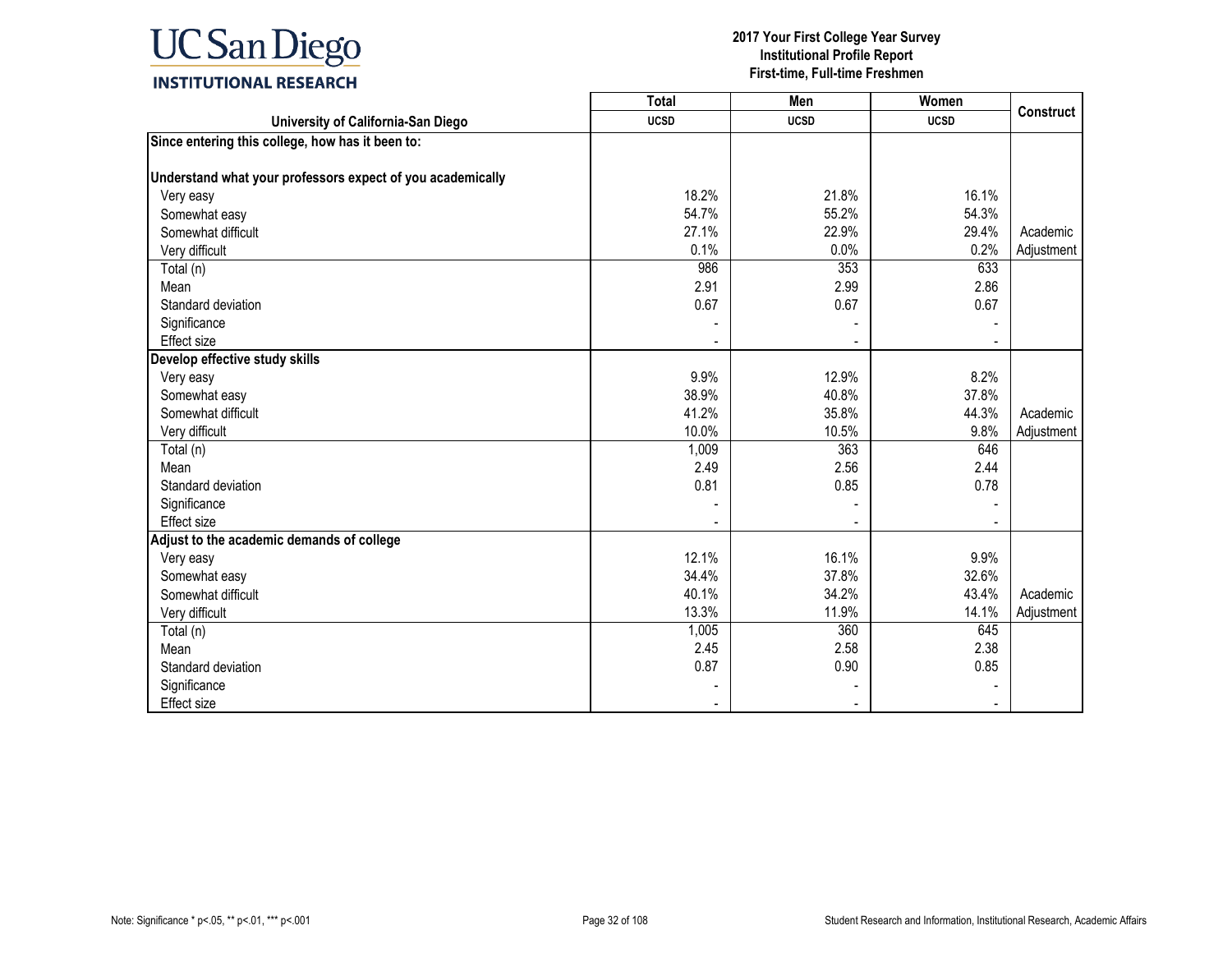

|                                                  | <b>Total</b> | Men         | Women       | <b>Construct</b> |
|--------------------------------------------------|--------------|-------------|-------------|------------------|
| University of California-San Diego               | <b>UCSD</b>  | <b>UCSD</b> | <b>UCSD</b> |                  |
| Since entering this college, how has it been to: |              |             |             |                  |
|                                                  |              |             |             |                  |
| Manage your time effectively                     |              |             |             |                  |
| Very easy                                        | 9.2%         | 13.5%       | 6.7%        |                  |
| Somewhat easy                                    | 30.0%        | 30.9%       | 29.5%       |                  |
| Somewhat difficult                               | 44.7%        | 40.9%       | 46.8%       | Academic         |
| Very difficult                                   | 16.2%        | 14.6%       | 17.0%       | Adjustment       |
| Total (n)                                        | 1,003        | 362         | 641         |                  |
| Mean                                             | 2.32         | 2.43        | 2.26        |                  |
| Standard deviation                               | 0.85         | 0.90        | 0.82        |                  |
| Significance                                     |              |             |             |                  |
| <b>Effect size</b>                               |              |             |             |                  |
| Develop close friendships with other students    |              |             |             |                  |
| Very easy                                        | 19.4%        | 21.6%       | 18.2%       |                  |
| Somewhat easy                                    | 32.2%        | 33.0%       | 31.8%       |                  |
| Somewhat difficult                               | 31.9%        | 30.7%       | 32.6%       |                  |
| Very difficult                                   | 16.4%        | 14.7%       | 17.4%       |                  |
| Total (n)                                        | 1,005        | 361         | 644         |                  |
| Mean                                             | 2.55         | 2.61        | 2.51        |                  |
| Standard deviation                               | 0.98         | 0.98        | 0.98        |                  |
| Significance                                     |              |             |             |                  |
| <b>Effect size</b>                               |              |             |             |                  |
| How would you characterize your political views? |              |             |             |                  |
| Far left                                         | 5.5%         | 5.6%        | 5.5%        |                  |
| Liberal                                          | 50.1%        | 38.8%       | 56.3%       |                  |
| Middle-of-the-road                               | 36.1%        | 45.0%       | 31.2%       |                  |
| Conservative                                     | 7.9%         | 9.7%        | 7.0%        |                  |
| Far right                                        | 0.3%         | 0.9%        | 0.0%        |                  |
| Total (n)                                        | 906          | 320         | 586         |                  |
| Mean                                             | 3.53         | 3.38        | 3.60        |                  |
| Standard deviation                               | 0.73         | 0.78        | 0.70        |                  |
| Significance                                     |              |             |             |                  |
| <b>Effect size</b>                               |              |             |             |                  |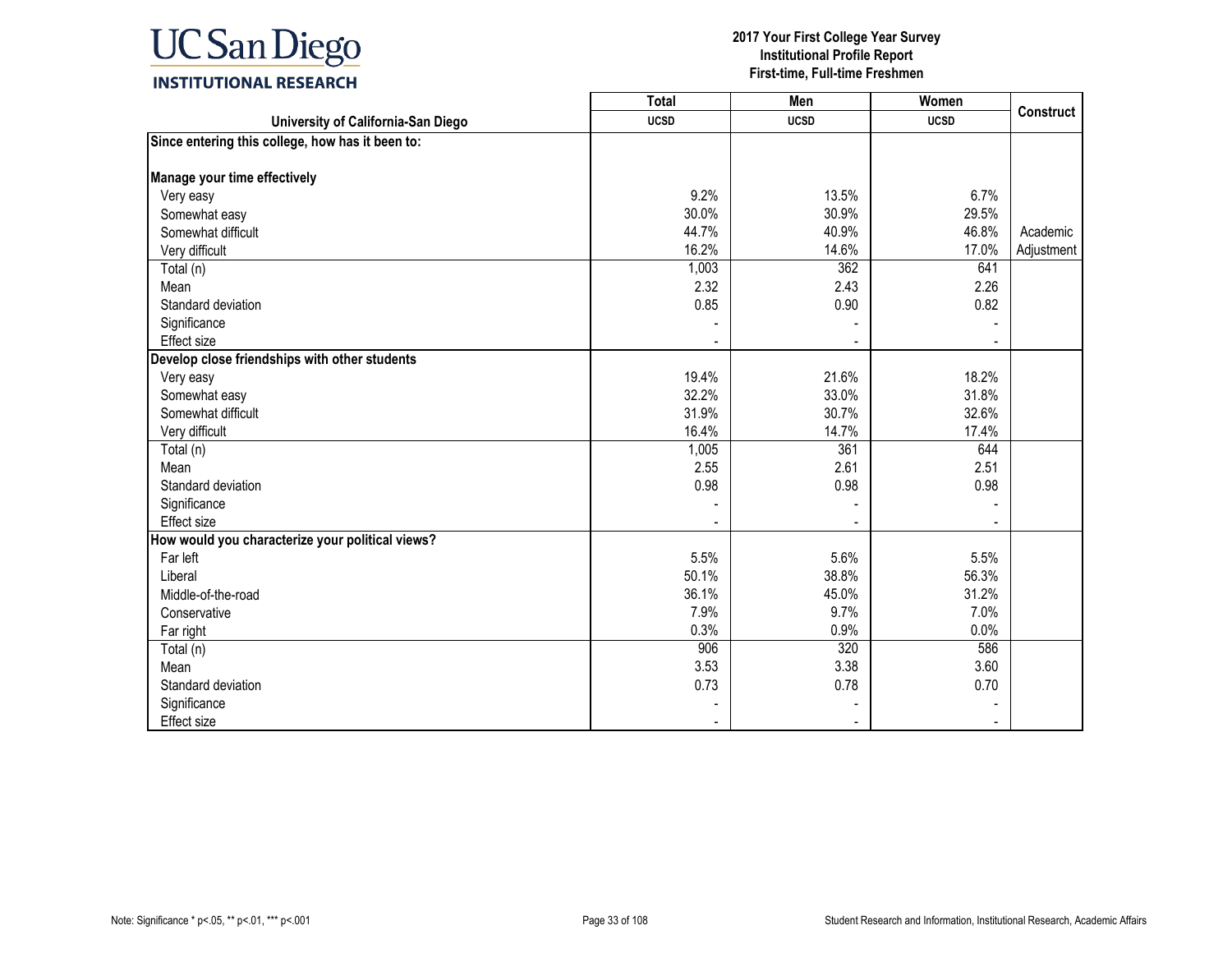

|                                                          | <b>Total</b> | Men         | Women       | <b>Construct</b> |
|----------------------------------------------------------|--------------|-------------|-------------|------------------|
| University of California-San Diego                       | <b>UCSD</b>  | <b>UCSD</b> | <b>UCSD</b> |                  |
| How would you rate yourself in the following areas:      |              |             |             |                  |
| Ability to see the world from someone else's perspective |              |             |             |                  |
| A major strength                                         | 29.5%        | 30.6%       | 28.9%       |                  |
| Somewhat strong                                          | 49.7%        | 49.6%       | 49.7%       |                  |
| Average                                                  | 18.2%        | 16.5%       | 19.2%       |                  |
| Somewhat weak                                            | 1.8%         | 1.9%        | 1.7%        | Pluralistic      |
| A major weakness                                         | 0.8%         | 1.4%        | 0.5%        | Orientation      |
| Total (n)                                                | 1,009        | 363         | 646         |                  |
| Mean                                                     | 4.05         | 4.06        | 4.05        |                  |
| Standard deviation                                       | 0.79         | 0.82        | 0.77        |                  |
| Significance                                             |              |             |             |                  |
| <b>Effect size</b>                                       |              |             |             |                  |
| Tolerance of others with different beliefs               |              |             |             |                  |
| A major strength                                         | 39.3%        | 38.6%       | 39.8%       |                  |
| Somewhat strong                                          | 43.1%        | 42.1%       | 43.6%       |                  |
| Average                                                  | 14.3%        | 14.6%       | 14.1%       |                  |
| Somewhat weak                                            | 2.9%         | 4.1%        | 2.2%        | Pluralistic      |
| A major weakness                                         | 0.4%         | 0.6%        | 0.3%        | Orientation      |
| Total (n)                                                | 1,007        | 363         | 644         |                  |
| Mean                                                     | 4.18         | 4.14        | 4.20        |                  |
| Standard deviation                                       | 0.81         | 0.85        | 0.78        |                  |
| Significance                                             |              |             |             |                  |
| <b>Effect size</b>                                       |              |             |             |                  |
| Openness to having my own views challenged               |              |             |             |                  |
| A major strength                                         | 27.3%        | 32.8%       | 24.2%       |                  |
| Somewhat strong                                          | 43.4%        | 41.6%       | 44.3%       |                  |
| Average                                                  | 22.6%        | 20.4%       | 23.9%       |                  |
| Somewhat weak                                            | 5.8%         | 4.4%        | 6.5%        | Pluralistic      |
| A major weakness                                         | 1.0%         | 0.8%        | 1.1%        | Orientation      |
| Total (n)                                                | 1,008        | 363         | 645         |                  |
| Mean                                                     | 3.90         | 4.01        | 3.84        |                  |
| Standard deviation                                       | 0.90         | 0.89        | 0.90        |                  |
| Significance                                             |              |             |             |                  |
| <b>Effect size</b>                                       |              |             |             |                  |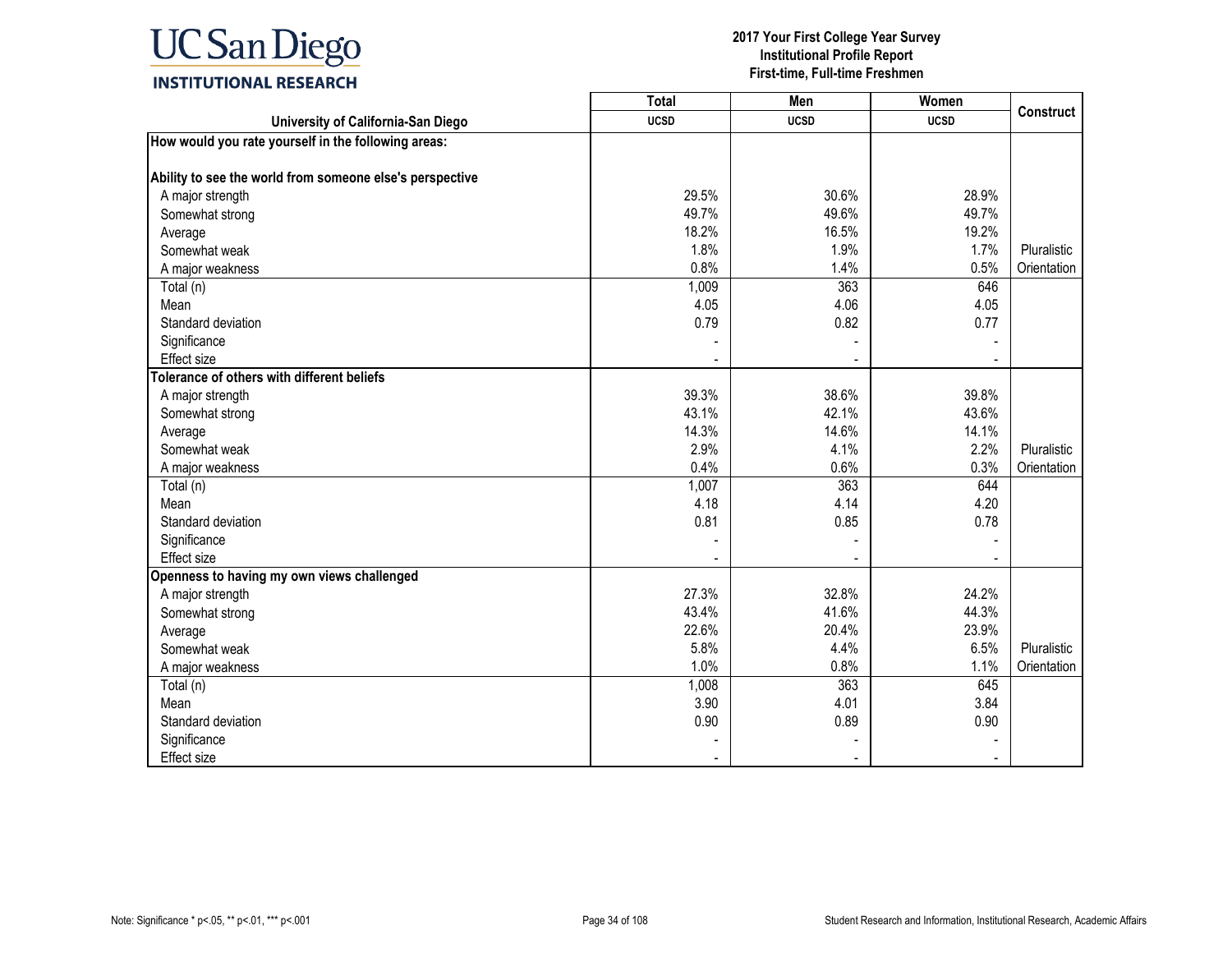

|                                                       | <b>Total</b> | Men         | Women       |                  |
|-------------------------------------------------------|--------------|-------------|-------------|------------------|
| University of California-San Diego                    | <b>UCSD</b>  | <b>UCSD</b> | <b>UCSD</b> | <b>Construct</b> |
| How would you rate yourself in the following areas:   |              |             |             |                  |
|                                                       |              |             |             |                  |
| Ability to discuss and negotiate controversial issues |              |             |             |                  |
| A major strength                                      | 29.0%        | 36.4%       | 24.8%       |                  |
| Somewhat strong                                       | 40.5%        | 39.4%       | 41.1%       |                  |
| Average                                               | 23.4%        | 19.0%       | 25.9%       |                  |
| Somewhat weak                                         | 6.2%         | 3.9%        | 7.4%        | Pluralistic      |
| A major weakness                                      | 1.0%         | 1.4%        | 0.8%        | Orientation      |
| Total (n)                                             | 1,008        | 363         | 645         |                  |
| Mean                                                  | 3.90         | 4.06        | 3.82        |                  |
| Standard deviation                                    | 0.92         | 0.91        | 0.92        |                  |
| Significance                                          |              |             |             |                  |
| Effect size                                           |              |             |             |                  |
| Ability to work cooperatively with diverse people     |              |             |             |                  |
| A major strength                                      | 41.5%        | 43.3%       | 40.5%       |                  |
| Somewhat strong                                       | 40.1%        | 36.1%       | 42.4%       |                  |
| Average                                               | 16.0%        | 17.6%       | 15.1%       |                  |
| Somewhat weak                                         | 2.1%         | 2.8%        | 1.7%        | Pluralistic      |
| A major weakness                                      | 0.3%         | 0.3%        | 0.3%        | Orientation      |
| Total (n)                                             | 1,007        | 363         | 644         |                  |
| Mean                                                  | 4.20         | 4.19        | 4.21        |                  |
| Standard deviation                                    | 0.80         | 0.84        | 0.78        |                  |
| Significance                                          |              |             |             |                  |
| <b>Effect size</b>                                    |              |             |             |                  |
| <b>Critical thinking skills</b>                       |              |             |             |                  |
| A major strength                                      | 29.9%        | 39.9%       | 24.2%       |                  |
| Somewhat strong                                       | 40.7%        | 38.3%       | 42.0%       |                  |
| Average                                               | 25.4%        | 18.2%       | 29.5%       |                  |
| Somewhat weak                                         | 3.1%         | 2.5%        | 3.4%        | Pluralistic      |
| A major weakness                                      | 1.0%         | 1.1%        | 0.9%        | Orientation      |
| Total (n)                                             | 1,008        | 363         | 645         |                  |
| Mean                                                  | 3.95         | 4.13        | 3.85        |                  |
| Standard deviation                                    | 0.87         | 0.87        | 0.86        |                  |
| Significance                                          |              |             |             |                  |
| Effect size                                           |              |             |             |                  |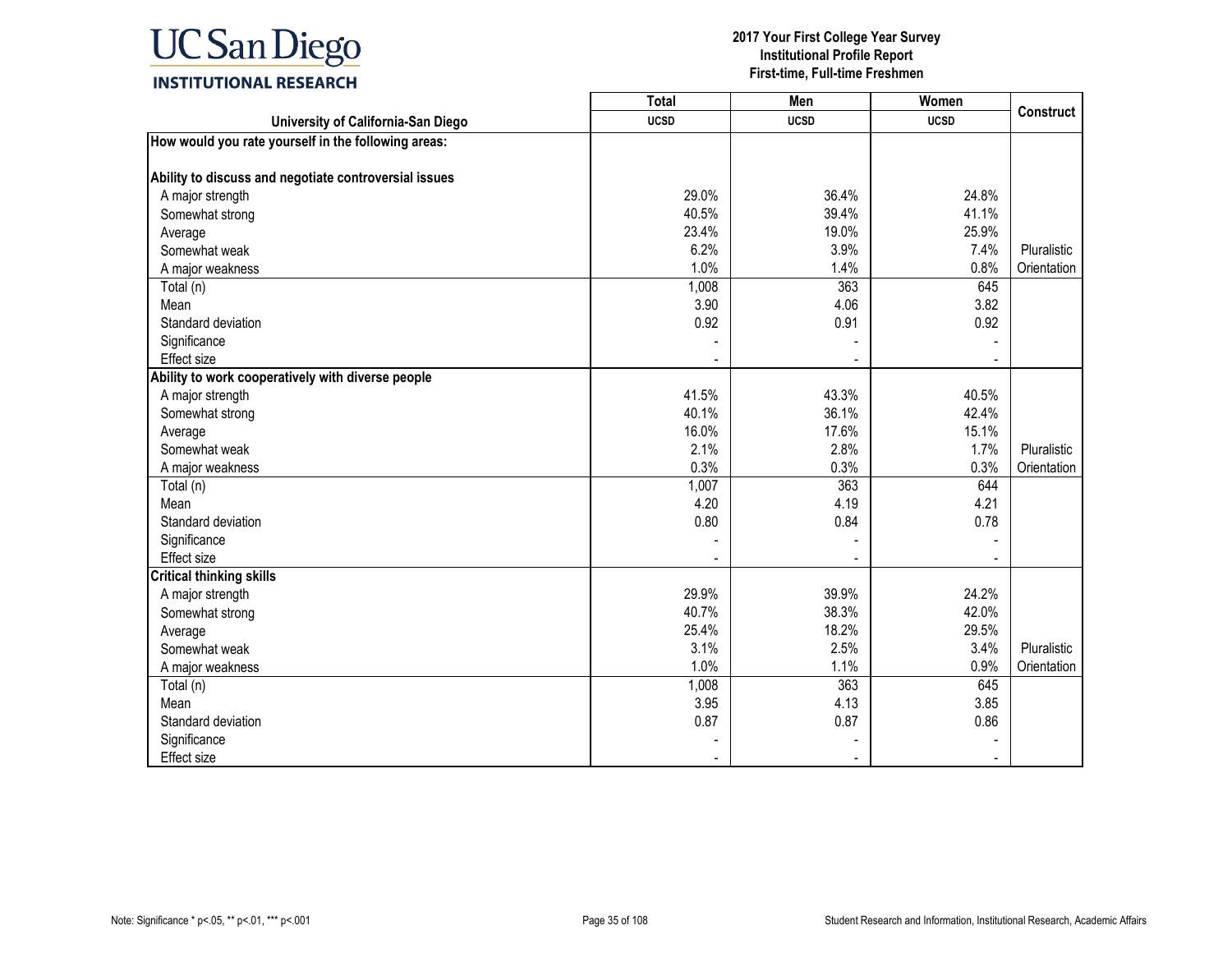

|                                         | <b>Total</b>             | Men                      | Women       |                  |
|-----------------------------------------|--------------------------|--------------------------|-------------|------------------|
| University of California-San Diego      | <b>UCSD</b>              | <b>UCSD</b>              | <b>UCSD</b> | <b>Construct</b> |
| Ability to manage your time effectively |                          |                          |             |                  |
| A major strength                        | 14.3%                    | 16.0%                    | 13.3%       |                  |
| Somewhat strong                         | 30.6%                    | 30.9%                    | 30.5%       |                  |
| Average                                 | 28.3%                    | 27.3%                    | 28.9%       |                  |
| Somewhat weak                           | 19.1%                    | 19.0%                    | 19.2%       | Pluralistic      |
| A major weakness                        | 7.6%                     | 6.9%                     | 8.0%        | Orientation      |
| Total (n)                               | 1,009                    | 363                      | 646         |                  |
| Mean                                    | 3.25                     | 3.30                     | 3.22        |                  |
| Standard deviation                      | 1.15                     | 1.15                     | 1.14        |                  |
| Significance                            |                          | -                        |             |                  |
| Effect size                             | $\overline{\phantom{0}}$ | $\overline{\phantom{0}}$ | $\,$        |                  |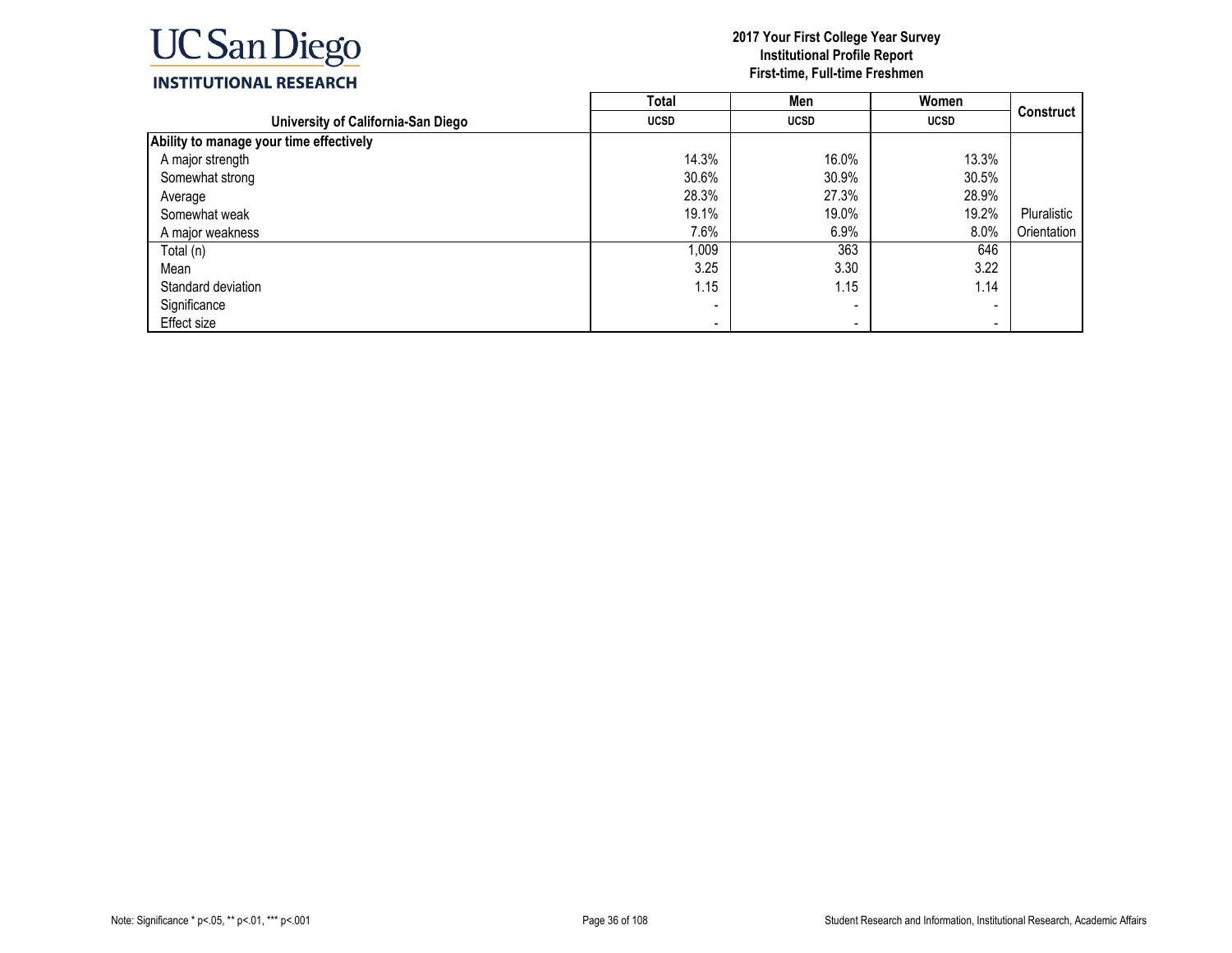

|                                                          | <b>Total</b> | Men         | Women       | <b>Construct</b> |
|----------------------------------------------------------|--------------|-------------|-------------|------------------|
| University of California-San Diego                       | <b>UCSD</b>  | <b>UCSD</b> | <b>UCSD</b> |                  |
| Since entering this college, how often have you:         |              |             |             |                  |
|                                                          |              |             |             |                  |
| Attended a religious service                             |              |             |             |                  |
| Frequently                                               | 11.5%        | 9.6%        | 12.6%       |                  |
| Occasionally                                             | 19.0%        | 19.1%       | 18.9%       |                  |
| Not at all                                               | 69.5%        | 71.3%       | 68.5%       |                  |
| Total (n)                                                | 997          | 356         | 641         |                  |
| Mean                                                     | 1.42         | 1.38        | 1.44        |                  |
| Standard deviation                                       | 0.69         | 0.65        | 0.71        |                  |
| Significance                                             |              |             |             |                  |
| Effect size                                              |              |             |             |                  |
| Been bored in class                                      |              |             |             |                  |
| Frequently                                               | 41.0%        | 37.2%       | 43.2%       |                  |
| Occasionally                                             | 54.8%        | 57.2%       | 53.5%       |                  |
| Not at all                                               | 4.1%         | 5.6%        | 3.3%        |                  |
| Total (n)                                                | 992          | 355         | 637         |                  |
| Mean                                                     | 2.37         | 2.32        | 2.40        |                  |
| Standard deviation                                       | 0.56         | 0.57        | 0.55        |                  |
| Significance                                             |              |             |             |                  |
| Effect size                                              |              |             |             |                  |
| Demonstrated for a cause (e.g., boycott, rally, protest) |              |             |             |                  |
| Frequently                                               | 3.9%         | 3.7%        | 4.1%        | Civic            |
| Occasionally                                             | 30.7%        | 30.9%       | 30.5%       | Engage-          |
| Not at all                                               | 65.4%        | 65.4%       | 65.4%       | ment             |
| Total (n)                                                | 995          | 356         | 639         |                  |
| Mean                                                     | 1.38         | 1.38        | 1.39        |                  |
| Standard deviation                                       | 0.56         | 0.56        | 0.56        |                  |
| Significance                                             |              |             |             |                  |
| Effect size                                              |              |             |             |                  |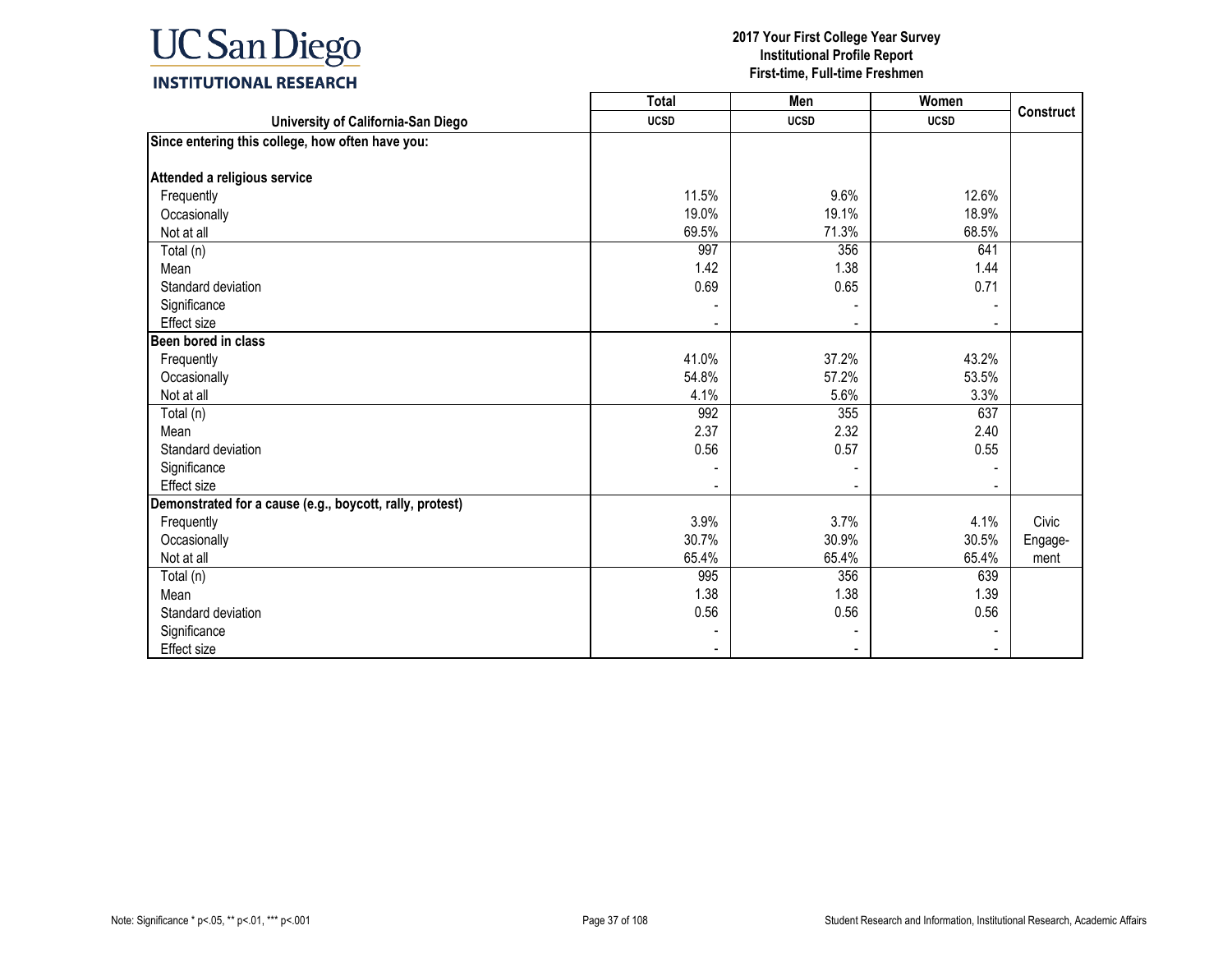

|                                                  | <b>Total</b> | Men         | Women                    |                  |
|--------------------------------------------------|--------------|-------------|--------------------------|------------------|
| University of California-San Diego               | <b>UCSD</b>  | <b>UCSD</b> | <b>UCSD</b>              | <b>Construct</b> |
| Since entering this college, how often have you: |              |             |                          |                  |
|                                                  |              |             |                          |                  |
| <b>Studied with other students</b>               |              |             |                          |                  |
| Frequently                                       | 33.7%        | 32.5%       | 34.4%                    |                  |
| Occasionally                                     | 56.1%        | 55.4%       | 56.6%                    |                  |
| Not at all                                       | 10.2%        | 12.1%       | 9.1%                     |                  |
| Total (n)                                        | 994          | 354         | 640                      |                  |
| Mean                                             | 2.24         | 2.20        | 2.25                     |                  |
| Standard deviation                               | 0.62         | 0.64        | 0.61                     |                  |
| Significance                                     |              |             |                          |                  |
| Effect size                                      |              |             | $\blacksquare$           |                  |
| <b>Consumed beer</b>                             |              |             |                          |                  |
| Frequently                                       | 6.1%         | 7.1%        | 5.5%                     |                  |
| Occasionally                                     | 23.2%        | 26.6%       | 21.4%                    |                  |
| Not at all                                       | 70.7%        | 66.4%       | 73.1%                    |                  |
| Total (n)                                        | 990          | 354         | 636                      |                  |
| Mean                                             | 1.35         | 1.41        | 1.32                     |                  |
| Standard deviation                               | 0.59         | 0.62        | 0.57                     |                  |
| Significance                                     |              |             | $\overline{\phantom{a}}$ |                  |
| Effect size                                      |              |             |                          |                  |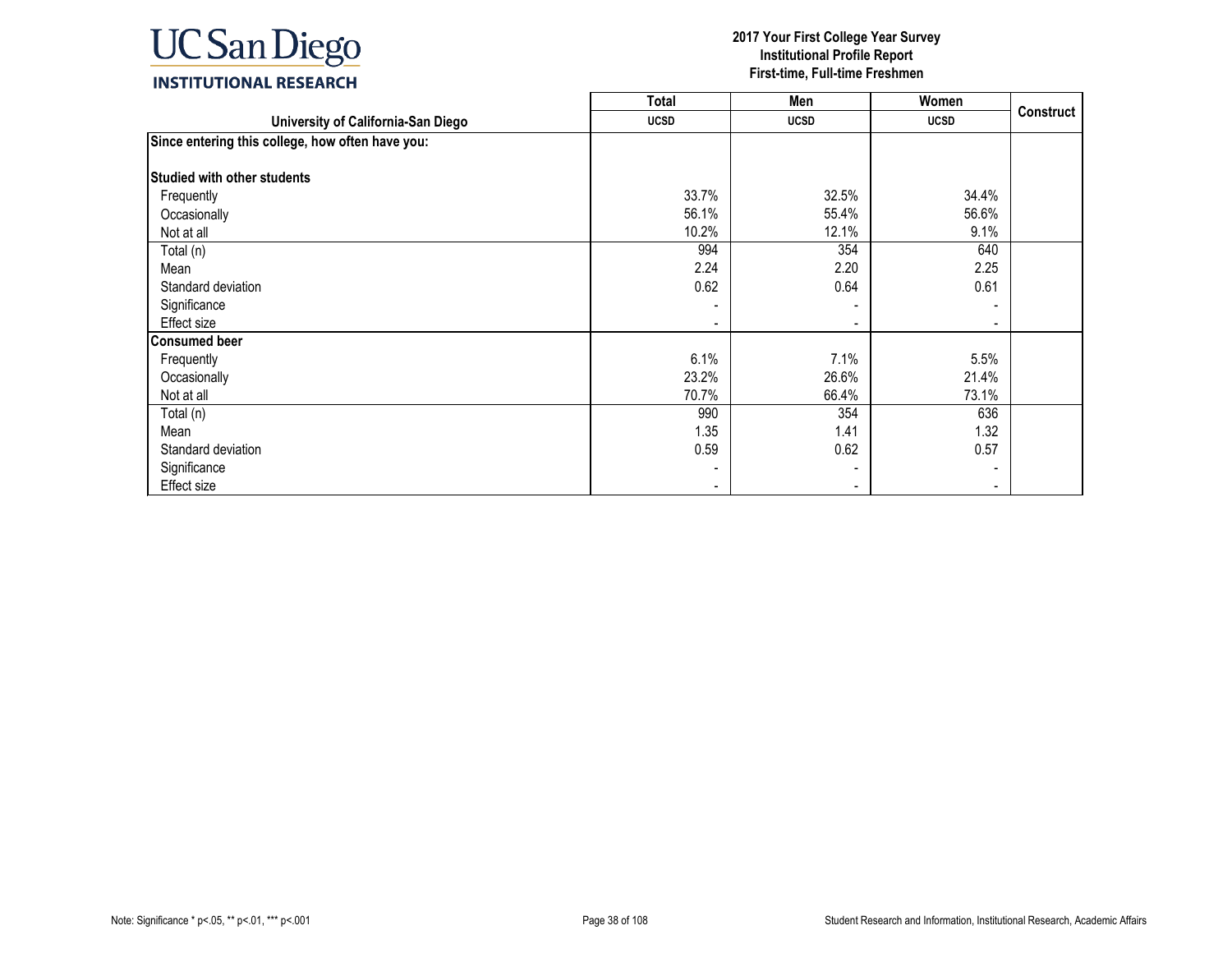

|                                                  | <b>Total</b> | Men            | Women       | Construct |
|--------------------------------------------------|--------------|----------------|-------------|-----------|
| University of California-San Diego               | <b>UCSD</b>  | <b>UCSD</b>    | <b>UCSD</b> |           |
| Since entering this college, how often have you: |              |                |             |           |
| Consumed wine or liquor                          |              |                |             |           |
| Frequently                                       | 8.1%         | 9.6%           | 7.2%        |           |
| Occasionally                                     | 28.5%        | 28.7%          | 28.3%       |           |
| Not at all                                       | 63.5%        | 61.7%          | 64.5%       |           |
| Total (n)                                        | 991          | 355            | 636         |           |
| Mean                                             | 1.45         | 1.48           | 1.43        |           |
| Standard deviation                               | 0.64         | 0.67           | 0.62        |           |
| Significance                                     |              |                |             |           |
| Effect size                                      | ÷            | $\blacksquare$ | ÷           |           |
| Felt overwhelmed by all you had to do            |              |                |             |           |
| Frequently                                       | 50.5%        | 36.5%          | 58.2%       |           |
| Occasionally                                     | 43.2%        | 51.1%          | 38.8%       |           |
| Not at all                                       | 6.3%         | 12.4%          | 3.0%        |           |
| Total (n)                                        | 995          | 356            | 639         |           |
| Mean                                             | 2.44         | 2.24           | 2.55        |           |
| Standard deviation                               | 0.61         | 0.66           | 0.55        |           |
| Significance                                     |              |                |             |           |
| Effect size                                      |              |                |             |           |
| <b>Felt depressed</b>                            |              |                |             |           |
| Frequently                                       | 25.7%        | 18.5%          | 29.7%       |           |
| Occasionally                                     | 44.1%        | 43.5%          | 44.4%       |           |
| Not at all                                       | 30.2%        | 37.9%          | 25.8%       |           |
| Total (n)                                        | 995          | 356            | 639         |           |
| Mean                                             | 1.96         | 1.81           | 2.04        |           |
| Standard deviation                               | 0.75         | 0.73           | 0.74        |           |
| Significance                                     |              |                |             |           |
| Effect size                                      |              |                |             |           |
| Performed volunteer work                         |              |                |             |           |
| Frequently                                       | 12.5%        | 10.1%          | 13.8%       | Civic     |
| Occasionally                                     | 38.3%        | 32.6%          | 41.4%       | Engage-   |
| Not at all                                       | 49.2%        | 57.3%          | 44.7%       | ment      |
| Total (n)                                        | 993          | 356            | 637         |           |
| Mean                                             | 1.63         | 1.53           | 1.69        |           |
| Standard deviation                               | 0.69         | 0.67           | 0.70        |           |
| Significance                                     |              |                |             |           |
| <b>Effect size</b>                               |              |                |             |           |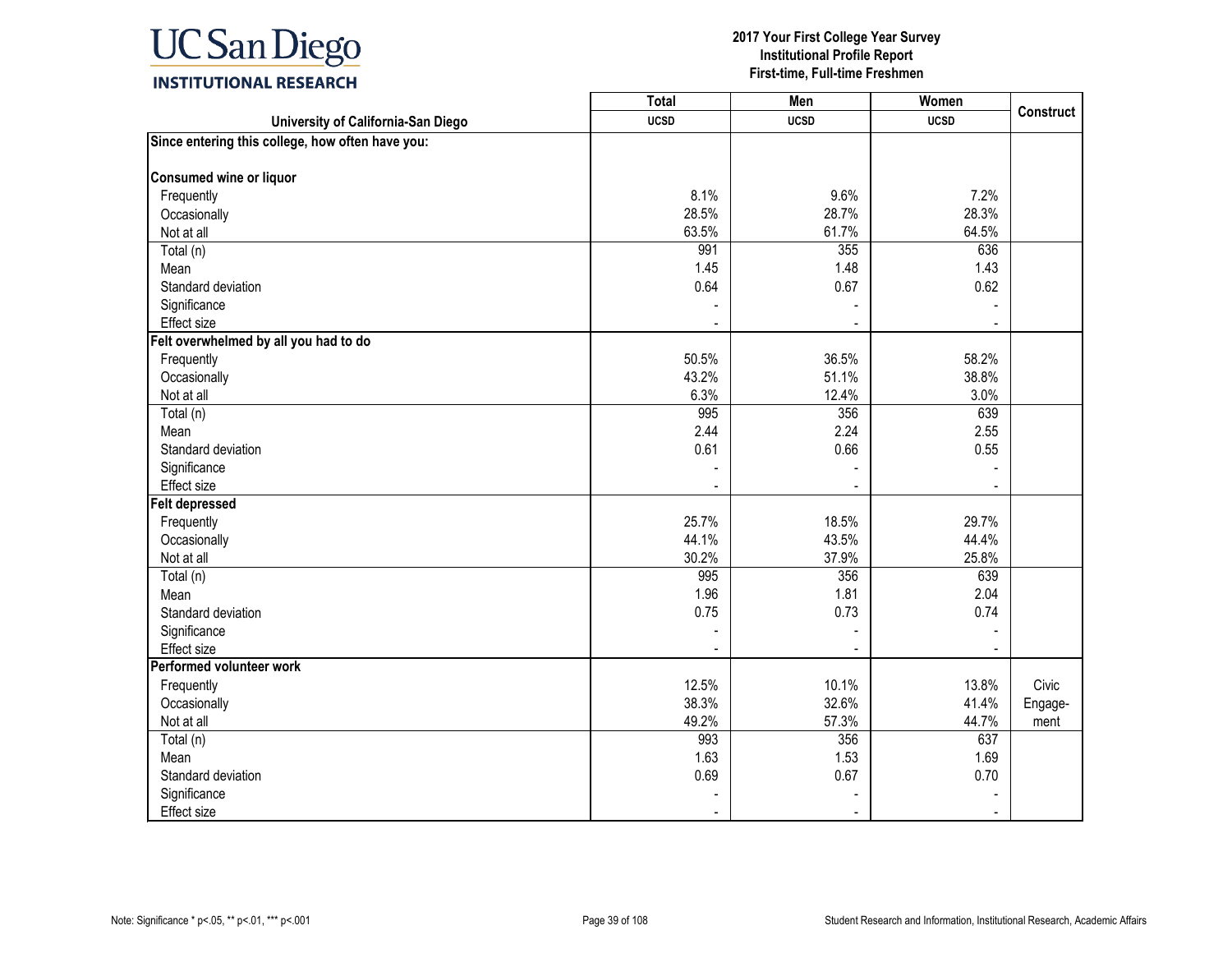

|                                             | Total       | Men         | Women                    |                  |
|---------------------------------------------|-------------|-------------|--------------------------|------------------|
| University of California-San Diego          | <b>UCSD</b> | <b>UCSD</b> | <b>UCSD</b>              | <b>Construct</b> |
| Contributed money to help support my family |             |             |                          |                  |
| Frequently                                  | 6.5%        | 5.1%        | 7.2%                     | Civic            |
| Occasionally                                | 20.4%       | 20.5%       | 20.3%                    | Engage-          |
| Not at all                                  | 73.2%       | 74.4%       | 72.4%                    | ment             |
| Total (n)                                   | 991         | 356         | 635                      |                  |
| Mean                                        | 1.33        | 1.31        | 1.35                     |                  |
| Standard deviation                          | 0.59        | 0.56        | 0.61                     |                  |
| Significance                                |             |             | $\overline{\phantom{0}}$ |                  |
| Effect size                                 | -           |             | $\overline{\phantom{0}}$ |                  |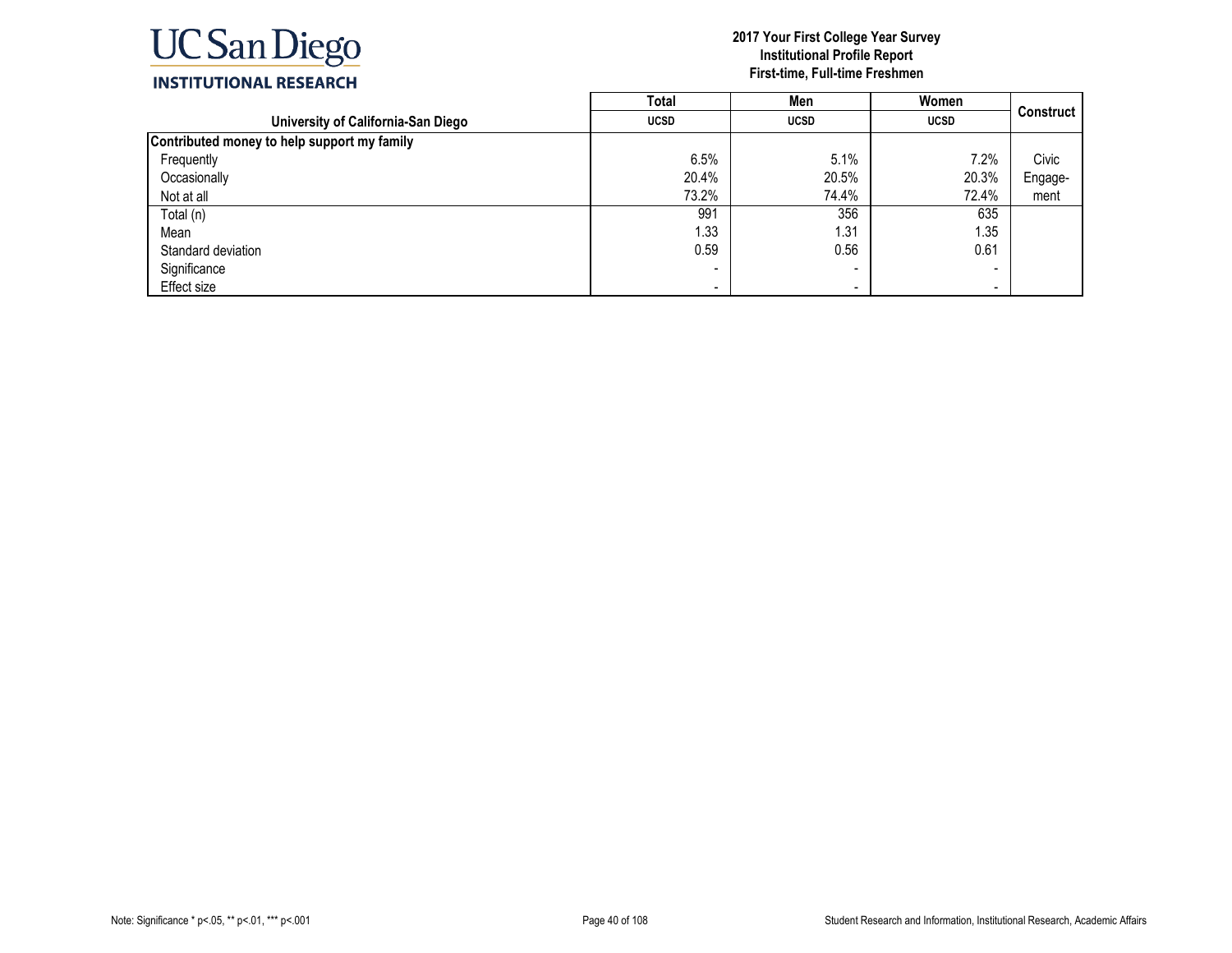

|                                                          | <b>Total</b> | Men         | Women       |                  |
|----------------------------------------------------------|--------------|-------------|-------------|------------------|
| University of California-San Diego                       | <b>UCSD</b>  | <b>UCSD</b> | <b>UCSD</b> | <b>Construct</b> |
| Since entering this college, how often have you:         |              |             |             |                  |
|                                                          |              |             |             |                  |
| Asked a professor for advice after class                 |              |             |             |                  |
| Frequently                                               | 8.0%         | 8.2%        | 7.8%        |                  |
| Occasionally                                             | 50.8%        | 56.9%       | 47.4%       | Faculty          |
| Not at all                                               | 41.2%        | 34.9%       | 44.7%       | Interaction      |
| Total (n)                                                | 992          | 355         | 637         |                  |
| Mean                                                     | 1.67         | 1.73        | 1.63        |                  |
| Standard deviation                                       | 0.62         | 0.60        | 0.62        |                  |
| Significance                                             |              |             |             |                  |
| Effect size                                              |              |             |             |                  |
| Worked on a local, state, or national political campaign |              |             |             |                  |
| Frequently                                               | 1.9%         | 1.7%        | 2.0%        | Civic            |
| Occasionally                                             | 7.8%         | 12.4%       | 5.2%        | Engage-          |
| Not at all                                               | 90.3%        | 86.0%       | 92.8%       | ment             |
| Total (n)                                                | 992          | 356         | 636         |                  |
| Mean                                                     | 1.12         | 1.16        | 1.09        |                  |
| Standard deviation                                       | 0.38         | 0.41        | 0.35        |                  |
| Significance                                             |              |             |             |                  |
| Effect size                                              |              |             |             |                  |
| Socialized with someone of another sexual orientation    |              |             |             |                  |
| Frequently                                               | 39.2%        | 31.8%       | 43.3%       |                  |
| Occasionally                                             | 41.0%        | 43.9%       | 39.3%       |                  |
| Not at all                                               | 19.8%        | 24.2%       | 17.4%       |                  |
| Total (n)                                                | 993          | 355         | 638         |                  |
| Mean                                                     | 2.19         | 2.08        | 2.26        |                  |
| Standard deviation                                       | 0.74         | 0.75        | 0.74        |                  |
| Significance                                             |              |             |             |                  |
| <b>Effect size</b>                                       |              |             |             |                  |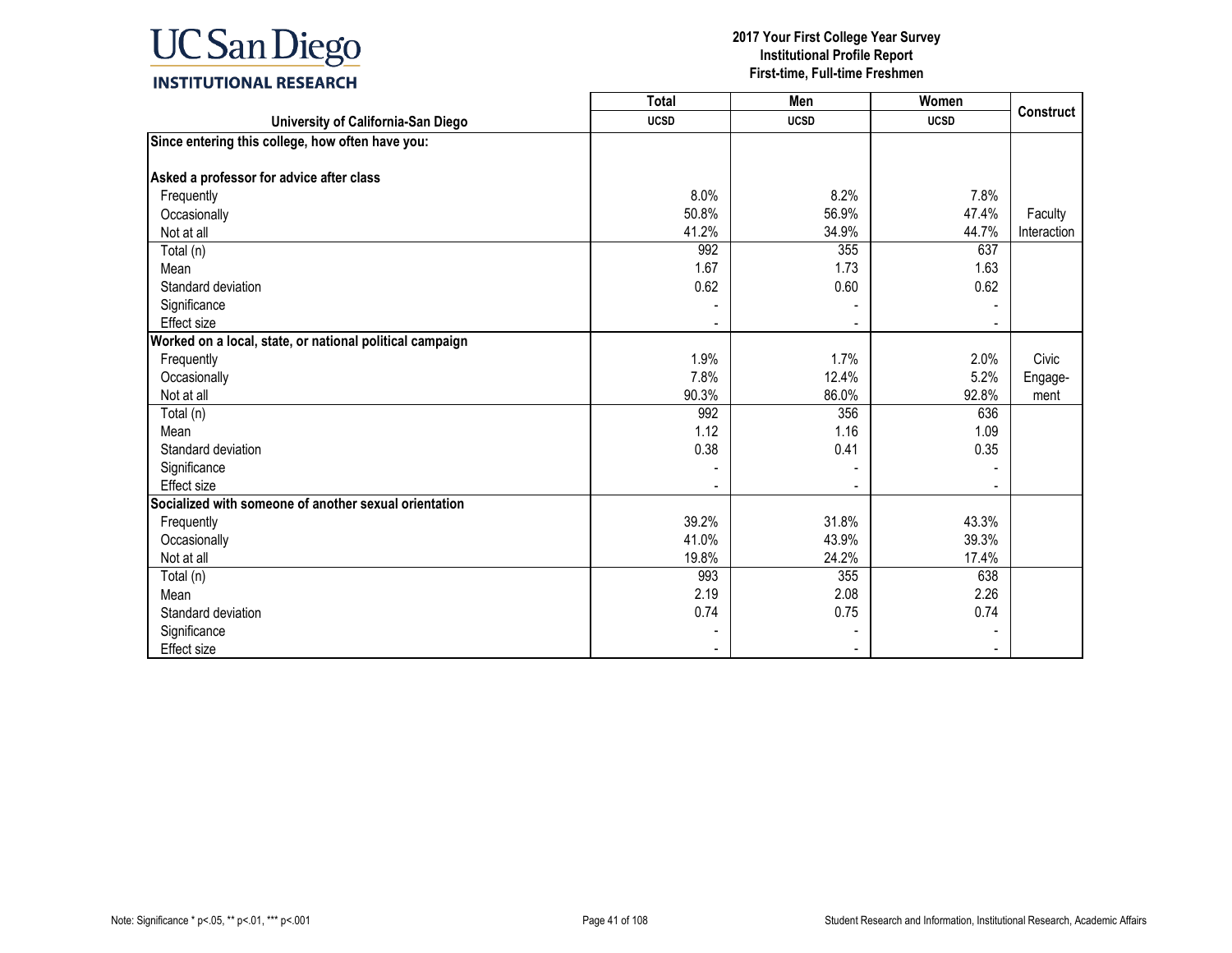

| University of California-San Diego<br><b>UCSD</b><br><b>UCSD</b><br><b>UCSD</b><br>Since entering this college, how often have you:<br>Been late to class<br>Frequently<br>10.9%<br>9.3%<br>11.7%<br>Academic<br>59.3%<br>62.4%<br>57.6%<br>Occasionally<br>Disengage-<br>29.8%<br>28.4%<br>30.7%<br>Not at all<br>ment<br>995<br>Total (n)<br>356<br>639<br>Mean<br>1.81<br>1.81<br>1.81<br>Standard deviation<br>0.61<br>0.58<br>0.62<br>Significance<br>Effect size<br>Posted on a course-related on-line discussion board<br>11.7%<br>12.7%<br>11.1%<br>Frequently<br>51.3%<br>51.8%<br>51.0%<br>Occasionally<br>37.0%<br>35.5%<br>37.8%<br>Not at all<br>992<br>355<br>Total (n)<br>637<br>1.75<br>1.77<br>1.73<br>Mean<br>Standard deviation<br>0.65<br>0.66<br>0.65<br>Significance<br>Effect size<br>Performed community service as part of a class<br>2.2%<br>3.1%<br>1.7%<br>Frequently<br>8.9%<br>11.3%<br>15.5%<br>Occasionally<br>86.5%<br>Not at all<br>81.4%<br>89.3%<br>992<br>355<br>637<br>Total (n)<br>1.16<br>1.22<br>1.12<br>Mean<br>0.42<br>0.48<br>0.38<br>Standard deviation<br>Significance<br>Effect size<br><b>Discussed religion</b><br>20.7%<br>18.5%<br>21.9%<br>Frequently<br>53.2%<br>53.1%<br>53.3%<br>Occasionally<br>26.1%<br>28.4%<br>Not at all<br>24.8%<br>992<br>356<br>636<br>Total (n)<br>1.95<br>1.90<br>1.97<br>Mean<br>0.68<br>0.68<br>Standard deviation<br>0.68<br>Significance<br>Effect size | <b>Total</b> | Men | Women | <b>Construct</b> |
|----------------------------------------------------------------------------------------------------------------------------------------------------------------------------------------------------------------------------------------------------------------------------------------------------------------------------------------------------------------------------------------------------------------------------------------------------------------------------------------------------------------------------------------------------------------------------------------------------------------------------------------------------------------------------------------------------------------------------------------------------------------------------------------------------------------------------------------------------------------------------------------------------------------------------------------------------------------------------------------------------------------------------------------------------------------------------------------------------------------------------------------------------------------------------------------------------------------------------------------------------------------------------------------------------------------------------------------------------------------------------------------------------------------------------------------------|--------------|-----|-------|------------------|
|                                                                                                                                                                                                                                                                                                                                                                                                                                                                                                                                                                                                                                                                                                                                                                                                                                                                                                                                                                                                                                                                                                                                                                                                                                                                                                                                                                                                                                              |              |     |       |                  |
|                                                                                                                                                                                                                                                                                                                                                                                                                                                                                                                                                                                                                                                                                                                                                                                                                                                                                                                                                                                                                                                                                                                                                                                                                                                                                                                                                                                                                                              |              |     |       |                  |
|                                                                                                                                                                                                                                                                                                                                                                                                                                                                                                                                                                                                                                                                                                                                                                                                                                                                                                                                                                                                                                                                                                                                                                                                                                                                                                                                                                                                                                              |              |     |       |                  |
|                                                                                                                                                                                                                                                                                                                                                                                                                                                                                                                                                                                                                                                                                                                                                                                                                                                                                                                                                                                                                                                                                                                                                                                                                                                                                                                                                                                                                                              |              |     |       |                  |
|                                                                                                                                                                                                                                                                                                                                                                                                                                                                                                                                                                                                                                                                                                                                                                                                                                                                                                                                                                                                                                                                                                                                                                                                                                                                                                                                                                                                                                              |              |     |       |                  |
|                                                                                                                                                                                                                                                                                                                                                                                                                                                                                                                                                                                                                                                                                                                                                                                                                                                                                                                                                                                                                                                                                                                                                                                                                                                                                                                                                                                                                                              |              |     |       |                  |
|                                                                                                                                                                                                                                                                                                                                                                                                                                                                                                                                                                                                                                                                                                                                                                                                                                                                                                                                                                                                                                                                                                                                                                                                                                                                                                                                                                                                                                              |              |     |       |                  |
|                                                                                                                                                                                                                                                                                                                                                                                                                                                                                                                                                                                                                                                                                                                                                                                                                                                                                                                                                                                                                                                                                                                                                                                                                                                                                                                                                                                                                                              |              |     |       |                  |
|                                                                                                                                                                                                                                                                                                                                                                                                                                                                                                                                                                                                                                                                                                                                                                                                                                                                                                                                                                                                                                                                                                                                                                                                                                                                                                                                                                                                                                              |              |     |       |                  |
|                                                                                                                                                                                                                                                                                                                                                                                                                                                                                                                                                                                                                                                                                                                                                                                                                                                                                                                                                                                                                                                                                                                                                                                                                                                                                                                                                                                                                                              |              |     |       |                  |
|                                                                                                                                                                                                                                                                                                                                                                                                                                                                                                                                                                                                                                                                                                                                                                                                                                                                                                                                                                                                                                                                                                                                                                                                                                                                                                                                                                                                                                              |              |     |       |                  |
|                                                                                                                                                                                                                                                                                                                                                                                                                                                                                                                                                                                                                                                                                                                                                                                                                                                                                                                                                                                                                                                                                                                                                                                                                                                                                                                                                                                                                                              |              |     |       |                  |
|                                                                                                                                                                                                                                                                                                                                                                                                                                                                                                                                                                                                                                                                                                                                                                                                                                                                                                                                                                                                                                                                                                                                                                                                                                                                                                                                                                                                                                              |              |     |       |                  |
|                                                                                                                                                                                                                                                                                                                                                                                                                                                                                                                                                                                                                                                                                                                                                                                                                                                                                                                                                                                                                                                                                                                                                                                                                                                                                                                                                                                                                                              |              |     |       |                  |
|                                                                                                                                                                                                                                                                                                                                                                                                                                                                                                                                                                                                                                                                                                                                                                                                                                                                                                                                                                                                                                                                                                                                                                                                                                                                                                                                                                                                                                              |              |     |       |                  |
|                                                                                                                                                                                                                                                                                                                                                                                                                                                                                                                                                                                                                                                                                                                                                                                                                                                                                                                                                                                                                                                                                                                                                                                                                                                                                                                                                                                                                                              |              |     |       |                  |
|                                                                                                                                                                                                                                                                                                                                                                                                                                                                                                                                                                                                                                                                                                                                                                                                                                                                                                                                                                                                                                                                                                                                                                                                                                                                                                                                                                                                                                              |              |     |       |                  |
|                                                                                                                                                                                                                                                                                                                                                                                                                                                                                                                                                                                                                                                                                                                                                                                                                                                                                                                                                                                                                                                                                                                                                                                                                                                                                                                                                                                                                                              |              |     |       |                  |
|                                                                                                                                                                                                                                                                                                                                                                                                                                                                                                                                                                                                                                                                                                                                                                                                                                                                                                                                                                                                                                                                                                                                                                                                                                                                                                                                                                                                                                              |              |     |       |                  |
|                                                                                                                                                                                                                                                                                                                                                                                                                                                                                                                                                                                                                                                                                                                                                                                                                                                                                                                                                                                                                                                                                                                                                                                                                                                                                                                                                                                                                                              |              |     |       |                  |
|                                                                                                                                                                                                                                                                                                                                                                                                                                                                                                                                                                                                                                                                                                                                                                                                                                                                                                                                                                                                                                                                                                                                                                                                                                                                                                                                                                                                                                              |              |     |       |                  |
|                                                                                                                                                                                                                                                                                                                                                                                                                                                                                                                                                                                                                                                                                                                                                                                                                                                                                                                                                                                                                                                                                                                                                                                                                                                                                                                                                                                                                                              |              |     |       |                  |
|                                                                                                                                                                                                                                                                                                                                                                                                                                                                                                                                                                                                                                                                                                                                                                                                                                                                                                                                                                                                                                                                                                                                                                                                                                                                                                                                                                                                                                              |              |     |       |                  |
|                                                                                                                                                                                                                                                                                                                                                                                                                                                                                                                                                                                                                                                                                                                                                                                                                                                                                                                                                                                                                                                                                                                                                                                                                                                                                                                                                                                                                                              |              |     |       |                  |
|                                                                                                                                                                                                                                                                                                                                                                                                                                                                                                                                                                                                                                                                                                                                                                                                                                                                                                                                                                                                                                                                                                                                                                                                                                                                                                                                                                                                                                              |              |     |       |                  |
|                                                                                                                                                                                                                                                                                                                                                                                                                                                                                                                                                                                                                                                                                                                                                                                                                                                                                                                                                                                                                                                                                                                                                                                                                                                                                                                                                                                                                                              |              |     |       |                  |
|                                                                                                                                                                                                                                                                                                                                                                                                                                                                                                                                                                                                                                                                                                                                                                                                                                                                                                                                                                                                                                                                                                                                                                                                                                                                                                                                                                                                                                              |              |     |       |                  |
|                                                                                                                                                                                                                                                                                                                                                                                                                                                                                                                                                                                                                                                                                                                                                                                                                                                                                                                                                                                                                                                                                                                                                                                                                                                                                                                                                                                                                                              |              |     |       |                  |
|                                                                                                                                                                                                                                                                                                                                                                                                                                                                                                                                                                                                                                                                                                                                                                                                                                                                                                                                                                                                                                                                                                                                                                                                                                                                                                                                                                                                                                              |              |     |       |                  |
|                                                                                                                                                                                                                                                                                                                                                                                                                                                                                                                                                                                                                                                                                                                                                                                                                                                                                                                                                                                                                                                                                                                                                                                                                                                                                                                                                                                                                                              |              |     |       |                  |
|                                                                                                                                                                                                                                                                                                                                                                                                                                                                                                                                                                                                                                                                                                                                                                                                                                                                                                                                                                                                                                                                                                                                                                                                                                                                                                                                                                                                                                              |              |     |       |                  |
|                                                                                                                                                                                                                                                                                                                                                                                                                                                                                                                                                                                                                                                                                                                                                                                                                                                                                                                                                                                                                                                                                                                                                                                                                                                                                                                                                                                                                                              |              |     |       |                  |
|                                                                                                                                                                                                                                                                                                                                                                                                                                                                                                                                                                                                                                                                                                                                                                                                                                                                                                                                                                                                                                                                                                                                                                                                                                                                                                                                                                                                                                              |              |     |       |                  |
|                                                                                                                                                                                                                                                                                                                                                                                                                                                                                                                                                                                                                                                                                                                                                                                                                                                                                                                                                                                                                                                                                                                                                                                                                                                                                                                                                                                                                                              |              |     |       |                  |
|                                                                                                                                                                                                                                                                                                                                                                                                                                                                                                                                                                                                                                                                                                                                                                                                                                                                                                                                                                                                                                                                                                                                                                                                                                                                                                                                                                                                                                              |              |     |       |                  |
|                                                                                                                                                                                                                                                                                                                                                                                                                                                                                                                                                                                                                                                                                                                                                                                                                                                                                                                                                                                                                                                                                                                                                                                                                                                                                                                                                                                                                                              |              |     |       |                  |
|                                                                                                                                                                                                                                                                                                                                                                                                                                                                                                                                                                                                                                                                                                                                                                                                                                                                                                                                                                                                                                                                                                                                                                                                                                                                                                                                                                                                                                              |              |     |       |                  |
|                                                                                                                                                                                                                                                                                                                                                                                                                                                                                                                                                                                                                                                                                                                                                                                                                                                                                                                                                                                                                                                                                                                                                                                                                                                                                                                                                                                                                                              |              |     |       |                  |
|                                                                                                                                                                                                                                                                                                                                                                                                                                                                                                                                                                                                                                                                                                                                                                                                                                                                                                                                                                                                                                                                                                                                                                                                                                                                                                                                                                                                                                              |              |     |       |                  |
|                                                                                                                                                                                                                                                                                                                                                                                                                                                                                                                                                                                                                                                                                                                                                                                                                                                                                                                                                                                                                                                                                                                                                                                                                                                                                                                                                                                                                                              |              |     |       |                  |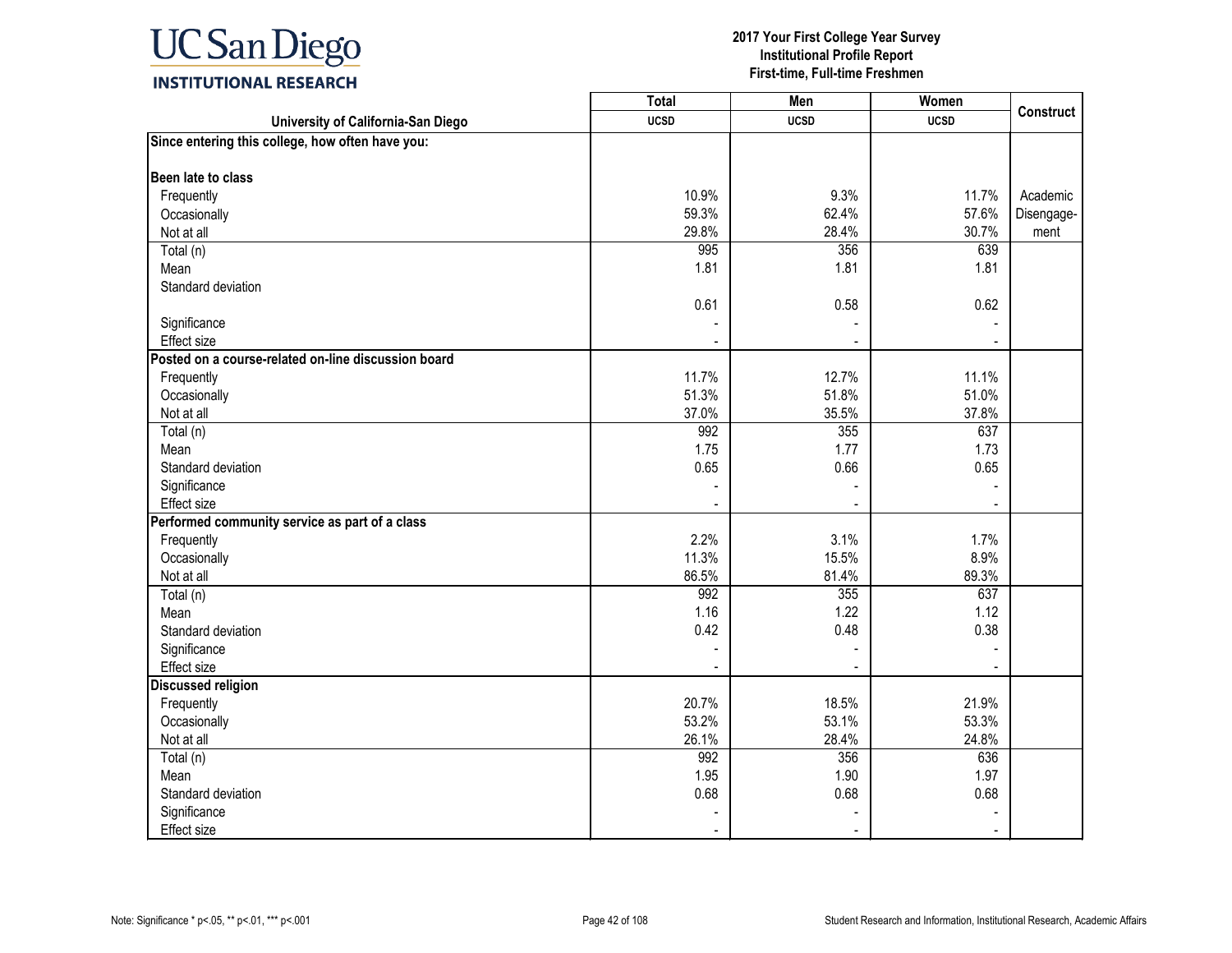

|                                                  | <b>Total</b> | Men         | Women       | <b>Construct</b> |
|--------------------------------------------------|--------------|-------------|-------------|------------------|
| University of California-San Diego               | <b>UCSD</b>  | <b>UCSD</b> | <b>UCSD</b> |                  |
| Since entering this college, how often have you: |              |             |             |                  |
| <b>Discussed politics</b>                        |              |             |             |                  |
| Frequently                                       | 26.5%        | 26.4%       | 26.6%       |                  |
| Occasionally                                     | 57.7%        | 56.2%       | 58.5%       |                  |
| Not at all                                       | 15.8%        | 17.4%       | 14.9%       |                  |
| Total (n)                                        | 992          | 356         | 636         |                  |
| Mean                                             | 2.11         | 2.09        | 2.12        |                  |
| Standard deviation                               | 0.64         | 0.66        | 0.63        |                  |
| Significance                                     |              |             |             |                  |
| Effect size                                      |              | $\sim$      | $\sim$      |                  |
| Maintained a healthy diet                        |              |             |             |                  |
| Frequently                                       | 22.0%        | 24.4%       | 20.6%       |                  |
| Occasionally                                     | 60.9%        | 58.7%       | 62.2%       |                  |
| Not at all                                       | 17.1%        | 16.9%       | 17.3%       |                  |
| Total (n)                                        | 993          | 356         | 637         |                  |
| Mean                                             | 2.05         | 2.08        | 2.03        |                  |
| Standard deviation                               | 0.62         | 0.64        | 0.61        |                  |
| Significance                                     |              |             |             |                  |
| Effect size                                      |              |             |             |                  |
| Had adequate sleep                               |              |             |             |                  |
| Frequently                                       | 20.9%        | 23.7%       | 19.4%       |                  |
| Occasionally                                     | 58.4%        | 55.8%       | 59.8%       |                  |
| Not at all                                       | 20.7%        | 20.6%       | 20.8%       |                  |
| Total (n)                                        | 994          | 355         | 639         |                  |
| Mean                                             | 2.00         | 2.03        | 1.99        |                  |
| Standard deviation                               | 0.65         | 0.67        | 0.63        |                  |
| Significance                                     |              |             |             |                  |
| Effect size                                      |              |             |             |                  |
| Helped raise money for a cause or campaign       |              |             |             |                  |
| Frequently                                       | 5.7%         | 4.0%        | 6.6%        | Civic            |
| Occasionally                                     | 20.1%        | 21.8%       | 19.2%       | Engage-          |
| Not at all                                       | 74.3%        | 74.3%       | 74.3%       | ment             |
| Total (n)                                        | 991          | 354         | 637         |                  |
| Mean                                             | 1.31         | 1.30        | 1.32        |                  |
| Standard deviation                               | 0.57         | 0.54        | 0.59        |                  |
| Significance                                     |              |             |             |                  |
| <b>Effect size</b>                               |              |             |             |                  |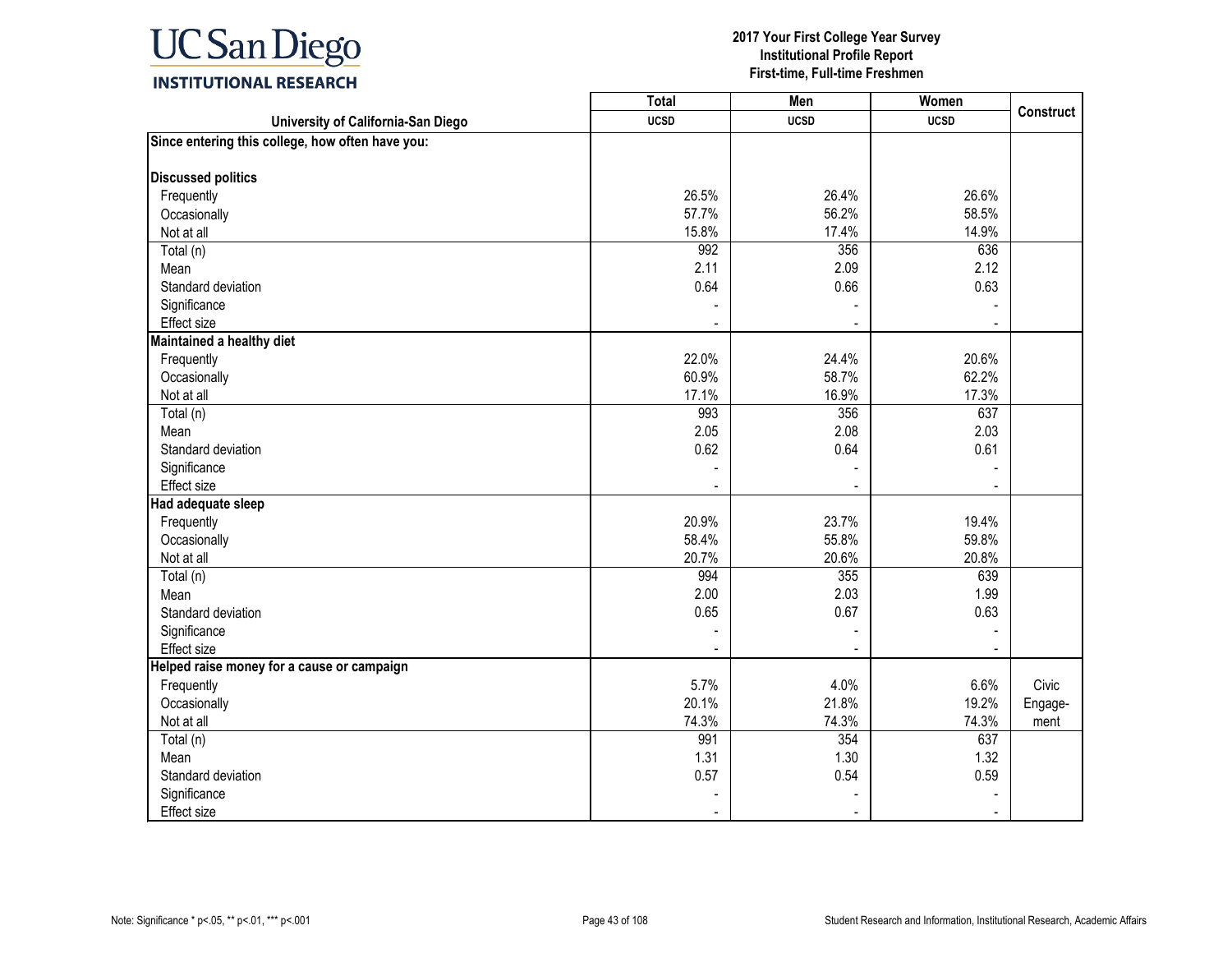

|                                                                      | <b>Total</b> | Men         | Women       |                  |
|----------------------------------------------------------------------|--------------|-------------|-------------|------------------|
| University of California-San Diego                                   | <b>UCSD</b>  | <b>UCSD</b> | <b>UCSD</b> | <b>Construct</b> |
| Since entering this college, how often have you:                     |              |             |             |                  |
|                                                                      |              |             |             |                  |
| Publicly communicated your opinion about a cause (e.g., blog, email, |              |             |             |                  |
| petition)                                                            |              |             |             |                  |
| Frequently                                                           | 8.0%         | 7.6%        | 8.2%        | Civic            |
| Occasionally                                                         | 27.4%        | 29.8%       | 26.1%       | Engage-          |
| Not at all                                                           | 64.7%        | 62.6%       | 65.8%       | ment             |
| Total (n)                                                            | 993          | 356         | 637         |                  |
| Mean                                                                 | 1.43         | 1.45        | 1.42        |                  |
| Standard deviation                                                   | 0.64         | 0.63        | 0.64        |                  |
| Significance                                                         |              |             |             |                  |
| Effect size                                                          |              |             |             |                  |
| <b>Felt anxious</b>                                                  |              |             |             |                  |
| Frequently                                                           | 41.3%        | 29.5%       | 48.0%       | Civic            |
| Occasionally                                                         | 47.8%        | 55.1%       | 43.7%       | Engage-          |
| Not at all                                                           | 10.9%        | 15.4%       | 8.3%        | ment             |
| Total (n)                                                            | 994          | 356         | 638         |                  |
| Mean                                                                 | 2.30         | 2.14        | 2.40        |                  |
| Standard deviation                                                   |              |             |             |                  |
|                                                                      | 0.66         | 0.66        | 0.64        |                  |
| Significance                                                         |              |             |             |                  |
| Effect size                                                          |              |             | ٠           |                  |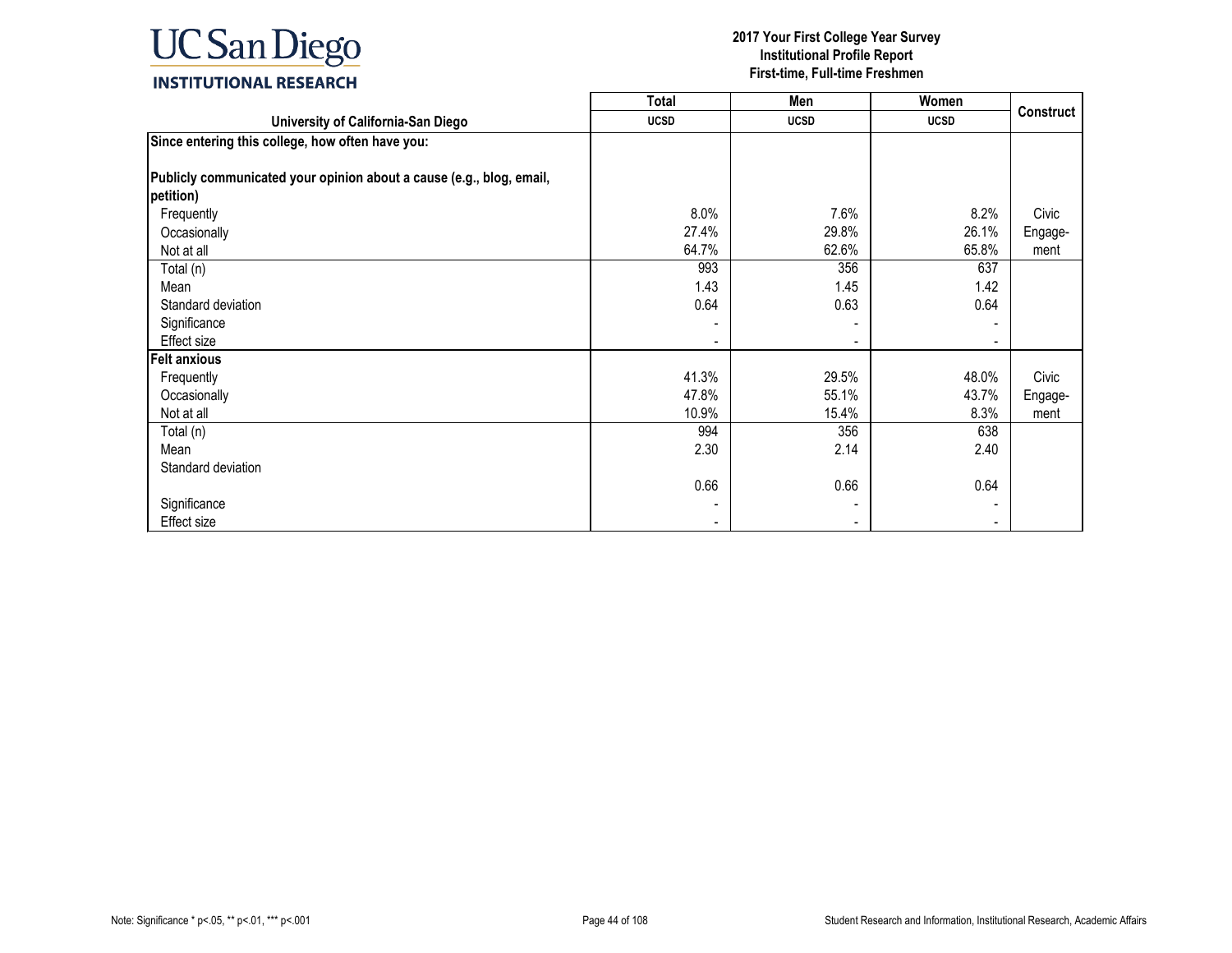# **UC** San Diego **INSTITUTIONAL RESEARCH**

|                                                                              | <b>Total</b> | Men         | Women       |                  |
|------------------------------------------------------------------------------|--------------|-------------|-------------|------------------|
| University of California-San Diego                                           | <b>UCSD</b>  | <b>UCSD</b> | <b>UCSD</b> | <b>Construct</b> |
| Please indicate the extent to which you agree or disagree with the following |              |             |             |                  |
| statements:                                                                  |              |             |             |                  |
|                                                                              |              |             |             |                  |
| I have felt discriminated against at this institution because of my          |              |             |             |                  |
| race/ethnicity, gender, sexual orientation, religion, or disability status   |              |             |             |                  |
| Strongly agree                                                               | 4.3%         | 3.4%        | 4.8%        |                  |
| Agree                                                                        | 16.4%        | 18.2%       | 15.3%       |                  |
| Disagree                                                                     | 42.2%        | 37.9%       | 44.7%       |                  |
| Strongly disagree                                                            | 37.1%        | 40.5%       | 35.2%       |                  |
| Total (n)                                                                    | 978          | 351         | 627         |                  |
| Mean                                                                         | 1.88         | 1.85        | 1.90        |                  |
| Standard deviation                                                           | 0.83         | 0.84        | 0.83        |                  |
| Significance                                                                 |              |             |             |                  |
| Effect size                                                                  |              |             |             |                  |
| see myself as part of the campus community                                   |              |             |             |                  |
| Strongly agree                                                               | 10.7%        | 10.9%       | 10.6%       |                  |
| Agree                                                                        | 63.3%        | 60.6%       | 64.9%       |                  |
| Disagree                                                                     | 20.6%        | 22.6%       | 19.6%       | Sense of         |
| Strongly disagree                                                            | 5.3%         | 6.0%        | 5.0%        | Belonging        |
| Total (n)                                                                    | 974          | 350         | 624         |                  |
| Mean                                                                         | 2.79         | 2.76        | 2.81        |                  |
| Standard deviation                                                           | 0.70         | 0.72        | 0.68        |                  |
| Significance                                                                 |              |             |             |                  |
| <b>Effect size</b>                                                           |              |             |             |                  |
| There is a lot of racial tension on this campus                              |              |             |             |                  |
| Strongly agree                                                               | 4.9%         | 3.7%        | 5.6%        |                  |
| Agree                                                                        | 19.7%        | 18.6%       | 20.3%       |                  |
| Disagree                                                                     | 57.2%        | 55.7%       | 58.0%       |                  |
| Strongly disagree                                                            | 18.2%        | 22.0%       | 16.1%       |                  |
| Total (n)                                                                    | 972          | 350         | 622         |                  |
| Mean                                                                         | 2.11         | 2.04        | 2.15        |                  |
| Standard deviation                                                           | 0.75         | 0.74        | 0.75        |                  |
| Significance                                                                 |              |             |             |                  |
| Effect size                                                                  |              |             |             |                  |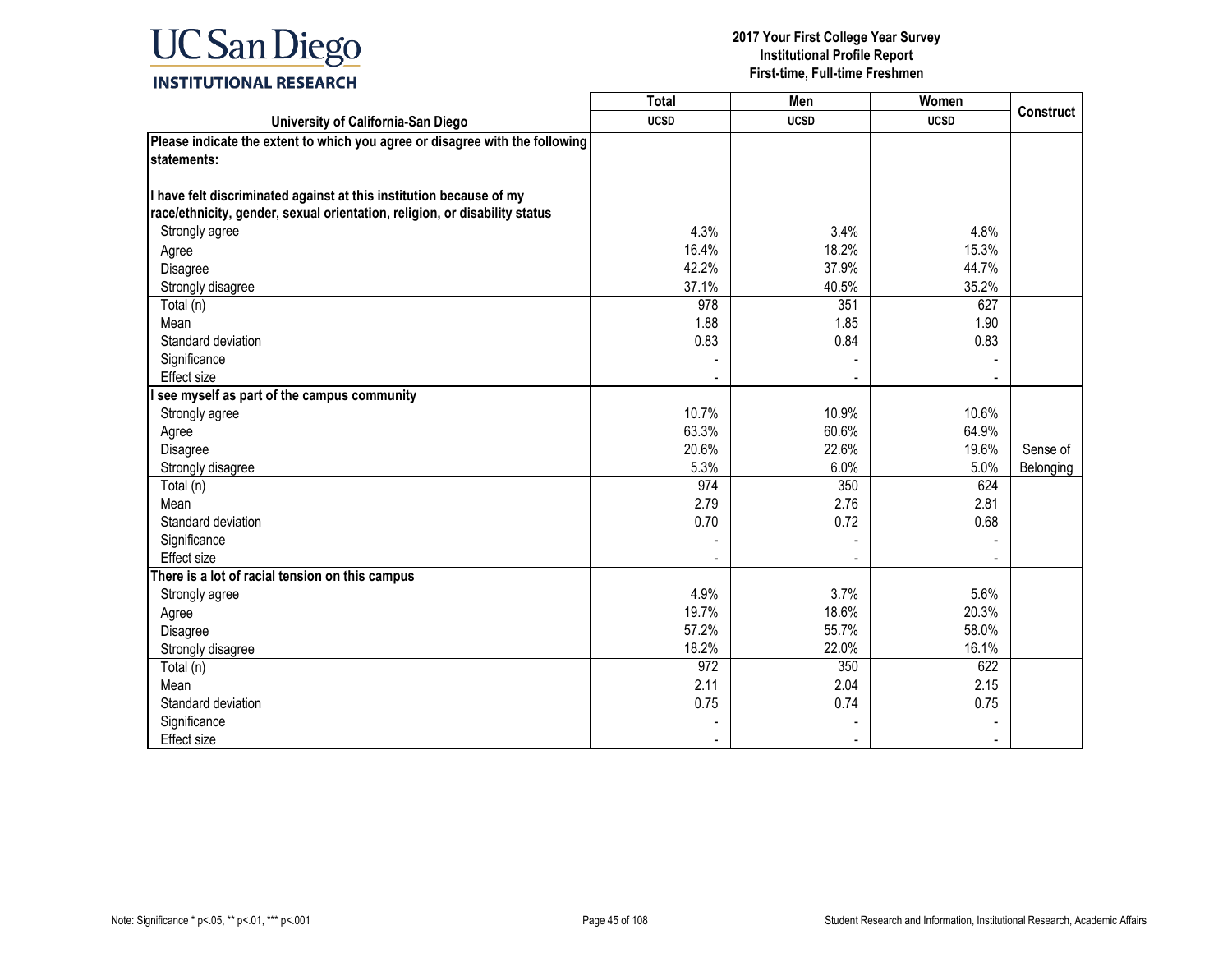

|                                                                           | <b>Total</b> | Men                      | Women       |                  |
|---------------------------------------------------------------------------|--------------|--------------------------|-------------|------------------|
| University of California-San Diego                                        | <b>UCSD</b>  | <b>UCSD</b>              | <b>UCSD</b> | <b>Construct</b> |
| There is little that a person can do to be better at math- you are either |              |                          |             |                  |
| "good" or "bad" at math                                                   |              |                          |             |                  |
| Strongly agree                                                            | 3.0%         | 2.6%                     | 3.2%        |                  |
| Agree                                                                     | 20.0%        | 21.9%                    | 19.0%       |                  |
| Disagree                                                                  | 54.2%        | 50.9%                    | 56.1%       |                  |
| Strongly disagree                                                         | 22.8%        | 24.7%                    | 21.7%       |                  |
| Total (n)                                                                 | 978          | 352                      | 626         |                  |
| Mean                                                                      | 2.03         | 2.02                     | 2.04        |                  |
| Standard deviation                                                        | 0.74         | 0.75                     | 0.73        |                  |
| Significance                                                              |              |                          |             |                  |
| Effect size                                                               |              |                          |             |                  |
| Sexual violence is prevalent on this campus                               |              |                          |             |                  |
| Strongly agree                                                            | 1.9%         | 1.1%                     | 2.3%        |                  |
| Agree                                                                     | 18.2%        | 14.6%                    | 20.3%       |                  |
| Disagree                                                                  | 57.5%        | 55.1%                    | 58.8%       |                  |
| Strongly disagree                                                         | 22.4%        | 29.1%                    | 18.6%       |                  |
| Total (n)                                                                 | 972          | 350                      | 622         |                  |
| Mean                                                                      | 1.99         | 1.88                     | 2.06        |                  |
| Standard deviation                                                        | 0.69         | 0.68                     | 0.69        |                  |
| Significance                                                              |              |                          |             |                  |
| <b>Effect size</b>                                                        |              |                          |             |                  |
| I have been able to find a balance between academics and extracurricular  |              |                          |             |                  |
| activities                                                                |              |                          |             |                  |
| Strongly agree                                                            | 7.9%         | 11.4%                    | 5.9%        |                  |
| Agree                                                                     | 57.6%        | 55.7%                    | 58.7%       |                  |
| Disagree                                                                  | 27.4%        | 25.9%                    | 28.2%       |                  |
| Strongly disagree                                                         | 7.2%         | 7.1%                     | 7.2%        |                  |
| Total (n)                                                                 | 976          | 352                      | 624         |                  |
| Mean                                                                      | 2.66         | 2.71                     | 2.63        |                  |
| Standard deviation                                                        | 0.72         | 0.76                     | 0.70        |                  |
| Significance                                                              |              |                          |             |                  |
| Effect size                                                               |              |                          |             |                  |
| Faculty empower me to learn here                                          |              |                          |             |                  |
| Strongly agree                                                            | 11.0%        | 15.1%                    | 8.7%        |                  |
| Agree                                                                     | 65.4%        | 61.5%                    | 67.5%       |                  |
| Disagree                                                                  | 19.9%        | 19.7%                    | 20.1%       |                  |
| Strongly disagree                                                         | 3.7%         | 3.7%                     | 3.7%        |                  |
| Total (n)                                                                 | 973          | 351                      | 622         |                  |
| Mean                                                                      | 2.84         | 2.88                     | 2.81        |                  |
| Standard deviation                                                        | 0.66         | 0.69                     | 0.63        |                  |
| Significance                                                              |              |                          |             |                  |
| Effect size                                                               |              | $\overline{\phantom{a}}$ |             |                  |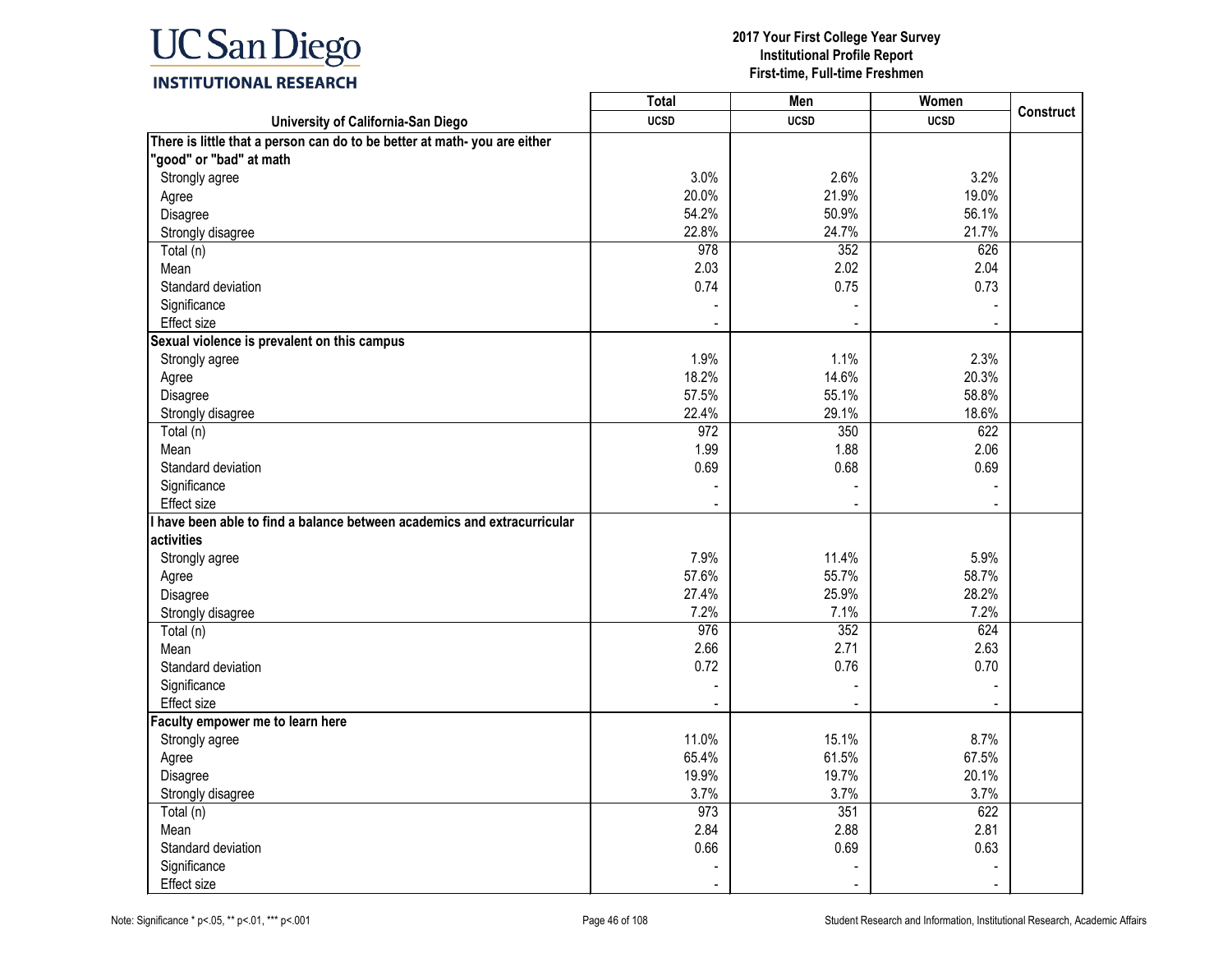

|                                                    | Total       | Men                      | Women       |                  |
|----------------------------------------------------|-------------|--------------------------|-------------|------------------|
| University of California-San Diego                 | <b>UCSD</b> | <b>UCSD</b>              | <b>UCSD</b> | <b>Construct</b> |
| If asked, I would recommend this college to others |             |                          |             |                  |
| Strongly agree                                     | 26.0%       | 25.6%                    | 26.2%       |                  |
| Agree                                              | 57.5%       | 54.8%                    | 58.9%       |                  |
| Disagree                                           | 11.9%       | 13.4%                    | 11.1%       | Sense of         |
| Strongly disagree                                  | 4.6%        | 6.3%                     | 3.7%        | Belonging        |
| Total (n)                                          | 973         | 352                      | 621         |                  |
| Mean                                               | 3.05        | 3.00                     | 3.08        |                  |
| Standard deviation                                 | 0.75        | 0.80                     | 0.72        |                  |
| Significance                                       |             | $\overline{\phantom{0}}$ |             |                  |
| Effect size                                        |             |                          |             |                  |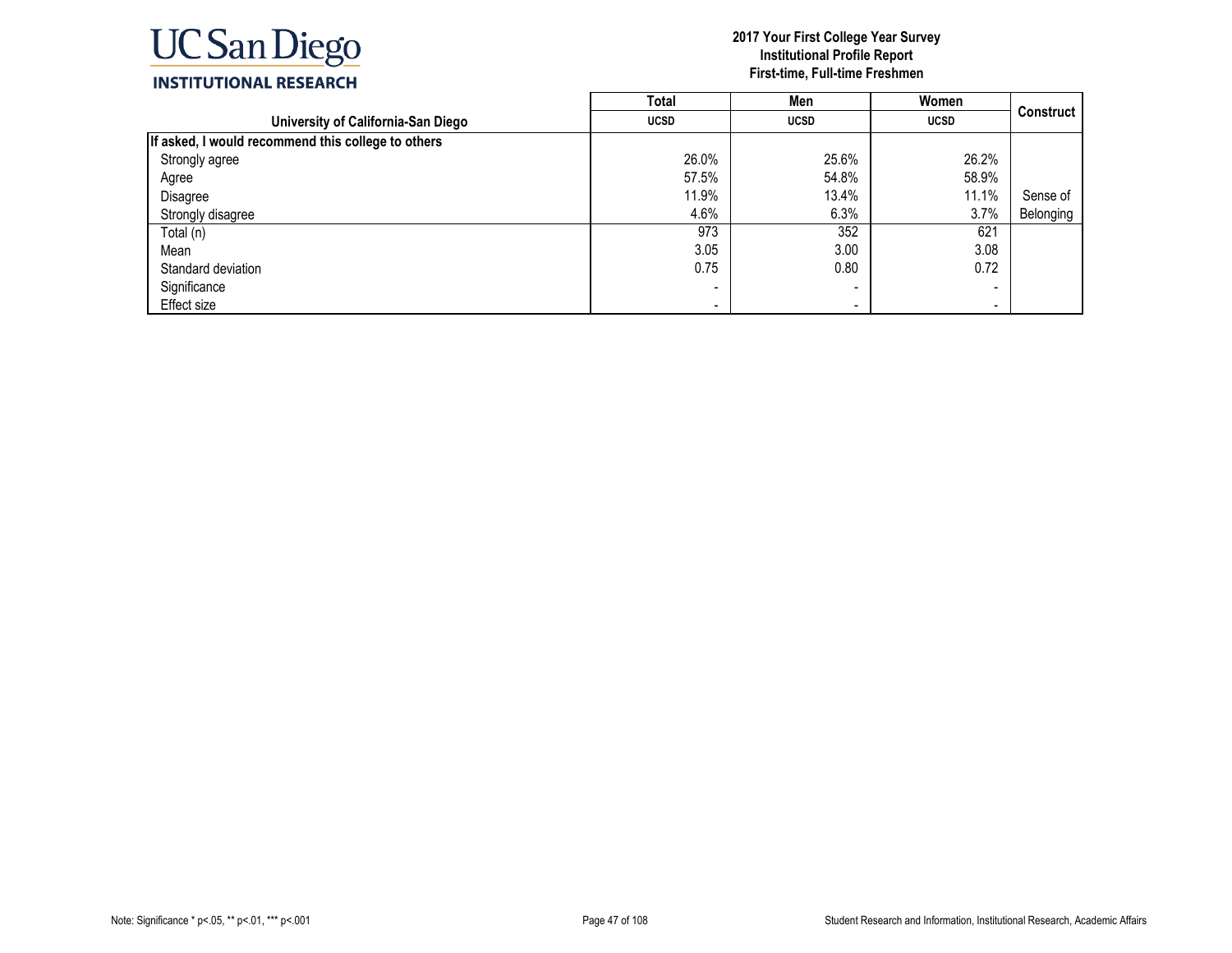

#### **2017 Your First College Year Survey Institutional Profile Report First-time, Full-time Freshmen**

┑

┰

### **INSTITUTIONAL RESEARCH**

|                                                                              | Total       | Men         | Women       | <b>Construct</b> |
|------------------------------------------------------------------------------|-------------|-------------|-------------|------------------|
| University of California-San Diego                                           | <b>UCSD</b> | <b>UCSD</b> | <b>UCSD</b> |                  |
| Please indicate the extent to which you agree or disagree with the following |             |             |             |                  |
| statements:                                                                  |             |             |             |                  |
|                                                                              |             |             |             |                  |
| At least one staff member has taken an interest in my development            |             |             |             |                  |
| Strongly agree                                                               | 15.3%       | 14.8%       | 15.5%       |                  |
| Agree                                                                        | 43.0%       | 44.0%       | 42.4%       |                  |
| Disagree                                                                     | 29.9%       | 27.8%       | 31.0%       |                  |
| Strongly disagree                                                            | 11.9%       | 13.4%       | 11.0%       |                  |
| Total (n)                                                                    | 977         | 352         | 625         |                  |
| Mean                                                                         | 2.62        | 2.60        | 2.62        |                  |
| Standard deviation                                                           | 0.88        | 0.90        | 0.88        |                  |
| Significance                                                                 |             |             |             |                  |
| <b>Effect size</b>                                                           |             |             |             |                  |
| feel valued at this institution                                              |             |             |             |                  |
| Strongly agree                                                               | 8.5%        | 9.4%        | 8.0%        |                  |
| Agree                                                                        | 47.1%       | 47.6%       | 46.8%       |                  |
| Disagree                                                                     | 34.9%       | 31.6%       | 36.7%       |                  |
| Strongly disagree                                                            | 9.5%        | 11.4%       | 8.5%        |                  |
| Total (n)                                                                    | 975         | 351         | 624         |                  |
| Mean                                                                         | 2.55        | 2.55        | 2.54        |                  |
| Standard deviation                                                           | 0.78        | 0.82        | 0.76        |                  |
| Significance                                                                 |             |             |             |                  |
| <b>Effect size</b>                                                           |             |             |             |                  |
| Intelligence is something that can be improved by studying or working        |             |             |             |                  |
| harder                                                                       |             |             |             |                  |
| Strongly agree                                                               | 32.8%       | 34.7%       | 31.7%       |                  |
| Agree                                                                        | 56.5%       | 52.0%       | 59.0%       |                  |
| Disagree                                                                     | 9.7%        | 12.2%       | 8.2%        |                  |
| Strongly disagree                                                            | 1.1%        | 1.1%        | 1.1%        |                  |
| Total (n)                                                                    | 974         | 352         | 622         |                  |
| Mean                                                                         | 3.21        | 3.20        | 3.21        |                  |
| Standard deviation                                                           | 0.65        | 0.69        | 0.63        |                  |
| Significance                                                                 |             |             |             |                  |
| Effect size                                                                  |             |             |             |                  |

Г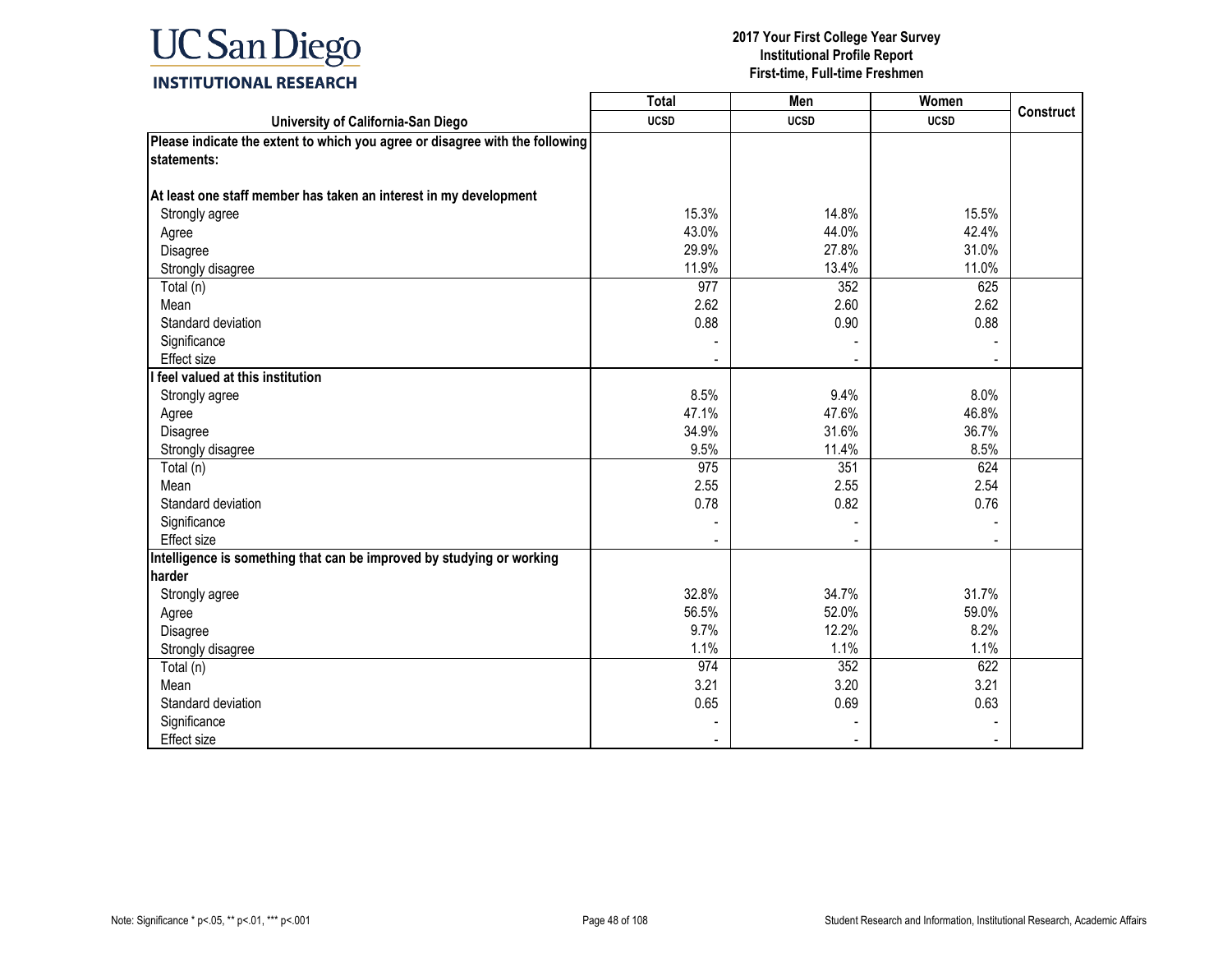

|                                                                             | <b>Total</b> | Men         | Women       |                  |
|-----------------------------------------------------------------------------|--------------|-------------|-------------|------------------|
| University of California-San Diego                                          | <b>UCSD</b>  | <b>UCSD</b> | <b>UCSD</b> | <b>Construct</b> |
| In class, I have heard faculty express stereotypes based on race/ethnicity, |              |             |             |                  |
| gender, sexual orientation, or religion, or disability status               |              |             |             |                  |
| Strongly agree                                                              |              |             |             |                  |
|                                                                             | 5.7%         | 6.6%        | 5.3%        |                  |
| Agree                                                                       | 19.2%        | 20.2%       | 18.6%       |                  |
| Disagree                                                                    | 43.8%        | 39.3%       | 46.3%       |                  |
| Strongly disagree                                                           | 31.3%        | 33.9%       | 29.8%       |                  |
| Total (n)                                                                   | 975          | 351         | 624         |                  |
| Mean                                                                        | 1.99         | 1.99        | 1.99        |                  |
| Standard deviation                                                          | 0.86         | 0.90        | 0.83        |                  |
| Significance                                                                |              |             |             |                  |
| Effect size                                                                 |              |             |             |                  |
| am interested in seeking information about current social and political     |              |             |             |                  |
| lissues                                                                     |              |             |             |                  |
| Strongly agree                                                              | 18.4%        | 18.8%       | 18.1%       |                  |
| Agree                                                                       | 50.2%        | 49.0%       | 50.8%       | Civic            |
| Disagree                                                                    | 24.3%        | 23.4%       | 24.8%       | Engage-          |
| Strongly disagree                                                           | 7.2%         | 8.8%        | 6.3%        | ment             |
| Total (n)                                                                   | 975          | 351         | 624         |                  |
| Mean                                                                        | 2.80         | 2.78        | 2.81        |                  |
| Standard deviation                                                          | 0.82         | 0.85        | 0.80        |                  |
| Significance                                                                |              |             |             |                  |
| Effect size                                                                 |              |             |             |                  |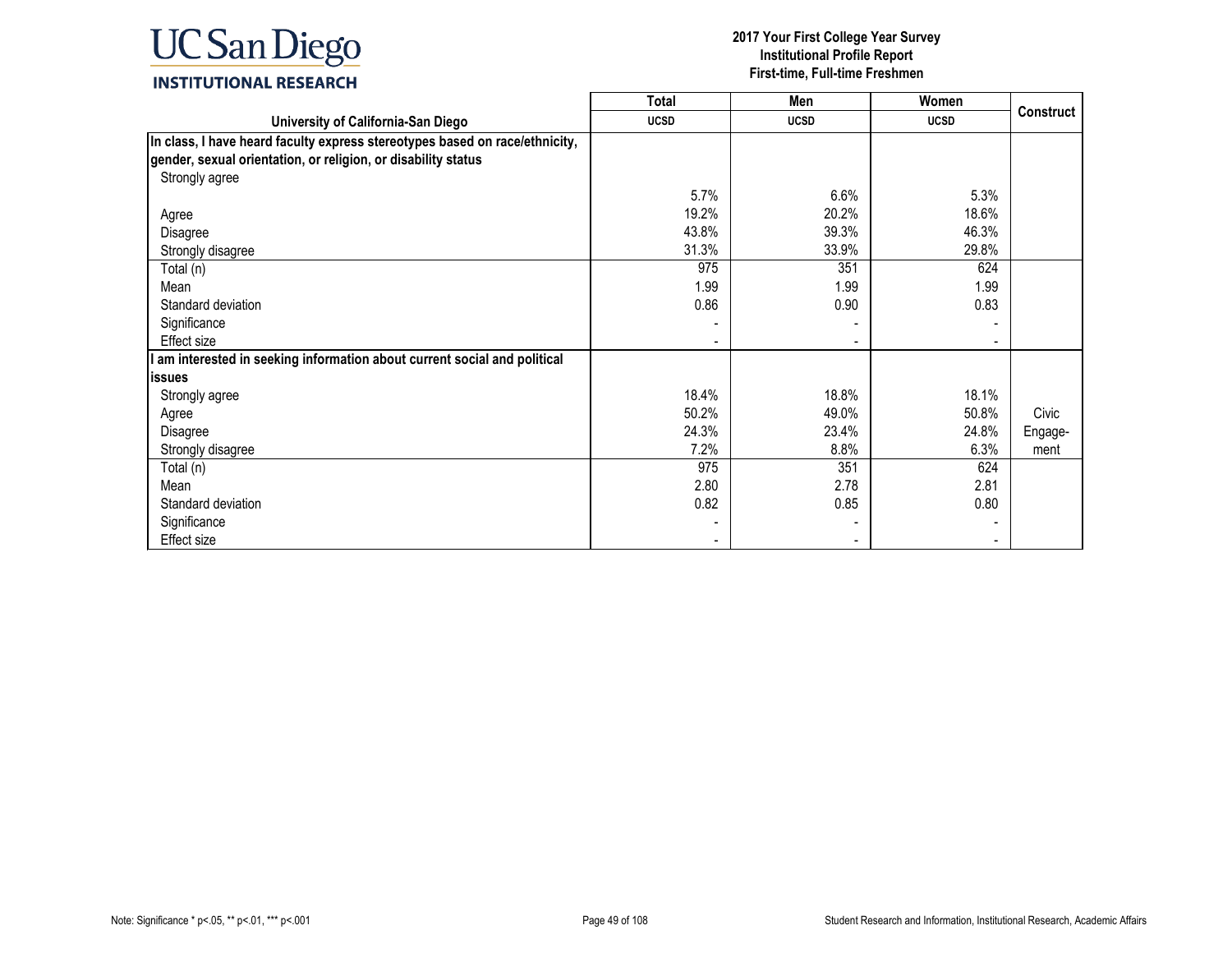

|                                                                              | <b>Total</b> | Men         | Women       |                  |
|------------------------------------------------------------------------------|--------------|-------------|-------------|------------------|
| University of California-San Diego                                           | <b>UCSD</b>  | <b>UCSD</b> | <b>UCSD</b> | <b>Construct</b> |
| Please indicate the extent to which you agree or disagree with the following |              |             |             |                  |
| statements:                                                                  |              |             |             |                  |
|                                                                              |              |             |             |                  |
| I feel a sense of belonging to this campus                                   |              |             |             |                  |
| Strongly agree                                                               | 10.0%        | 10.8%       | 9.5%        |                  |
| Agree                                                                        | 60.4%        | 58.5%       | 61.4%       |                  |
| Disagree                                                                     | 21.8%        | 21.3%       | 22.0%       | Sense of         |
| Strongly disagree                                                            | 7.9%         | 9.4%        | 7.1%        | Belonging        |
| Total (n)                                                                    | 974          | 352         | 622         |                  |
| Mean                                                                         | 2.72         | 2.71        | 2.73        |                  |
| Standard deviation                                                           | 0.75         | 0.78        | 0.73        |                  |
| Significance                                                                 |              |             |             |                  |
| Effect size                                                                  |              |             |             |                  |
| At least one faculty member has taken an interest in my development          |              |             |             |                  |
| Strongly agree                                                               | 13.3%        | 12.8%       | 13.5%       |                  |
| Agree                                                                        | 41.0%        | 42.5%       | 40.2%       |                  |
| Disagree                                                                     | 34.1%        | 32.5%       | 35.0%       |                  |
| Strongly disagree                                                            | 11.6%        | 12.3%       | 11.3%       |                  |
| Total (n)                                                                    | 971          | 351         | 620         |                  |
| Mean                                                                         | 2.56         | 2.56        | 2.56        |                  |
| Standard deviation                                                           | 0.86         | 0.87        | 0.86        |                  |
| Significance                                                                 |              |             |             |                  |
| <b>Effect size</b>                                                           |              |             |             |                  |
| I feel I am a member of this college                                         |              |             |             |                  |
| Strongly agree                                                               | 12.4%        | 12.5%       | 12.3%       |                  |
| Agree                                                                        | 62.4%        | 61.0%       | 63.1%       |                  |
| Disagree                                                                     | 18.6%        | 19.4%       | 18.1%       | Sense of         |
| Strongly disagree                                                            | 6.7%         | 7.1%        | 6.4%        | Belonging        |
| Total (n)                                                                    | 975          | 351         | 624         |                  |
| Mean                                                                         | 2.81         | 2.79        | 2.81        |                  |
| Standard deviation                                                           | 0.73         | 0.75        | 0.73        |                  |
| Significance                                                                 |              |             |             |                  |
| Effect size                                                                  |              |             |             |                  |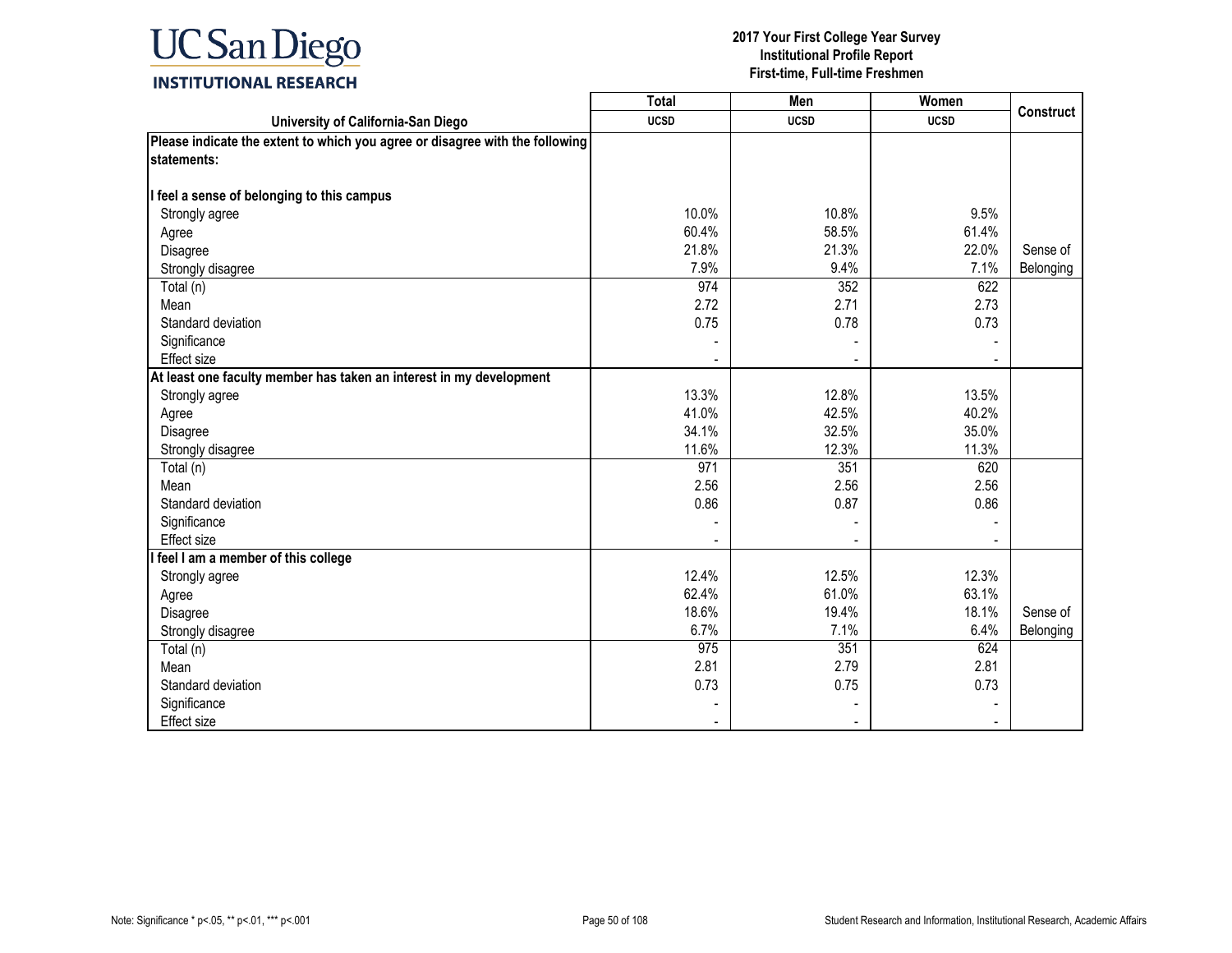

|                                                                              | <b>Total</b> | Men         | Women       | <b>Construct</b> |
|------------------------------------------------------------------------------|--------------|-------------|-------------|------------------|
| University of California-San Diego                                           | <b>UCSD</b>  | <b>UCSD</b> | <b>UCSD</b> |                  |
| Please indicate the extent to which you agree or disagree with the following |              |             |             |                  |
| statements:                                                                  |              |             |             |                  |
|                                                                              |              |             |             |                  |
| I have effectively led a group to a common purpose                           |              |             |             |                  |
| Strongly agree                                                               | 8.5%         | 12.3%       | 6.3%        |                  |
| Agree                                                                        | 36.1%        | 38.4%       | 34.8%       |                  |
| Disagree                                                                     | 41.8%        | 37.2%       | 44.4%       |                  |
| Strongly disagree                                                            | 13.6%        | 12.0%       | 14.5%       | Leadership       |
| Total (n)                                                                    | 969          | 349         | 620         |                  |
| Mean                                                                         | 2.39         | 2.51        | 2.33        |                  |
| Standard deviation                                                           | 0.83         | 0.86        | 0.80        |                  |
| Significance                                                                 |              |             |             |                  |
| Effect size                                                                  |              |             |             |                  |
| It's important for me to be thinking about my career path after college      |              |             |             |                  |
| Strongly agree                                                               | 58.6%        | 54.9%       | 60.7%       |                  |
| Agree                                                                        | 37.8%        | 40.9%       | 36.1%       |                  |
| Disagree                                                                     | 3.2%         | 4.3%        | 2.6%        |                  |
| Strongly disagree                                                            | 0.4%         | 0.0%        | 0.6%        |                  |
| Total (n)                                                                    | 974          | 350         | 624         |                  |
| Mean                                                                         | 3.55         | 3.51        | 3.57        |                  |
| Standard deviation                                                           | 0.58         | 0.58        | 0.58        |                  |
| Significance                                                                 |              |             |             |                  |
| Effect size                                                                  |              |             |             |                  |
| have a clear idea of how to achieve my career goals                          |              |             |             |                  |
| Strongly agree                                                               | 14.3%        | 17.4%       | 12.6%       |                  |
| Agree                                                                        | 40.5%        | 40.7%       | 40.3%       |                  |
| Disagree                                                                     | 34.2%        | 32.5%       | 35.2%       |                  |
| Strongly disagree                                                            | 11.0%        | 9.4%        | 11.8%       |                  |
| Total (n)                                                                    | 976          | 351         | 625         |                  |
| Mean                                                                         | 2.58         | 2.66        | 2.54        |                  |
| Standard deviation                                                           | 0.87         | 0.87        | 0.86        |                  |
| Significance                                                                 |              |             |             |                  |
| Effect size                                                                  |              |             |             |                  |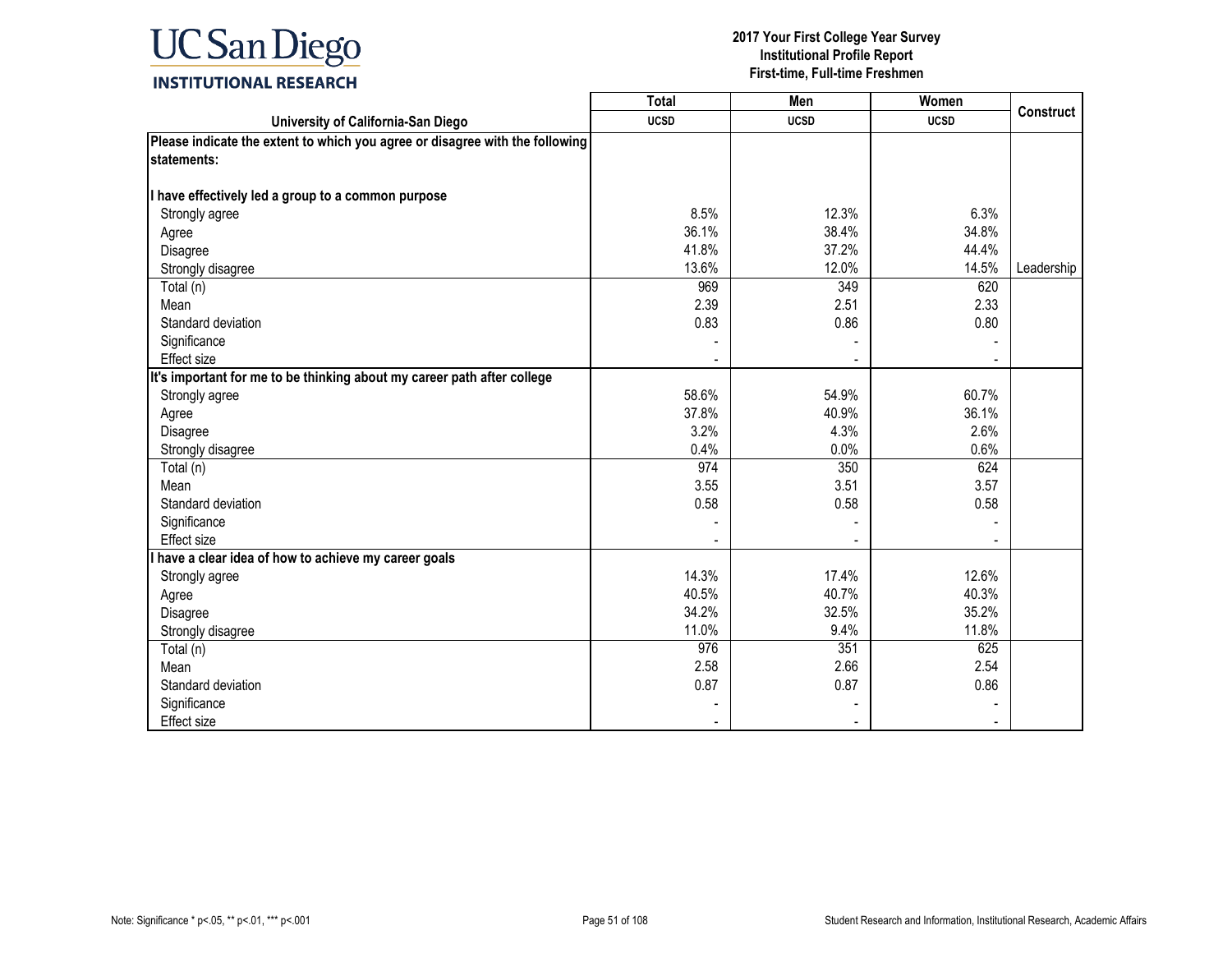

|                                                                               | <b>Total</b> | Men         | Women       | <b>Construct</b> |
|-------------------------------------------------------------------------------|--------------|-------------|-------------|------------------|
| University of California-San Diego                                            | <b>UCSD</b>  | <b>UCSD</b> | <b>UCSD</b> |                  |
| Please rate your satisfaction with this institution on each of the aspects of |              |             |             |                  |
| college life listed below:                                                    |              |             |             |                  |
|                                                                               |              |             |             |                  |
| Amount of contact with faculty                                                |              |             |             |                  |
| Very satisfied                                                                | 7.7%         | 9.8%        | 6.5%        |                  |
| Satisfied                                                                     | 36.9%        | 38.0%       | 36.3%       |                  |
| Neutral                                                                       | 40.6%        | 36.6%       | 42.9%       |                  |
| Dissatisfied                                                                  | 12.9%        | 12.4%       | 13.2%       | Faculty          |
| Very dissatisfied                                                             | 1.9%         | 3.2%        | 1.1%        | Interaction      |
| Total (n)                                                                     | 962          | 347         | 615         |                  |
| Mean                                                                          | 3.36         | 3.39        | 3.34        |                  |
| Standard deviation                                                            | 0.87         | 0.93        | 0.83        |                  |
| Significance                                                                  |              |             |             |                  |
| Effect size                                                                   |              |             |             |                  |
| Ability to find a faculty or staff member                                     |              |             |             |                  |
| Very satisfied                                                                | 8.3%         | 8.7%        | 8.1%        |                  |
| Satisfied                                                                     | 42.5%        | 44.1%       | 41.6%       |                  |
| Neutral                                                                       | 35.7%        | 35.7%       | 35.8%       |                  |
| <b>Dissatisfied</b>                                                           | 10.5%        | 7.5%        | 12.2%       |                  |
| Very dissatisfied                                                             | 2.9%         | 4.1%        | 2.3%        |                  |
| Total (n)                                                                     | 960          | 345         | 615         |                  |
| Mean                                                                          | 3.43         | 3.46        | 3.41        |                  |
| Standard deviation                                                            | 0.89         | 0.90        | 0.89        |                  |
| Significance                                                                  |              |             |             |                  |
| <b>Effect size</b>                                                            |              |             |             |                  |
| Racial/ethnic diversity of faculty                                            |              |             |             |                  |
| Very satisfied                                                                | 9.5%         | 12.8%       | 7.7%        |                  |
| Satisfied                                                                     | 39.6%        | 40.9%       | 38.9%       |                  |
| Neutral                                                                       | 39.0%        | 39.7%       | 38.6%       |                  |
| Dissatisfied                                                                  | 7.8%         | 4.1%        | 9.9%        |                  |
| Very dissatisfied                                                             | 4.1%         | 2.6%        | 4.9%        |                  |
| Total (n)                                                                     | 959          | 345         | 614         |                  |
| Mean                                                                          | 3.43         | 3.57        | 3.35        |                  |
| Standard deviation                                                            | 0.91         | 0.86        | 0.93        |                  |
| Significance                                                                  |              |             |             |                  |
| Effect size                                                                   |              |             |             |                  |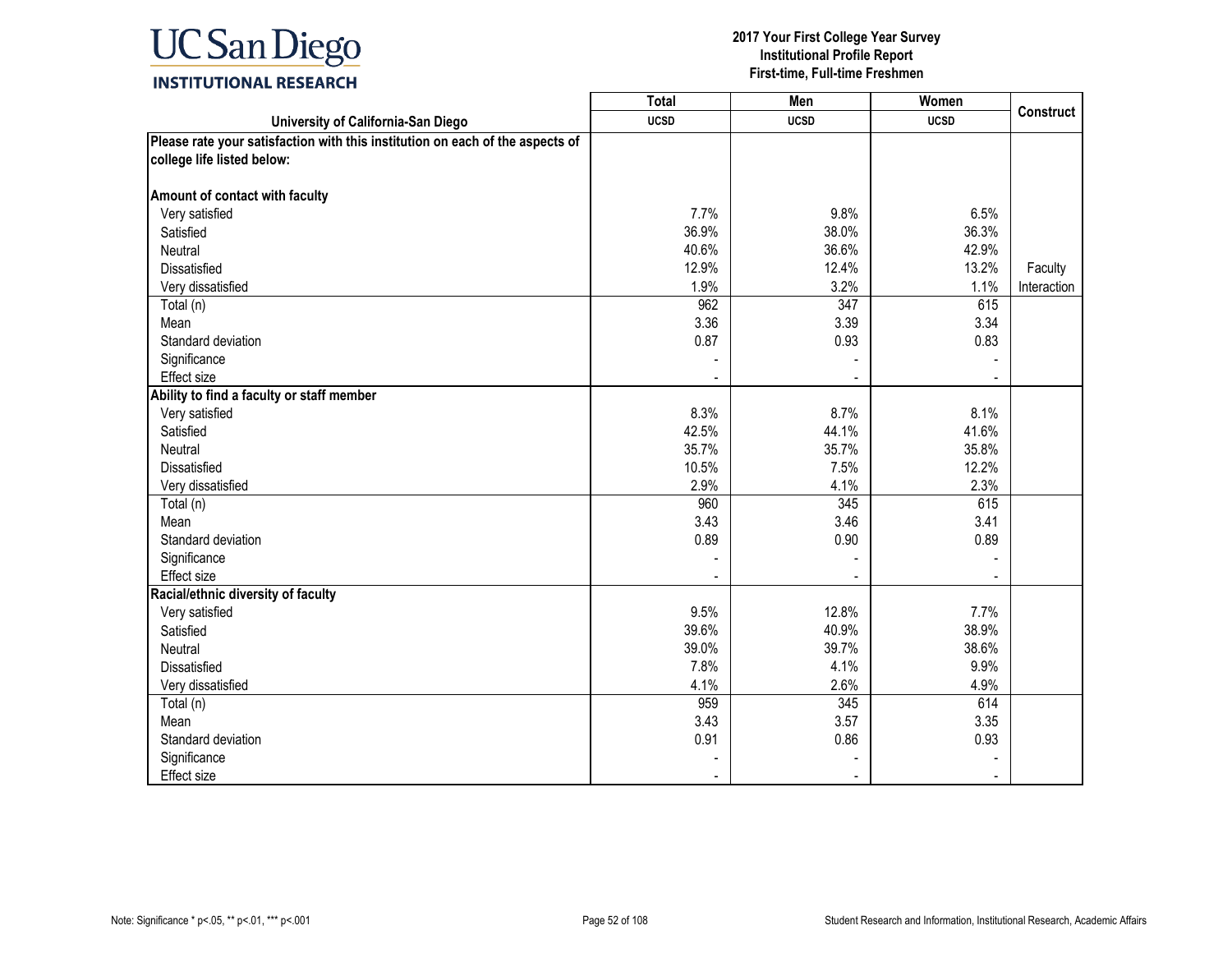

|                                         | <b>Total</b> | Men            | Women                    |                  |
|-----------------------------------------|--------------|----------------|--------------------------|------------------|
| University of California-San Diego      | <b>UCSD</b>  | <b>UCSD</b>    | <b>UCSD</b>              | <b>Construct</b> |
| Racial/ethnic diversity of student body |              |                |                          |                  |
| Very satisfied                          | 10.4%        | 11.5%          | 9.8%                     |                  |
| Satisfied                               | 35.3%        | 39.8%          | 32.7%                    |                  |
| Neutral                                 | 34.7%        | 34.3%          | 34.9%                    |                  |
| Dissatisfied                            | 13.2%        | 8.9%           | 15.6%                    |                  |
| Very dissatisfied                       | 6.5%         | 5.5%           | 7.0%                     |                  |
| Total (n)                               | 961          | 347            | 614                      |                  |
| Mean                                    | 3.30         | 3.43           | 3.23                     |                  |
| Standard deviation                      | 1.03         | 0.99           | 1.05                     |                  |
| Significance                            |              |                |                          |                  |
| <b>Effect size</b>                      |              | $\blacksquare$ | $\overline{\phantom{a}}$ |                  |
| <b>Gender diversity of faculty</b>      |              |                |                          |                  |
| Very satisfied                          | 10.5%        | 13.0%          | 9.1%                     |                  |
| Satisfied                               | 43.5%        | 42.3%          | 44.2%                    |                  |
| Neutral                                 | 37.7%        | 39.7%          | 36.6%                    |                  |
| Dissatisfied                            | 5.9%         | 3.5%           | 7.3%                     |                  |
| Very dissatisfied                       | 2.3%         | 1.4%           | 2.8%                     |                  |
| Total (n)                               | 960          | 345            | 615                      |                  |
| Mean                                    | 3.54         | 3.62           | 3.50                     |                  |
| Standard deviation                      | 0.85         | 0.81           | 0.86                     |                  |
| Significance                            |              |                |                          |                  |
| <b>Effect size</b>                      |              |                |                          |                  |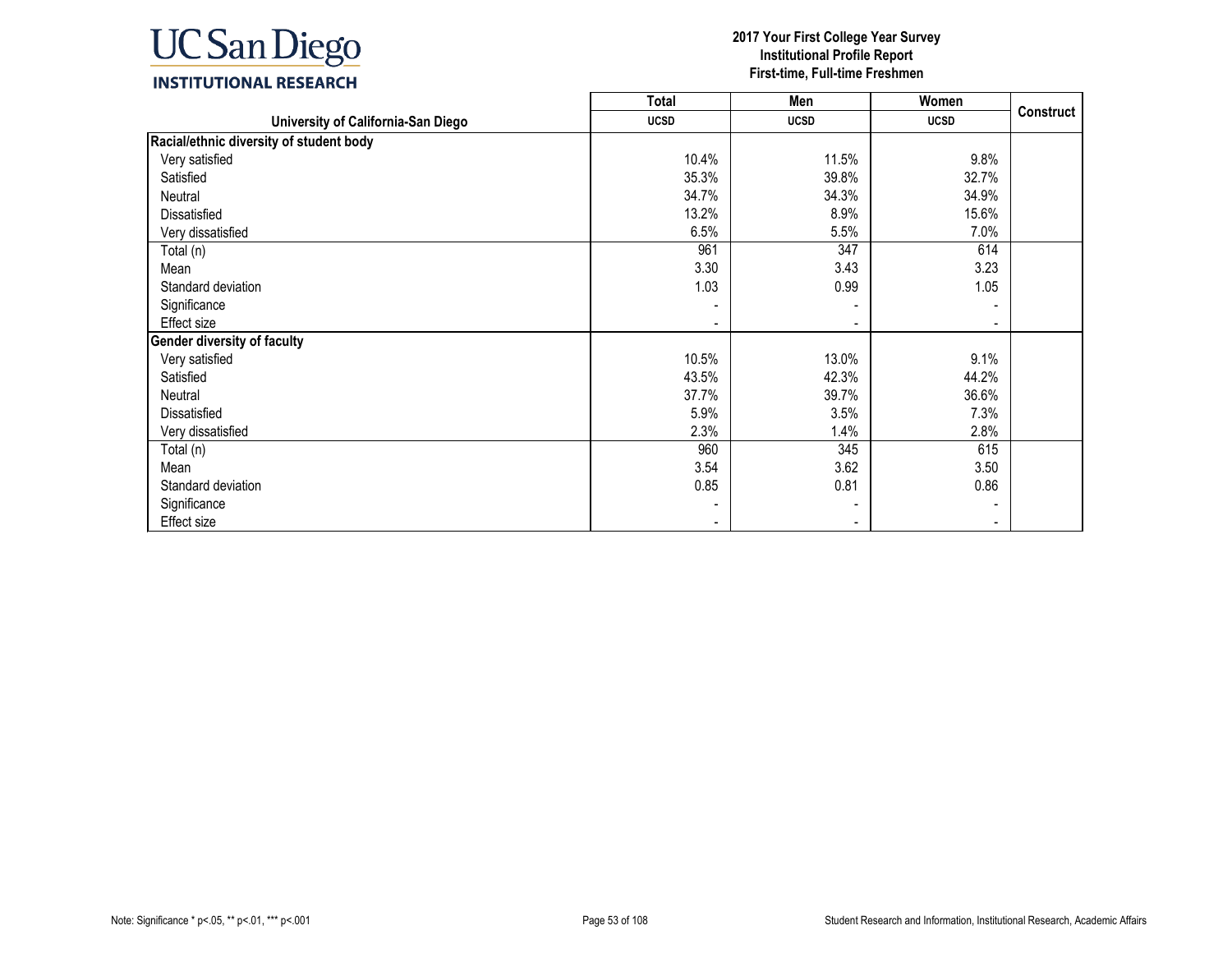

|                                                                                                             | Total       | Men         | Women       |                  |
|-------------------------------------------------------------------------------------------------------------|-------------|-------------|-------------|------------------|
| University of California-San Diego                                                                          | <b>UCSD</b> | <b>UCSD</b> | <b>UCSD</b> | <b>Construct</b> |
| Please rate your satisfaction with this institution on each of the aspects of<br>college life listed below: |             |             |             |                  |
| <b>Class size</b>                                                                                           |             |             |             |                  |
| Very satisfied                                                                                              | 5.6%        | 6.1%        | 5.3%        |                  |
| Satisfied                                                                                                   | 32.8%       | 32.3%       | 33.2%       |                  |
| Neutral                                                                                                     | 33.1%       | 34.9%       | 32.0%       |                  |
| <b>Dissatisfied</b>                                                                                         | 21.6%       | 19.6%       | 22.7%       |                  |
| Very dissatisfied                                                                                           | 6.9%        | 7.2%        | 6.8%        |                  |
| Total (n)                                                                                                   | 965         | 347         | 618         |                  |
| Mean                                                                                                        | 3.09        | 3.10        | 3.08        |                  |
| Standard deviation                                                                                          | 1.02        | 1.02        | 1.02        |                  |
| Significance                                                                                                |             |             |             |                  |
| Effect size                                                                                                 |             |             |             |                  |
| Relevance of coursework to everyday life                                                                    |             |             |             |                  |
| Very satisfied                                                                                              | 7.3%        | 8.1%        | 6.8%        |                  |
| Satisfied                                                                                                   | 31.4%       | 33.1%       | 30.4%       |                  |
| Neutral                                                                                                     | 37.2%       | 36.3%       | 37.7%       | Satisfaction     |
| Dissatisfied                                                                                                | 19.5%       | 17.6%       | 20.6%       | with             |
| Very dissatisfied                                                                                           | 4.7%        | 4.9%        | 4.5%        | Coursework       |
| Total (n)                                                                                                   | 965         | 347         | 618         |                  |
| Mean                                                                                                        | 3.17        | 3.22        | 3.14        |                  |
| Standard deviation                                                                                          | 0.98        | 0.99        | 0.97        |                  |
| Significance                                                                                                |             |             |             |                  |
| Effect size                                                                                                 |             |             |             |                  |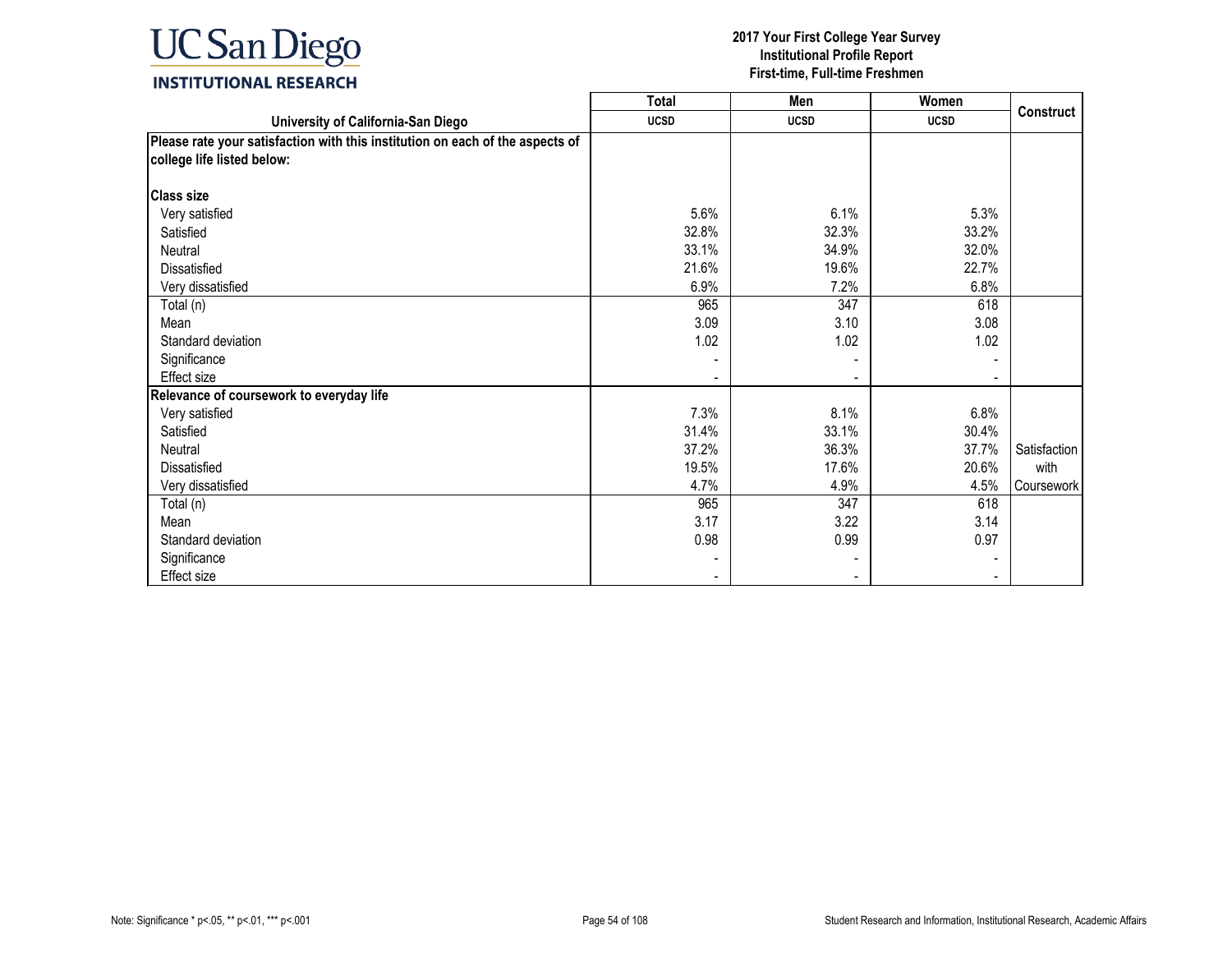

|                                                                               | <b>Total</b> | Men         | Women       |                  |
|-------------------------------------------------------------------------------|--------------|-------------|-------------|------------------|
| University of California-San Diego                                            | <b>UCSD</b>  | <b>UCSD</b> | <b>UCSD</b> | <b>Construct</b> |
| Please rate your satisfaction with this institution on each of the aspects of |              |             |             |                  |
| college life listed below:                                                    |              |             |             |                  |
|                                                                               |              |             |             |                  |
| Relevance of coursework to future career plans                                |              |             |             |                  |
| Very satisfied                                                                | 10.9%        | 14.5%       | 8.8%        |                  |
| Satisfied                                                                     | 39.2%        | 43.2%       | 37.0%       |                  |
| Neutral                                                                       | 30.7%        | 25.8%       | 33.4%       | Satisfaction     |
| Dissatisfied                                                                  | 15.4%        | 12.2%       | 17.3%       | with             |
| Very dissatisfied                                                             | 3.8%         | 4.3%        | 3.4%        | Coursework       |
| Total (n)                                                                     | 958          | 345         | 613         |                  |
| Mean                                                                          | 3.38         | 3.51        | 3.31        |                  |
| Standard deviation                                                            | 0.99         | 1.02        | 0.97        |                  |
| Significance                                                                  |              |             |             |                  |
| Effect size                                                                   |              |             |             |                  |
| <b>Overall quality of instruction</b>                                         |              |             |             |                  |
| Very satisfied                                                                | 13.9%        | 17.0%       | 12.2%       |                  |
| Satisfied                                                                     | 53.8%        | 51.9%       | 55.0%       |                  |
| Neutral                                                                       | 25.6%        | 23.1%       | 27.0%       |                  |
| <b>Dissatisfied</b>                                                           | 5.6%         | 6.6%        | 5.0%        | Overall          |
| Very dissatisfied                                                             | 1.0%         | 1.4%        | 0.8%        | Satisfaction     |
| Total (n)                                                                     | 962          | 347         | 615         |                  |
| Mean                                                                          | 3.74         | 3.76        | 3.73        |                  |
| Standard deviation                                                            | 0.80         | 0.86        | 0.77        |                  |
| Significance                                                                  |              |             |             |                  |
| <b>Effect size</b>                                                            |              |             |             |                  |
| Respect for the expression of diverse beliefs                                 |              |             |             |                  |
| Very satisfied                                                                | 18.2%        | 19.7%       | 17.4%       |                  |
| Satisfied                                                                     | 51.5%        | 47.4%       | 53.8%       |                  |
| Neutral                                                                       | 24.1%        | 25.7%       | 23.3%       |                  |
| Dissatisfied                                                                  | 4.9%         | 5.2%        | 4.7%        |                  |
| Very dissatisfied                                                             | 1.2%         | 2.0%        | 0.8%        |                  |
| Total (n)                                                                     | 961          | 346         | 615         |                  |
| Mean                                                                          | 3.81         | 3.77        | 3.82        |                  |
| Standard deviation                                                            | 0.83         | 0.89        | 0.80        |                  |
| Significance                                                                  |              |             |             |                  |
| Effect size                                                                   |              |             |             |                  |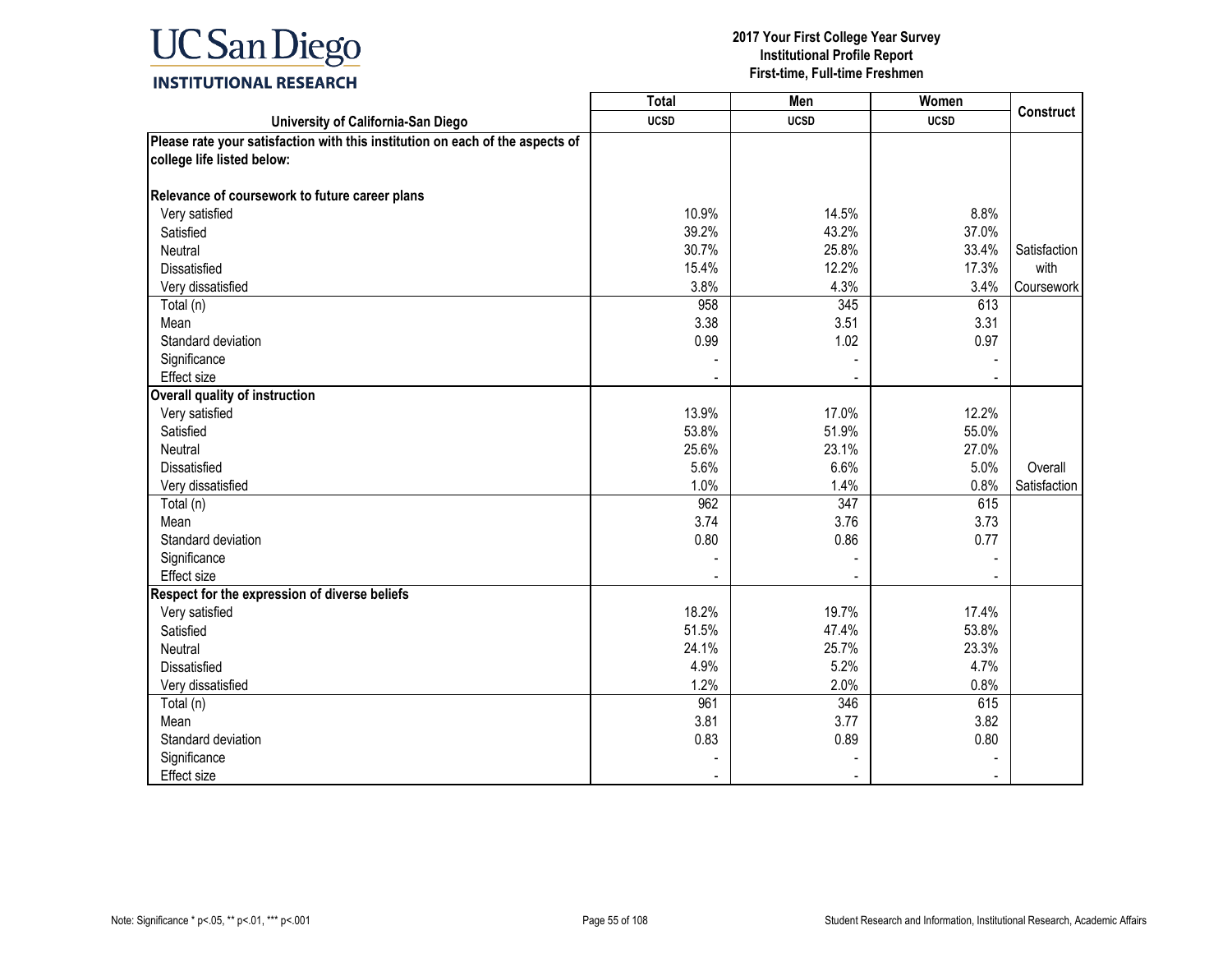

|                                                                                                             | <b>Total</b> | Men            | Women       |                  |
|-------------------------------------------------------------------------------------------------------------|--------------|----------------|-------------|------------------|
| University of California-San Diego                                                                          | <b>UCSD</b>  | <b>UCSD</b>    | <b>UCSD</b> | <b>Construct</b> |
| Please rate your satisfaction with this institution on each of the aspects of<br>college life listed below: |              |                |             |                  |
| Availability of campus social activities                                                                    |              |                |             |                  |
| Very satisfied                                                                                              | 15.7%        | 15.3%          | 15.9%       |                  |
| Satisfied                                                                                                   | 42.9%        | 39.2%          | 45.0%       |                  |
| Neutral                                                                                                     | 30.6%        | 33.1%          | 29.1%       |                  |
| Dissatisfied                                                                                                | 8.1%         | 8.1%           | 8.1%        |                  |
| Very dissatisfied                                                                                           | 2.7%         | 4.3%           | 1.8%        |                  |
| Total (n)                                                                                                   | 962          | 347            | 615         |                  |
| Mean                                                                                                        | 3.61         | 3.53           | 3.65        |                  |
| Standard deviation                                                                                          | 0.94         | 0.99           | 0.90        |                  |
| Significance                                                                                                |              |                |             |                  |
| <b>Effect size</b>                                                                                          |              |                |             |                  |
| Overall sense of community among students                                                                   |              |                |             |                  |
| Very satisfied                                                                                              | 10.2%        | 10.7%          | 9.9%        |                  |
| Satisfied                                                                                                   | 38.1%        | 38.0%          | 38.2%       |                  |
| Neutral                                                                                                     | 29.6%        | 27.7%          | 30.7%       |                  |
| Dissatisfied                                                                                                | 14.8%        | 15.9%          | 14.1%       |                  |
| Very dissatisfied                                                                                           | 7.3%         | 7.8%           | 7.0%        |                  |
| Total (n)                                                                                                   | 962          | 347            | 615         |                  |
| Mean                                                                                                        | 3.29         | 3.28           | 3.30        |                  |
| Standard deviation                                                                                          | 1.07         | 1.10           | 1.05        |                  |
| Significance                                                                                                |              |                |             |                  |
| <b>Effect size</b>                                                                                          |              | $\blacksquare$ |             |                  |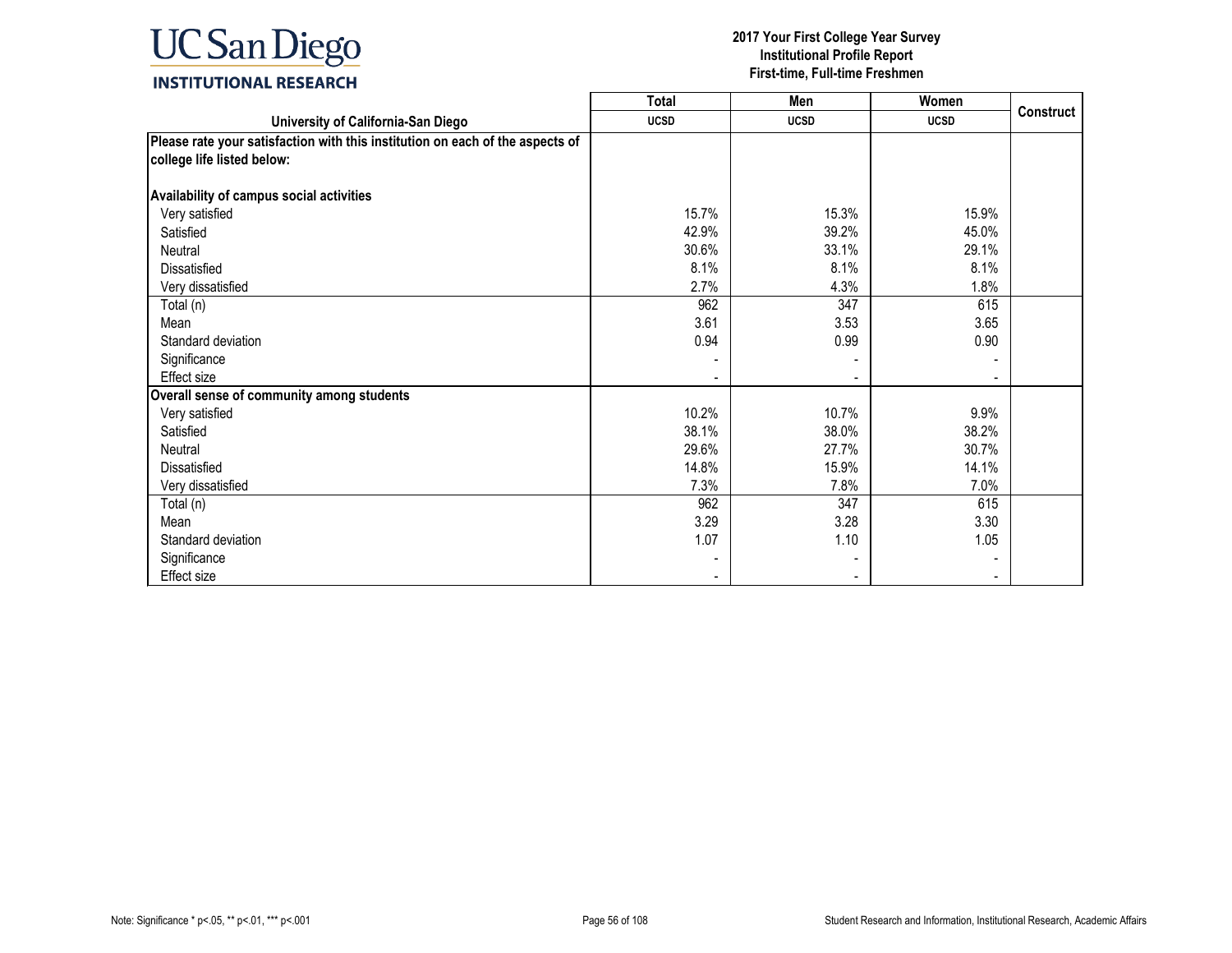

|                                                                               | <b>Total</b> | Men              | Women       |                  |
|-------------------------------------------------------------------------------|--------------|------------------|-------------|------------------|
| University of California-San Diego                                            | <b>UCSD</b>  | <b>UCSD</b>      | <b>UCSD</b> | <b>Construct</b> |
| Please rate your satisfaction with this institution on each of the aspects of |              |                  |             |                  |
| college life listed below:                                                    |              |                  |             |                  |
|                                                                               |              |                  |             |                  |
| Overall college experience                                                    |              |                  |             |                  |
| Very satisfied                                                                | 15.8%        | 17.1%            | 15.2%       |                  |
| Satisfied                                                                     | 48.4%        | 50.0%            | 47.5%       |                  |
| Neutral                                                                       | 24.8%        | 19.4%            | 27.9%       |                  |
| Dissatisfied                                                                  | 7.4%         | 9.0%             | 6.5%        | Overall          |
| Very dissatisfied                                                             | 3.5%         | 4.6%             | 2.9%        | Satisfaction     |
| Total (n)                                                                     | 959          | 346              | 613         |                  |
| Mean                                                                          | 3.66         | 3.66             | 3.65        |                  |
| Standard deviation                                                            | 0.95         | 1.01             | 0.92        |                  |
| Significance                                                                  |              |                  |             |                  |
| Effect size                                                                   |              |                  |             |                  |
| Administrative response to incidents of: Campus emergencies                   |              |                  |             |                  |
| Very satisfied                                                                | 16.0%        | 16.8%            | 15.6%       |                  |
| Satisfied                                                                     | 42.7%        | 43.4%            | 42.3%       |                  |
| Neutral                                                                       | 36.8%        | 35.0%            | 37.8%       |                  |
| <b>Dissatisfied</b>                                                           | 3.3%         | 3.5%             | 3.3%        | Overall          |
| Very dissatisfied                                                             | 1.1%         | 1.4%             | 1.0%        | Satisfaction     |
| Total (n)                                                                     | 960          | 346              | 614         |                  |
| Mean                                                                          | 3.69         | 3.71             | 3.68        |                  |
| Standard deviation                                                            | 0.82         | 0.84             | 0.81        |                  |
| Significance                                                                  |              |                  |             |                  |
| <b>Effect size</b>                                                            |              |                  |             |                  |
| Administrative response to incidents of: Discrimination                       |              |                  |             |                  |
| Very satisfied                                                                | 13.1%        | 12.4%            | 13.5%       |                  |
| Satisfied                                                                     | 34.1%        | 36.9%            | 32.5%       |                  |
| Neutral                                                                       | 43.3%        | 42.7%            | 43.7%       |                  |
| <b>Dissatisfied</b>                                                           | 6.3%         | 5.8%             | 6.5%        | Overall          |
| Very dissatisfied                                                             | 3.2%         | 2.3%             | 3.8%        | Satisfaction     |
| Total (n)                                                                     | 960          | $\overline{347}$ | 613         |                  |
| Mean                                                                          | 3.48         | 3.51             | 3.46        |                  |
| Standard deviation                                                            | 0.91         | 0.87             | 0.94        |                  |
| Significance                                                                  |              |                  |             |                  |
| <b>Effect size</b>                                                            |              |                  |             |                  |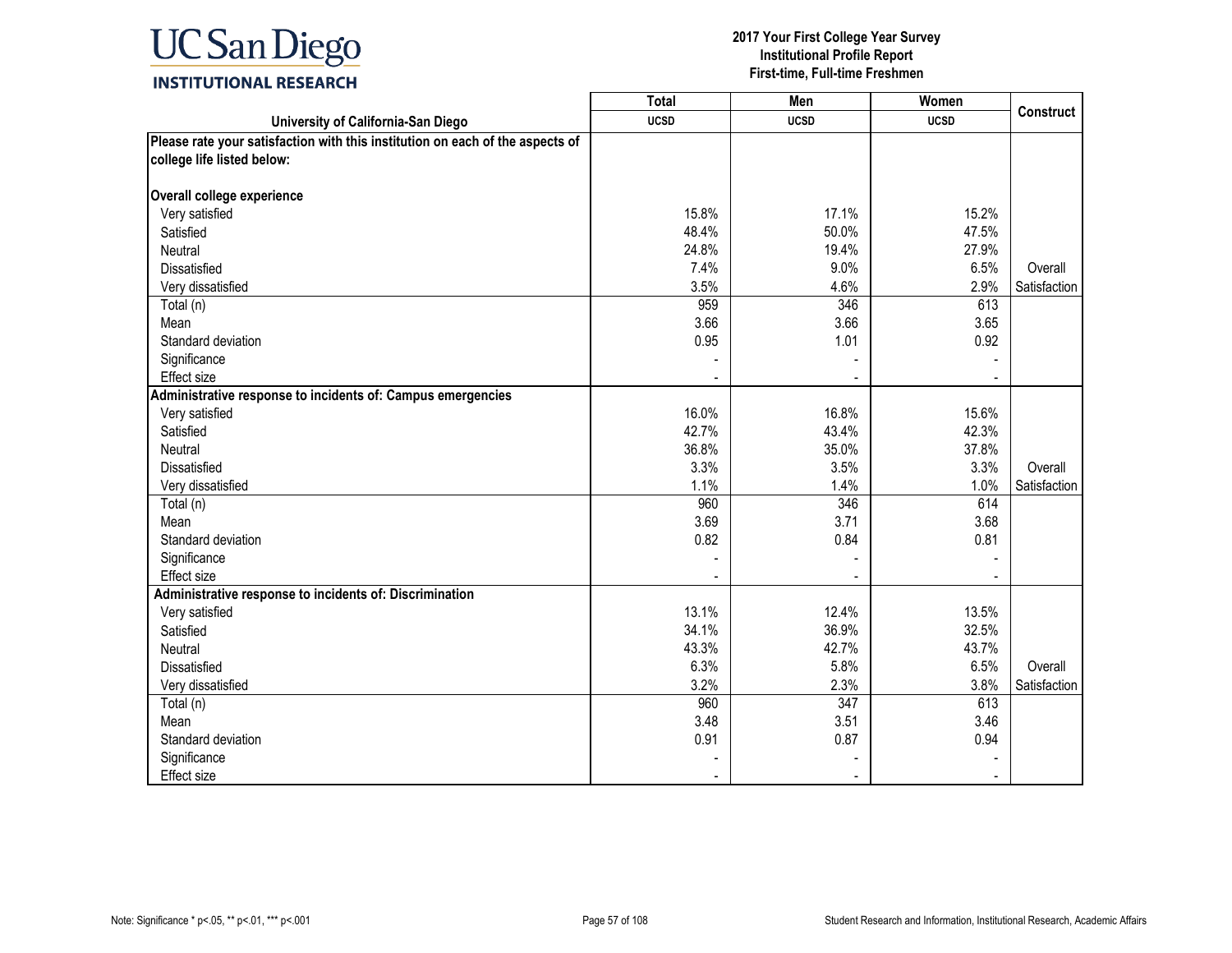

|                                                                        | <b>Total</b>   | Men         | Women       |              |
|------------------------------------------------------------------------|----------------|-------------|-------------|--------------|
| University of California-San Diego                                     | <b>UCSD</b>    | <b>UCSD</b> | <b>UCSD</b> | Construct    |
| Administrative response to incidents of: Sexual assaults               |                |             |             |              |
| Very satisfied                                                         | 13.9%          | 14.1%       | 13.7%       |              |
| Satisfied                                                              | 35.0%          | 38.6%       | 33.0%       |              |
| Neutral                                                                | 42.7%          | 40.6%       | 43.9%       |              |
| <b>Dissatisfied</b>                                                    | 6.0%           | 4.0%        | 7.2%        | Overall      |
| Very dissatisfied                                                      | 2.4%           | 2.6%        | 2.3%        | Satisfaction |
| Total (n)                                                              | 960            | 347         | 613         |              |
| Mean                                                                   | 3.52           | 3.58        | 3.49        |              |
| Standard deviation                                                     | 0.89           | 0.87        | 0.90        |              |
| Significance                                                           |                |             |             |              |
| Effect size                                                            |                |             |             |              |
| What is your overall grade average (as of your most recently completed |                |             |             |              |
| academic term)?                                                        |                |             |             |              |
| A or A+                                                                | 16.6%          | 17.2%       | 16.3%       |              |
| A-                                                                     | 24.2%          | 25.4%       | 23.6%       |              |
| $B+$                                                                   | 17.5%          | 15.5%       | 18.7%       |              |
| B                                                                      | 20.2%          | 20.1%       | 20.3%       |              |
| $B -$                                                                  | 9.4%           | 8.5%        | 10.0%       |              |
| $C+$                                                                   | 6.0%           | 6.2%        | 5.9%        |              |
| С                                                                      | 4.8%           | 5.9%        | 4.1%        |              |
| D                                                                      | 1.1%           | 0.8%        | 1.3%        |              |
| I did not receive grades in my courses                                 | 0.1%           | 0.3%        | 0.0%        |              |
| Total (n)                                                              | 986            | 354         | 632         |              |
| Mean                                                                   | 6.75           | 6.75        | 6.76        |              |
| Standard deviation                                                     | 1.75           | 1.80        | 1.71        |              |
| Significance                                                           |                |             |             |              |
| <b>Effect</b> size                                                     | $\blacksquare$ |             |             |              |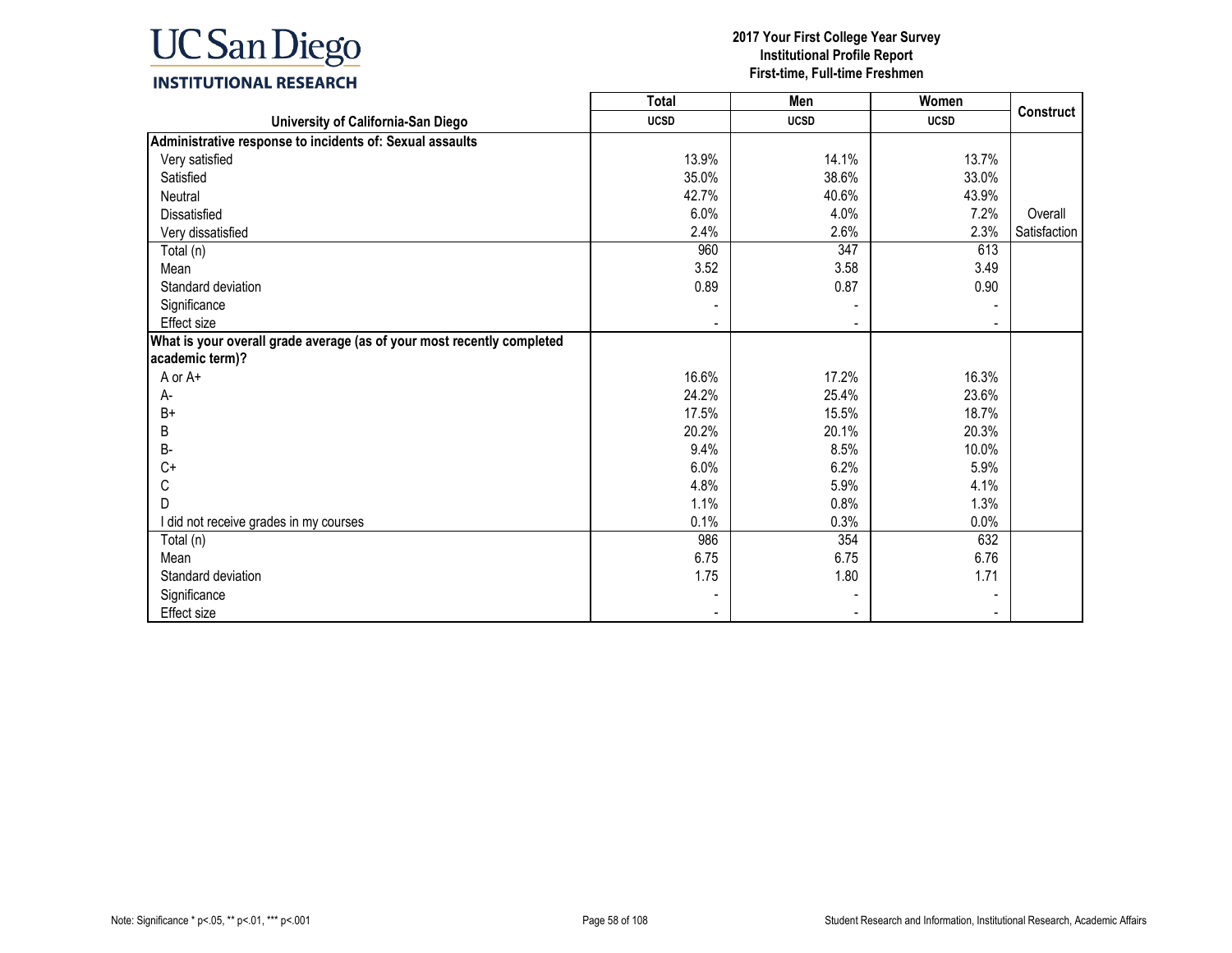

|                                                                            | <b>Total</b> | Men         | Women       |                  |
|----------------------------------------------------------------------------|--------------|-------------|-------------|------------------|
| University of California-San Diego                                         | <b>UCSD</b>  | <b>UCSD</b> | <b>UCSD</b> | <b>Construct</b> |
| Please rate your agreement with the following statements: This institution |              |             |             |                  |
| has contributed to my:                                                     |              |             |             |                  |
| Knowledge of a particular field or discipline                              |              |             |             |                  |
| Strongly agree                                                             | 32.4%        | 36.4%       | 30.1%       |                  |
| Agree                                                                      | 62.3%        | 57.8%       | 64.8%       |                  |
| Disagree                                                                   | 4.5%         | 4.0%        | 4.7%        |                  |
| Strongly disagree                                                          | 0.8%         | 1.7%        | 0.3%        |                  |
| Total (n)                                                                  | 957          | 346         | 611         |                  |
| Mean                                                                       | 3.26         | 3.29        | 3.25        |                  |
| Standard deviation                                                         | 0.58         | 0.63        | 0.55        |                  |
| Significance                                                               |              |             |             |                  |
| Effect size                                                                |              |             |             |                  |
| Knowledge of people from different races/cultures                          |              |             |             |                  |
| Strongly agree                                                             | 22.5%        | 21.7%       | 23.0%       |                  |
| Agree                                                                      | 63.1%        | 62.1%       | 63.6%       |                  |
| Disagree                                                                   | 12.8%        | 14.5%       | 11.8%       |                  |
| Strongly disagree                                                          | 1.7%         | 1.7%        | 1.6%        |                  |
| Total (n)                                                                  | 956          | 346         | 610         |                  |
| Mean                                                                       | 3.06         | 3.04        | 3.08        |                  |
| Standard deviation                                                         | 0.64         | 0.66        | 0.64        |                  |
| Significance                                                               |              |             |             |                  |
| Effect size                                                                |              |             |             |                  |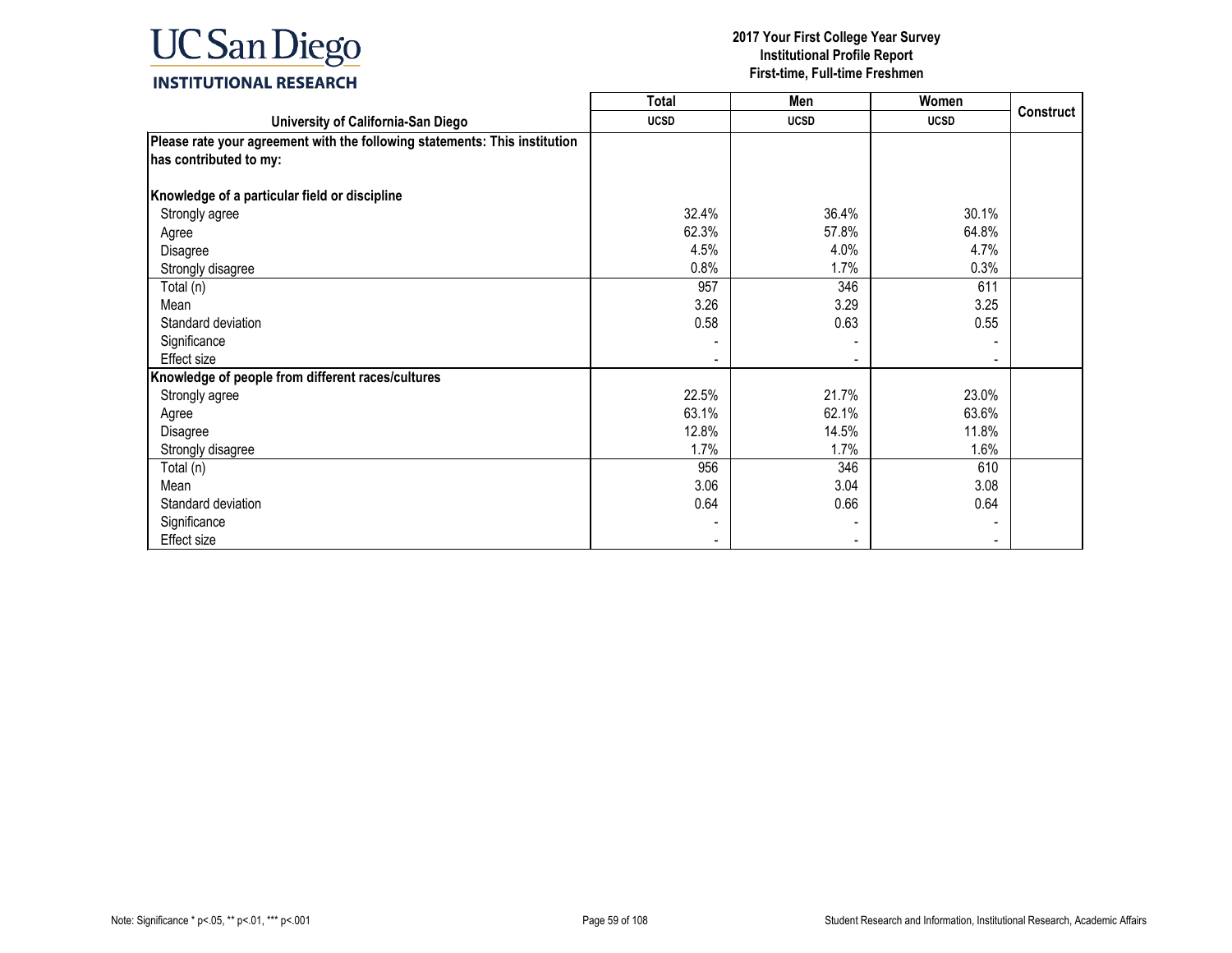

|                                                                            | <b>Total</b> | Men         | Women       | <b>Construct</b> |
|----------------------------------------------------------------------------|--------------|-------------|-------------|------------------|
| University of California-San Diego                                         | <b>UCSD</b>  | <b>UCSD</b> | <b>UCSD</b> |                  |
| Please rate your agreement with the following statements: This institution |              |             |             |                  |
| has contributed to my:                                                     |              |             |             |                  |
|                                                                            |              |             |             |                  |
| Understanding of the problems facing your community                        |              |             |             |                  |
| Strongly agree                                                             | 16.7%        | 15.7%       | 17.3%       |                  |
| Agree                                                                      | 58.6%        | 59.4%       | 58.1%       |                  |
| Disagree                                                                   | 22.4%        | 21.7%       | 22.7%       | Civic            |
| Strongly disagree                                                          | 2.4%         | 3.2%        | 2.0%        | Awareness        |
| Total (n)                                                                  | 953          | 345         | 608         |                  |
| Mean                                                                       | 2.90         | 2.88        | 2.91        |                  |
| Standard deviation                                                         | 0.69         | 0.70        | 0.69        |                  |
| Significance                                                               |              |             |             |                  |
| Effect size                                                                |              |             |             |                  |
| <b>Understanding of national issues</b>                                    |              |             |             |                  |
| Strongly agree                                                             | 14.9%        | 15.9%       | 14.4%       |                  |
| Agree                                                                      | 57.7%        | 55.8%       | 58.8%       |                  |
| Disagree                                                                   | 24.9%        | 24.3%       | 25.2%       | Civic            |
| Strongly disagree                                                          | 2.5%         | 4.0%        | 1.6%        | Awareness        |
| Total (n)                                                                  | 957          | 346         | 611         |                  |
| Mean                                                                       | 2.85         | 2.84        | 2.86        |                  |
| Standard deviation                                                         | 0.69         | 0.73        | 0.67        |                  |
| Significance                                                               |              |             |             |                  |
| <b>Effect size</b>                                                         |              |             |             |                  |
| <b>Understanding of global issues</b>                                      |              |             |             |                  |
| Strongly agree                                                             | 14.2%        | 15.0%       | 13.7%       |                  |
| Agree                                                                      | 56.4%        | 53.5%       | 58.1%       |                  |
| Disagree                                                                   | 26.6%        | 26.9%       | 26.5%       | Civic            |
| Strongly disagree                                                          | 2.7%         | 4.6%        | 1.6%        | Awareness        |
| Total (n)                                                                  | 957          | 346         | 611         |                  |
| Mean                                                                       | 2.82         | 2.79        | 2.84        |                  |
| Standard deviation                                                         | 0.70         | 0.75        | 0.67        |                  |
| Significance                                                               |              |             |             |                  |
| Effect size                                                                |              |             |             |                  |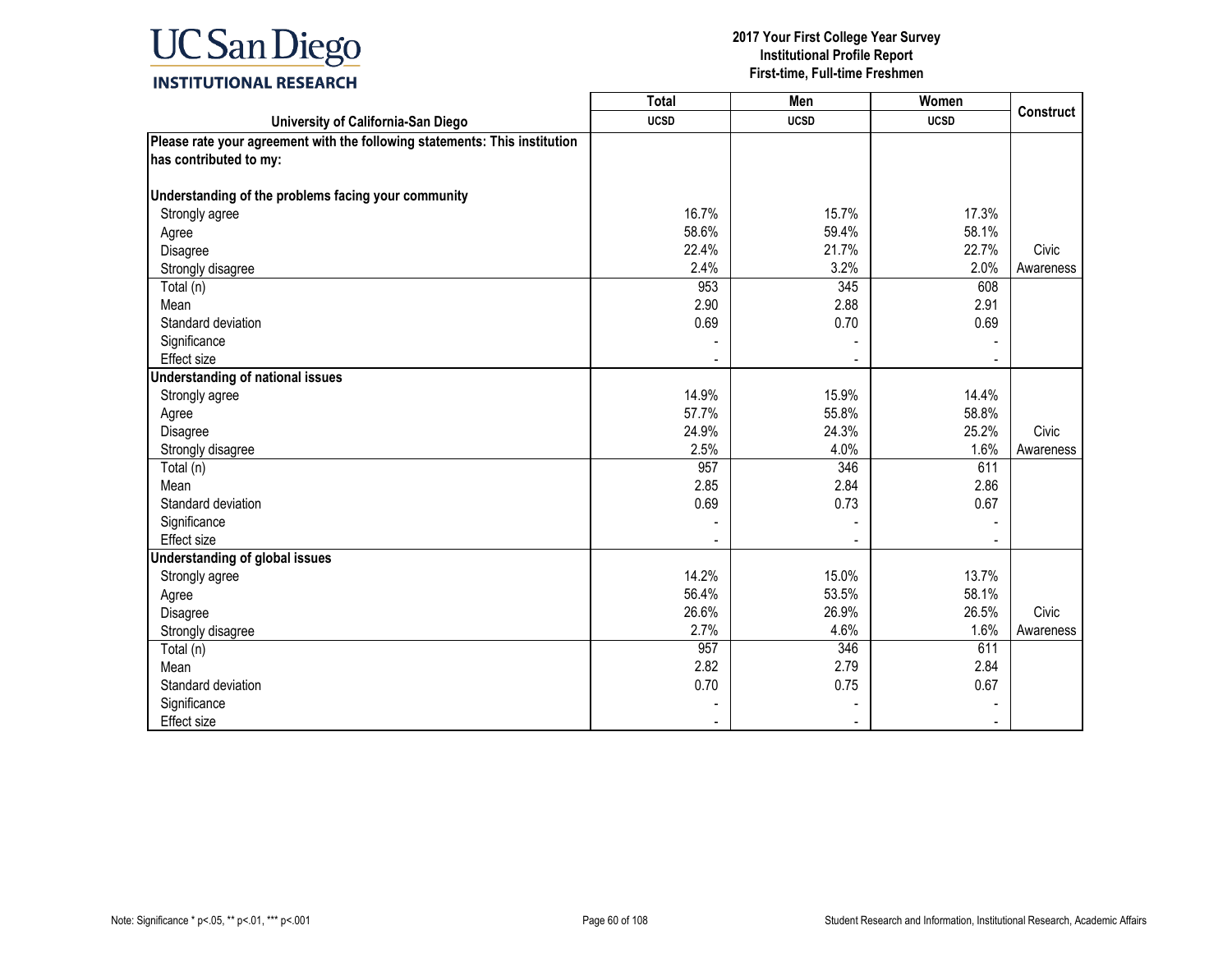

|                                                                            | <b>Total</b> | Men         | Women       |                  |
|----------------------------------------------------------------------------|--------------|-------------|-------------|------------------|
| University of California-San Diego                                         | <b>UCSD</b>  | <b>UCSD</b> | <b>UCSD</b> | <b>Construct</b> |
| Please rate your agreement with the following statements: This institution |              |             |             |                  |
| has contributed to my:                                                     |              |             |             |                  |
| Ability to conduct research                                                |              |             |             |                  |
| Strongly agree                                                             | 16.1%        | 17.3%       | 15.4%       |                  |
| Agree                                                                      | 57.3%        | 55.2%       | 58.5%       |                  |
| Disagree                                                                   | 23.5%        | 23.1%       | 23.6%       |                  |
| Strongly disagree                                                          | 3.1%         | 4.3%        | 2.5%        |                  |
| Total (n)                                                                  | 955          | 346         | 609         |                  |
| Mean                                                                       | 2.86         | 2.86        | 2.87        |                  |
| Standard deviation                                                         | 0.71         | 0.75        | 0.69        |                  |
| Significance                                                               |              |             |             |                  |
| Effect size                                                                |              |             |             |                  |
| Ability to work as part of a team                                          |              |             |             |                  |
| Strongly agree                                                             | 17.3%        | 19.1%       | 16.3%       |                  |
| Agree                                                                      | 58.3%        | 55.1%       | 60.1%       |                  |
| Disagree                                                                   | 21.9%        | 22.9%       | 21.3%       |                  |
| Strongly disagree                                                          | 2.5%         | 2.9%        | 2.3%        |                  |
| Total (n)                                                                  | 954          | 345         | 609         |                  |
| Mean                                                                       | 2.90         | 2.90        | 2.90        |                  |
| Standard deviation                                                         | 0.70         | 0.73        | 0.68        |                  |
| Significance                                                               |              |             |             |                  |
| Effect size                                                                |              |             |             |                  |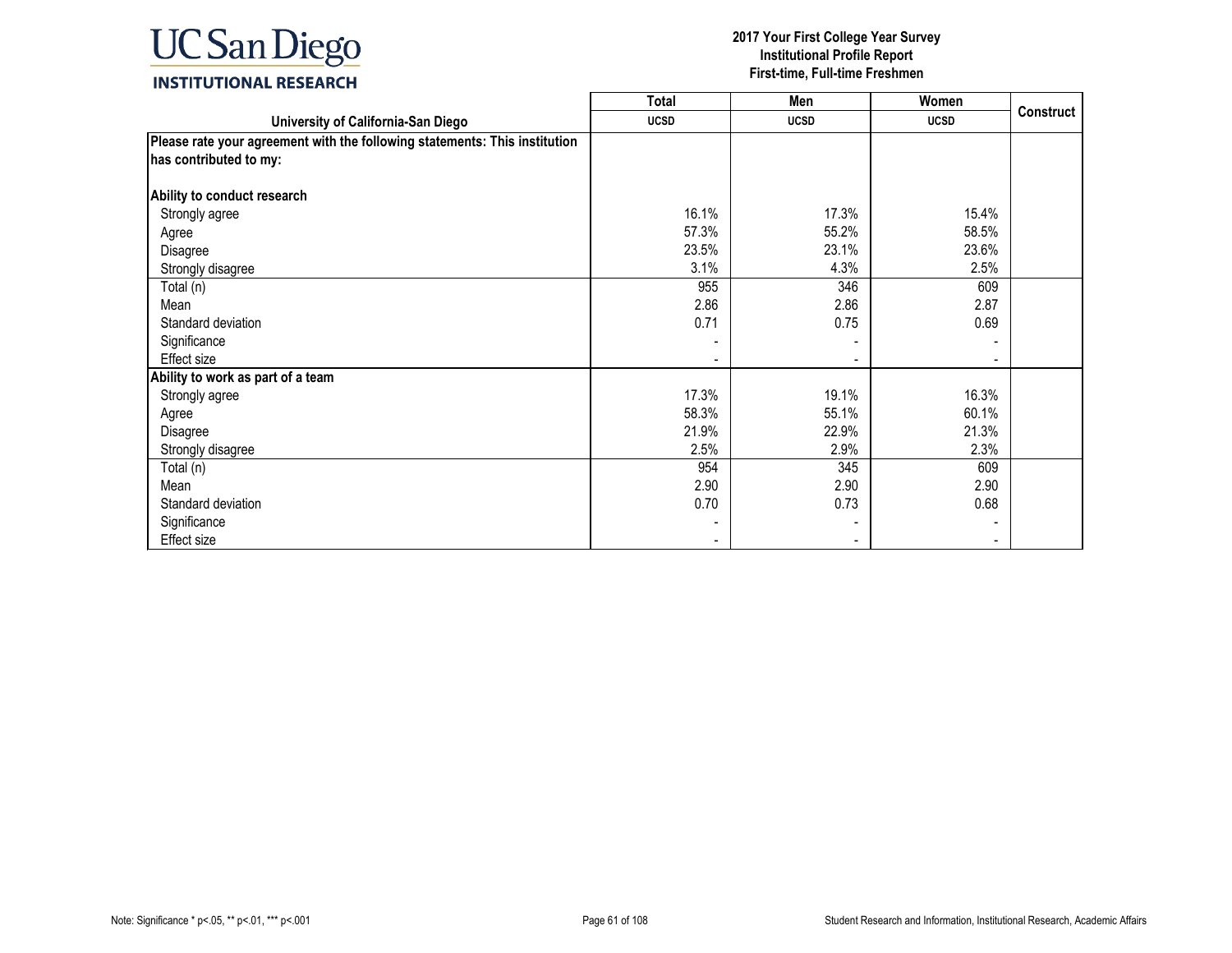

|                                                                            | <b>Total</b> | Men         | Women       | <b>Construct</b> |
|----------------------------------------------------------------------------|--------------|-------------|-------------|------------------|
| University of California-San Diego                                         | <b>UCSD</b>  | <b>UCSD</b> | <b>UCSD</b> |                  |
| Please rate your agreement with the following statements: This institution |              |             |             |                  |
| has contributed to my:                                                     |              |             |             |                  |
|                                                                            |              |             |             |                  |
| Problem-solving skills                                                     |              |             |             |                  |
| Strongly agree                                                             | 20.6%        | 24.9%       | 18.2%       |                  |
| Agree                                                                      | 65.7%        | 59.4%       | 69.3%       |                  |
| Disagree                                                                   | 12.3%        | 13.6%       | 11.5%       |                  |
| Strongly disagree                                                          | 1.4%         | 2.0%        | 1.0%        |                  |
| Total (n)                                                                  | 954          | 345         | 609         |                  |
| Mean                                                                       | 3.06         | 3.07        | 3.05        |                  |
| Standard deviation                                                         | 0.62         | 0.68        | 0.58        |                  |
| Significance                                                               |              |             |             |                  |
| Effect size                                                                |              |             |             |                  |
| Foreign language ability                                                   |              |             |             |                  |
| Strongly agree                                                             | 11.1%        | 10.4%       | 11.5%       |                  |
| Agree                                                                      | 38.1%        | 37.4%       | 38.5%       |                  |
| Disagree                                                                   | 38.4%        | 37.1%       | 39.2%       |                  |
| Strongly disagree                                                          | 12.4%        | 15.1%       | 10.8%       |                  |
| Total (n)                                                                  | 955          | 345         | 610         |                  |
| Mean                                                                       | 2.48         | 2.43        | 2.51        |                  |
| Standard deviation                                                         | 0.85         | 0.87        | 0.83        |                  |
| Significance                                                               |              |             |             |                  |
| Effect size                                                                |              |             |             |                  |
| Where did you primarily live while attending college this past year?       |              |             |             |                  |
|                                                                            |              |             |             |                  |
| On campus special interest housing                                         |              |             |             |                  |
| First-year student housing                                                 | 18.8%        | 21.1%       | 17.5%       |                  |
| Cultural or minority student housing                                       | 1.3%         | 1.5%        | 1.1%        |                  |
| Single-sex housing                                                         | 0.1%         | 0.3%        | 0.0%        |                  |
| Special academic program housing                                           | 0.2%         | 0.0%        | 0.3%        |                  |
| Other special interest housing                                             | 0.3%         | 0.0%        | 0.5%        |                  |
| On campus regular college housing                                          |              |             |             |                  |
| Residence hall                                                             | 46.9%        | 46.0%       | 47.3%       |                  |
| Apartment                                                                  | 18.9%        | 17.0%       | 19.9%       |                  |
| Fraternity or sorority housing                                             | 0.0%         | 0.0%        | 0.0%        |                  |
| Other residential housing                                                  | 1.2%         | 0.9%        | 1.3%        |                  |
| Off campus                                                                 |              |             |             |                  |
| At home with family                                                        | 7.1%         | 8.2%        | 6.5%        |                  |
| Fraternity or sorority                                                     | 0.0%         | 0.0%        | 0.0%        |                  |
| Rented apartment or house                                                  | 5.2%         | 5.0%        | 5.4%        |                  |
| Other                                                                      | 0.1%         | 0.0%        | 0.2%        |                  |
| Total (n)                                                                  | 954          | 341         | 613         |                  |
|                                                                            |              |             |             |                  |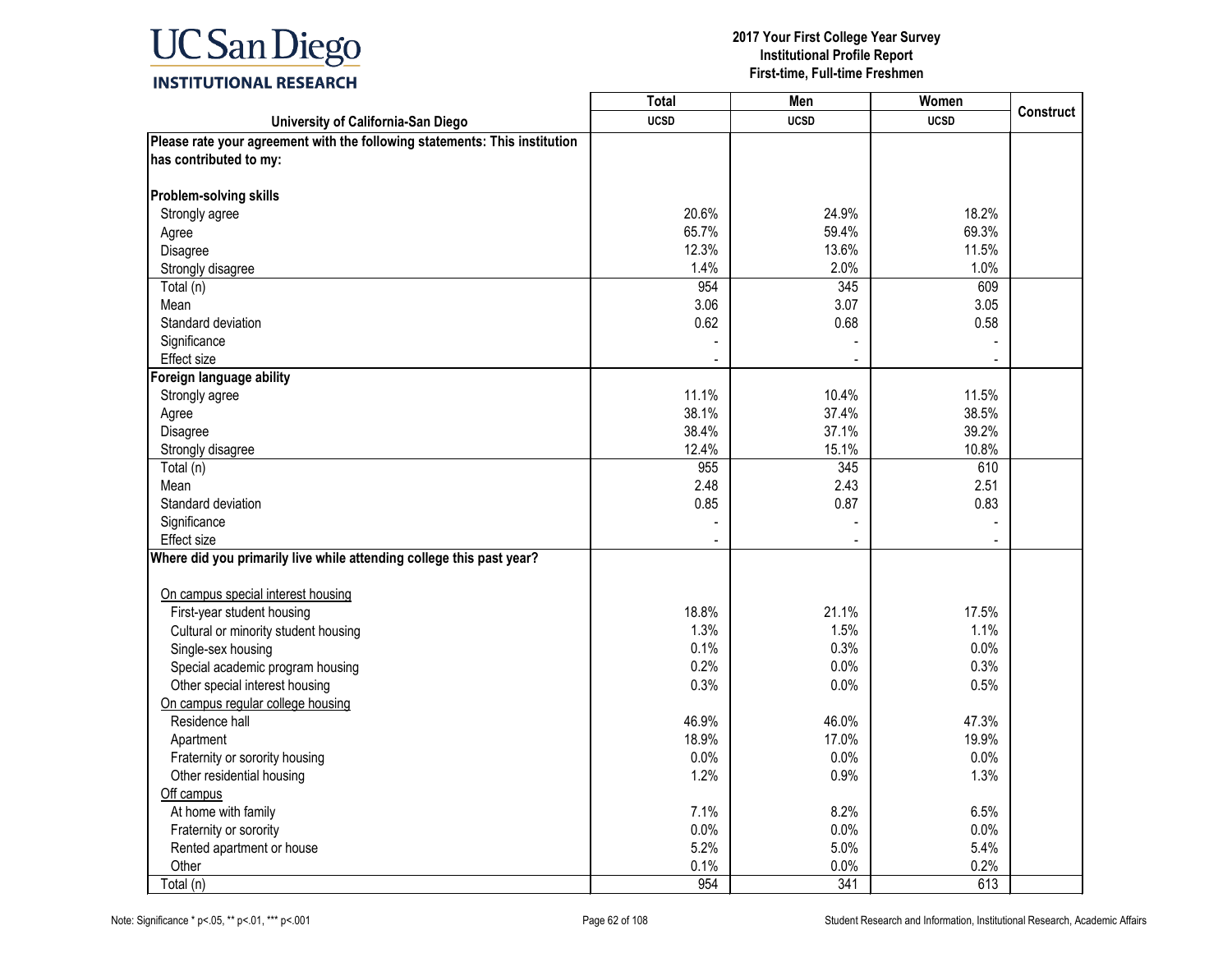

|                                                                       | <b>Total</b> | Men         | Women       |                  |
|-----------------------------------------------------------------------|--------------|-------------|-------------|------------------|
| University of California-San Diego                                    | <b>UCSD</b>  | <b>UCSD</b> | <b>UCSD</b> | <b>Construct</b> |
| Indicate the importance to you personally of each of the following:   |              |             |             |                  |
|                                                                       |              |             |             |                  |
| Becoming accomplished in one of the performing arts (acting, dancing, |              |             |             |                  |
| etc.)                                                                 |              |             |             |                  |
| Essential                                                             | 7.5%         | 8.8%        | 6.8%        |                  |
| Very important                                                        | 14.7%        | 15.4%       | 14.3%       |                  |
| Somewhat important                                                    | 36.1%        | 29.9%       | 39.4%       |                  |
| Not important                                                         | 41.7%        | 45.9%       | 39.4%       |                  |
| Total (n)                                                             | 932          | 331         | 601         |                  |
| Mean                                                                  | 1.88         | 1.87        | 1.89        |                  |
| Standard deviation                                                    | 0.92         | 0.97        | 0.89        |                  |
| Significance                                                          |              |             |             |                  |
| <b>Effect size</b>                                                    |              |             |             |                  |
| Indicate the importance to you personally of each of the following:   |              |             |             |                  |
|                                                                       |              |             |             |                  |
| Becoming an authority in my field                                     |              |             |             |                  |
| Essential                                                             | 19.7%        | 24.5%       | 17.1%       |                  |
| Very important                                                        | 38.2%        | 35.0%       | 39.9%       |                  |
| Somewhat important                                                    | 33.7%        | 31.7%       | 34.8%       |                  |
| Not important                                                         | 8.4%         | 8.8%        | 8.2%        |                  |
| Total (n)                                                             | 932          | 331         | 601         |                  |
| Mean                                                                  | 2.69         | 2.75        | 2.66        |                  |
| Standard deviation                                                    | 0.88         | 0.92        | 0.86        |                  |
| Significance                                                          |              |             |             |                  |
| Effect size                                                           |              |             |             |                  |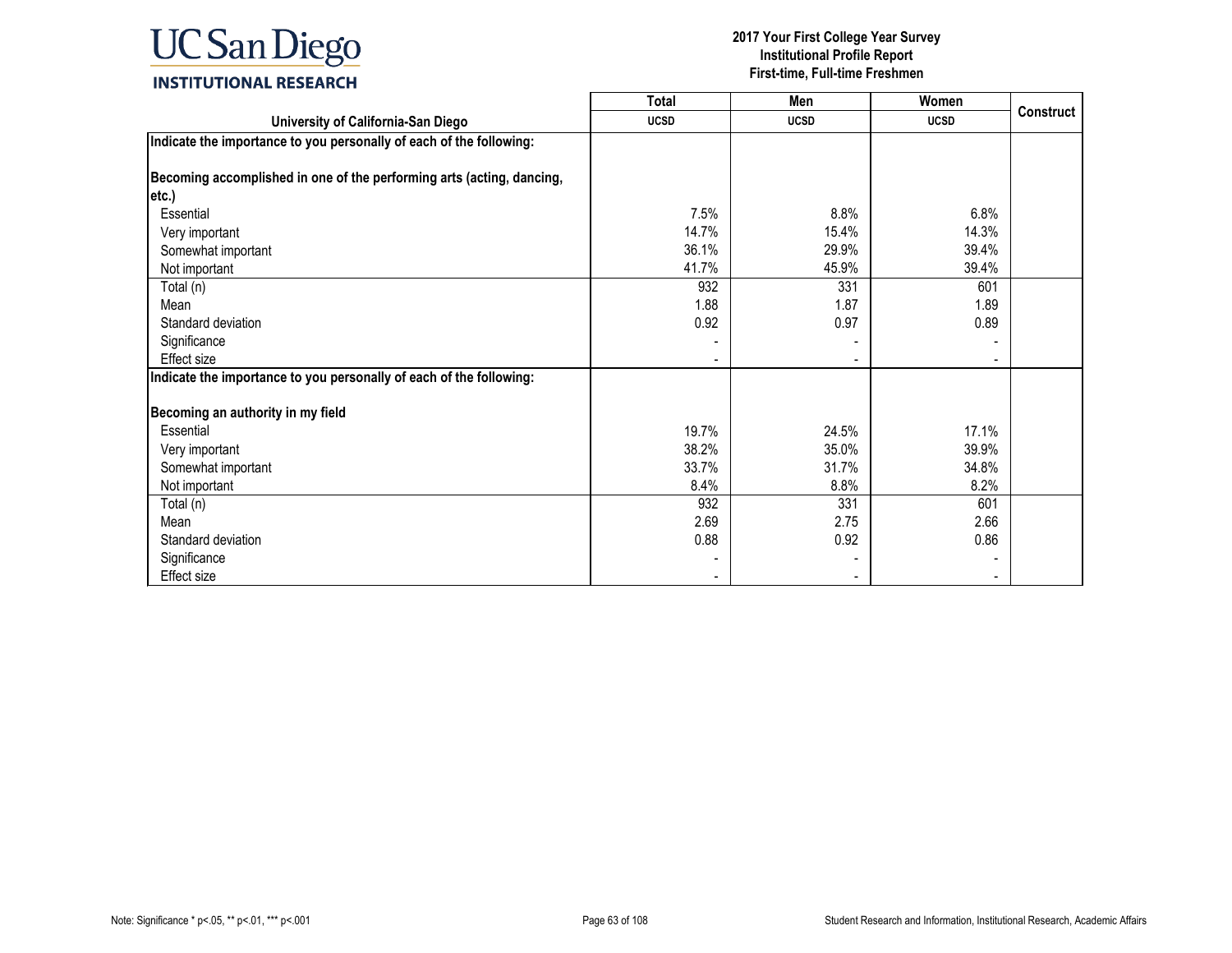

|                                                                     | Total       | Men         | Women       |                  |
|---------------------------------------------------------------------|-------------|-------------|-------------|------------------|
| University of California-San Diego                                  | <b>UCSD</b> | <b>UCSD</b> | <b>UCSD</b> | <b>Construct</b> |
| Indicate the importance to you personally of each of the following: |             |             |             |                  |
|                                                                     |             |             |             |                  |
| Integrating spirtuality into my life                                |             |             |             |                  |
| Essential                                                           | 13.7%       | 13.9%       | 13.5%       |                  |
| Very important                                                      | 18.9%       | 20.8%       | 17.9%       |                  |
| Somewhat important                                                  | 27.9%       | 29.3%       | 27.1%       |                  |
| Not important                                                       | 39.5%       | 36.0%       | 41.5%       |                  |
| Total (n)                                                           | 929         | 331         | 598         |                  |
| Mean                                                                | 2.07        | 2.13        | 2.04        |                  |
| Standard deviation                                                  | 1.06        | 1.05        | 1.07        |                  |
| Significance                                                        |             |             |             |                  |
| <b>Effect size</b>                                                  |             |             |             |                  |
| Indicate the importance to you personally of each of the following: |             |             |             |                  |
|                                                                     |             |             |             |                  |
| Becoming successful in a business of my own                         |             |             |             |                  |
| Essential                                                           | 12.7%       | 16.9%       | 10.4%       |                  |
| Very important                                                      | 23.5%       | 28.3%       | 20.9%       |                  |
| Somewhat important                                                  | 37.5%       | 32.8%       | 40.1%       |                  |
| Not important                                                       | 26.2%       | 22.0%       | 28.6%       |                  |
| Total (n)                                                           | 930         | 332         | 598         |                  |
| Mean                                                                | 2.23        | 2.40        | 2.13        |                  |
| Standard deviation                                                  | 0.98        | 1.01        | 0.95        |                  |
| Significance                                                        |             |             |             |                  |
| Effect size                                                         |             |             |             |                  |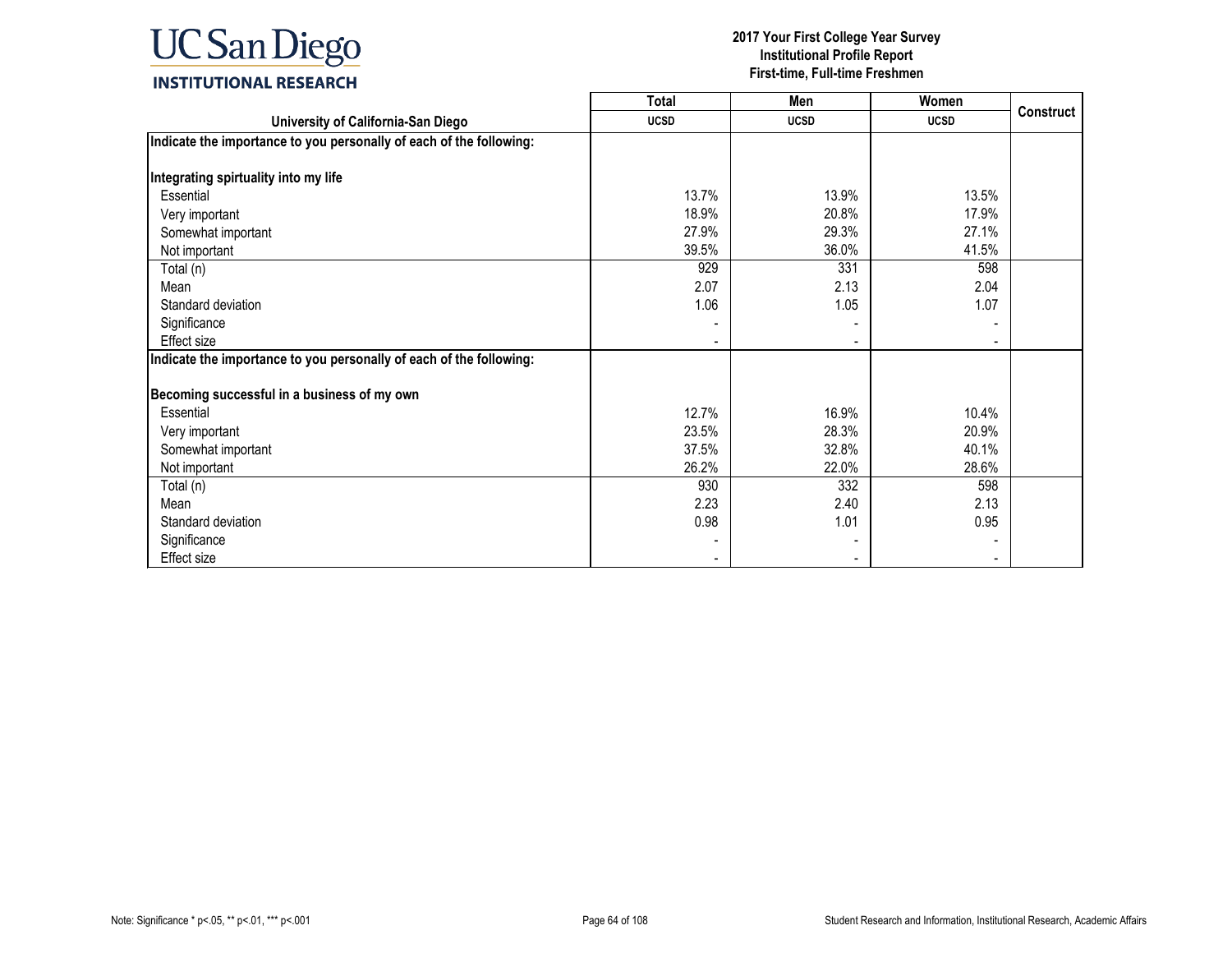

|                                                                          | <b>Total</b> | Men         | Women       |                  |
|--------------------------------------------------------------------------|--------------|-------------|-------------|------------------|
| University of California-San Diego                                       | <b>UCSD</b>  | <b>UCSD</b> | <b>UCSD</b> | <b>Construct</b> |
| Indicate the importance to you personally of each of the following:      |              |             |             |                  |
|                                                                          |              |             |             |                  |
| Obtaining recognition from my colleagues for contributions to my special |              |             |             |                  |
| field                                                                    |              |             |             |                  |
| Essential                                                                | 16.8%        | 19.3%       | 15.4%       |                  |
| Very important                                                           | 36.9%        | 33.2%       | 38.9%       |                  |
| Somewhat important                                                       | 35.5%        | 34.1%       | 36.2%       |                  |
| Not important                                                            | 10.9%        | 13.3%       | 9.5%        |                  |
| Total (n)                                                                | 930          | 331         | 599         |                  |
| Mean                                                                     | 2.60         | 2.59        | 2.60        |                  |
| Standard deviation                                                       | 0.89         | 0.95        | 0.86        |                  |
| Significance                                                             |              |             |             |                  |
| <b>Effect size</b>                                                       |              |             |             |                  |
| Influencing the political structure                                      |              |             |             |                  |
| Essential                                                                | 10.4%        | 12.7%       | 9.2%        |                  |
| Very important                                                           | 17.7%        | 18.7%       | 17.1%       |                  |
| Somewhat important                                                       | 36.0%        | 33.4%       | 37.4%       |                  |
| Not important                                                            | 36.0%        | 35.2%       | 36.3%       |                  |
| Total (n)                                                                | 929          | 332         | 597         |                  |
| Mean                                                                     | 2.03         | 2.09        | 1.99        |                  |
| Standard deviation                                                       | 0.98         | 1.02        | 0.95        |                  |
| Significance                                                             |              |             |             |                  |
| Effect size                                                              |              |             |             |                  |
| <b>Influencing social values</b>                                         |              |             |             |                  |
| Essential                                                                | 17.1%        | 19.0%       | 16.1%       |                  |
| Very important                                                           | 31.6%        | 29.8%       | 32.7%       |                  |
| Somewhat important                                                       | 34.3%        | 31.0%       | 36.2%       | Social           |
| Not important                                                            | 16.9%        | 20.2%       | 15.1%       | Agency           |
| Total (n)                                                                | 929          | 332         | 597         |                  |
| Mean                                                                     | 2.49         | 2.48        | 2.50        |                  |
| Standard deviation                                                       | 0.96         | 1.02        | 0.94        | Civic            |
| Significance                                                             |              |             |             | Engage-          |
| <b>Effect size</b>                                                       |              |             |             | ment             |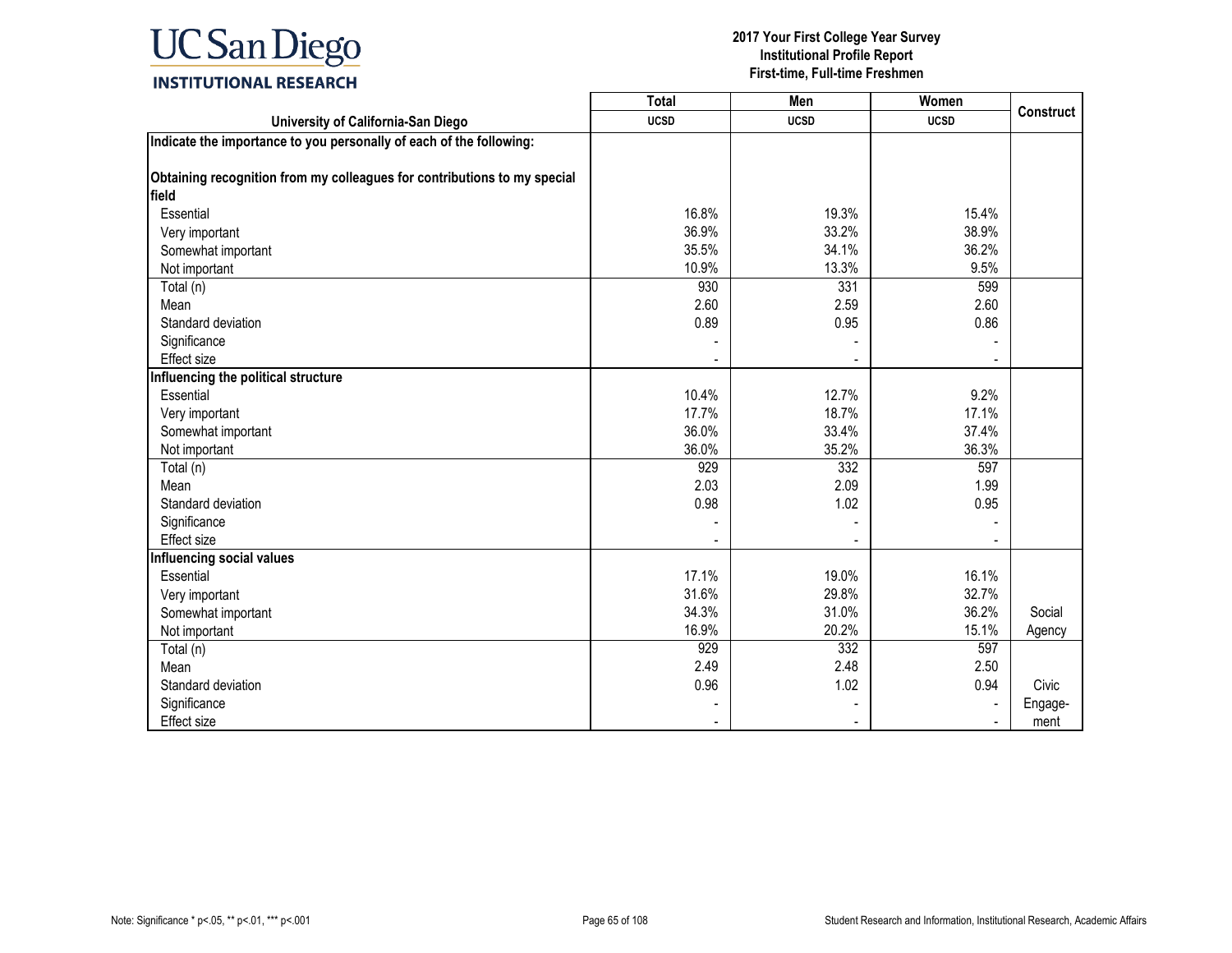

|                                                                     | <b>Total</b> | Men         | Women       | <b>Construct</b> |
|---------------------------------------------------------------------|--------------|-------------|-------------|------------------|
| University of California-San Diego                                  | <b>UCSD</b>  | <b>UCSD</b> | <b>UCSD</b> |                  |
| Indicate the importance to you personally of each of the following: |              |             |             |                  |
|                                                                     |              |             |             |                  |
| Raising a family                                                    |              |             |             |                  |
| Essential                                                           | 30.5%        | 34.0%       | 28.5%       |                  |
| Very important                                                      | 27.2%        | 28.9%       | 26.2%       |                  |
| Somewhat important                                                  | 25.5%        | 25.9%       | 25.2%       |                  |
| Not important                                                       | 16.9%        | 11.1%       | 20.0%       |                  |
| Total (n)                                                           | 931          | 332         | 599         |                  |
| Mean                                                                | 2.71         | 2.86        | 2.63        |                  |
| Standard deviation                                                  | 1.07         | 1.01        | 1.10        |                  |
| Significance                                                        |              |             |             |                  |
| Effect size                                                         |              |             |             |                  |
| Being very well off financially                                     |              |             |             |                  |
| Essential                                                           | 43.4%        | 42.0%       | 44.2%       |                  |
| Very important                                                      | 34.4%        | 35.6%       | 33.7%       |                  |
| Somewhat important                                                  | 19.8%        | 19.0%       | 20.2%       |                  |
| Not important                                                       | 2.4%         | 3.3%        | 1.8%        |                  |
| Total (n)                                                           | 930          | 331         | 599         |                  |
| Mean                                                                | 3.19         | 3.16        | 3.20        |                  |
| Standard deviation                                                  | 0.83         | 0.85        | 0.82        |                  |
| Significance                                                        |              |             |             |                  |
| Effect size                                                         |              |             |             |                  |
| Helping others who are in difficulty                                |              |             |             |                  |
| Essential                                                           | 36.4%        | 29.2%       | 40.3%       |                  |
| Very important                                                      | 41.1%        | 41.3%       | 41.0%       |                  |
| Somewhat important                                                  | 20.0%        | 25.0%       | 17.2%       | Social           |
| Not important                                                       | 2.6%         | 4.5%        | 1.5%        | Agency           |
| Total (n)                                                           | 932          | 332         | 600         |                  |
| Mean                                                                | 3.11         | 2.95        | 3.20        |                  |
| Standard deviation                                                  | 0.81         | 0.85        | 0.77        |                  |
| Significance                                                        |              |             |             |                  |
| <b>Effect size</b>                                                  |              |             |             |                  |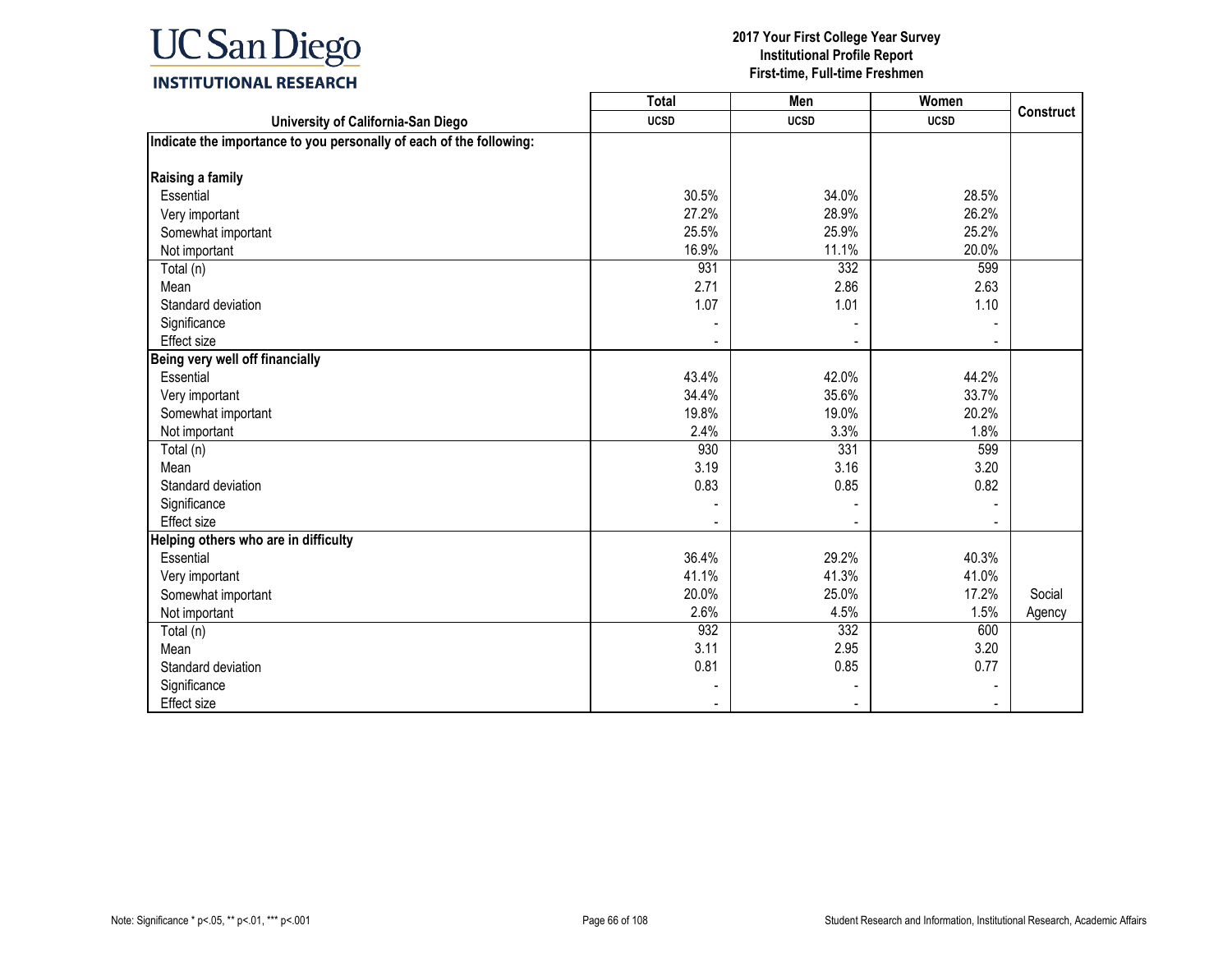

|                                                                     | <b>Total</b> | Men         | Women       | <b>Construct</b> |
|---------------------------------------------------------------------|--------------|-------------|-------------|------------------|
| University of California-San Diego                                  | <b>UCSD</b>  | <b>UCSD</b> | <b>UCSD</b> |                  |
| Indicate the importance to you personally of each of the following: |              |             |             |                  |
|                                                                     |              |             |             |                  |
| Making a theoretical contribution to science                        |              |             |             |                  |
| Essential                                                           | 13.5%        | 14.5%       | 12.9%       |                  |
| Very important                                                      | 25.3%        | 27.4%       | 24.1%       |                  |
| Somewhat important                                                  | 34.9%        | 34.0%       | 35.3%       |                  |
| Not important                                                       | 26.4%        | 24.1%       | 27.6%       |                  |
| Total (n)                                                           | 929          | 332         | 597         |                  |
| Mean                                                                | 2.26         | 2.32        | 2.22        |                  |
| Standard deviation                                                  | 0.99         | 1.00        | 0.99        |                  |
| Significance                                                        |              |             |             |                  |
| <b>Effect size</b>                                                  |              |             |             |                  |
| Writing original works (poems, novels, etc.)                        |              |             |             |                  |
| Essential                                                           | 8.8%         | 8.1%        | 9.2%        |                  |
| Very important                                                      | 10.3%        | 14.8%       | 7.8%        |                  |
| Somewhat important                                                  | 33.4%        | 29.2%       | 35.7%       |                  |
| Not important                                                       | 47.5%        | 47.9%       | 47.3%       |                  |
| Total (n)                                                           | 932          | 332         | 600         |                  |
| Mean                                                                | 1.80         | 1.83        | 1.79        |                  |
| Standard deviation                                                  | 0.94         | 0.96        | 0.94        |                  |
| Significance                                                        |              |             |             |                  |
| <b>Effect size</b>                                                  |              |             |             |                  |
| Creating artistic works (painting, sculpture, etc.)                 |              |             |             |                  |
| Essential                                                           | 8.6%         | 11.1%       | 7.2%        |                  |
| Very important                                                      | 10.4%        | 11.1%       | 10.0%       |                  |
| Somewhat important                                                  | 30.7%        | 25.0%       | 33.9%       |                  |
| Not important                                                       | 50.3%        | 52.7%       | 48.9%       |                  |
| Total (n)                                                           | 931          | 332         | 599         |                  |
| Mean                                                                | 1.77         | 1.81        | 1.75        |                  |
| Standard deviation                                                  | 0.95         | 1.02        | 0.90        |                  |
| Significance                                                        |              |             |             |                  |
| Effect size                                                         |              |             |             |                  |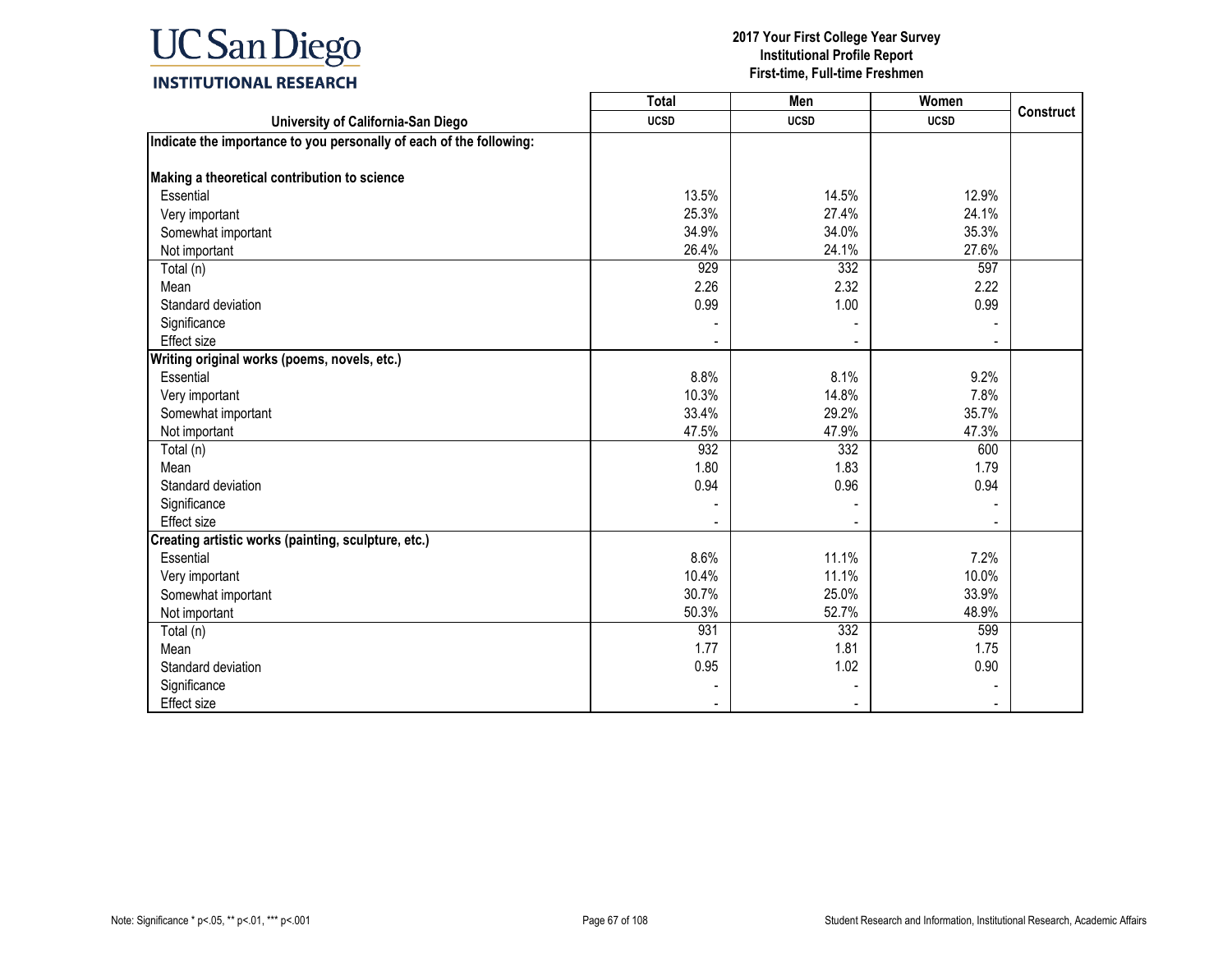

|                                                                     | <b>Total</b> | Men         | Women       | <b>Construct</b> |
|---------------------------------------------------------------------|--------------|-------------|-------------|------------------|
| University of California-San Diego                                  | <b>UCSD</b>  | <b>UCSD</b> | <b>UCSD</b> |                  |
| Indicate the importance to you personally of each of the following: |              |             |             |                  |
|                                                                     |              |             |             |                  |
| Developing a meaningful philosophy of life                          |              |             |             |                  |
| Essential                                                           | 22.1%        | 26.2%       | 19.9%       |                  |
| Very important                                                      | 23.3%        | 23.2%       | 23.4%       |                  |
| Somewhat important                                                  | 35.6%        | 33.7%       | 36.6%       |                  |
| Not important                                                       | 19.0%        | 16.9%       | 20.2%       |                  |
| Total (n)                                                           | 931          | 332         | 599         |                  |
| Mean                                                                | 2.49         | 2.59        | 2.43        |                  |
| Standard deviation                                                  | 1.04         | 1.05        | 1.02        |                  |
| Significance                                                        |              |             |             |                  |
| Effect size                                                         |              |             |             |                  |
| Participating in a community action program                         |              |             |             |                  |
| Essential                                                           | 11.9%        | 9.7%        | 13.0%       |                  |
| Very important                                                      | 27.9%        | 23.9%       | 30.1%       |                  |
| Somewhat important                                                  | 40.9%        | 42.1%       | 40.3%       | Social           |
| Not important                                                       | 19.3%        | 24.2%       | 16.6%       | Agency           |
| Total (n)                                                           | 928          | 330         | 598         |                  |
| Mean                                                                | 2.32         | 2.19        | 2.40        |                  |
| Standard deviation                                                  | 0.92         | 0.91        | 0.91        |                  |
| Significance                                                        |              |             |             |                  |
| Effect size                                                         |              |             |             |                  |
| Helping to promote racial understanding                             |              |             |             |                  |
| Essential                                                           | 19.1%        | 14.2%       | 21.8%       |                  |
| Very important                                                      | 29.0%        | 25.4%       | 31.0%       |                  |
| Somewhat important                                                  | 37.7%        | 40.5%       | 36.2%       | Social           |
| Not important                                                       | 14.2%        | 19.9%       | 11.1%       | Agency           |
| Total (n)                                                           | 928          | 331         | 597         |                  |
| Mean                                                                | 2.53         | 2.34        | 2.63        |                  |
| Standard deviation                                                  | 0.96         | 0.95        | 0.94        |                  |
| Significance                                                        |              |             |             |                  |
| Effect size                                                         |              |             |             |                  |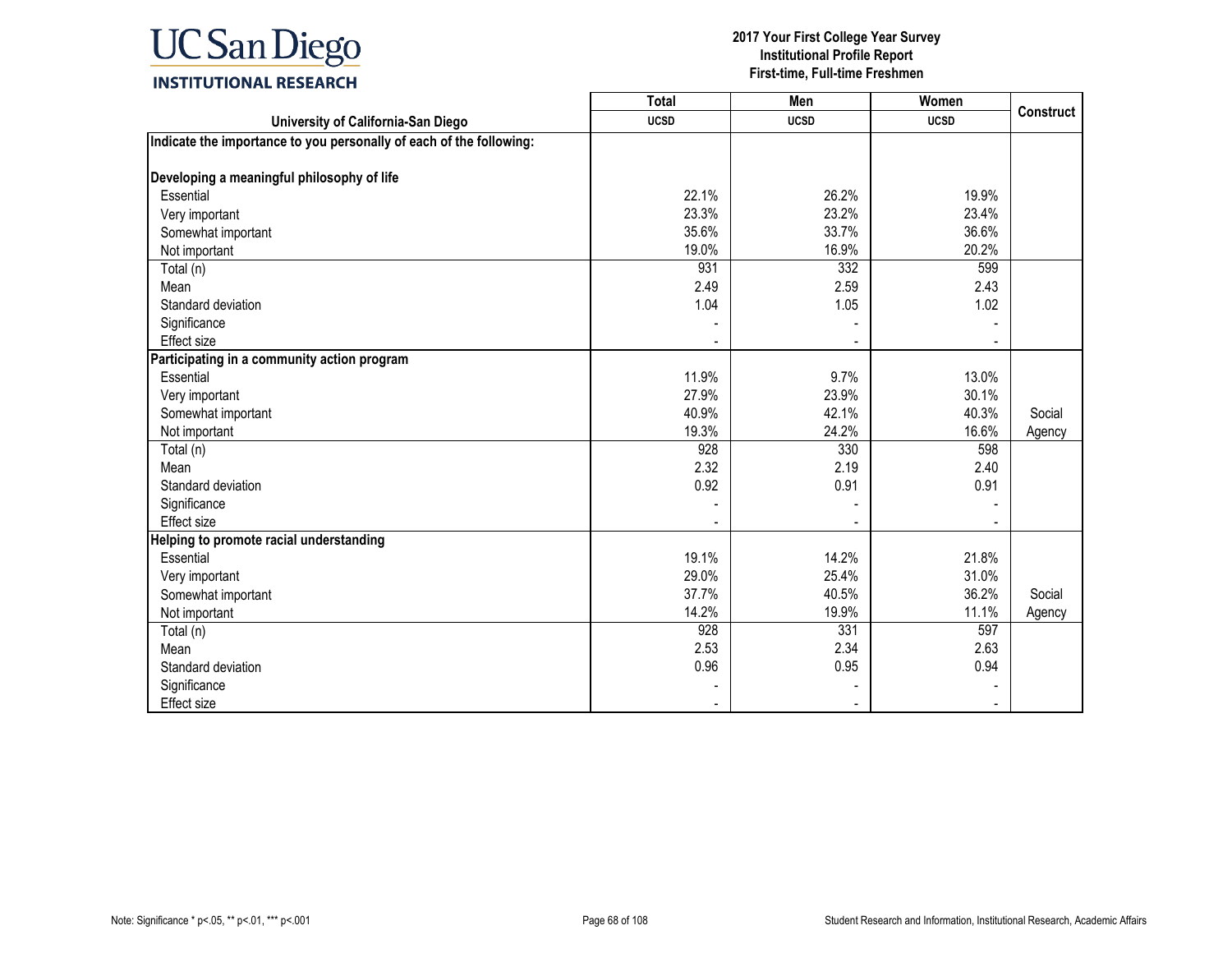

|                                                                     | <b>Total</b> | Men         | Women       |                  |
|---------------------------------------------------------------------|--------------|-------------|-------------|------------------|
| University of California-San Diego                                  | <b>UCSD</b>  | <b>UCSD</b> | <b>UCSD</b> | <b>Construct</b> |
| Indicate the importance to you personally of each of the following: |              |             |             |                  |
|                                                                     |              |             |             |                  |
| Keeping up to date with political affairs                           |              |             |             |                  |
| Essential                                                           | 19.6%        | 21.8%       | 18.3%       |                  |
| Very important                                                      | 30.1%        | 29.7%       | 30.3%       |                  |
| Somewhat important                                                  | 36.5%        | 33.6%       | 38.0%       | Social           |
| Not important                                                       | 13.9%        | 14.8%       | 13.3%       | Agency           |
| Total (n)                                                           | 930          | 330         | 600         |                  |
| Mean                                                                | 2.55         | 2.58        | 2.54        |                  |
| Standard deviation                                                  | 0.96         | 0.99        | 0.94        | Civic            |
| Significance                                                        |              |             |             | Engage-          |
| Effect size                                                         |              |             |             | ment             |
| <b>Becoming a community leader</b>                                  |              |             |             |                  |
| Essential                                                           | 14.3%        | 15.1%       | 13.8%       |                  |
| Very important                                                      | 24.1%        | 24.2%       | 24.0%       |                  |
| Somewhat important                                                  | 39.6%        | 38.4%       | 40.3%       | Social           |
| Not important                                                       | 22.0%        | 22.4%       | 21.8%       | Agency           |
| Total (n)                                                           | 931          | 331         | 600         |                  |
| Mean                                                                | 2.31         | 2.32        | 2.30        |                  |
| Standard deviation                                                  | 0.97         | 0.98        | 0.96        |                  |
| Significance                                                        |              |             |             |                  |
| Effect size                                                         |              |             |             |                  |
| Improving my understanding of other countries and cultures          |              |             |             |                  |
| Essential                                                           | 27.5%        | 21.7%       | 30.7%       |                  |
| Very important                                                      | 38.9%        | 38.3%       | 39.3%       |                  |
| Somewhat important                                                  | 28.2%        | 30.7%       | 26.8%       |                  |
| Not important                                                       | 5.4%         | 9.3%        | 3.2%        |                  |
| Total (n)                                                           | 932          | 332         | 600         |                  |
| Mean                                                                | 2.89         | 2.72        | 2.98        |                  |
| Standard deviation                                                  | 0.87         | 0.91        | 0.84        |                  |
| Significance                                                        |              |             |             |                  |
| Effect size                                                         |              |             |             |                  |
| Becoming involved in programs to clean up the environment           |              |             |             |                  |
| Essential                                                           | 21.3%        | 20.5%       | 21.7%       |                  |
| Very important                                                      | 32.4%        | 34.3%       | 31.3%       |                  |
| Somewhat important                                                  | 34.2%        | 31.3%       | 35.8%       |                  |
| Not important                                                       | 12.2%        | 13.9%       | 11.2%       |                  |
| Total (n)                                                           | 930          | 332         | 598         |                  |
| Mean                                                                | 2.63         | 2.61        | 2.64        |                  |
| Standard deviation                                                  | 0.95         | 0.96        | 0.94        |                  |
| Significance                                                        |              |             |             |                  |
| Effect size                                                         |              |             |             |                  |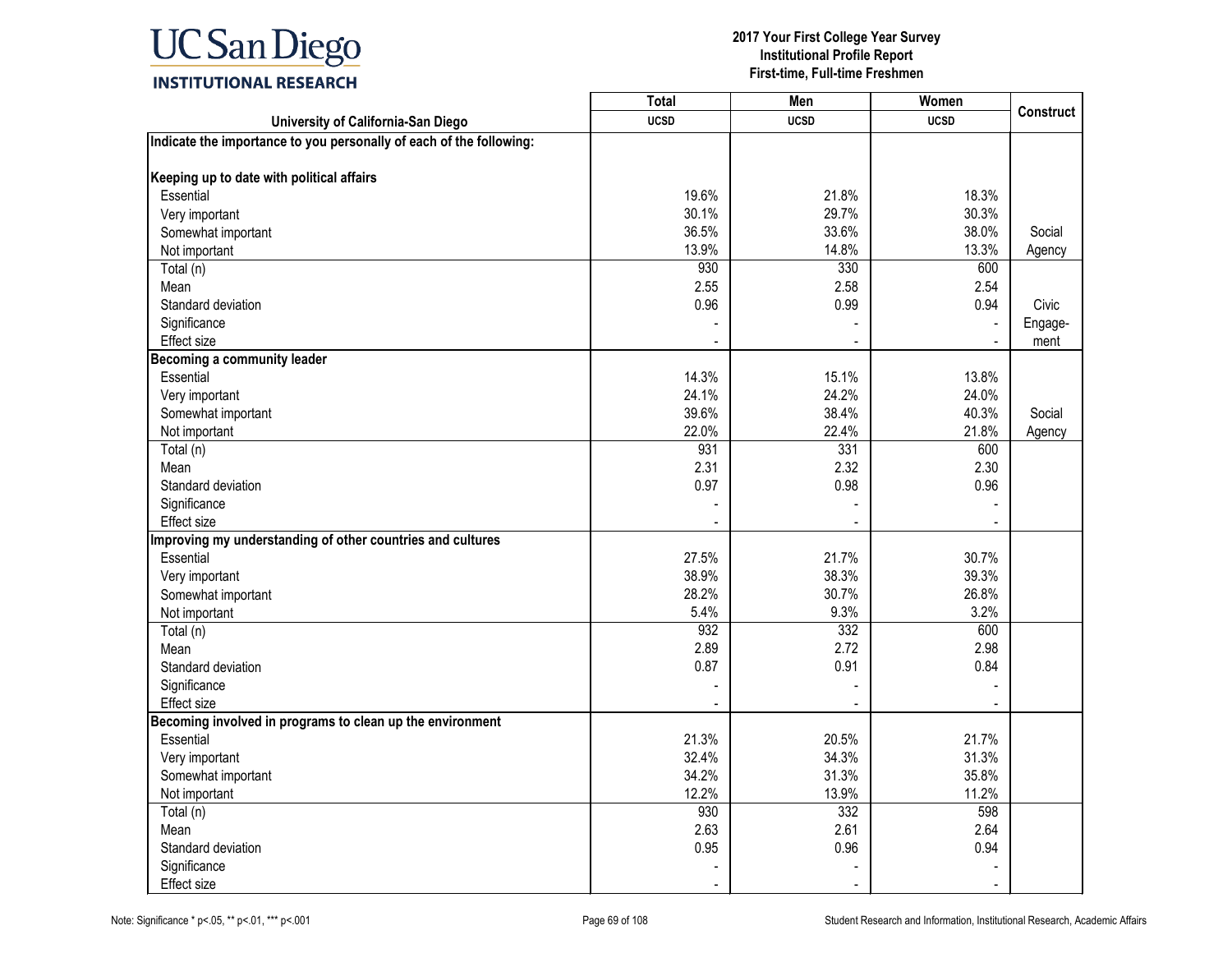

|                                                                           | <b>Total</b> | Men         | Women       |                  |
|---------------------------------------------------------------------------|--------------|-------------|-------------|------------------|
| University of California-San Diego                                        | <b>UCSD</b>  | <b>UCSD</b> | <b>UCSD</b> | <b>Construct</b> |
| To what extent have you experienced the following with students from a    |              |             |             |                  |
| racial/ethnic group other than your own?                                  |              |             |             |                  |
|                                                                           |              |             |             |                  |
| Dined or shared a meal                                                    |              |             |             |                  |
| Very often                                                                | 37.2%        | 34.1%       | 38.9%       |                  |
| Often                                                                     | 26.3%        | 26.8%       | 26.1%       | Positive         |
| Sometimes                                                                 | 21.5%        | 22.1%       | 21.1%       | Cross-           |
| Seldom                                                                    | 8.4%         | 9.4%        | 7.9%        | Racial           |
| Never                                                                     | 6.6%         | 7.6%        | 6.1%        | Interaction      |
| Total (n)                                                                 | 950          | 340         | 610         |                  |
| Mean                                                                      | 3.79         | 3.70        | 3.84        |                  |
| Standard deviation                                                        | 1.22         | 1.24        | 1.20        |                  |
| Significance                                                              |              |             |             |                  |
| Effect size                                                               |              |             |             |                  |
| Had meaningful and honest discussions about race/ethnic relations outside |              |             |             |                  |
| of class                                                                  |              |             |             |                  |
| Very often                                                                | 19.0%        | 19.7%       | 18.6%       |                  |
| Often                                                                     | 25.5%        | 25.9%       | 25.3%       | Positive         |
| Sometimes                                                                 | 27.5%        | 26.5%       | 28.1%       | Cross-           |
| Seldom                                                                    | 14.8%        | 12.6%       | 16.0%       | Racial           |
| Never                                                                     | 13.2%        | 15.3%       | 12.0%       | Interaction      |
| Total (n)                                                                 | 948          | 340         | 608         |                  |
| Mean                                                                      | 3.22         | 3.22        | 3.23        |                  |
| Standard deviation                                                        | 1.28         | 1.32        | 1.26        |                  |
| Significance                                                              |              |             |             |                  |
| <b>Effect size</b>                                                        |              |             |             |                  |
| Had guarded, cautious interactions                                        | 6.0%         | 7.1%        | 5.4%        |                  |
| Often                                                                     | 10.5%        | 12.4%       | 9.4%        | Negative         |
| Sometimes                                                                 | 25.5%        | 27.6%       | 24.3%       | Cross-           |
| Seldom                                                                    | 25.6%        | 22.6%       | 27.2%       | Racial           |
| Never                                                                     | 32.5%        | 30.3%       | 33.7%       | Interaction      |
| Total (n)                                                                 | 946          | 340         | 606         |                  |
| Mean                                                                      | 2.32         | 2.43        | 2.26        |                  |
| Standard deviation                                                        | 1.20         | 1.24        | 1.18        |                  |
| Significance                                                              |              |             |             |                  |
| <b>Effect size</b>                                                        |              |             |             |                  |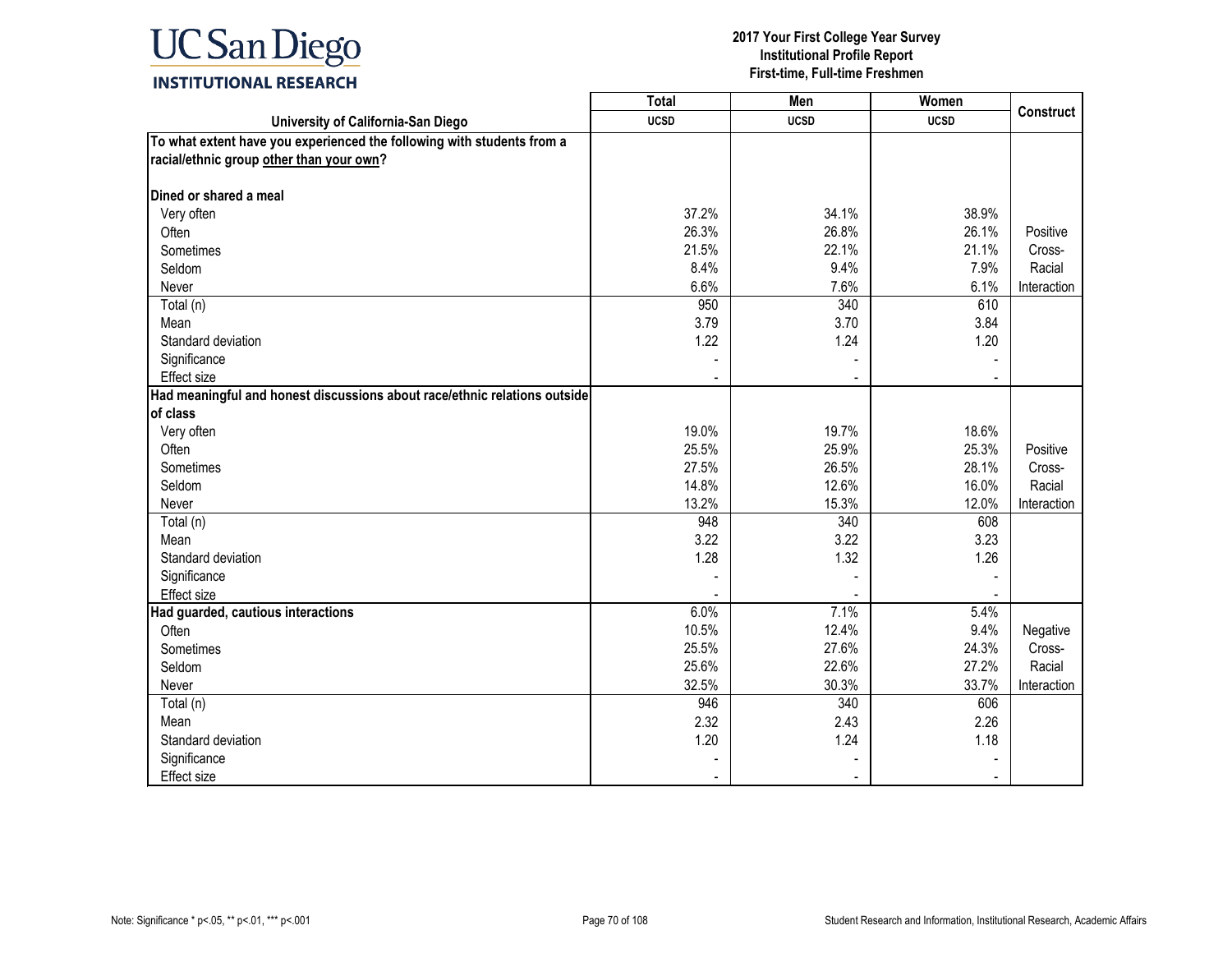

|                                                                        | <b>Total</b> | Men         | Women       |                  |
|------------------------------------------------------------------------|--------------|-------------|-------------|------------------|
| University of California-San Diego                                     | <b>UCSD</b>  | <b>UCSD</b> | <b>UCSD</b> | <b>Construct</b> |
| To what extent have you experienced the following with students from a |              |             |             |                  |
| racial/ethnic group other than your own?                               |              |             |             |                  |
|                                                                        |              |             |             |                  |
| Shared personal feelings and problems                                  |              |             |             |                  |
| Very often                                                             | 20.9%        | 16.5%       | 23.4%       |                  |
| Often                                                                  | 27.6%        | 26.5%       | 28.1%       | Positive         |
| Sometimes                                                              | 27.2%        | 30.1%       | 25.7%       | Cross-           |
| Seldom                                                                 | 14.4%        | 15.9%       | 13.5%       | Racial           |
| Never                                                                  | 9.9%         | 10.9%       | 9.4%        | Interaction      |
| Total (n)                                                              | 947          | 339         | 608         |                  |
| Mean                                                                   | 3.35         | 3.22        | 3.43        |                  |
| Standard deviation                                                     | 1.24         | 1.22        | 1.24        |                  |
| Significance                                                           |              |             |             |                  |
| Effect size                                                            |              |             |             |                  |
| Had tense, somewhat hostile interactions                               |              |             |             |                  |
| Very often                                                             | 2.8%         | 3.2%        | 2.5%        |                  |
| Often                                                                  | 6.1%         | 7.7%        | 5.3%        | Negative         |
| Sometimes                                                              | 11.1%        | 14.2%       | 9.4%        | Cross-           |
| Seldom                                                                 | 24.3%        | 26.3%       | 23.3%       | Racial           |
| Never                                                                  | 55.7%        | 48.7%       | 59.6%       | Interaction      |
| Total (n)                                                              | 945          | 339         | 606         |                  |
| Mean                                                                   | 1.76         | 1.91        | 1.68        |                  |
| Standard deviation                                                     | 1.05         | 1.11        | 1.01        |                  |
| Significance                                                           |              |             |             |                  |
| <b>Effect size</b>                                                     |              |             |             |                  |
| Had intellectual discussions outside of class                          |              |             |             |                  |
| Very often                                                             | 21.2%        | 20.4%       | 21.7%       |                  |
| Often                                                                  | 31.8%        | 32.2%       | 31.6%       | Positive         |
| Sometimes                                                              | 28.4%        | 28.3%       | 28.5%       | Cross-           |
| Seldom                                                                 | 9.7%         | 10.3%       | 9.4%        | Racial           |
| Never                                                                  | 8.8%         | 8.8%        | 8.7%        | Interaction      |
| Total (n)                                                              | 946          | 339         | 607         |                  |
| Mean                                                                   | 3.47         | 3.45        | 3.48        |                  |
| Standard deviation                                                     | 1.18         | 1.18        | 1.18        |                  |
| Significance                                                           |              |             |             |                  |
| Effect size                                                            |              |             |             |                  |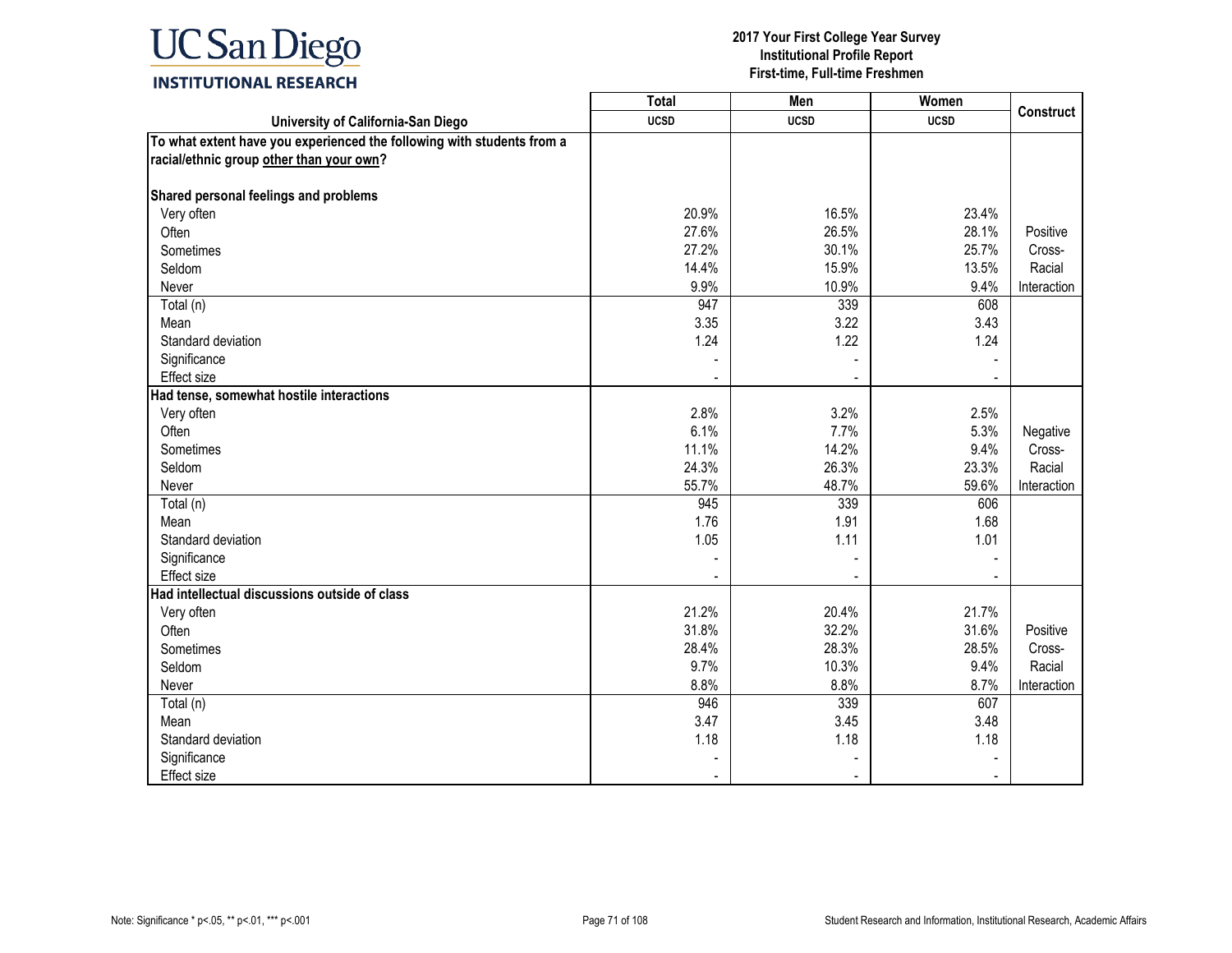

|                                                                        | <b>Total</b> | Men         | Women       | <b>Construct</b> |
|------------------------------------------------------------------------|--------------|-------------|-------------|------------------|
| University of California-San Diego                                     | <b>UCSD</b>  | <b>UCSD</b> | <b>UCSD</b> |                  |
| To what extent have you experienced the following with students from a |              |             |             |                  |
| racial/ethnic group other than your own?                               |              |             |             |                  |
|                                                                        |              |             |             |                  |
| Felt insulted or threatened because of your race/ethnicity             |              |             |             |                  |
| Very often                                                             | 2.3%         | 2.7%        | 2.1%        |                  |
| Often                                                                  | 5.6%         | 8.3%        | 4.1%        | Negative         |
| Sometimes                                                              | 12.1%        | 15.3%       | 10.2%       | Cross-           |
| Seldom                                                                 | 21.4%        | 25.1%       | 19.3%       | Racial           |
| Never                                                                  | 58.6%        | 48.7%       | 64.2%       | Interaction      |
| $\overline{\mathrm{Total}}$ (n)                                        | 945          | 339         | 606         |                  |
| Mean                                                                   | 1.72         | 1.91        | 1.61        |                  |
| Standard deviation                                                     | 1.03         | 1.10        | 0.97        |                  |
| Significance                                                           |              |             |             |                  |
| <b>Effect size</b>                                                     |              |             |             |                  |
| Felt ignored or invisible because of your race/ethnicity               |              |             |             |                  |
| Very often                                                             | 4.3%         | 5.0%        | 4.0%        |                  |
| Often                                                                  | 7.1%         | 9.1%        | 5.9%        | Positive         |
| Sometimes                                                              | 13.2%        | 13.9%       | 12.9%       | Cross-           |
| Seldom                                                                 | 21.1%        | 23.3%       | 19.9%       | Racial           |
| Never                                                                  | 54.2%        | 48.7%       | 57.3%       | Interaction      |
| Total (n)                                                              | 946          | 339         | 607         |                  |
| Mean                                                                   | 1.86         | 1.99        | 1.79        |                  |
| Standard deviation                                                     | 1.15         | 1.20        | 1.12        |                  |
| Significance                                                           |              |             |             |                  |
| <b>Effect size</b>                                                     |              |             |             |                  |
| Studied or prepared for class                                          |              |             |             |                  |
| Very often                                                             | 29.0%        | 27.2%       | 30.0%       |                  |
| Often                                                                  | 31.3%        | 29.6%       | 32.3%       | Positive         |
| Sometimes                                                              | 23.3%        | 23.7%       | 23.1%       | Cross-           |
| Seldom                                                                 | 8.6%         | 9.2%        | 8.4%        | Racial           |
| Never                                                                  | 7.7%         | 10.4%       | 6.2%        | Interaction      |
| Total (n)                                                              | 948          | 338         | 610         |                  |
| Mean                                                                   | 3.65         | 3.54        | 3.71        |                  |
| Standard deviation                                                     | 1.20         | 1.27        | 1.16        |                  |
| Significance                                                           |              |             |             |                  |
| Effect size                                                            |              |             |             |                  |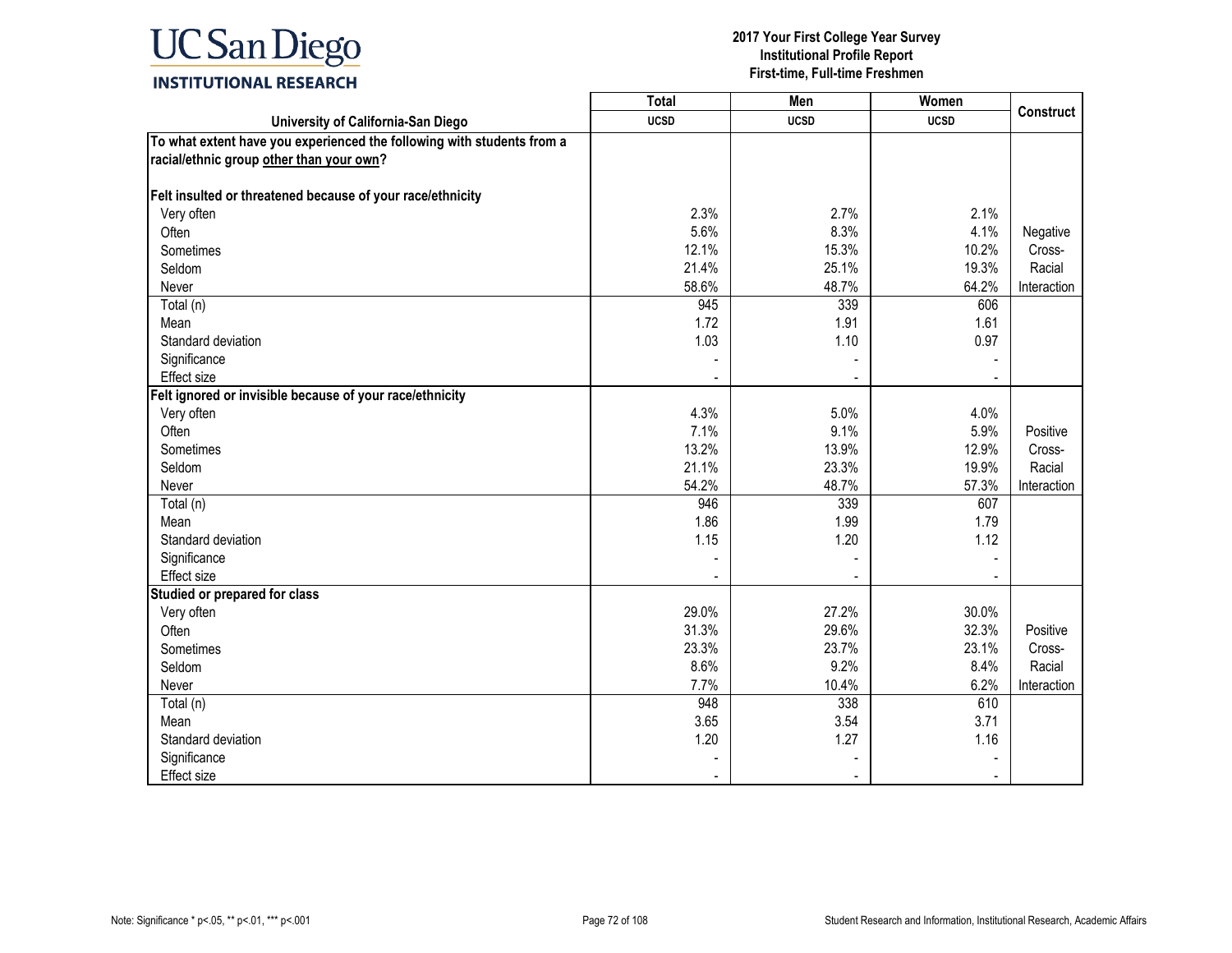

|                                    | <b>Total</b> | Men                      | Women       |             |
|------------------------------------|--------------|--------------------------|-------------|-------------|
| University of California-San Diego | <b>UCSD</b>  | <b>UCSD</b>              | <b>UCSD</b> | Construct   |
| Socialized or partied              |              |                          |             |             |
| Very often                         | 23.8%        | 21.5%                    | 25.0%       |             |
| Often                              | 25.5%        | 25.4%                    | 25.5%       | Positive    |
| Sometimes                          | 25.4%        | 25.4%                    | 25.4%       | Cross-      |
| Seldom                             | 13.6%        | 15.3%                    | 12.6%       | Racial      |
| Never                              | 11.8%        | 12.4%                    | 11.5%       | Interaction |
| Total (n)                          | 950          | 339                      | 611         |             |
| Mean                               | 3.36         | 3.28                     | 3.40        |             |
| Standard deviation                 | 1.30         | 1.30                     | 1.30        |             |
| Significance                       |              | -                        |             |             |
| Effect size                        | $\,$         | $\overline{\phantom{a}}$ | $\,$        |             |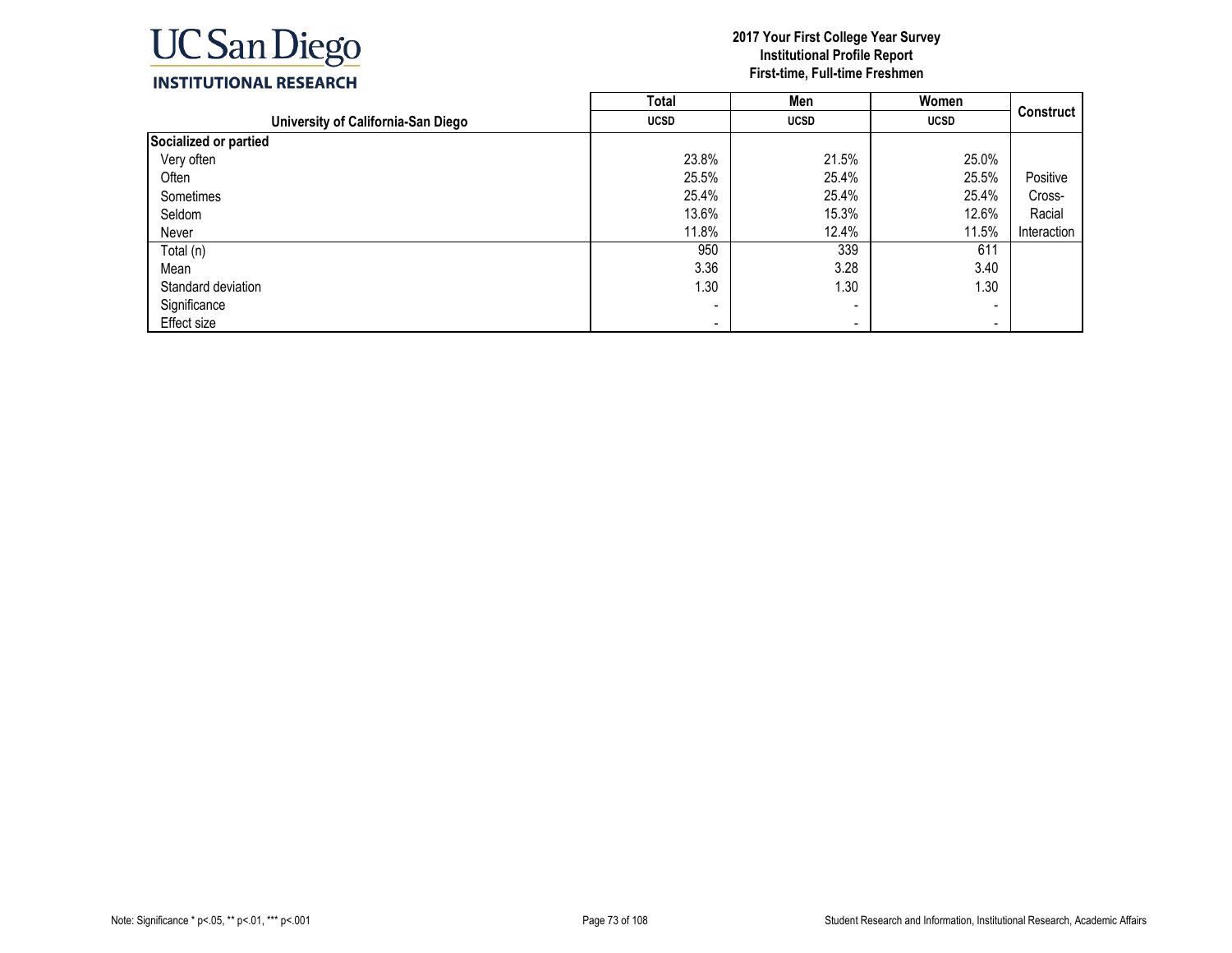

|                                                                            | <b>Total</b> | Men         | <b>Women</b> |                  |
|----------------------------------------------------------------------------|--------------|-------------|--------------|------------------|
| University of California-San Diego                                         | <b>UCSD</b>  | <b>UCSD</b> | <b>UCSD</b>  | <b>Construct</b> |
| Since entering this college, how much time have you spent during a typical |              |             |              |                  |
| week doing the following activities?                                       |              |             |              |                  |
| <b>Attending classes/labs</b>                                              |              |             |              |                  |
| Over 20 hrs/wk                                                             | 9.2%         | 8.4%        | 9.6%         |                  |
| 16 to 20 hrs/wk                                                            | 25.3%        | 21.7%       | 27.2%        |                  |
| 11 to 15 hrs/wk                                                            | 34.8%        | 32.3%       | 36.2%        |                  |
| 6 to 10 hrs/wk                                                             | 21.8%        | 23.6%       | 20.8%        |                  |
| 3 to 5 hrs/wk                                                              | 7.0%         | 11.5%       | 4.6%         |                  |
| 1 to 2 hrs/wk                                                              | 1.2%         | 1.2%        | 1.2%         |                  |
| Less than one hr/wk                                                        | 0.5%         | 0.9%        | 0.3%         |                  |
| None                                                                       | 0.1%         | 0.3%        | 0.0%         |                  |
| Total (n)                                                                  | 913          | 322         | 591          |                  |
| Mean                                                                       | 6.02         | 5.83        | 6.12         |                  |
| Standard deviation                                                         | 1.16         | 1.25        | 1.09         |                  |
| Significance                                                               |              |             |              |                  |
| Effect size                                                                |              |             |              |                  |
| Studying/homework                                                          |              |             |              |                  |
| Over 20 hrs/wk                                                             | 11.4%        | 9.9%        | 12.2%        |                  |
| 16 to 20 hrs/wk                                                            | 14.0%        | 12.7%       | 14.7%        |                  |
| 11 to 15 hrs/wk                                                            | 22.7%        | 21.1%       | 23.6%        |                  |
| 6 to 10 hrs/wk                                                             | 32.5%        | 31.9%       | 32.9%        |                  |
| 3 to 5 hrs/wk                                                              | 15.8%        | 17.3%       | 14.9%        |                  |
| 1 to 2 hrs/wk                                                              | 3.2%         | 5.9%        | 1.7%         |                  |
| Less than one hr/wk                                                        | 0.4%         | 1.2%        | 0.0%         |                  |
| None                                                                       | 0.0%         | 0.0%        | 0.0%         |                  |
| Total (n)                                                                  | 913          | 323         | 590          |                  |
| Mean                                                                       | 5.61         | 5.43        | 5.71         |                  |
| Standard deviation                                                         | 1.33         | 1.40        | 1.28         |                  |
| Significance                                                               |              |             |              |                  |
| Effect size                                                                |              |             |              |                  |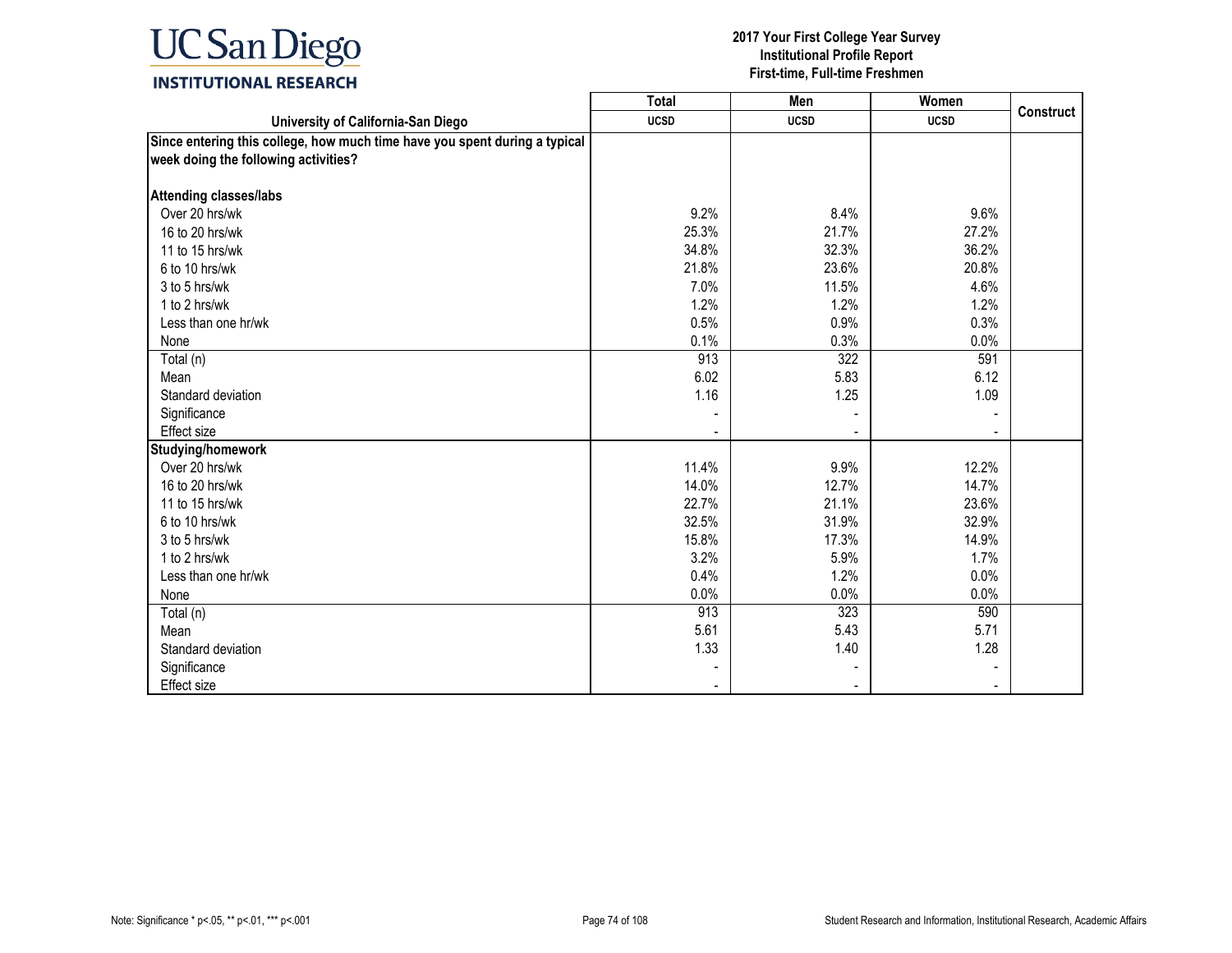

|                                                                                                                    | <b>Total</b> | <b>Men</b>  | Women       |                  |
|--------------------------------------------------------------------------------------------------------------------|--------------|-------------|-------------|------------------|
| University of California-San Diego                                                                                 | <b>UCSD</b>  | <b>UCSD</b> | <b>UCSD</b> | <b>Construct</b> |
| Since entering this college, how much time have you spent during a typical<br>week doing the following activities? |              |             |             |                  |
|                                                                                                                    |              |             |             |                  |
| Socializing with friends in person                                                                                 |              |             |             |                  |
| Over 20 hrs/wk                                                                                                     | 7.1%         | 6.8%        | 7.3%        |                  |
| 16 to 20 hrs/wk                                                                                                    | 5.8%         | 7.4%        | 4.9%        |                  |
| 11 to 15 hrs/wk                                                                                                    | 13.1%        | 13.9%       | 12.7%       |                  |
| 6 to 10 hrs/wk                                                                                                     | 25.9%        | 25.3%       | 26.2%       |                  |
| 3 to 5 hrs/wk                                                                                                      | 29.8%        | 27.2%       | 31.3%       |                  |
| 1 to 2 hrs/wk                                                                                                      | 10.1%        | 10.2%       | 10.0%       |                  |
| Less than one hr/wk                                                                                                | 5.0%         | 6.2%        | 4.4%        |                  |
| None                                                                                                               | 3.2%         | 3.1%        | 3.2%        |                  |
| Total (n)                                                                                                          | 915          | 324         | 591         |                  |
| Mean                                                                                                               | 4.68         | 4.71        | 4.67        |                  |
| Standard deviation                                                                                                 | 1.60         | 1.64        | 1.58        |                  |
| Significance                                                                                                       |              |             |             |                  |
| Effect size                                                                                                        |              |             |             |                  |
| Since entering this college, how much time have you spent during a typical                                         |              |             |             |                  |
| week doing the following activities?                                                                               |              |             |             |                  |
|                                                                                                                    |              |             |             |                  |
| <b>Using social media</b>                                                                                          |              |             |             |                  |
| Over 20 hrs/wk                                                                                                     | 7.7%         | 7.1%        | 8.0%        |                  |
| 16 to 20 hrs/wk                                                                                                    | 5.3%         | 5.6%        | 5.1%        |                  |
| 11 to 15 hrs/wk                                                                                                    | 11.3%        | 7.1%        | 13.6%       |                  |
| 6 to 10 hrs/wk                                                                                                     | 23.7%        | 23.9%       | 23.6%       |                  |
| 3 to 5 hrs/wk                                                                                                      | 30.8%        | 30.1%       | 31.2%       |                  |
| 1 to 2 hrs/wk                                                                                                      | 12.3%        | 12.4%       | 12.2%       |                  |
| Less than one hr/wk                                                                                                | 6.4%         | 9.3%        | 4.7%        |                  |
| None                                                                                                               | 2.6%         | 4.3%        | 1.7%        |                  |
| Total (n)                                                                                                          | 912          | 322         | 590         |                  |
| Mean                                                                                                               | 4.60         | 4.39        | 4.71        |                  |
| Standard deviation                                                                                                 | 1.63         | 1.71        | 1.57        |                  |
| Significance                                                                                                       |              |             |             |                  |
| Effect size                                                                                                        |              |             |             |                  |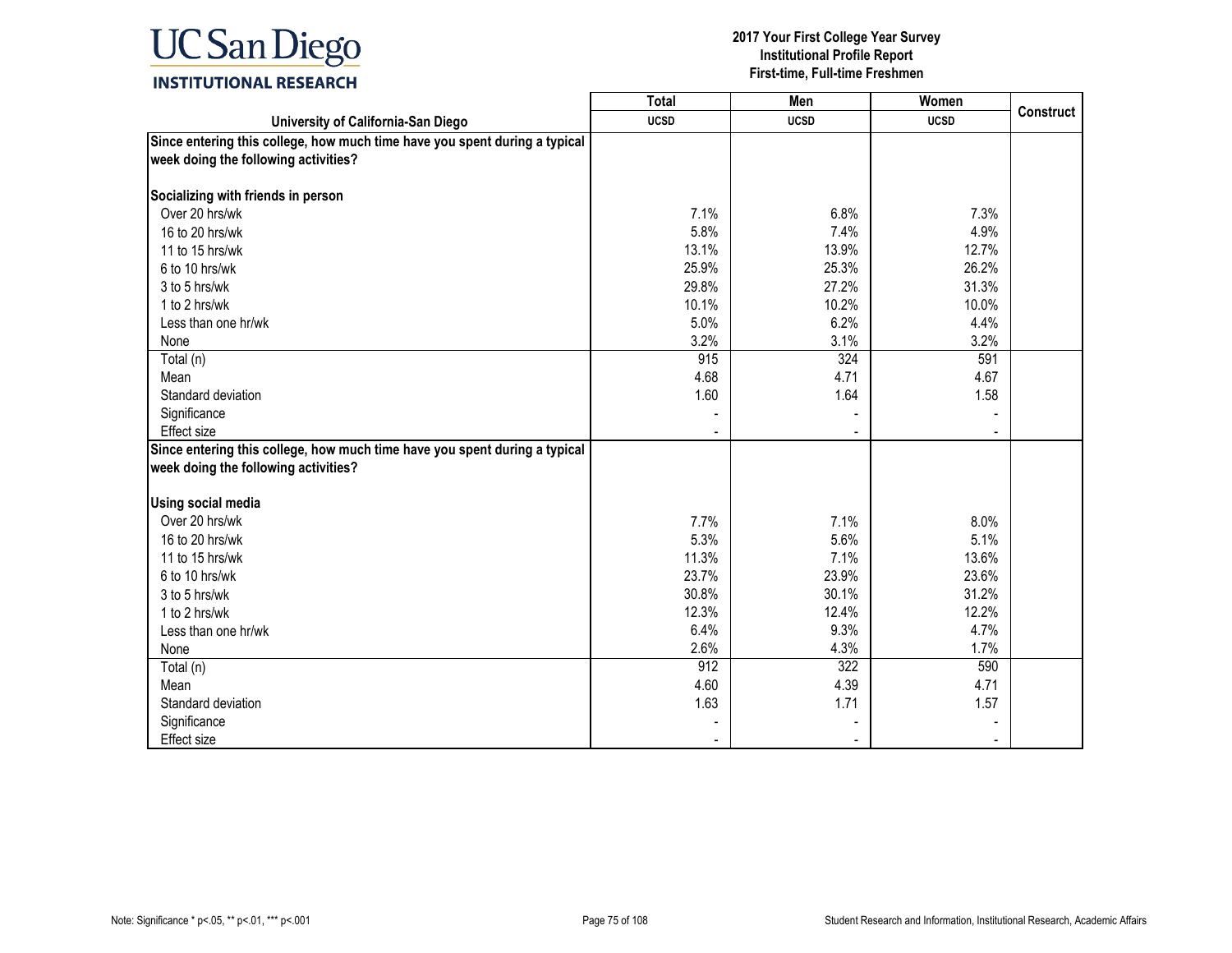

|                                                                            | <b>Total</b> | Men         | Women       |                  |
|----------------------------------------------------------------------------|--------------|-------------|-------------|------------------|
| University of California-San Diego                                         | <b>UCSD</b>  | <b>UCSD</b> | <b>UCSD</b> | <b>Construct</b> |
| Since entering this college, how much time have you spent during a typical |              |             |             |                  |
| week doing the following activities?                                       |              |             |             |                  |
|                                                                            |              |             |             |                  |
| Partying                                                                   |              |             |             |                  |
| Over 20 hrs/wk                                                             | 0.4%         | 0.6%        | 0.3%        |                  |
| 16 to 20 hrs/wk                                                            | 0.0%         | 0.0%        | 0.0%        |                  |
| 11 to 15 hrs/wk                                                            | 1.5%         | 3.1%        | 0.7%        |                  |
| 6 to 10 hrs/wk                                                             | 3.0%         | 3.4%        | 2.7%        |                  |
| 3 to 5 hrs/wk                                                              | 11.1%        | 11.8%       | 10.7%       |                  |
| 1 to 2 hrs/wk                                                              | 12.4%        | 13.9%       | 11.6%       |                  |
| Less than one hr/wk                                                        | 19.8%        | 18.3%       | 20.6%       |                  |
| None                                                                       | 51.8%        | 48.9%       | 53.4%       |                  |
| Total (n)                                                                  | 911          | 323         | 588         |                  |
| Mean                                                                       | 2.00         | 2.15        | 1.93        |                  |
| Standard deviation                                                         | 1.33         | 1.45        | 1.25        |                  |
| Significance                                                               |              |             |             |                  |
| <b>Effect size</b>                                                         |              |             |             |                  |
| Participating in student clubs/groups                                      |              |             |             |                  |
| Over 20 hrs/wk                                                             | 1.1%         | 1.2%        | 1.0%        |                  |
| 16 to 20 hrs/wk                                                            | 1.1%         | 2.2%        | 0.5%        |                  |
| 11 to 15 hrs/wk                                                            | 2.6%         | 2.5%        | 2.7%        |                  |
| 6 to 10 hrs/wk                                                             | 10.0%        | 10.9%       | 9.5%        |                  |
| 3 to 5 hrs/wk                                                              | 20.9%        | 17.7%       | 22.7%       |                  |
| 1 to 2 hrs/wk                                                              | 18.1%        | 17.7%       | 18.3%       |                  |
| Less than one hr/wk                                                        | 13.4%        | 12.4%       | 13.9%       |                  |
| None                                                                       | 32.8%        | 35.4%       | 31.4%       |                  |
| Total (n)                                                                  | 912          | 322         | 590         |                  |
| Mean                                                                       | 2.80         | 2.79        | 2.80        |                  |
| Standard deviation                                                         | 1.64         | 1.73        | 1.60        |                  |
| Significance                                                               |              |             |             |                  |
| <b>Effect size</b>                                                         |              |             |             |                  |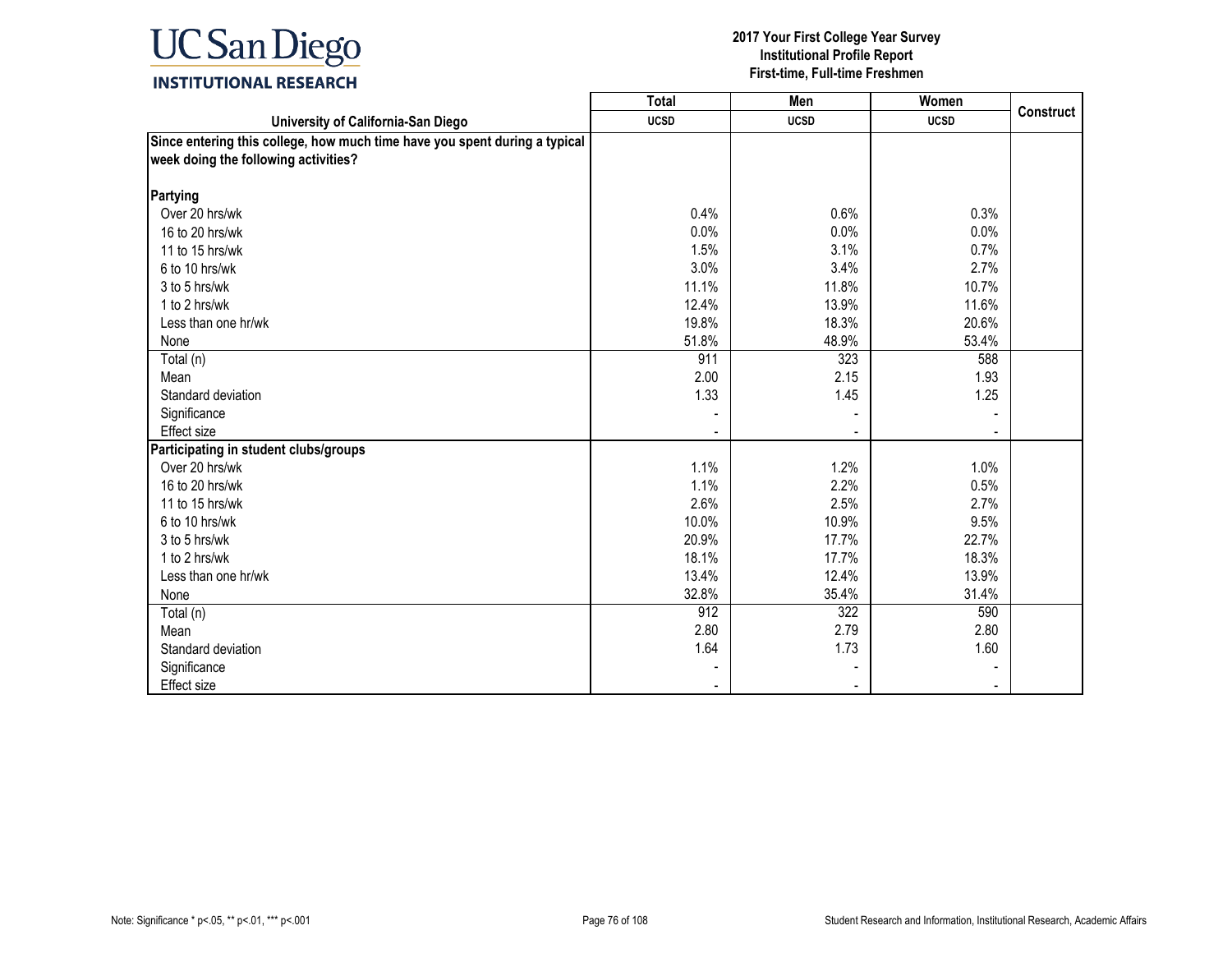

|                                    | <b>Total</b> | Men         | Women       |                  |
|------------------------------------|--------------|-------------|-------------|------------------|
| University of California-San Diego | <b>UCSD</b>  | <b>UCSD</b> | <b>UCSD</b> | <b>Construct</b> |
| <b>Exercising/sports</b>           |              |             |             |                  |
| Over 20 hrs/wk                     | 1.3%         | 1.9%        | 1.0%        |                  |
| 16 to 20 hrs/wk                    | 1.2%         | 1.2%        | 1.2%        |                  |
| 11 to 15 hrs/wk                    | 3.5%         | 5.3%        | 2.6%        |                  |
| 6 to 10 hrs/wk                     | 10.8%        | 12.4%       | 9.9%        |                  |
| 3 to 5 hrs/wk                      | 24.4%        | 31.6%       | 20.4%       |                  |
| 1 to 2 hrs/wk                      | 22.7%        | 18.3%       | 25.2%       |                  |
| Less than one hr/wk                | 16.1%        | 12.7%       | 18.0%       |                  |
| None                               | 20.0%        | 16.7%       | 21.8%       |                  |
| Total (n)                          | 911          | 323         | 588         |                  |
| Mean                               | 3.12         | 3.40        | 2.96        |                  |
| Standard deviation                 | 1.57         | 1.61        | 1.53        |                  |
| Significance                       |              |             |             |                  |
| Effect size                        |              |             |             |                  |
| Working (for pay) on campus        |              |             |             |                  |
| Over 20 hrs/wk                     | 0.3%         | 0.3%        | 0.3%        |                  |
| 16 to 20 hrs/wk                    | 3.2%         | 3.7%        | 2.9%        |                  |
| 11 to 15 hrs/wk                    | 8.1%         | 7.1%        | 8.6%        |                  |
| 6 to 10 hrs/wk                     | 5.0%         | 5.0%        | 5.1%        |                  |
| 3 to 5 hrs/wk                      | 3.0%         | 3.1%        | 2.9%        |                  |
| 1 to 2 hrs/wk                      | 2.0%         | 2.8%        | 1.5%        |                  |
| Less than one hr/wk                | 1.4%         | 2.5%        | 0.8%        |                  |
| None                               | 77.0%        | 75.5%       | 77.8%       |                  |
| Total (n)                          | 914          | 323         | 591         |                  |
| Mean                               | 1.96         | 1.97        | 1.96        |                  |
| Standard deviation                 | 1.89         | 1.88        | 1.90        |                  |
| Significance                       |              |             |             |                  |
| <b>Effect size</b>                 |              |             |             |                  |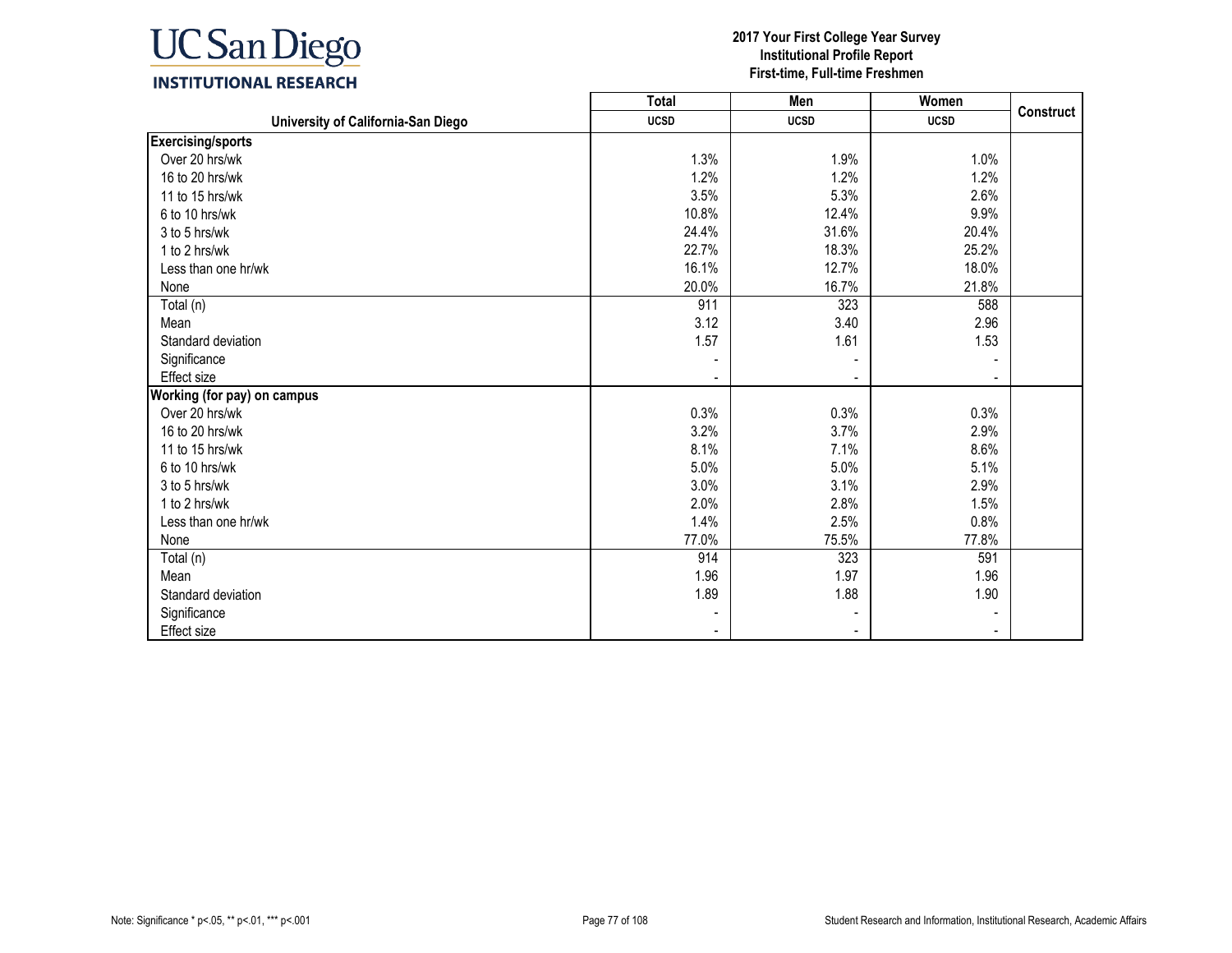

|                                                                                                                    | <b>Total</b> | Men         | Women                        |           |
|--------------------------------------------------------------------------------------------------------------------|--------------|-------------|------------------------------|-----------|
| University of California-San Diego                                                                                 | <b>UCSD</b>  | <b>UCSD</b> | <b>UCSD</b>                  | Construct |
| Since entering this college, how much time have you spent during a typical<br>week doing the following activities? |              |             |                              |           |
| <b>Working (for pay) off campus</b>                                                                                |              |             |                              |           |
| Over 20 hrs/wk                                                                                                     | 1.5%         | 0.6%        | 2.0%                         |           |
| 16 to 20 hrs/wk                                                                                                    | 2.2%         | 0.9%        | 2.9%                         |           |
| 11 to 15 hrs/wk                                                                                                    | 1.6%         | 2.2%        | 1.4%                         |           |
| 6 to 10 hrs/wk                                                                                                     | 4.0%         | 5.6%        | 3.2%                         |           |
| 3 to 5 hrs/wk                                                                                                      | 2.6%         | 4.0%        | 1.9%                         |           |
| 1 to 2 hrs/wk                                                                                                      | 1.1%         | 1.9%        | 0.7%                         |           |
| Less than one hr/wk                                                                                                | 1.5%         | 3.1%        | $0.7\%$                      |           |
| None                                                                                                               | 85.3%        | 81.7%       | 87.3%                        |           |
| Total (n)                                                                                                          | 914          | 323         | 591                          |           |
| Mean                                                                                                               | 1.60         | 1.62        | 1.59                         |           |
| Standard deviation                                                                                                 | 1.59         | 1.47        | 1.66                         |           |
| Significance                                                                                                       |              |             | $\qquad \qquad \blacksquare$ |           |
| Effect size                                                                                                        |              |             | $\blacksquare$               |           |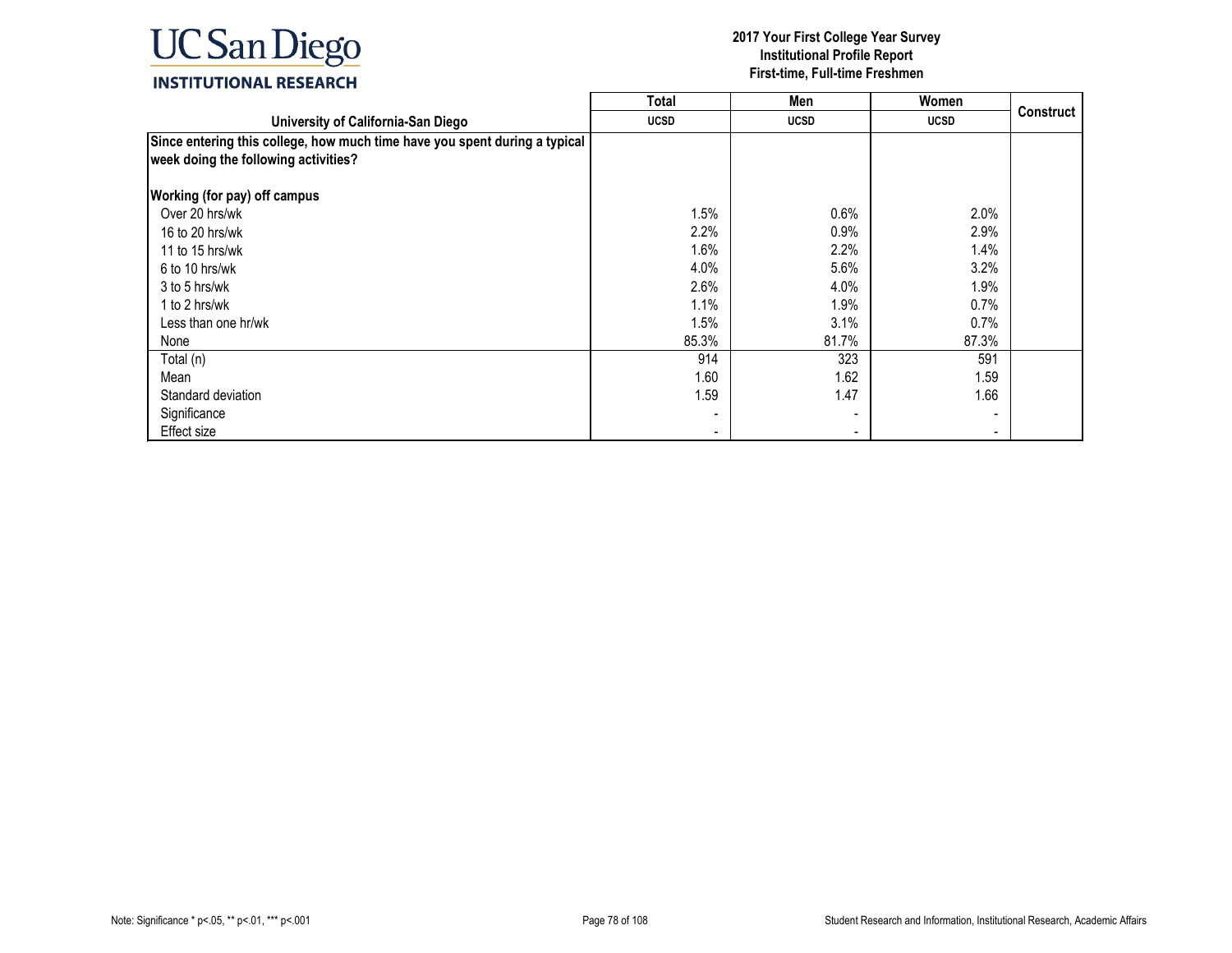

|                                                                                                                    | <b>Total</b> | Men         | Women       |                  |
|--------------------------------------------------------------------------------------------------------------------|--------------|-------------|-------------|------------------|
| University of California-San Diego                                                                                 | <b>UCSD</b>  | <b>UCSD</b> | <b>UCSD</b> | <b>Construct</b> |
| Since entering this college, how much time have you spent during a typical<br>week doing the following activities? |              |             |             |                  |
| Performing Household/childcare duties                                                                              |              |             |             |                  |
| Over 20 hrs/wk                                                                                                     | 0.9%         | 0.9%        | 0.8%        |                  |
| 16 to 20 hrs/wk                                                                                                    | 0.3%         | 0.3%        | 0.3%        |                  |
| 11 to 15 hrs/wk                                                                                                    | 0.8%         | 0.6%        | 0.8%        |                  |
| 6 to 10 hrs/wk                                                                                                     | 2.4%         | 2.8%        | 2.2%        |                  |
| 3 to 5 hrs/wk                                                                                                      | 6.0%         | 5.6%        | 6.3%        |                  |
| 1 to 2 hrs/wk                                                                                                      | 12.5%        | 8.0%        | 14.9%       |                  |
| Less than one hr/wk                                                                                                | 12.7%        | 11.7%       | 13.2%       |                  |
| None                                                                                                               | 64.4%        | 70.1%       | 61.4%       |                  |
| Total (n)                                                                                                          | 914          | 324         | 590         |                  |
| Mean                                                                                                               | 1.77         | 1.67        | 1.83        |                  |
| Standard deviation                                                                                                 | 1.30         | 1.29        | 1.31        |                  |
| Significance                                                                                                       |              |             |             |                  |
| Effect size                                                                                                        |              |             |             |                  |
| <b>Commuting</b>                                                                                                   |              |             |             |                  |
| Over 20 hrs/wk                                                                                                     | 0.7%         | 0.6%        | 0.7%        |                  |
| 16 to 20 hrs/wk                                                                                                    | 0.8%         | 0.6%        | 0.8%        |                  |
| 11 to 15 hrs/wk                                                                                                    | 1.8%         | 1.9%        | 1.7%        |                  |
| 6 to 10 hrs/wk                                                                                                     | 6.0%         | 7.4%        | 5.3%        |                  |
| 3 to 5 hrs/wk                                                                                                      | 8.0%         | 6.8%        | 8.7%        |                  |
| 1 to 2 hrs/wk                                                                                                      | 7.9%         | 9.9%        | 6.8%        |                  |
| Less than one hr/wk                                                                                                | 8.8%         | 7.7%        | 9.3%        |                  |
| None                                                                                                               | 66.1%        | 65.0%       | 66.7%       |                  |
| Total (n)                                                                                                          | 912          | 323         | 589         |                  |
| Mean                                                                                                               | 1.91         | 1.95        | 1.88        |                  |
| Standard deviation                                                                                                 | 1.52         | 1.54        | 1.51        |                  |
| Significance                                                                                                       |              |             |             |                  |
| <b>Effect size</b>                                                                                                 |              |             |             |                  |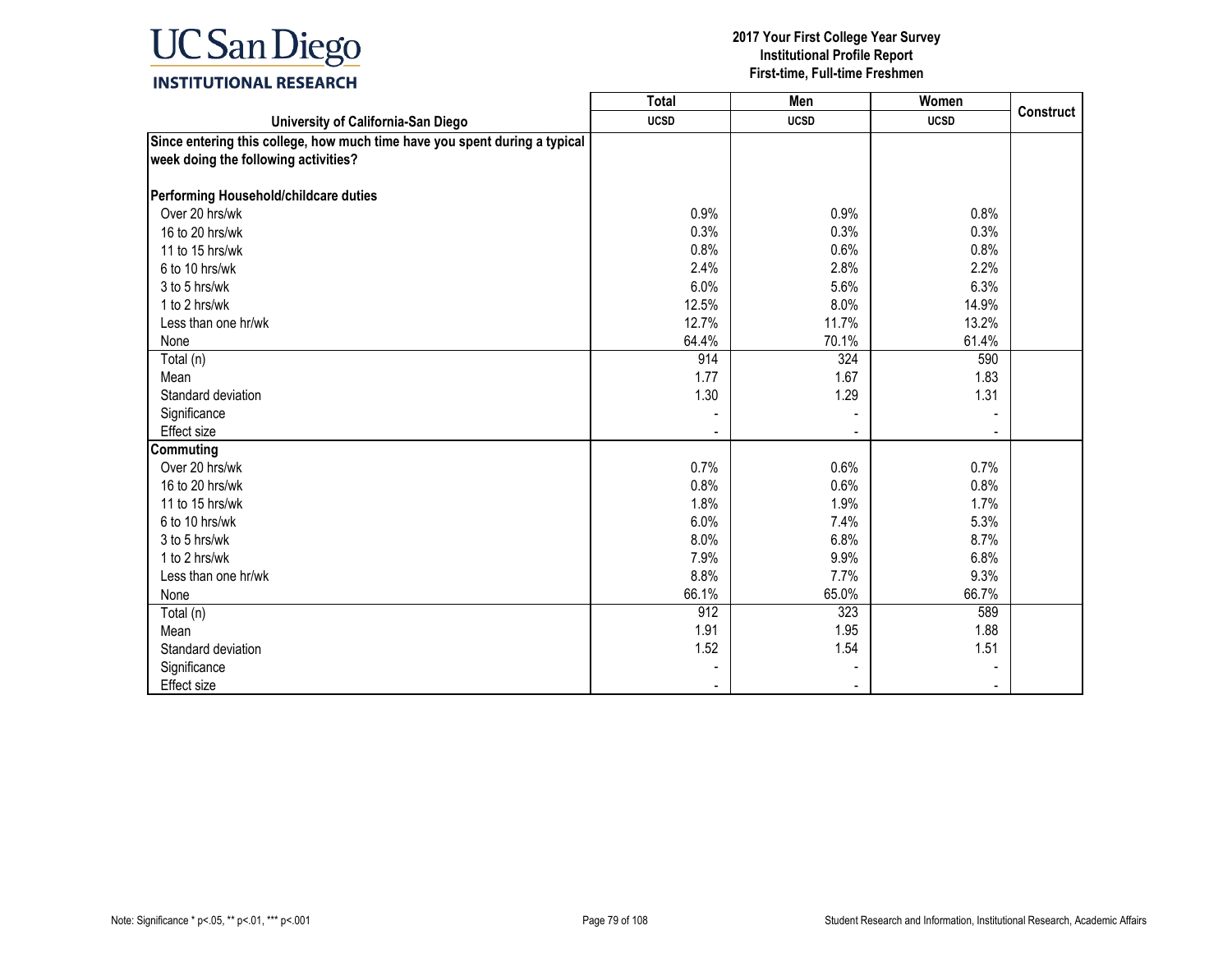

|                                                                            | <b>Total</b> | Men         | Women       |                  |
|----------------------------------------------------------------------------|--------------|-------------|-------------|------------------|
| University of California-San Diego                                         | <b>UCSD</b>  | <b>UCSD</b> | <b>UCSD</b> | <b>Construct</b> |
| Since entering this college, how much time have you spent during a typical |              |             |             |                  |
| week doing the following activities?                                       |              |             |             |                  |
|                                                                            |              |             |             |                  |
| Praying/meditating<br>Over 20 hrs/wk                                       |              |             |             |                  |
|                                                                            | 0.5%         | 0.0%        | 0.8%        |                  |
| 16 to 20 hrs/wk                                                            | 0.1%         | 0.0%        | 0.2%        |                  |
| 11 to 15 hrs/wk                                                            | 0.5%         | 0.6%        | 0.5%        |                  |
| 6 to 10 hrs/wk                                                             | 1.6%         | 3.1%        | 0.8%        |                  |
| 3 to 5 hrs/wk                                                              | 4.2%         | 5.9%        | 3.2%        |                  |
| 1 to 2 hrs/wk                                                              | 7.3%         | 6.2%        | 8.0%        |                  |
| Less than one hr/wk                                                        | 19.5%        | 18.9%       | 19.9%       |                  |
| None                                                                       | 66.1%        | 65.3%       | 66.6%       |                  |
| Total (n)                                                                  | 912          | 323         | 589         |                  |
| Mean                                                                       | 1.61         | 1.64        | 1.58        |                  |
| Standard deviation                                                         | 1.10         | 1.10        | 1.10        |                  |
| Significance                                                               |              |             |             |                  |
| <b>Effect size</b>                                                         |              |             |             |                  |
| Since entering this college, have you:                                     |              |             |             |                  |
| Decided to pursue a different major                                        |              |             |             |                  |
| Yes                                                                        | 40.1%        | 40.8%       | 39.7%       |                  |
| No                                                                         | 59.9%        | 59.2%       | 60.3%       |                  |
| Total (n)                                                                  | 935          | 333         | 602         |                  |
|                                                                            |              |             |             |                  |
| Remained undecided about a major                                           |              | 18.6%       | 19.5%       |                  |
| Yes                                                                        | 19.2%        |             |             |                  |
| No                                                                         | 80.8%        | 81.4%       | 80.5%       |                  |
| Total (n)                                                                  | 932          | 333         | 599         |                  |
| Failed one or more courses                                                 |              |             |             |                  |
| Yes                                                                        | 15.2%        | 14.1%       | 15.9%       |                  |
| No                                                                         | 84.8%        | 85.9%       | 84.1%       |                  |
| Total (n)                                                                  | 938          | 334         | 604         |                  |
| Taken an honors course                                                     |              |             |             |                  |
| Yes                                                                        | 8.5%         | 11.1%       | 7.0%        |                  |
| No                                                                         | 91.5%        | 88.9%       | 93.0%       |                  |
| Total (n)                                                                  | 934          | 334         | 600         |                  |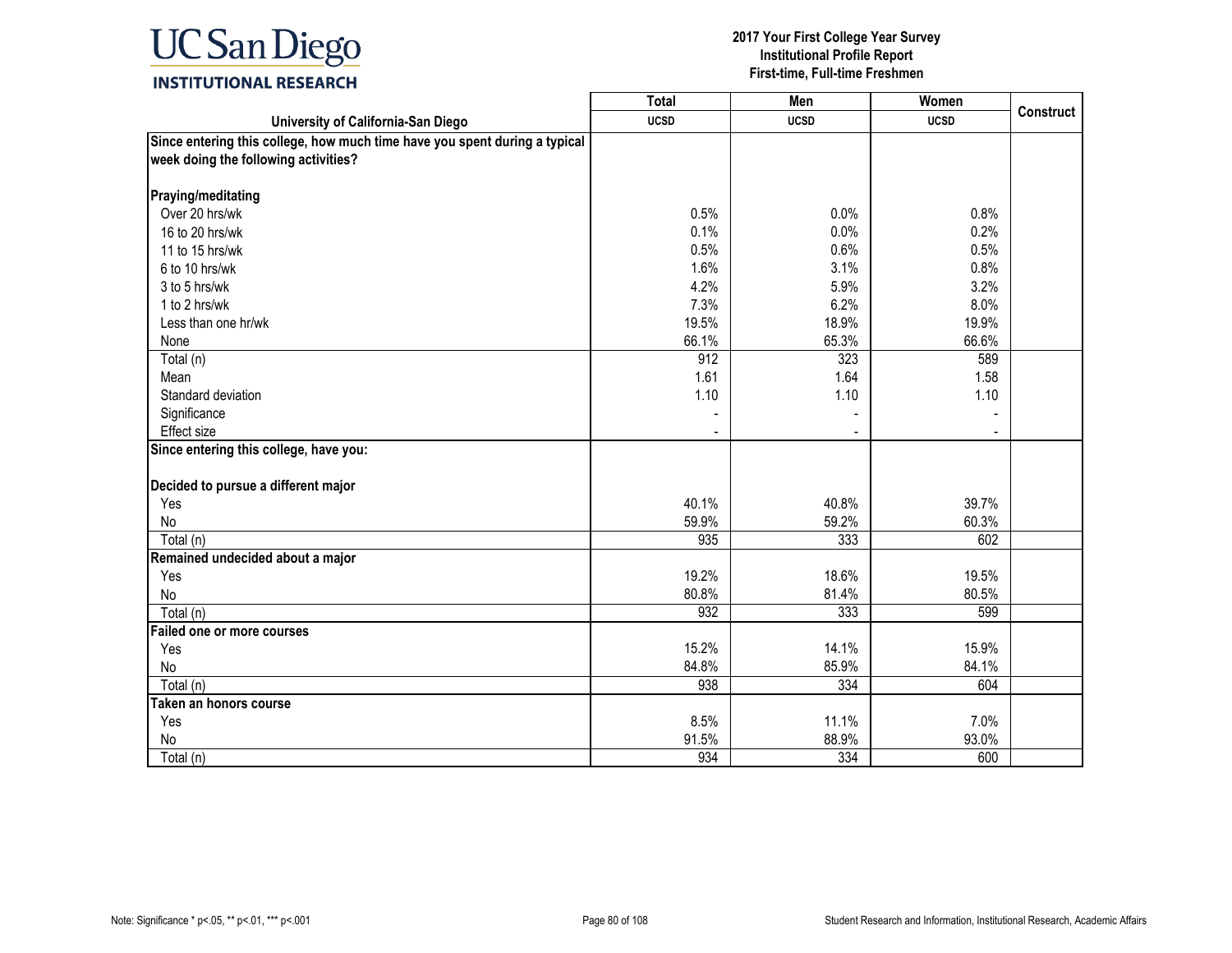

|                                                                          | <b>Total</b> | Men         | Women       |                  |
|--------------------------------------------------------------------------|--------------|-------------|-------------|------------------|
| University of California-San Diego                                       | <b>UCSD</b>  | <b>UCSD</b> | <b>UCSD</b> | <b>Construct</b> |
| Since entering this college, have you:                                   |              |             |             |                  |
|                                                                          |              |             |             |                  |
| Taken a remedial or developmental course                                 |              |             |             |                  |
| Yes                                                                      | 8.9%         | 8.4%        | 9.1%        |                  |
| No                                                                       | 91.1%        | 91.6%       | 90.9%       |                  |
| Total (n)                                                                | 937          | 334         | 603         |                  |
| Enrolled in a formal program where a group of students takes two or more |              |             |             |                  |
| courses together (e.g., FIG, learning community, linked courses)         |              |             |             |                  |
| Yes                                                                      | 5.9%         | 7.2%        | 5.2%        |                  |
| No                                                                       | 94.1%        | 92.8%       | 94.8%       |                  |
| Total (n)                                                                | 933          | 334         | 599         |                  |
| Participated in an academic support program                              |              |             |             |                  |
| Yes                                                                      | 24.5%        | 18.9%       | 27.6%       |                  |
| No                                                                       | 75.5%        | 81.1%       | 72.4%       |                  |
| Total (n)                                                                | 935          | 334         | 601         |                  |
| Participated in a common book or summer reading program in which all     |              |             |             |                  |
| students read and discuss the material                                   |              |             |             |                  |
| Yes                                                                      | 3.4%         | 3.3%        | 3.5%        |                  |
| No                                                                       | 96.6%        | 96.7%       | 96.5%       |                  |
| Total (n)                                                                | 934          | 334         | 600         |                  |
| Taken a course or first-year seminar designed to help students adjust to |              |             |             |                  |
| college                                                                  |              |             |             |                  |
| Yes                                                                      | 23.3%        | 22.8%       | 23.5%       |                  |
| No                                                                       | 76.7%        | 77.2%       | 76.5%       |                  |
| Total (n)                                                                | 933          | 333         | 600         |                  |
| Taken courses from more than one institution simultaneously              |              |             |             |                  |
| Yes                                                                      | 4.5%         | 4.5%        | 4.5%        |                  |
| No                                                                       | 95.5%        | 95.5%       | 95.5%       |                  |
| Total (n)                                                                | 933          | 334         | 599         |                  |
| Since entering this college, have you:                                   |              |             |             |                  |
| Taken a course exclusively online                                        |              |             |             |                  |
| Yes                                                                      | 2.7%         | 3.3%        | 2.3%        |                  |
| No                                                                       | 97.3%        | 96.7%       | 97.7%       |                  |
|                                                                          |              |             |             |                  |
| Total (n)                                                                | 934          | 333         | 601         |                  |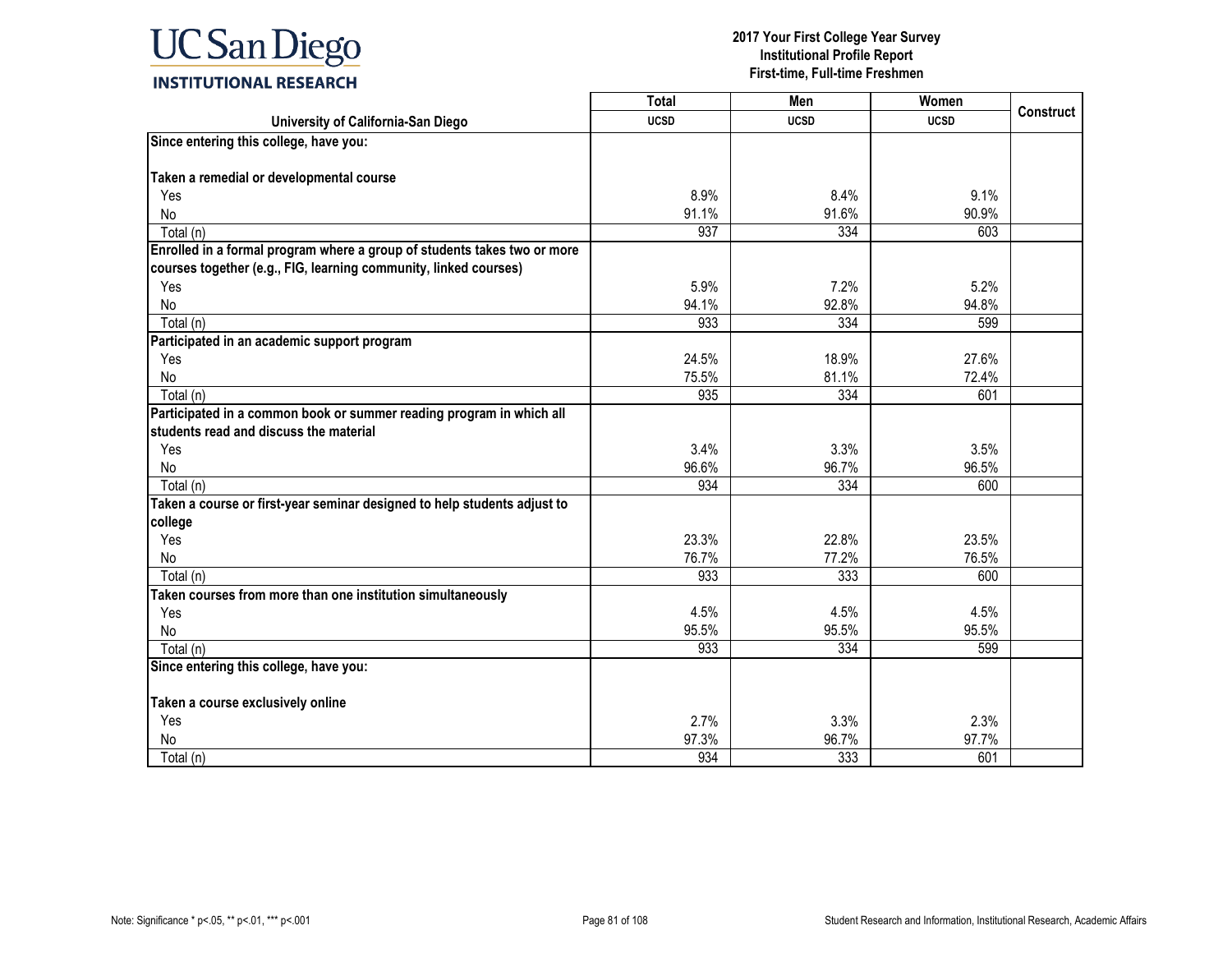

|                                                                 | Total       | Men         | Women       | <b>Construct</b> |
|-----------------------------------------------------------------|-------------|-------------|-------------|------------------|
| University of California-San Diego                              | <b>UCSD</b> | <b>UCSD</b> | <b>UCSD</b> |                  |
| Since entering this college have you:                           |             |             |             |                  |
|                                                                 |             |             |             |                  |
| Changed your career choice                                      |             |             |             |                  |
| Yes                                                             | 32.4%       | 29.1%       | 34.3%       |                  |
| No                                                              | 67.6%       | 70.9%       | 65.7%       |                  |
| Total (n)                                                       | 925         | 327         | 598         |                  |
| Held a full-time job (approx. 40 hours) while taking classes    |             |             |             |                  |
| Yes                                                             | 2.7%        | 2.4%        | 2.8%        |                  |
| No                                                              | 97.3%       | 97.6%       | 97.2%       |                  |
| Total (n)                                                       | 924         | 327         | 597         |                  |
| Joined a social fraternity or sorority                          |             |             |             |                  |
| Yes                                                             | 6.7%        | 6.5%        | 6.9%        |                  |
| No                                                              | 93.3%       | 93.5%       | 93.1%       |                  |
| Total (n)                                                       | 923         | 325         | 598         |                  |
| Joined a pre-professional or departmental club                  |             |             |             |                  |
| Yes                                                             | 20.8%       | 19.2%       | 21.6%       |                  |
| <b>No</b>                                                       | 79.2%       | 80.8%       | 78.4%       |                  |
| Total (n)                                                       | 925         | 328         | 597         |                  |
| Participated in an undergraduate research program               |             |             |             |                  |
| Yes                                                             | 10.9%       | 9.5%        | 11.7%       |                  |
| No                                                              | 89.1%       | 90.5%       | 88.3%       |                  |
| Total (n)                                                       | 926         | 328         | 598         |                  |
| Played club, intramural, or recreational sports                 |             |             |             |                  |
| Yes                                                             | 25.1%       | 29.1%       | 22.9%       |                  |
| No                                                              | 74.9%       | 70.9%       | 77.1%       |                  |
| Total (n)                                                       | 924         | 326         | 598         |                  |
| Played intercollegiate athletics (e.g., NCAA or NAIA-sponsored) |             |             |             |                  |
| Yes                                                             | 3.6%        | 5.2%        | 2.7%        |                  |
| No                                                              | 96.4%       | 94.8%       | 97.3%       |                  |
| Total (n)                                                       | 920         | 326         | 594         |                  |
| Sought personal counseling                                      |             |             |             |                  |
| Yes                                                             | 27.2%       | 26.5%       | 27.5%       |                  |
| No                                                              | 72.8%       | 73.5%       | 72.5%       |                  |
| Total (n)                                                       | 924         | 328         | 596         |                  |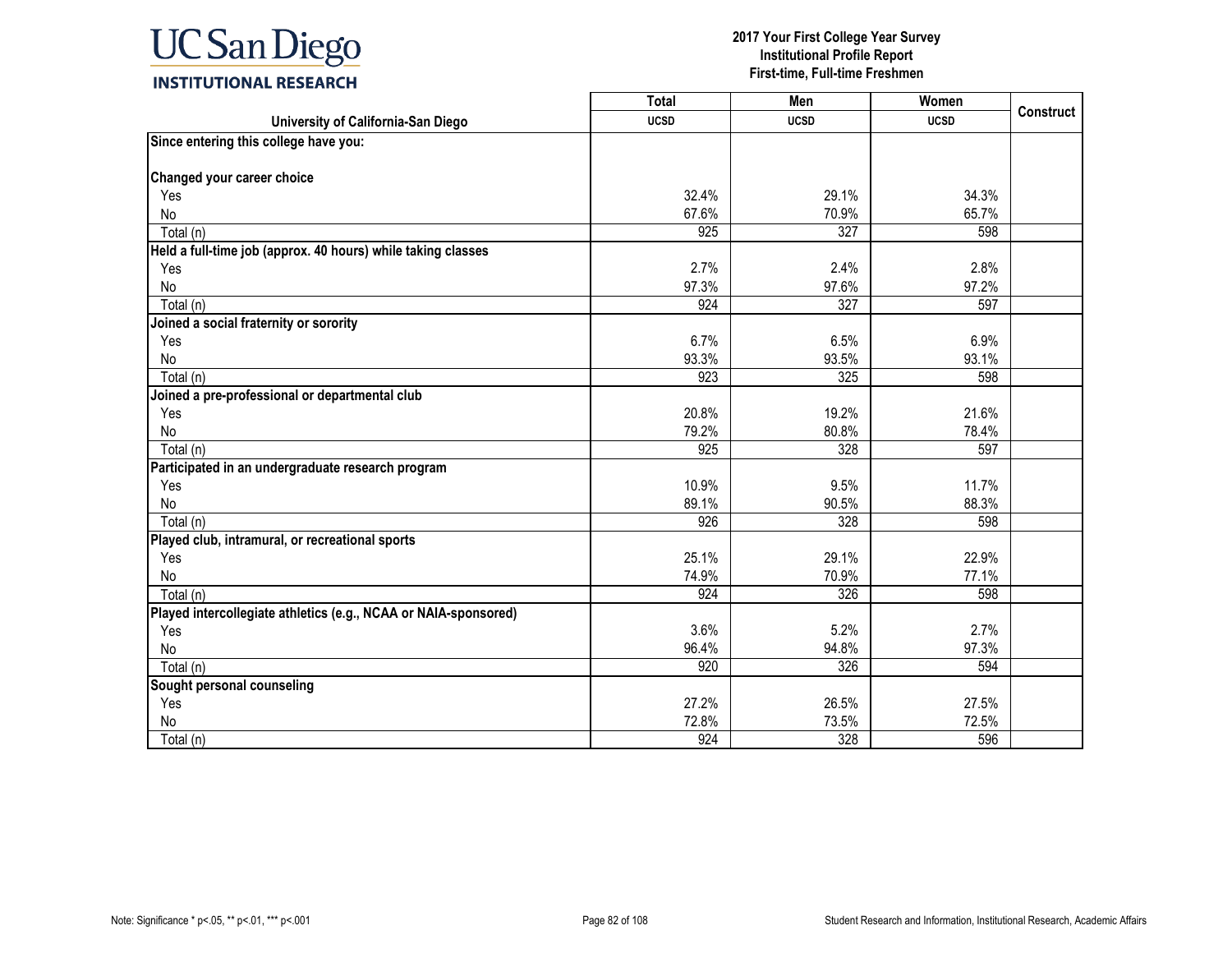

|                                                                       | <b>Total</b>     | Men         | Women       | <b>Construct</b> |
|-----------------------------------------------------------------------|------------------|-------------|-------------|------------------|
| University of California-San Diego                                    | <b>UCSD</b>      | <b>UCSD</b> | <b>UCSD</b> |                  |
| Since entering this college have you:                                 |                  |             |             |                  |
| Strengthened your religious or spiritual beliefs/convictions          |                  |             |             |                  |
| Yes                                                                   | 23.4%            | 21.3%       | 24.6%       |                  |
| <b>No</b>                                                             | 76.6%            | 78.7%       | 75.4%       |                  |
| Total (n)                                                             | 922              | 328         | 594         |                  |
| Had a roommate of a different race/ethnicity                          |                  |             |             |                  |
| Yes                                                                   | 65.3%            | 60.7%       | 67.9%       |                  |
| No                                                                    | 34.7%            | 39.3%       | 32.1%       |                  |
| Total (n)                                                             | 926              | 328         | 598         |                  |
| Accumulated excessive credit card debt                                |                  |             |             |                  |
| Yes                                                                   | 4.6%             | 5.5%        | 4.2%        |                  |
| No                                                                    | 95.4%            | 94.5%       | 95.8%       |                  |
| Total (n)                                                             | 925              | 328         | 597         |                  |
| Been a leader in an organization                                      |                  |             |             |                  |
| Yes                                                                   | 18.7%            | 17.1%       | 19.6%       |                  |
| No                                                                    | 81.3%            | 82.9%       | 80.4%       |                  |
| Total (n)                                                             | 925              | 328         | 597         |                  |
| Voted in a national, state, or local election                         |                  |             |             |                  |
| Yes                                                                   | 54.8%            | 43.9%       | 60.7%       |                  |
| No                                                                    | 45.2%            | 56.1%       | 39.3%       |                  |
| Total (n)                                                             | 926              | 328         | 598         |                  |
| Been made aware of your college's sexual harassment/assault reporting |                  |             |             |                  |
| policy                                                                |                  |             |             |                  |
| Yes                                                                   | 65.6%            | 61.9%       | 67.7%       |                  |
| No                                                                    | 34.4%            | 38.1%       | 32.3%       |                  |
| Total (n)                                                             | $\overline{925}$ | 328         | 597         |                  |
| Participated in: Student government                                   |                  |             |             |                  |
| Yes                                                                   | 8.9%             | 8.2%        | 9.2%        |                  |
| No                                                                    | 91.1%            | 91.8%       | 90.8%       |                  |
| Total (n)                                                             | 924              | 328         | 596         |                  |
| Participated in: Leadership training                                  |                  |             |             |                  |
| Yes                                                                   | 14.4%            | 12.2%       | 15.6%       |                  |
| No                                                                    | 85.6%            | 87.8%       | 84.4%       | Leadership       |
| Total (n)                                                             | 923              | 328         | 595         |                  |
| Participated in: An ethnic/racial student organization                |                  |             |             |                  |
| Yes                                                                   | 14.5%            | 11.3%       | 16.3%       |                  |
| No                                                                    | 85.5%            | 88.7%       | 83.7%       |                  |
| Total (n)                                                             | 924              | 328         | 596         |                  |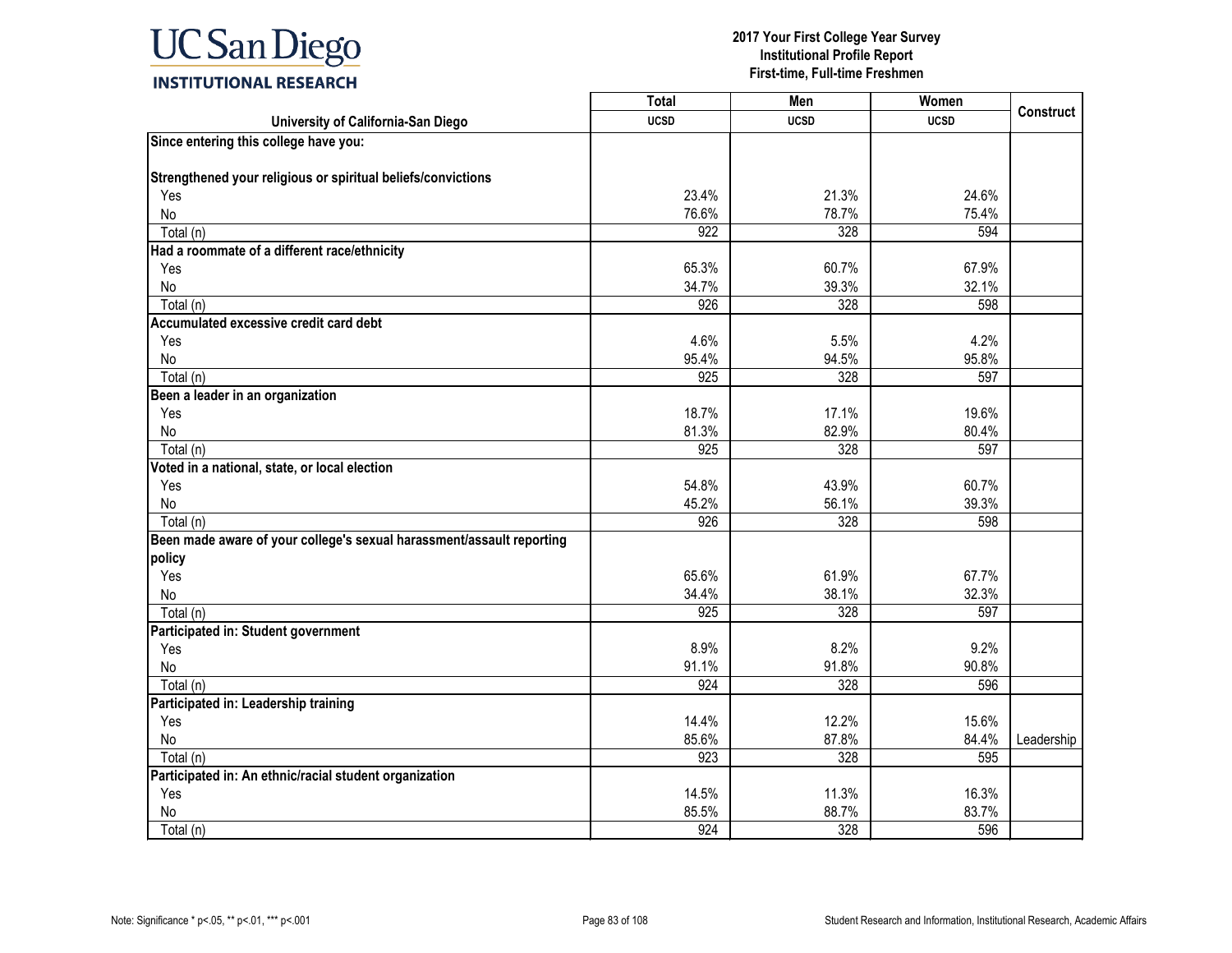

|                                                | <b>Total</b> | Men         | Women       |           |
|------------------------------------------------|--------------|-------------|-------------|-----------|
| University of California-San Diego             | <b>UCSD</b>  | <b>UCSD</b> | <b>UCSD</b> | Construct |
| Participated in: An LGBTQ student organization |              |             |             |           |
| Yes                                            | 5.2%         | 4.6%        | 5.5%        |           |
| No                                             | 94.8%        | 95.4%       | 94.5%       |           |
| Total (n)                                      | 926          | 328         | 598         |           |
| Participated in: A women's advocacy group      |              |             |             |           |
| Yes                                            | 6.9%         | 3.4%        | 8.9%        |           |
| No                                             | 93.1%        | 96.6%       | 91.1%       |           |
| Total (n)                                      | 924          | 328         | 596         |           |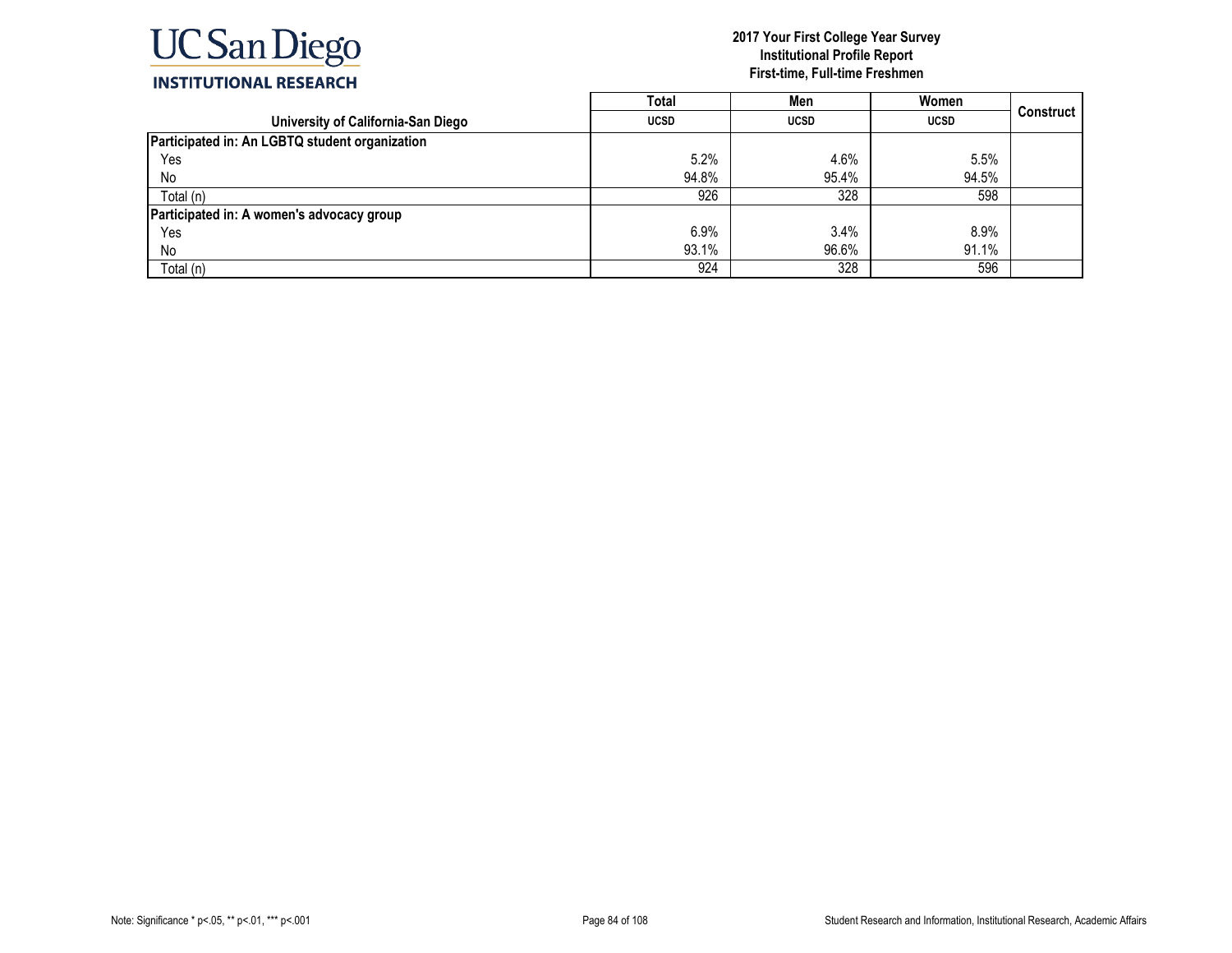

|                                                         | <b>Total</b> | Men              | Women       | <b>Construct</b> |
|---------------------------------------------------------|--------------|------------------|-------------|------------------|
| University of California-San Diego                      | <b>UCSD</b>  | <b>UCSD</b>      | <b>UCSD</b> |                  |
| Since entering this college, indicate how often you:    |              |                  |             |                  |
|                                                         |              |                  |             |                  |
| Turned in course assignment(s) late                     |              |                  |             |                  |
| Frequently                                              | 3.3%         | 5.0%             | 2.4%        | Academic         |
| Occasionally                                            | 27.7%        | 33.5%            | 24.5%       | Disengage-       |
| Not at all                                              | 69.0%        | 61.4%            | 73.1%       | ment             |
| Total (n)                                               | 903          | 319              | 584         |                  |
| Mean                                                    | 1.34         | 1.44             | 1.29        |                  |
| Standard deviation                                      | 0.54         | 0.59             | 0.51        |                  |
| Significance                                            |              |                  |             |                  |
| Effect size                                             |              |                  |             |                  |
| <b>Tutored another student</b>                          |              |                  |             |                  |
| Frequently                                              | 6.4%         | 10.4%            | 4.3%        |                  |
| Occasionally                                            | 44.0%        | 46.9%            | 42.5%       |                  |
| Not at all                                              | 49.6%        | 42.8%            | 53.3%       |                  |
| Total (n)                                               | 902          | 318              | 584         |                  |
| Mean                                                    | 1.57         | 1.68             | 1.51        |                  |
| Standard deviation                                      | 0.61         | 0.65             | 0.58        |                  |
| Significance                                            |              | ÷,               |             |                  |
| <b>Effect size</b>                                      |              |                  |             |                  |
| <b>Contributed to class discussions</b>                 |              |                  |             |                  |
| Frequently                                              | 23.8%        | 23.1%            | 24.2%       |                  |
| Occasionally                                            | 66.4%        | 65.8%            | 66.7%       |                  |
| Not at all                                              | 9.8%         | 11.1%            | 9.1%        |                  |
| Total (n)                                               | 899          | 316              | 583         |                  |
| Mean                                                    | 2.14         | 2.12             | 2.15        |                  |
| Standard deviation                                      | 0.56         | 0.57             | 0.56        |                  |
| Significance                                            |              |                  |             |                  |
| Effect size                                             |              |                  |             |                  |
| Discussed course content with students outside of class |              |                  |             |                  |
| Frequently                                              | 37.8%        | 34.7%            | 39.5%       |                  |
| Occasionally                                            | 54.7%        | 54.3%            | 54.9%       |                  |
| Not at all                                              | 7.5%         | 11.0%            | 5.6%        |                  |
| Total (n)                                               | 902          | $\overline{317}$ | 585         |                  |
| Mean                                                    | 2.30         | 2.24             | 2.34        |                  |
| Standard deviation                                      | 0.60         | 0.63             | 0.58        |                  |
| Significance                                            |              |                  |             |                  |
| <b>Effect size</b>                                      |              |                  |             |                  |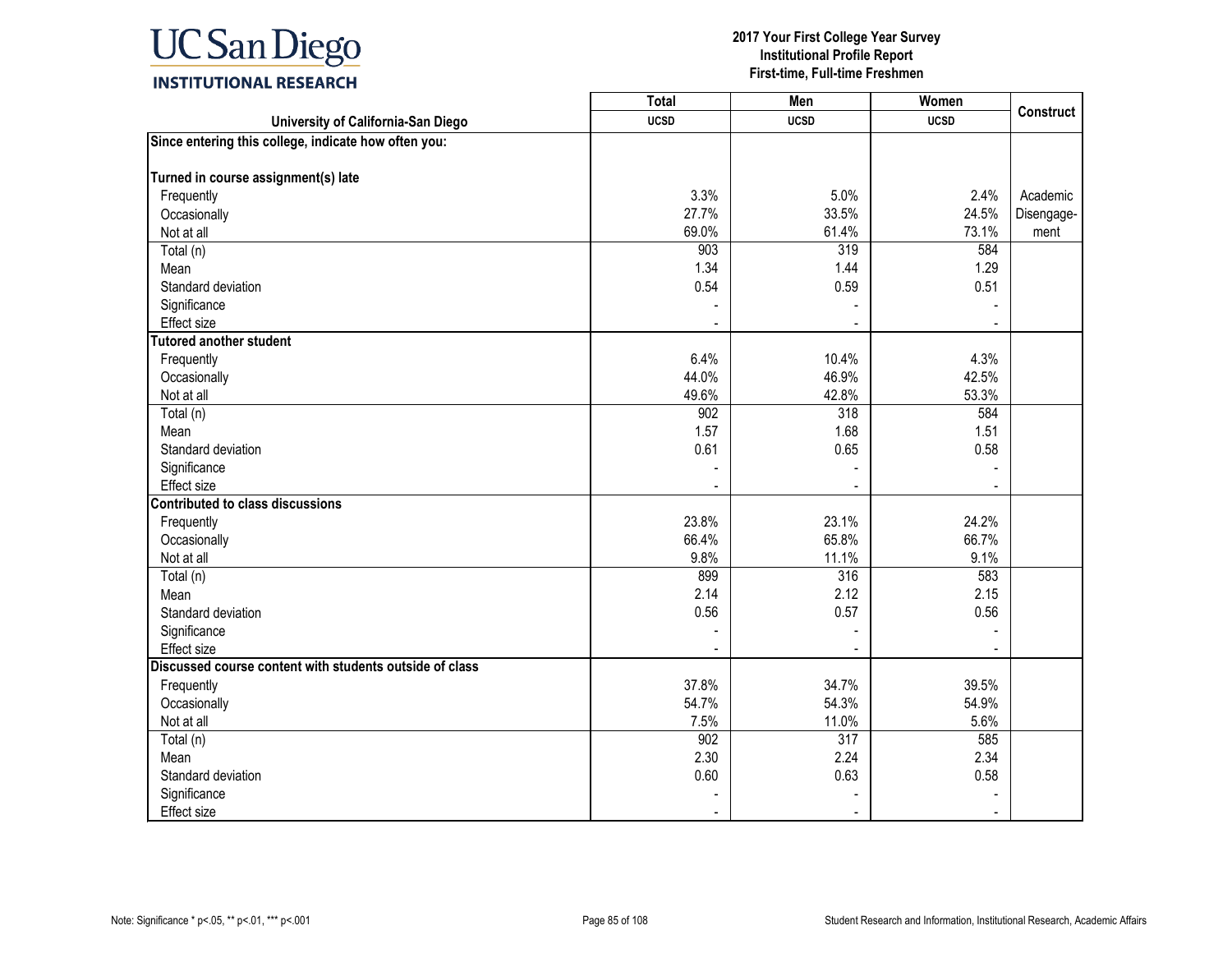

|                                                      | <b>Total</b> | Men         | Women       | <b>Construct</b> |
|------------------------------------------------------|--------------|-------------|-------------|------------------|
| University of California-San Diego                   | <b>UCSD</b>  | <b>UCSD</b> | <b>UCSD</b> |                  |
| Since entering this college, indicate how often you: |              |             |             |                  |
| <b>Skipped class</b>                                 |              |             |             |                  |
| Frequently                                           | 8.0%         | 8.2%        | 7.9%        | Academic         |
| Occasionally                                         | 65.9%        | 65.4%       | 66.2%       | Disengage-       |
| Not at all                                           | 26.1%        | 26.4%       | 26.0%       | ment             |
| Total (n)                                            | 903          | 318         | 585         |                  |
| Mean                                                 | 1.82         | 1.82        | 1.82        |                  |
| Standard deviation                                   | 0.56         | 0.56        | 0.55        |                  |
| Significance                                         |              |             |             |                  |
| Effect size                                          |              |             |             |                  |
| <b>Received tutoring</b>                             |              |             |             |                  |
| Frequently                                           | 9.7%         | 7.5%        | 10.9%       |                  |
| Occasionally                                         | 41.4%        | 42.1%       | 41.0%       |                  |
| Not at all                                           | 48.9%        | 50.3%       | 48.1%       |                  |
| Total (n)                                            | 904          | 318         | 586         |                  |
| Mean                                                 | 1.61         | 1.57        | 1.63        |                  |
| Standard deviation                                   | 0.66         | 0.63        | 0.67        |                  |
| Significance                                         |              |             |             |                  |
| <b>Effect size</b>                                   |              |             |             |                  |
| Communicated regularly with your professors          |              |             |             |                  |
| Frequently                                           | 5.5%         | 6.6%        | 5.0%        |                  |
| Occasionally                                         | 40.1%        | 43.7%       | 38.1%       |                  |
| Not at all                                           | 54.4%        | 49.7%       | 56.9%       |                  |
| Total (n)                                            | 903          | 318         | 585         |                  |
| Mean                                                 | 1.51         | 1.57        | 1.48        |                  |
| Standard deviation                                   | 0.60         | 0.62        | 0.59        |                  |
| Significance                                         |              |             |             |                  |
| Effect size                                          |              |             |             |                  |
| Worked on a professor's research project             |              |             |             |                  |
| Frequently                                           | 2.0%         | 2.5%        | 1.7%        |                  |
| Occasionally                                         | 9.3%         | 13.2%       | 7.2%        |                  |
| Not at all                                           | 88.7%        | 84.3%       | 91.1%       |                  |
| Total (n)                                            | 903          | 318         | 585         |                  |
| Mean                                                 | 1.13         | 1.18        | 1.11        |                  |
| Standard deviation                                   | 0.39         | 0.45        | 0.36        |                  |
| Significance                                         |              |             |             |                  |
| <b>Effect size</b>                                   |              |             |             |                  |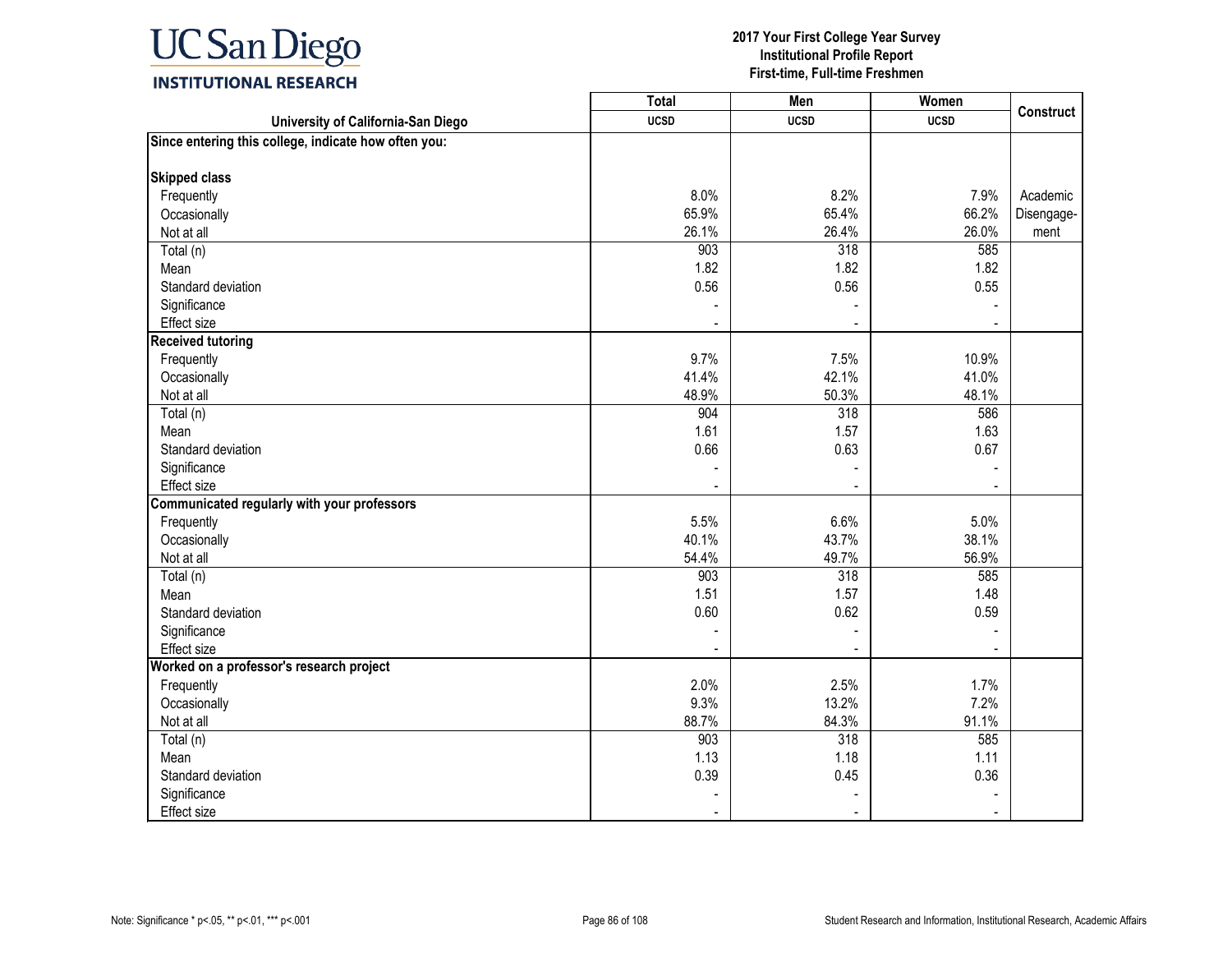

|                                                                   | Total       | Men         | Women          |                  |
|-------------------------------------------------------------------|-------------|-------------|----------------|------------------|
| University of California-San Diego                                | <b>UCSD</b> | <b>UCSD</b> | <b>UCSD</b>    | <b>Construct</b> |
| Since entering this college, indicate how often you:              |             |             |                |                  |
|                                                                   |             |             |                |                  |
| Turned in course assignments that did not reflect your best work  |             |             |                |                  |
| Frequently                                                        | 10.3%       | 12.9%       | 8.9%           | Academic         |
| Occasionally                                                      | 65.4%       | 63.5%       | 66.5%          | Disengage-       |
| Not at all                                                        | 24.3%       | 23.6%       | 24.6%          | ment             |
| Total (n)                                                         | 903         | 318         | 585            |                  |
| Mean                                                              | 1.86        | 1.89        | 1.84           |                  |
| Standard deviation                                                | 0.57        | 0.60        | 0.56           |                  |
| Significance                                                      |             |             |                |                  |
| Effect size                                                       |             |             | ٠              |                  |
| Had difficulty getting along with your roommate(s) / housemate(s) |             |             |                |                  |
| Frequently                                                        | 12.5%       | 11.9%       | 12.8%          |                  |
| Occasionally                                                      | 37.3%       | 33.6%       | 39.2%          |                  |
| Not at all                                                        | 50.2%       | 54.4%       | 48.0%          |                  |
| Total (n)                                                         | 904         | 318         | 586            |                  |
| Mean                                                              | 1.62        | 1.58        | 1.65           |                  |
| Standard deviation                                                | 0.70        | 0.70        | 0.70           |                  |
| Significance                                                      |             |             | $\blacksquare$ |                  |
| Effect size                                                       |             |             |                |                  |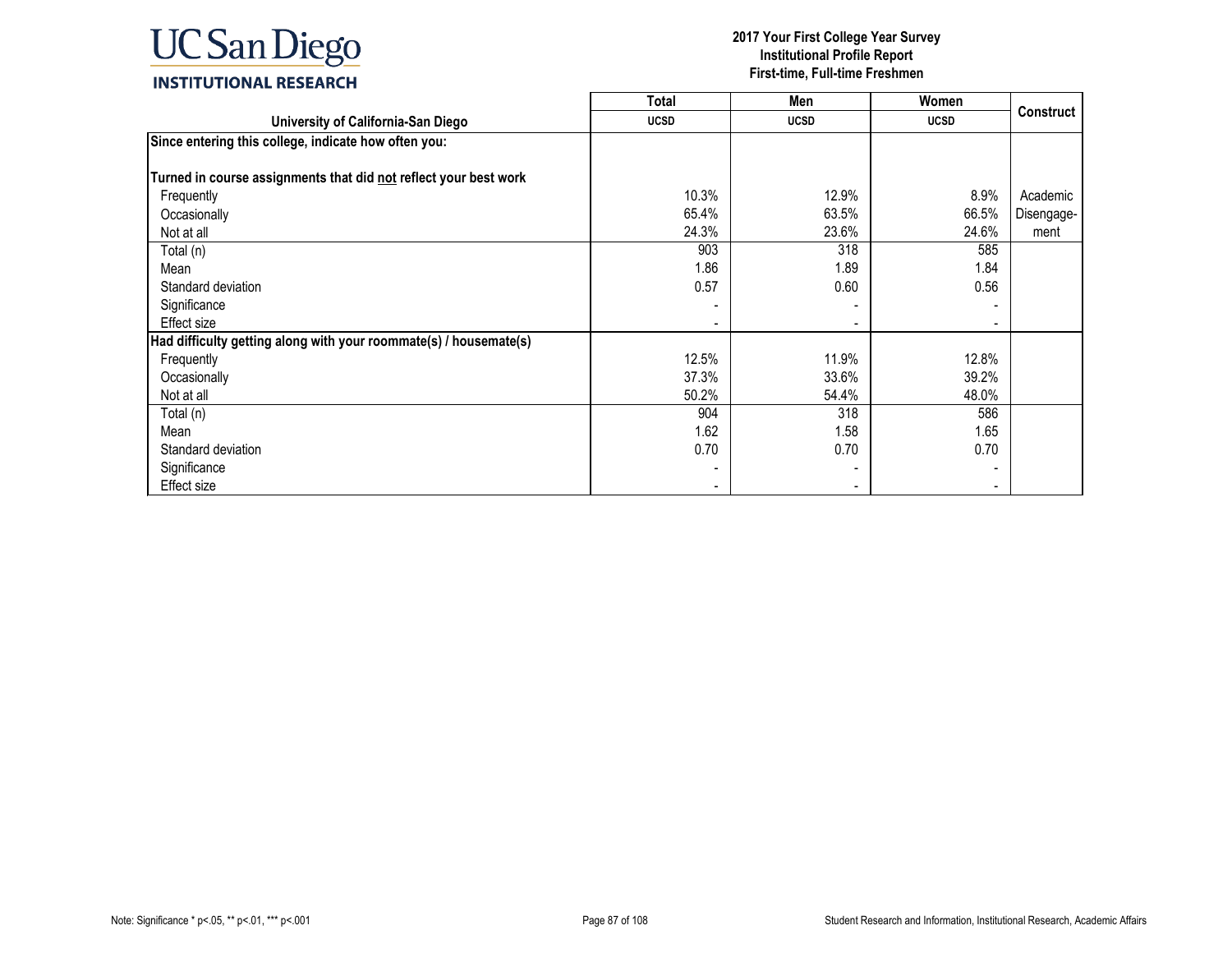

|                                                      | <b>Total</b> | Men         | Women       |                  |
|------------------------------------------------------|--------------|-------------|-------------|------------------|
| University of California-San Diego                   | <b>UCSD</b>  | <b>UCSD</b> | <b>UCSD</b> | <b>Construct</b> |
| Since entering this college, indicate how often you: |              |             |             |                  |
|                                                      |              |             |             |                  |
| Witnessed academic dishonesty/cheating               |              |             |             |                  |
| Frequently                                           | 4.4%         | 6.9%        | 3.1%        |                  |
| Occasionally                                         | 26.6%        | 33.0%       | 23.1%       |                  |
| Not at all                                           | 69.0%        | 60.1%       | 73.8%       |                  |
| Total (n)                                            | 903          | 318         | 585         |                  |
| Mean                                                 | 1.35         | 1.47        | 1.29        |                  |
| Standard deviation                                   | 0.56         | 0.62        | 0.52        |                  |
| Significance                                         |              |             |             |                  |
| <b>Effect size</b>                                   |              |             |             |                  |
| Went home for the weekend                            |              |             |             |                  |
| Frequently                                           | 21.0%        | 19.2%       | 21.9%       |                  |
| Occasionally                                         | 38.9%        | 37.7%       | 39.6%       |                  |
| Not at all                                           | 40.1%        | 43.1%       | 38.5%       |                  |
| Total (n)                                            | 902          | 318         | 584         |                  |
| Mean                                                 | 1.81         | 1.76        | 1.83        |                  |
| Standard deviation                                   | 0.76         | 0.75        | 0.76        |                  |
| Significance                                         |              |             |             |                  |
| <b>Effect size</b>                                   |              |             |             |                  |
| Received advice/counseling from another student      |              |             |             |                  |
| Frequently                                           | 10.2%        | 7.9%        | 11.4%       |                  |
| Occasionally                                         | 61.7%        | 64.7%       | 60.1%       |                  |
| Not at all                                           | 28.1%        | 27.4%       | 28.5%       |                  |
| Total (n)                                            | 903          | 317         | 586         |                  |
| Mean                                                 | 1.82         | 1.80        | 1.83        |                  |
| Standard deviation                                   | 0.59         | 0.56        | 0.61        |                  |
| Significance                                         |              |             |             |                  |
| Effect size                                          |              |             |             |                  |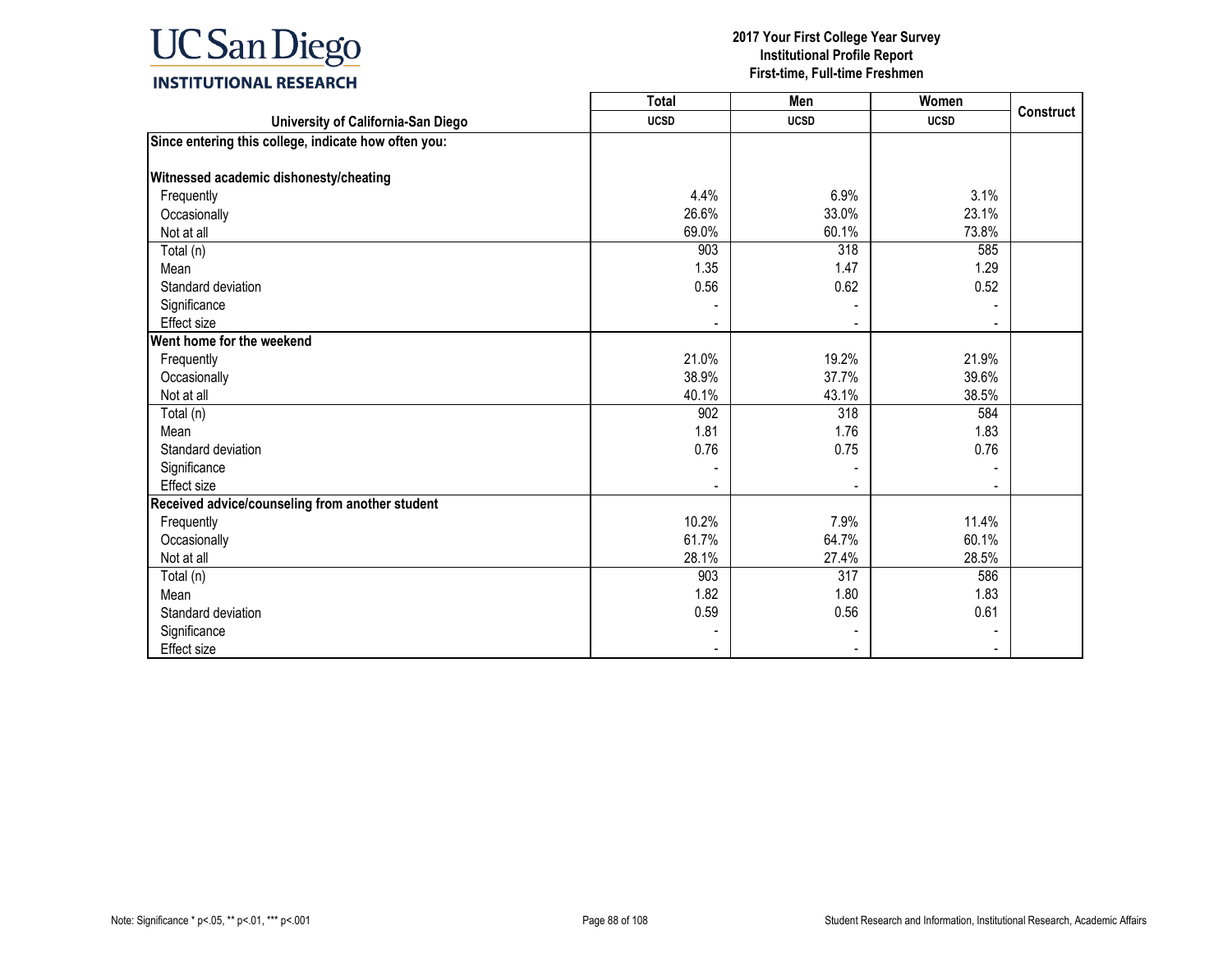

|                                                      | <b>Total</b> | Men         | Women       | <b>Construct</b> |
|------------------------------------------------------|--------------|-------------|-------------|------------------|
| University of California-San Diego                   | <b>UCSD</b>  | <b>UCSD</b> | <b>UCSD</b> |                  |
| Since entering this college, indicate how often you: |              |             |             |                  |
| Fell asleep in class                                 |              |             |             |                  |
| Frequently                                           | 5.6%         | 6.0%        | 5.5%        | Academic         |
| Occasionally                                         | 38.6%        | 43.1%       | 36.2%       | Disengage-       |
| Not at all                                           | 55.8%        | 50.9%       | 58.4%       | ment             |
| Total (n)                                            | 904          | 318         | 586         |                  |
| Mean                                                 | 1.50         | 1.55        | 1.47        |                  |
| Standard deviation                                   | 0.60         | 0.61        | 0.60        |                  |
| Significance                                         |              |             |             |                  |
| <b>Effect size</b>                                   |              | $\sim$      |             |                  |
| Had difficulty getting the courses you need          |              |             |             |                  |
| Frequently                                           | 23.2%        | 21.1%       | 24.3%       |                  |
| Occasionally                                         | 48.7%        | 47.5%       | 49.3%       |                  |
| Not at all                                           | 28.2%        | 31.4%       | 26.4%       |                  |
| Total (n)                                            | 902          | 318         | 584         |                  |
| Mean                                                 | 1.95         | 1.90        | 1.98        |                  |
| Standard deviation                                   | 0.72         | 0.72        | 0.71        |                  |
| Significance                                         |              |             |             |                  |
| <b>Effect size</b>                                   |              |             |             |                  |
| Texted or used social media during class             |              |             |             |                  |
| Frequently                                           | 26.3%        | 22.0%       | 28.7%       |                  |
| Occasionally                                         | 60.6%        | 60.7%       | 60.6%       |                  |
| Not at all                                           | 13.1%        | 17.3%       | 10.8%       |                  |
| Total (n)                                            | 904          | 318         | 586         |                  |
| Mean                                                 | 2.13         | 2.05        | 2.18        |                  |
| Standard deviation                                   | 0.61         | 0.63        | 0.60        |                  |
| Significance                                         |              |             |             |                  |
| Effect size                                          |              |             |             |                  |
| Worked with classmates on group projects             |              |             |             |                  |
| Frequently                                           | 12.3%        | 12.3%       | 12.3%       |                  |
| Occasionally                                         | 67.7%        | 65.1%       | 69.2%       |                  |
| Not at all                                           | 20.0%        | 22.6%       | 18.5%       |                  |
| Total (n)                                            | 902          | 318         | 584         |                  |
| Mean                                                 | 1.92         | 1.90        | 1.94        |                  |
| Standard deviation                                   | 0.56         | 0.58        | 0.55        |                  |
| Significance                                         |              |             |             |                  |
| <b>Effect size</b>                                   |              |             |             |                  |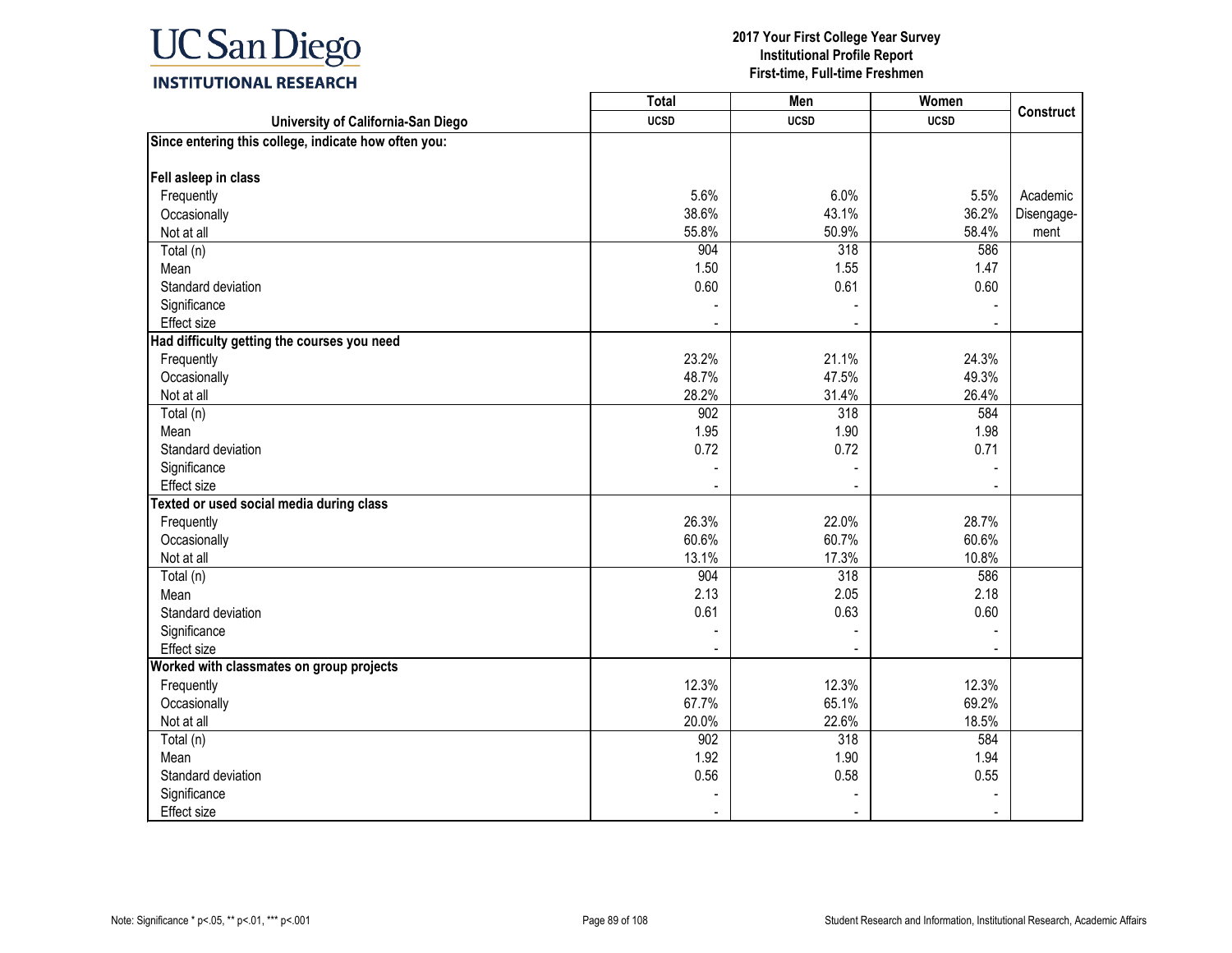

|                                                         | <b>Total</b>     | Men            | Women       | <b>Construct</b> |
|---------------------------------------------------------|------------------|----------------|-------------|------------------|
| University of California-San Diego                      | <b>UCSD</b>      | <b>UCSD</b>    | <b>UCSD</b> |                  |
| Accessed your campus' library resources electronically  |                  |                |             |                  |
| Frequently                                              | 12.3%            | 8.2%           | 14.5%       |                  |
| Occasionally                                            | 56.1%            | 55.3%          | 56.6%       |                  |
| Not at all                                              | 31.6%            | 36.5%          | 28.9%       |                  |
| Total (n)                                               | $\overline{903}$ | 318            | 585         |                  |
| Mean                                                    | 1.81             | 1.72           | 1.86        |                  |
| <b>Standard Deviation</b>                               | 0.63             | 0.61           | 0.64        |                  |
| Significance                                            |                  |                |             |                  |
| <b>Effect Size</b>                                      |                  | $\blacksquare$ |             |                  |
| Made a presentation in class                            |                  |                |             |                  |
| Frequently                                              | 4.4%             | 5.3%           | 3.9%        |                  |
| Occasionally                                            | 57.9%            | 57.9%          | 58.0%       |                  |
| Not at all                                              | 37.6%            | 36.8%          | 38.1%       |                  |
| Total (n)                                               | 901              | 318            | 583         |                  |
| Mean                                                    | 1.67             | 1.69           | 1.66        |                  |
| Standard deviation                                      | 0.56             | 0.57           | 0.55        |                  |
| Significance                                            |                  |                |             |                  |
| <b>Effect size</b>                                      |                  |                |             |                  |
| Used the institution's course catalog (paper or online) |                  |                |             |                  |
| Frequently                                              | 21.2%            | 16.4%          | 23.8%       |                  |
| Occasionally                                            | 52.4%            | 55.3%          | 50.8%       |                  |
| Not at all                                              | 26.4%            | 28.3%          | 25.4%       |                  |
| Total (n)                                               | 901              | 318            | 583         |                  |
| Mean                                                    | 1.95             | 1.88           | 1.98        |                  |
| Standard deviation                                      | 0.69             | 0.66           | 0.70        |                  |
| Significance                                            |                  |                |             |                  |
| <b>Effect size</b>                                      |                  |                |             |                  |
| Are you currently registered to vote?                   |                  |                |             |                  |
| Ineligible                                              | 15.1%            | 15.3%          | 14.9%       |                  |
| Yes                                                     | 71.1%            | 65.6%          | 74.1%       |                  |
| No                                                      | 13.8%            | 19.1%          | 11.0%       |                  |
| Total (n)                                               | 910              | 320            | 590         |                  |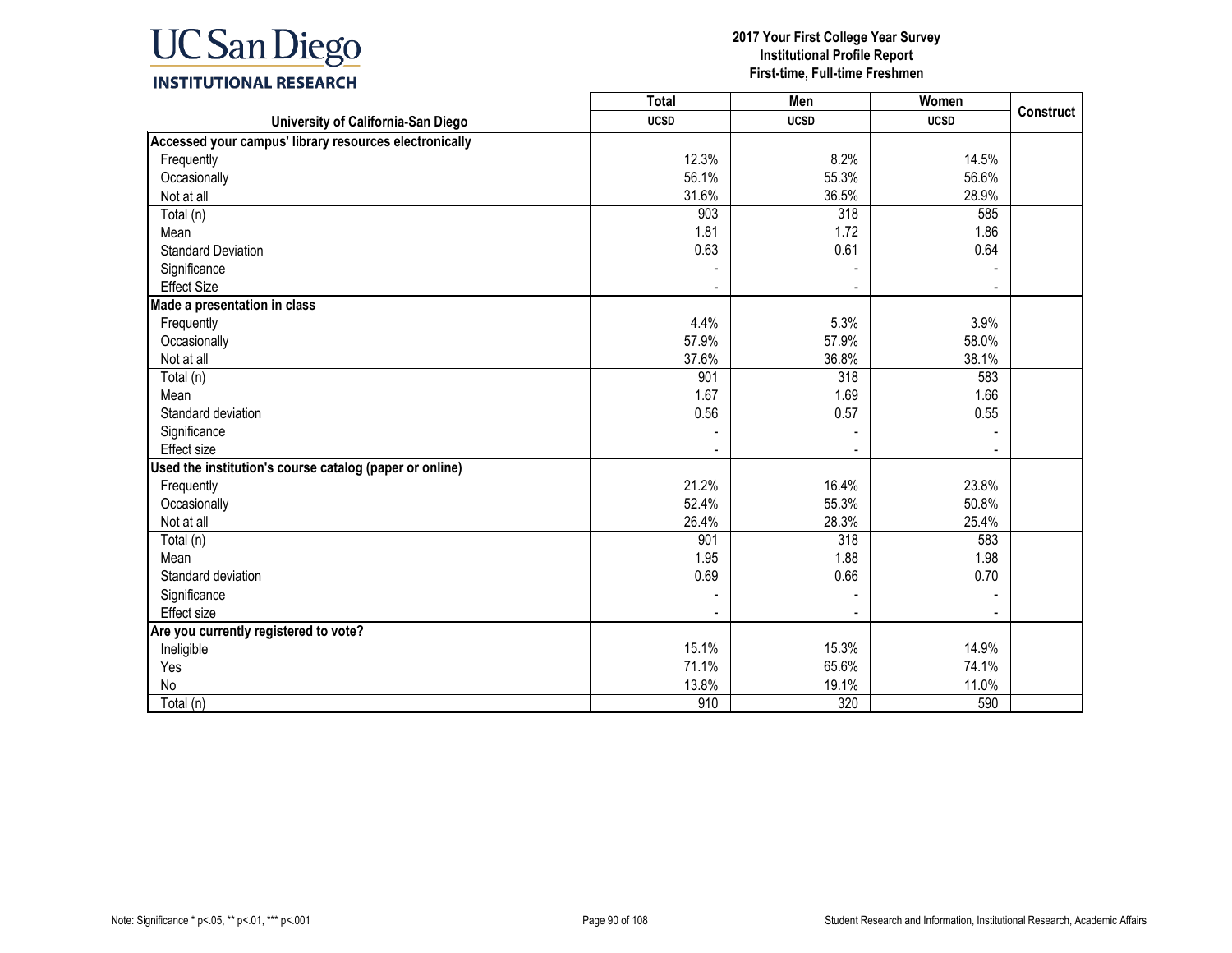

|                                                                              | <b>Total</b> | Men         | Women       |                  |
|------------------------------------------------------------------------------|--------------|-------------|-------------|------------------|
| University of California-San Diego                                           | <b>UCSD</b>  | <b>UCSD</b> | <b>UCSD</b> | <b>Construct</b> |
| If you could make your college choice over, would you still choose to enroll |              |             |             |                  |
| at your current (or most recent) college?                                    |              |             |             |                  |
| Definitely yes                                                               | 36.0%        | 36.4%       | 35.8%       |                  |
| Probably yes                                                                 | 39.3%        | 36.8%       | 40.7%       |                  |
| Probably not                                                                 | 13.0%        | 13.4%       | 12.7%       |                  |
| Definitely not                                                               | 5.3%         | 7.5%        | 4.1%        | Overall          |
| Not sure yet                                                                 | 6.5%         | 5.9%        | 6.8%        | Satisfaction     |
| Total (n)                                                                    | 911          | 321         | 590         |                  |
| Mean                                                                         | 3.93         | 3.90        | 3.95        |                  |
| Standard deviation                                                           | 1.13         | 1.15        | 1.12        |                  |
| Significance                                                                 |              |             |             |                  |
| Effect size                                                                  |              |             |             |                  |
| What do you think you will be doing in Fall 2017?                            |              |             |             |                  |
| Attending your current (or most recent) institution                          | 95.7%        | 93.4%       | 96.9%       |                  |
| Attending another institution                                                | 2.3%         | 2.8%        | 2.0%        |                  |
| Don't know / have not decided yet                                            | 1.4%         | 2.8%        | 0.7%        |                  |
| Not attending any institution                                                | 0.6%         | 0.9%        | 0.3%        |                  |
| Total (n)                                                                    | 908          | 319         | 589         |                  |
| Do you plan to do any of the following this summer?                          |              |             |             |                  |
| Take courses at this institution                                             |              |             |             |                  |
| No                                                                           | 68.4%        | 68.9%       | 68.1%       |                  |
| Yes                                                                          | 31.6%        | 31.1%       | 31.9%       |                  |
| Total (n)                                                                    | 885          | 309         | 576         |                  |
| Take courses at another institution                                          |              |             |             |                  |
| No                                                                           | 73.0%        | 75.1%       | 71.9%       |                  |
| Yes                                                                          | 27.0%        | 24.9%       | 28.1%       |                  |
| Total (n)                                                                    | 874          | 305         | 569         |                  |
| Work for pay                                                                 |              |             |             |                  |
| No                                                                           | 29.1%        | 31.1%       | 28.0%       |                  |
| Yes                                                                          | 70.9%        | 68.9%       | 72.0%       |                  |
| Total (n)                                                                    | 879          | 305         | 574         |                  |
| Do you plan to do any of the following this summer?                          |              |             |             |                  |
| Perform volunteer work                                                       |              |             |             |                  |
| No                                                                           | 53.1%        | 61.8%       | 48.4%       |                  |
| Yes                                                                          | 46.9%        | 38.2%       | 51.6%       |                  |
| Total (n)                                                                    | 870          | 304         | 566         |                  |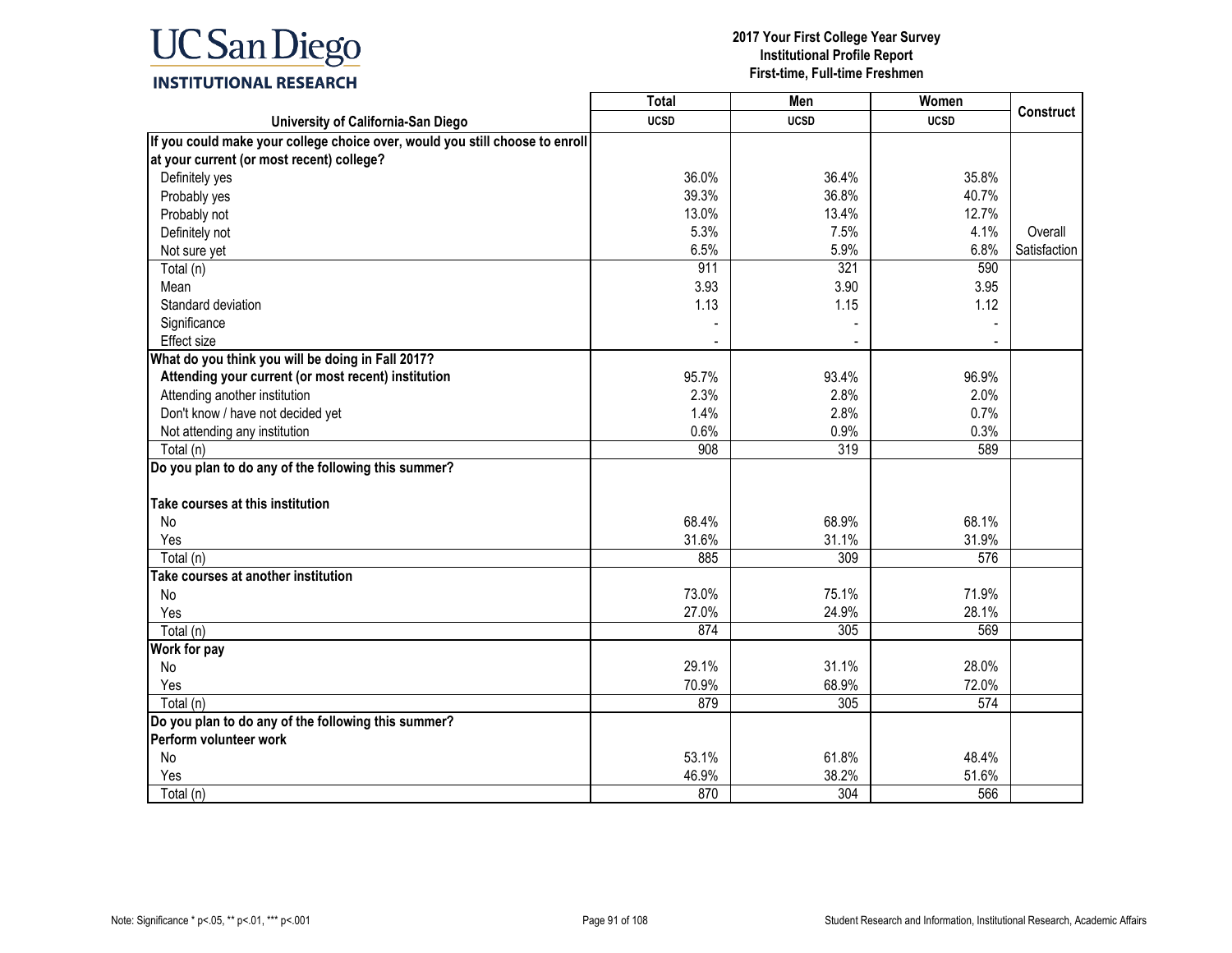

|                                                                         | <b>Total</b> | Men              | Women       | <b>Construct</b> |
|-------------------------------------------------------------------------|--------------|------------------|-------------|------------------|
| University of California-San Diego                                      | <b>UCSD</b>  | <b>UCSD</b>      | <b>UCSD</b> |                  |
| Do you plan to do any of the following this summer?                     |              |                  |             |                  |
|                                                                         |              |                  |             |                  |
| Participate in an internship                                            |              |                  |             |                  |
| No                                                                      | 70.5%        | 66.2%            | 72.8%       |                  |
| Yes                                                                     | 29.5%        | 33.8%            | 27.2%       |                  |
| Total (n)                                                               | 874          | 305              | 569         |                  |
| <b>Travel</b>                                                           |              |                  |             |                  |
| No                                                                      | 37.4%        | 43.6%            | 34.0%       |                  |
| Yes                                                                     | 62.6%        | 56.4%            | 66.0%       |                  |
| Total (n)                                                               | 875          | 305              | 570         |                  |
| Are you currently a full-time or part-time student?                     |              |                  |             |                  |
| Full-time                                                               | 100.0%       | 100.0%           | 100.0%      |                  |
| Part-time                                                               | 0.0%         | 0.0%             | 0.0%        |                  |
| Not enrolled                                                            | 0.0%         | 0.0%             | 0.0%        |                  |
| Total (n)                                                               | 1,120        | 396              | 724         |                  |
| Did you transfer into this institution from another college/university? |              |                  |             |                  |
| Yes                                                                     | 7.7%         | 9.3%             | 6.9%        |                  |
| No                                                                      | 92.3%        | 90.7%            | 93.1%       |                  |
| Total (n)                                                               | 893          | $\overline{312}$ | 581         |                  |
| What year did you first enter this college:                             |              |                  |             |                  |
| 2012 or earlier                                                         | 0.0%         | 0.0%             | 0.0%        |                  |
| 2013                                                                    | 0.0%         | 0.0%             | 0.0%        |                  |
| 2014                                                                    | 0.1%         | 0.0%             | 0.1%        |                  |
| 2015                                                                    | 0.1%         | 0.0%             | 0.1%        |                  |
| 2016 or 2017                                                            | 99.8%        | 100.0%           | 99.7%       |                  |
| Total (n)                                                               | 1,057        | 372              | 685         |                  |
| What year did you first enter your 1st college:                         |              |                  |             |                  |
| 2012 or earlier                                                         | 0.0%         | 0.0%             | 0.0%        |                  |
| 2013                                                                    | 0.0%         | 0.0%             | 0.0%        |                  |
| 2014                                                                    | 0.0%         | 0.0%             | 0.0%        |                  |
| 2015                                                                    | 0.0%         | 0.0%             | 0.0%        |                  |
| 2016 or 2017                                                            | 100.0%       | 100.0%           | 100.0%      |                  |
| Total (n)                                                               | 1,013        | 361              | 652         |                  |
| Is English your native language?                                        |              |                  |             |                  |
| Yes                                                                     | 77.7%        | 79.2%            | 76.9%       |                  |
| No                                                                      | 22.3%        | 20.8%            | 23.1%       |                  |
| Total (n)                                                               | 893          | 312              | 581         |                  |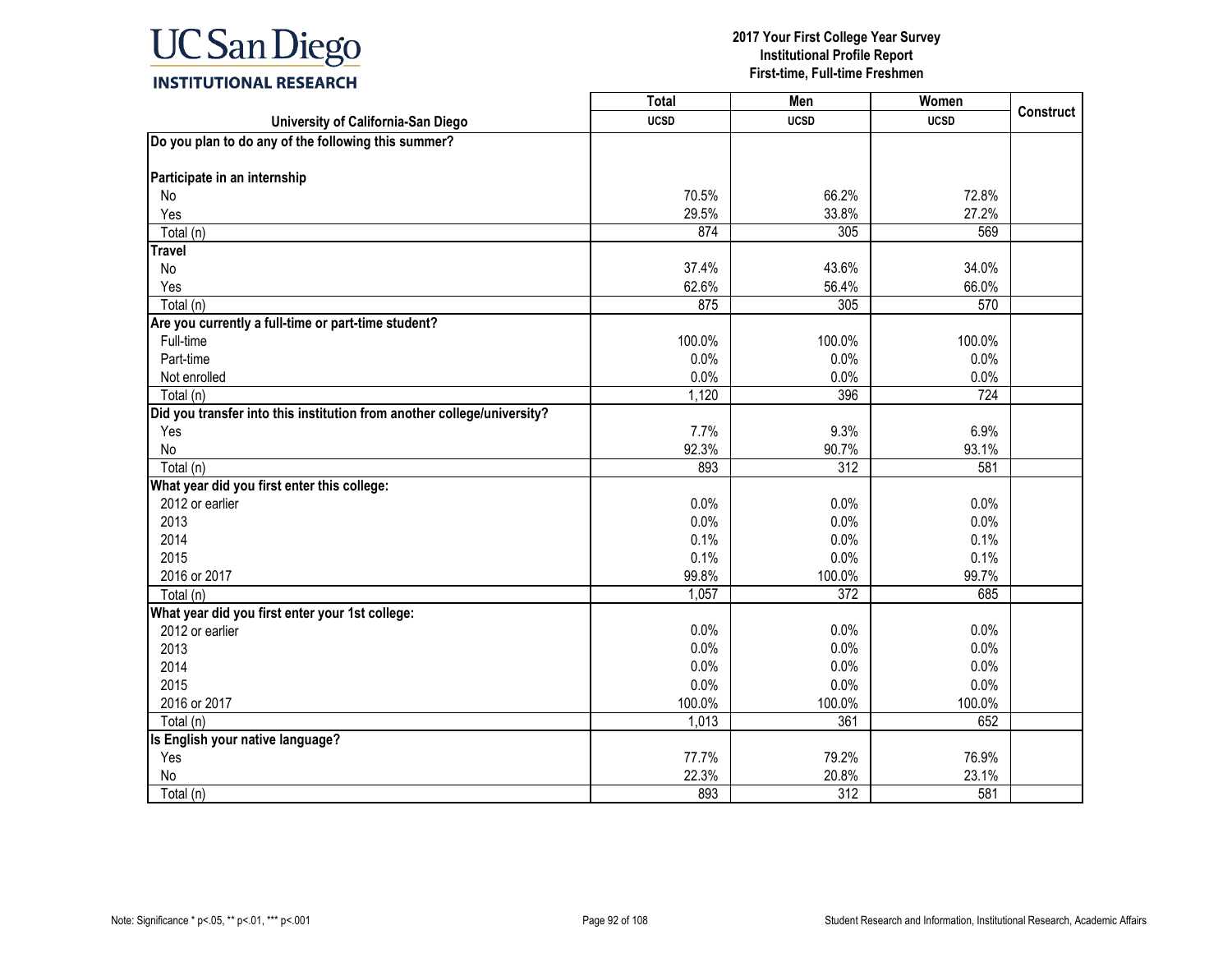

|                                    | <b>Total</b> | Men         | Women       |                  |
|------------------------------------|--------------|-------------|-------------|------------------|
| University of California-San Diego | <b>UCSD</b>  | <b>UCSD</b> | <b>UCSD</b> | <b>Construct</b> |
| Do you identify as transgender?    |              |             |             |                  |
| Yes                                | 0.8%         | 0.8%        | 0.8%        |                  |
| No                                 | 99.2%        | 99.2%       | 99.2%       |                  |
| Total (n)                          | 1,106        | 391         | 715         |                  |
| What is your sexual orientation?   |              |             |             |                  |
| Heterosexual/Straight              | 85.4%        | 88.0%       | 84.0%       |                  |
| Gay                                | 2.0%         | 5.6%        | $0.0\%$     |                  |
| Lesbian                            | 0.9%         | 0.0%        | 1.4%        |                  |
| Bisexual                           | 7.3%         | 3.8%        | 9.2%        |                  |
| Queer                              | 1.7%         | 0.3%        | 2.5%        |                  |
| Other                              | 2.7%         | 2.3%        | 2.9%        |                  |
| Total (n)                          | 1,111        | 393         | 718         |                  |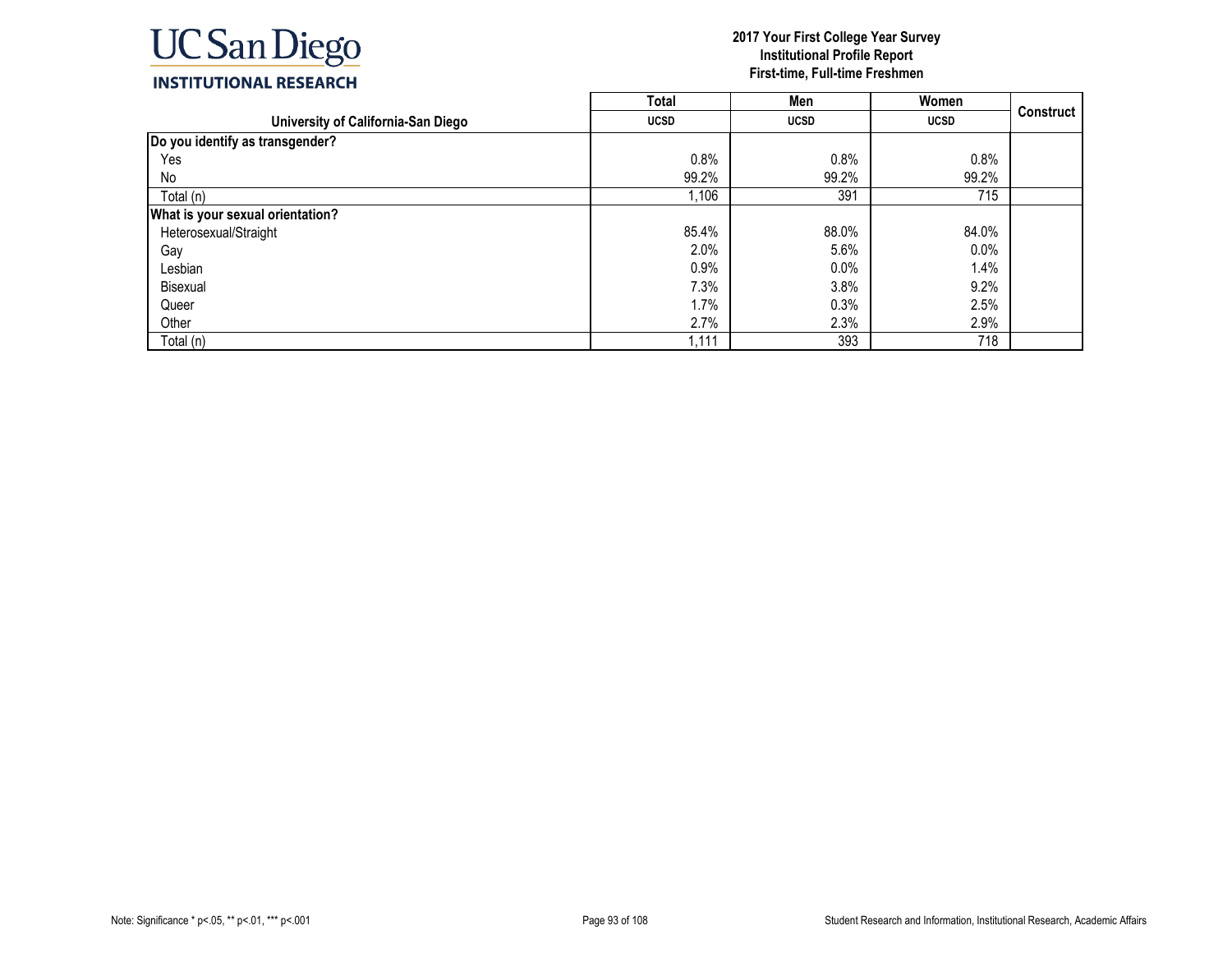

|                                                                           | Total       | Men         | Women       | <b>Construct</b> |
|---------------------------------------------------------------------------|-------------|-------------|-------------|------------------|
| University of California-San Diego                                        | <b>UCSD</b> | <b>UCSD</b> | <b>UCSD</b> |                  |
| To what extent are the following statements true to you:                  |             |             |             |                  |
|                                                                           |             |             |             |                  |
| I have a strong sense of belonging to a community of scientists           |             |             |             |                  |
| Strongly agree                                                            | 8.0%        | 12.7%       | 5.5%        |                  |
| Agree Somewhat                                                            | 28.1%       | 29.9%       | 27.1%       |                  |
| Neutral                                                                   | 29.3%       | 29.6%       | 29.1%       |                  |
| Disagree Somewhat                                                         | 18.3%       | 12.4%       | 21.4%       |                  |
| <b>Strongly Disagree</b>                                                  | 16.4%       | 15.3%       | 17.0%       |                  |
| Total (n)                                                                 | 898         | 314         | 584         |                  |
| Significance                                                              |             |             |             |                  |
| derive a great personal satisfaction from working on a team that is doing |             |             |             |                  |
| important research                                                        |             |             |             |                  |
| Strongly agree                                                            | 14.6%       | 18.2%       | 12.7%       |                  |
| Agree Somewhat                                                            | 34.9%       | 37.9%       | 33.3%       |                  |
| Neutral                                                                   | 32.3%       | 27.7%       | 34.8%       |                  |
| Disagree Somewhat                                                         | 8.7%        | 6.1%        | 10.1%       |                  |
| <b>Strongly Disagree</b>                                                  | 9.5%        | 10.2%       | 9.1%        |                  |
| Total (n)                                                                 | 897         | 314         | 583         |                  |
| Mean                                                                      | 3.36        | 3.48        | 3.30        |                  |
| Standard deviation                                                        | 1.13        | 1.16        | 1.10        |                  |
| Significance                                                              |             |             |             |                  |
| <b>Effect size</b>                                                        |             |             |             |                  |
| think of myself as a scientist                                            |             |             |             |                  |
| Strongly agree                                                            | 9.4%        | 13.1%       | 7.4%        |                  |
| Agree Somewhat                                                            | 26.1%       | 31.6%       | 23.2%       |                  |
| Neutral                                                                   | 30.0%       | 26.2%       | 32.1%       |                  |
| Disagree Somewhat                                                         | 17.6%       | 15.7%       | 18.7%       |                  |
| <b>Strongly Disagree</b>                                                  | 16.9%       | 13.4%       | 18.7%       |                  |
| Total (n)                                                                 | 896         | 313         | 583         |                  |
| Mean                                                                      | 2.94        | 3.15        | 2.82        |                  |
| Standard deviation                                                        | 1.22        | 1.23        | 1.20        |                  |
| Significance                                                              |             |             |             |                  |
| Effect size                                                               |             |             |             |                  |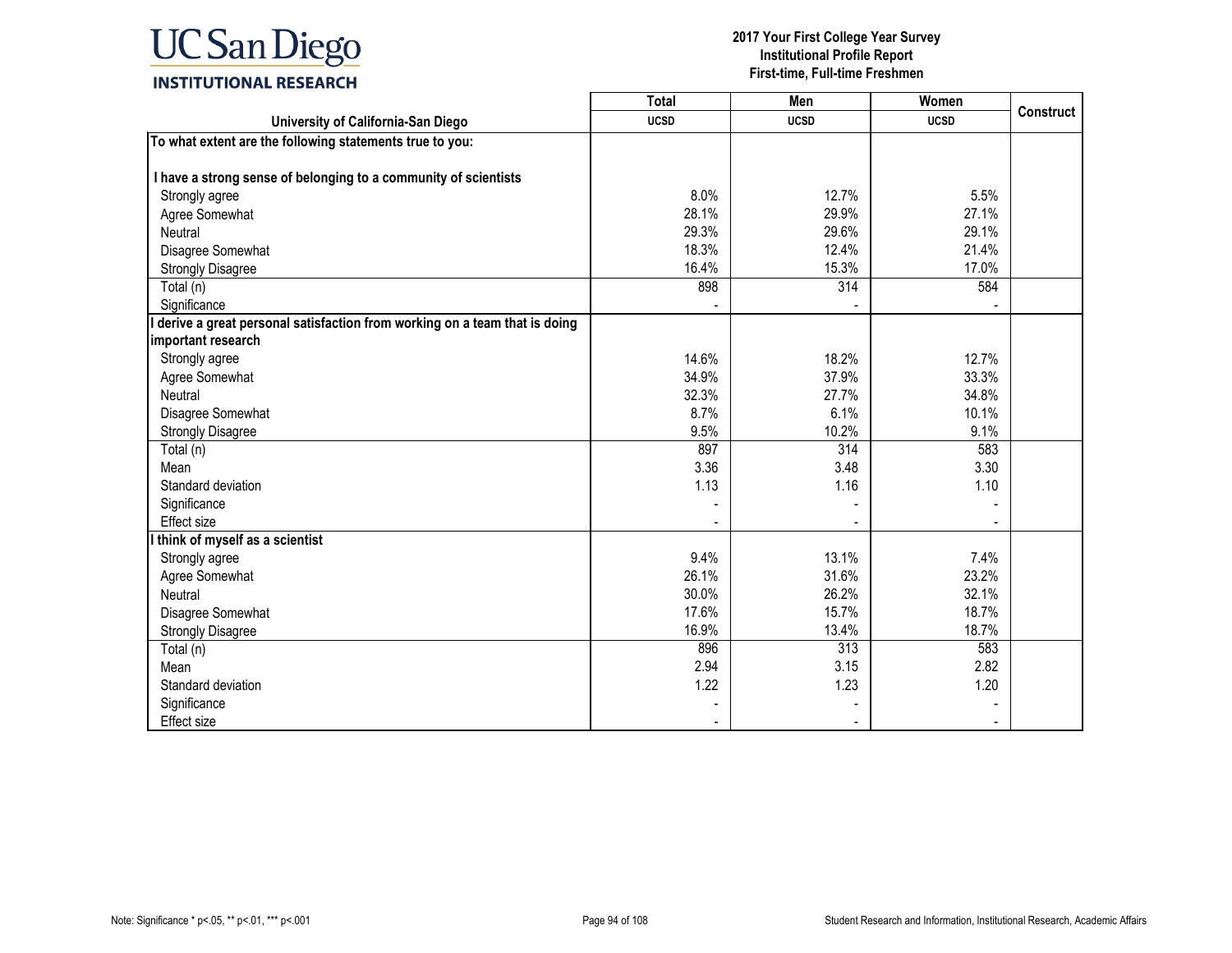

|                                                                             | <b>Total</b> | Men         | Women       | <b>Construct</b> |
|-----------------------------------------------------------------------------|--------------|-------------|-------------|------------------|
| University of California-San Diego                                          | <b>UCSD</b>  | <b>UCSD</b> | <b>UCSD</b> |                  |
| I feel like I belong in the field of science                                |              |             |             |                  |
| Strongly agree                                                              | 19.7%        | 23.6%       | 17.6%       |                  |
| Agree Somewhat                                                              | 32.4%        | 31.8%       | 32.7%       |                  |
| Neutral                                                                     | 21.5%        | 24.2%       | 20.0%       |                  |
| Disagree Somewhat                                                           | 12.8%        | 9.6%        | 14.6%       |                  |
| <b>Strongly Disagree</b>                                                    | 13.6%        | 10.8%       | 15.1%       |                  |
| Total (n)                                                                   | 898          | 314         | 584         |                  |
| Mean                                                                        | 3.32         | 3.48        | 3.23        |                  |
| Standard deviation                                                          | 1.30         | 1.25        | 1.32        |                  |
| Significance                                                                |              |             |             |                  |
| Effect size                                                                 |              |             |             |                  |
| How confident are you that you can:                                         |              |             |             |                  |
|                                                                             |              |             |             |                  |
| Use technical science skills (use of tools, instruments, and/or techniques) |              |             |             |                  |
| Absolutely                                                                  | 13.3%        | 21.5%       | 8.9%        |                  |
| Very                                                                        | 28.2%        | 31.2%       | 26.6%       |                  |
| Moderately                                                                  | 36.7%        | 37.0%       | 36.5%       |                  |
| Somewhat                                                                    | 13.1%        | 6.8%        | 16.5%       |                  |
| Not at All                                                                  | 8.7%         | 3.5%        | 11.5%       |                  |
| Total (n)                                                                   | 886          | 311         | 575         |                  |
| Mean                                                                        | 3.24         | 3.60        | 3.05        |                  |
| Standard deviation                                                          | 1.11         | 1.01        | 1.12        |                  |
| Significance                                                                |              |             |             |                  |
| <b>Effect size</b>                                                          |              |             |             |                  |
| Generate a research question                                                |              |             |             |                  |
| Absolutely                                                                  | 9.8%         | 11.9%       | 8.7%        |                  |
| Very                                                                        | 22.5%        | 26.4%       | 20.3%       |                  |
| Moderately                                                                  | 40.0%        | 39.2%       | 40.3%       |                  |
| Somewhat                                                                    | 19.1%        | 18.0%       | 19.7%       |                  |
| Not at All                                                                  | 8.7%         | 4.5%        | 11.0%       |                  |
| Total (n)                                                                   | 886          | 311         | 575         |                  |
| Mean                                                                        | 3.06         | 3.23        | 2.96        |                  |
| Standard deviation                                                          | 1.07         | 1.02        | 1.09        |                  |
| Significance                                                                |              |             |             |                  |
| <b>Effect size</b>                                                          |              |             |             |                  |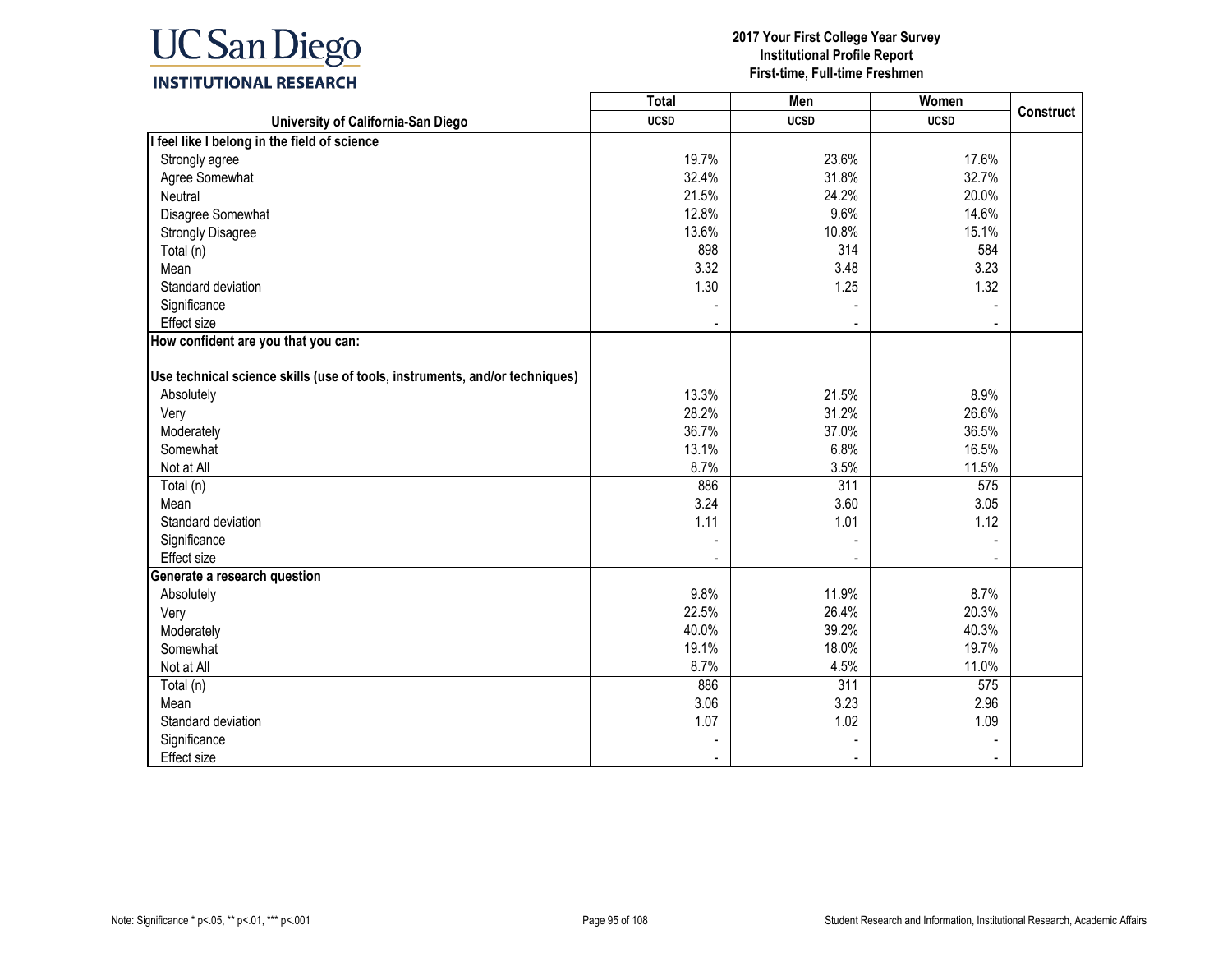

|                                             | <b>Total</b> | Men              | Women       | <b>Construct</b> |
|---------------------------------------------|--------------|------------------|-------------|------------------|
| University of California-San Diego          | <b>UCSD</b>  | <b>UCSD</b>      | <b>UCSD</b> |                  |
| Determine how to collect appropriate data   |              |                  |             |                  |
| Absolutely                                  | 8.7%         | 13.9%            | 5.9%        |                  |
| Very                                        | 28.4%        | 33.5%            | 25.6%       |                  |
| Moderately                                  | 40.0%        | 36.1%            | 42.1%       |                  |
| Somewhat                                    | 16.2%        | 12.9%            | 17.9%       |                  |
| Not at All                                  | 6.8%         | 3.5%             | 8.5%        |                  |
| Total (n)                                   | 885          | $\overline{310}$ | 575         |                  |
| Mean                                        | 3.16         | 3.41             | 3.02        |                  |
| Standard deviation                          | 1.02         | 1.00             | 1.01        |                  |
| Significance                                |              |                  |             |                  |
| Effect size                                 |              |                  |             |                  |
| Explain the results of a study              |              |                  |             |                  |
| Absolutely                                  | 9.6%         | 14.2%            | 7.1%        |                  |
| Very                                        | 34.7%        | 41.0%            | 31.3%       |                  |
| Moderately                                  | 36.2%        | 32.6%            | 38.1%       |                  |
| Somewhat                                    | 14.2%        | 10.6%            | 16.2%       |                  |
| Not at All                                  | 5.3%         | 1.6%             | 7.3%        |                  |
| Total (n)                                   | 885          | 310              | 575         |                  |
| Mean                                        | 3.29         | 3.55             | 3.15        |                  |
| Standard deviation                          | 1.00         | 0.92             | 1.02        |                  |
| Significance                                |              |                  |             |                  |
| Effect size                                 |              |                  |             |                  |
| Use scientific literature to guide research |              |                  |             |                  |
| Absolutely                                  | 8.4%         | 12.3%            | 6.3%        |                  |
| Very                                        | 24.1%        | 26.5%            | 22.9%       |                  |
| Moderately                                  | 38.5%        | 37.4%            | 39.1%       |                  |
| Somewhat                                    | 18.1%        | 17.1%            | 18.7%       |                  |
| Not at All                                  | 10.9%        | 6.8%             | 13.1%       |                  |
| Total (n)                                   | 883          | 310              | 573         |                  |
| Mean                                        | 3.01         | 3.20             | 2.91        |                  |
| Standard deviation                          | 1.09         | 1.08             | 1.09        |                  |
| Significance                                |              |                  |             |                  |
| Effect size                                 |              |                  |             |                  |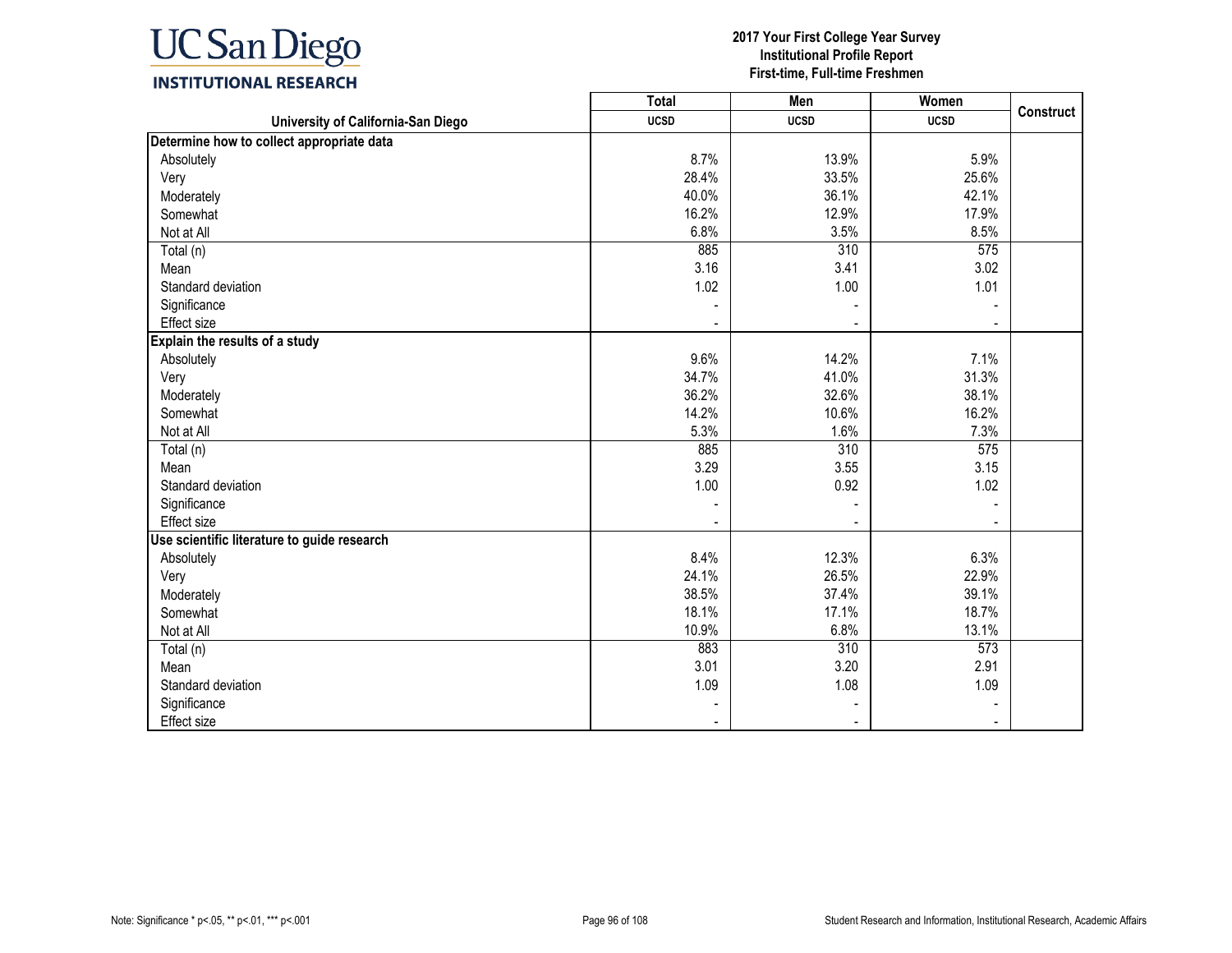

|                                                      | <b>Total</b> | Men              | Women       | <b>Construct</b> |
|------------------------------------------------------|--------------|------------------|-------------|------------------|
| University of California-San Diego                   | <b>UCSD</b>  | <b>UCSD</b>      | <b>UCSD</b> |                  |
| Integrate results from multiple studies              |              |                  |             |                  |
| Absolutely                                           | 10.2%        | 13.5%            | 8.4%        |                  |
| Very                                                 | 27.4%        | 30.3%            | 25.8%       |                  |
| Moderately                                           | 36.8%        | 36.1%            | 37.1%       |                  |
| Somewhat                                             | 17.8%        | 15.5%            | 19.0%       |                  |
| Not at All                                           | 7.9%         | 4.5%             | 9.8%        |                  |
| Total (n)                                            | 884          | 310              | 574         |                  |
| Mean                                                 | 3.14         | 3.33             | 3.04        |                  |
| Standard deviation                                   | 1.08         | 1.04             | 1.08        |                  |
| Significance                                         |              |                  |             |                  |
| Effect size                                          |              |                  |             |                  |
| <b>Ask relevant questions</b>                        |              |                  |             |                  |
| Absolutely                                           | 12.6%        | 16.5%            | 10.6%       |                  |
| Very                                                 | 32.3%        | 37.4%            | 29.5%       |                  |
| Moderately                                           | 37.4%        | 35.2%            | 38.5%       |                  |
| Somewhat                                             | 13.7%        | 9.4%             | 16.0%       |                  |
| Not at All                                           | 4.1%         | 1.6%             | 5.4%        |                  |
| Total (n)                                            | 886          | $\overline{310}$ | 576         |                  |
| Mean                                                 | 3.36         | 3.58             | 3.24        |                  |
| Standard deviation                                   | 1.00         | 0.93             | 1.02        |                  |
| Significance                                         |              |                  |             |                  |
| <b>Effect</b> size                                   |              |                  |             |                  |
| Identity what is known and not known about a problem |              |                  |             |                  |
| Absolutely                                           | 11.6%        | 15.5%            | 9.4%        |                  |
| Very                                                 | 31.7%        | 35.8%            | 29.5%       |                  |
| Moderately                                           | 40.4%        | 39.0%            | 41.2%       |                  |
| Somewhat                                             | 11.8%        | 7.4%             | 14.1%       |                  |
| Not at All                                           | 4.5%         | 2.3%             | 5.8%        |                  |
| Total (n)                                            | 883          | 310              | 573         |                  |
| Mean                                                 | 3.34         | 3.55             | 3.23        |                  |
| Standard deviation                                   | 0.98         | 0.92             | 1.00        |                  |
| Significance                                         |              |                  |             |                  |
| Effect size                                          |              |                  |             |                  |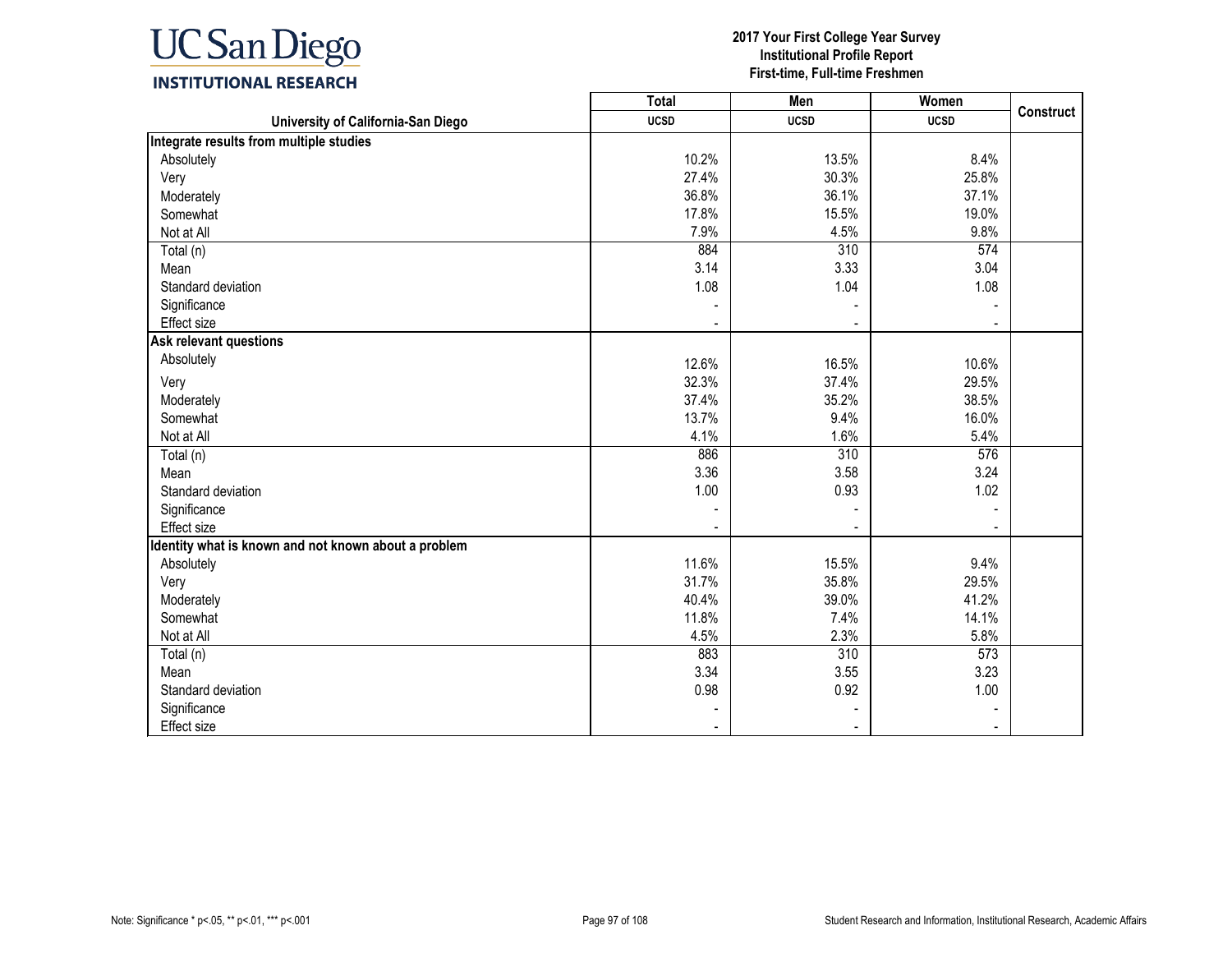

|                                                                    | <b>Total</b> | Men         | Women       | <b>Construct</b> |
|--------------------------------------------------------------------|--------------|-------------|-------------|------------------|
| University of California-San Diego                                 | <b>UCSD</b>  | <b>UCSD</b> | <b>UCSD</b> |                  |
| <b>Understand scientific concepts</b>                              |              |             |             |                  |
| Absolutely                                                         | 12.5%        | 19.7%       | 8.6%        |                  |
| Very                                                               | 33.9%        | 37.1%       | 32.1%       |                  |
| Moderately                                                         | 36.1%        | 33.9%       | 37.3%       |                  |
| Somewhat                                                           | 12.9%        | 7.7%        | 15.7%       |                  |
| Not at All                                                         | 4.6%         | 1.6%        | 6.3%        |                  |
| Total (n)                                                          | 883          | 310         | 573         |                  |
| Mean                                                               | 3.37         | 3.65        | 3.21        |                  |
| Standard deviation                                                 | 1.01         | 0.93        | 1.01        |                  |
| Significance                                                       |              |             |             |                  |
| <b>Effect size</b>                                                 |              |             |             |                  |
| See connections between different areas of science and mathematics |              |             |             |                  |
| Absolutely                                                         | 11.2%        | 16.8%       | 8.2%        |                  |
| Very                                                               | 29.9%        | 33.9%       | 27.8%       |                  |
| Moderately                                                         | 36.5%        | 34.5%       | 37.5%       |                  |
| Somewhat                                                           | 15.5%        | 11.3%       | 17.7%       |                  |
| Not at All                                                         | 7.0%         | 3.5%        | 8.9%        |                  |
| Total (n)                                                          | 886          | 310         | 576         |                  |
| Mean                                                               | 3.23         | 3.49        | 3.09        |                  |
| Standard deviation                                                 | 1.06         | 1.01        | 1.06        |                  |
| Significance                                                       |              |             |             |                  |
| Effect size                                                        |              |             |             |                  |
| Will you pursue a science-related research career?                 |              |             |             |                  |
| Definitely                                                         | 21.4%        | 24.4%       | 19.9%       |                  |
| Probably                                                           | 28.0%        | 26.6%       | 28.8%       |                  |
| Uncertain                                                          | 21.3%        | 22.1%       | 20.9%       |                  |
| Probably No                                                        | 17.3%        | 15.4%       | 18.3%       |                  |
| Definitely No                                                      | 11.9%        | 11.5%       | 12.2%       |                  |
| Total (n)                                                          | 896          | 312         | 584         |                  |
| Mean                                                               | 3.30         | 3.37        | 3.26        |                  |
| Standard deviation                                                 | 1.30         | 1.31        | 1.30        |                  |
| Significance                                                       |              |             |             |                  |
| <b>Effect size</b>                                                 |              |             |             |                  |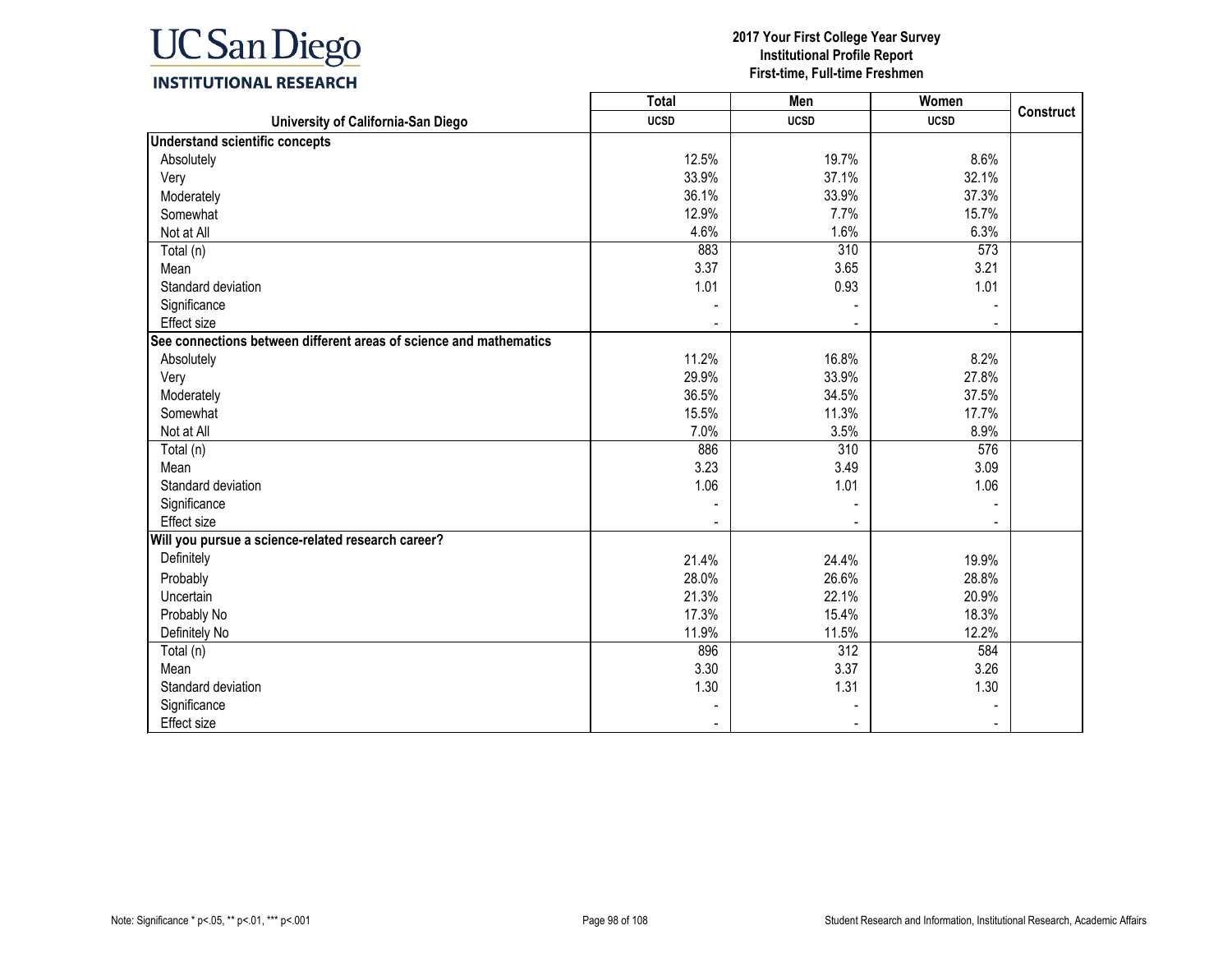

|                                                             | <b>Total</b> | Men         | Women       |           |
|-------------------------------------------------------------|--------------|-------------|-------------|-----------|
| University of California-San Diego                          | <b>UCSD</b>  | <b>UCSD</b> | <b>UCSD</b> | Construct |
| Race/Ethnicity (Mark all that apply)                        |              |             |             |           |
| (total may add to more than 100%)                           |              |             |             |           |
| American Indian/Alaska Native                               | 1.3%         | 1.0%        | 1.5%        |           |
| East Asian (e.g., Chinese, Japanese, Korean, Taiwanese)     | 36.7%        | 38.1%       | 35.9%       |           |
| Filipino                                                    | 7.1%         | 6.1%        | 7.6%        |           |
| Southeast Asian (e.g., Cambodian, Vietnamese, Hmong)        | 10.6%        | 9.1%        | 11.5%       |           |
| South Asian (e.g., Indian, Pakistani, Nepalese, Sir Lankan) | 5.2%         | 4.5%        | 5.5%        |           |
| Other Asian                                                 | 1.3%         | 1.0%        | 1.5%        |           |
| Native Hawaiian/Pacific Islander                            | 0.7%         | 1.0%        | 0.6%        |           |
| African American/Black                                      | 3.3%         | 3.5%        | 3.2%        |           |
| Mexican American/Chicano                                    | 16.5%        | 15.4%       | 17.1%       |           |
| Puerto Rican                                                | 0.3%         | 0.0%        | 0.4%        |           |
| Other Latino                                                | 4.6%         | 4.0%        | 5.0%        |           |
| White/Caucasian                                             | 30.6%        | 31.6%       | 30.1%       |           |
| Other                                                       | 2.9%         | 3.5%        | 2.6%        |           |
| Total (n)                                                   | 1,120        | 396         | 724         |           |
| <b>Race/Ethnicity</b>                                       |              |             |             |           |
| (total adds to 100%)                                        |              |             |             |           |
| American Indian                                             | 0.0%         | 0.0%        | 0.0%        |           |
| Asian                                                       | 50.2%        | 50.4%       | 50.1%       |           |
| <b>Black</b>                                                | 1.5%         | 1.8%        | 1.4%        |           |
| Hispanic                                                    | 13.8%        | 12.5%       | 14.5%       |           |
| White                                                       | 18.7%        | 19.8%       | 18.1%       |           |
| Other                                                       | 1.1%         | 1.0%        | 1.1%        |           |
| Two or more race/ethnicity                                  | 14.6%        | 14.5%       | 14.7%       |           |
| Total (n)                                                   | 1,115        | 393         | 722         |           |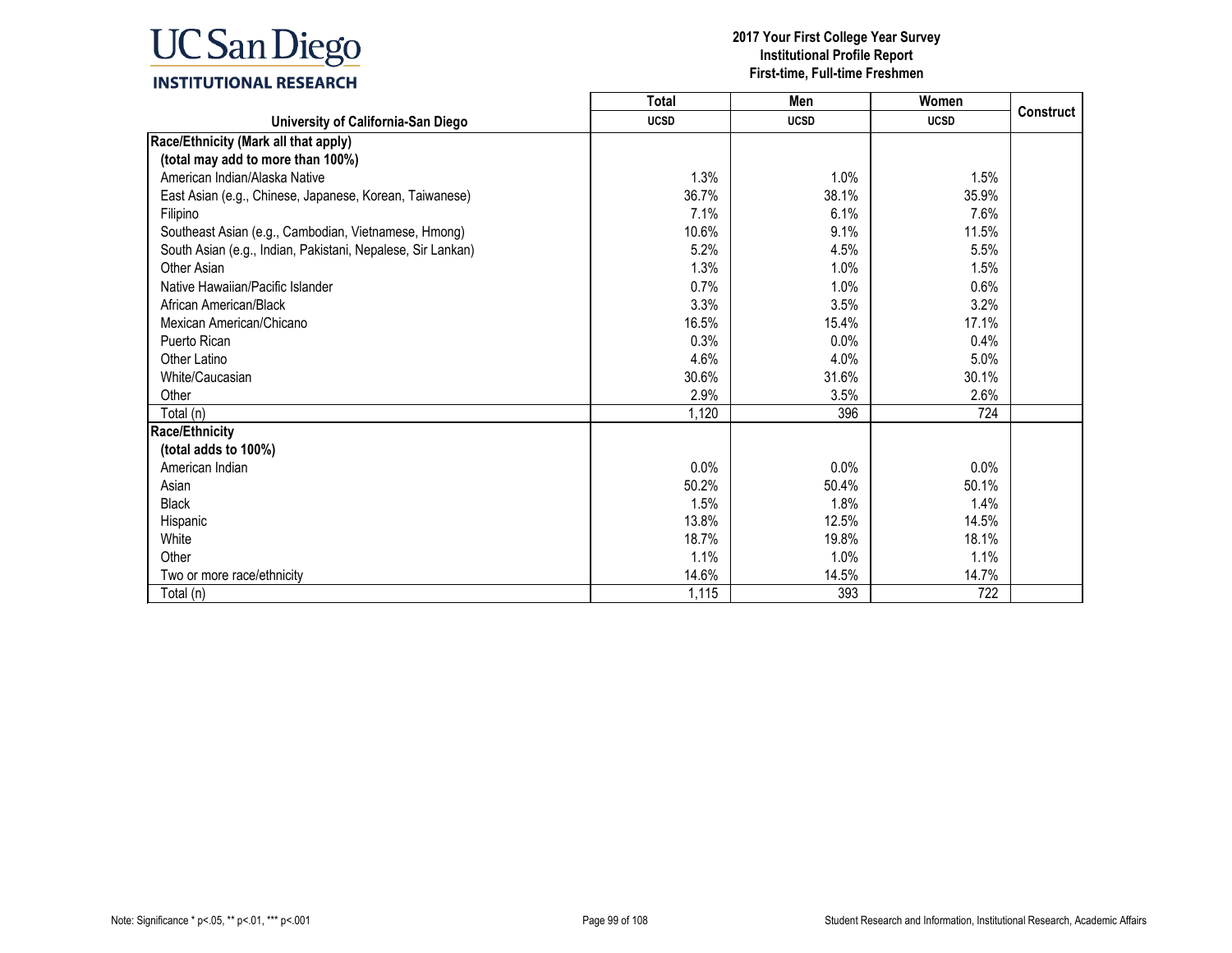

|                                                                | <b>Total</b> | Men         | Women       |                  |
|----------------------------------------------------------------|--------------|-------------|-------------|------------------|
| University of California-San Diego                             | <b>UCSD</b>  | <b>UCSD</b> | <b>UCSD</b> | <b>Construct</b> |
| Your major (disaggregated)                                     |              |             |             |                  |
| Art, fine and applied                                          | 0.4%         | 0.6%        | 0.3%        |                  |
| English (language and literature)                              | 1.0%         | 0.3%        | 1.4%        |                  |
| History                                                        | 0.8%         | 0.9%        | 0.7%        |                  |
| Journalism/Communication                                       | 1.5%         | 1.3%        | 1.7%        |                  |
| Classical and Modern Languages and Literature (except English) | 0.2%         | 0.3%        | 0.2%        |                  |
| Media/Film Studies                                             | 0.3%         | 0.0%        | 0.5%        |                  |
| Music                                                          | 0.1%         | 0.3%        | 0.0%        |                  |
| Philosophy                                                     | 0.5%         | 0.6%        | 0.5%        |                  |
| Theatre/Drama                                                  | 0.4%         | 0.3%        | 0.5%        |                  |
| Theology/Religion                                              | 0.0%         | 0.0%        | 0.0%        |                  |
| Other Arts and Humanities                                      | 0.3%         | 0.0%        | 0.5%        |                  |
| Biology (general)                                              | 9.1%         | 5.0%        | 11.3%       |                  |
| Animal Biology (zoology)                                       | 0.0%         | 0.0%        | 0.0%        |                  |
| Ecology & Evolutionary Biology                                 | 1.1%         | 0.9%        | 1.2%        |                  |
| Marine Biology                                                 | 1.2%         | 1.3%        | 1.2%        |                  |
| Microbiology                                                   | 0.8%         | 0.6%        | 0.8%        |                  |
| Molecular, Cellular, & Developmental Biology                   | 2.2%         | 1.9%        | 2.4%        |                  |
| Your major (disaggregated)                                     |              |             |             |                  |
| Neurobiology/Neuroscience                                      | 3.6%         | 1.9%        | 4.6%        |                  |
| Plant Biology (botany)                                         | 0.0%         | 0.0%        | 0.0%        |                  |
| Agriculture/Natural Resources                                  | 0.0%         | 0.0%        | 0.0%        |                  |
| Biochemistry/Biophysics                                        | 5.3%         | 4.1%        | 5.9%        |                  |
| <b>Environmental Science</b>                                   | 0.2%         | 0.0%        | 0.3%        |                  |
| Other Biological Science                                       | 7.4%         | 4.1%        | 9.1%        |                  |
| Accounting                                                     | 0.0%         | 0.0%        | 0.0%        |                  |
| Business Admin. (general)                                      | 0.1%         | 0.0%        | 0.2%        |                  |
| Entrepreneurship                                               | 0.0%         | 0.0%        | 0.0%        |                  |
| Finance                                                        | 0.0%         | 0.0%        | 0.0%        |                  |
| Hospitality/Tourism                                            | 0.0%         | 0.0%        | 0.0%        |                  |
| Human Resources Management                                     | 0.0%         | 0.0%        | 0.0%        |                  |
| <b>International Business</b>                                  | 2.0%         | 0.9%        | 2.5%        |                  |
| Marketing                                                      | 0.0%         | 0.0%        | 0.0%        |                  |
| Management                                                     | 0.5%         | 1.3%        | 0.2%        |                  |
| Computer/Management Information Systems                        | 0.1%         | 0.3%        | $0.0\%$     |                  |
| <b>Real Estate</b>                                             | 0.0%         | 0.0%        | 0.0%        |                  |
| <b>Other Business</b>                                          | 0.2%         | 0.0%        | 0.3%        |                  |
| <b>Elementary Education</b>                                    | 0.0%         | 0.0%        | 0.0%        |                  |
| Music/Art Education                                            | 0.0%         | 0.0%        | 0.0%        |                  |
| <b>Physical Education/Recreation</b>                           | 0.0%         | 0.0%        | 0.0%        |                  |
| Secondary Education                                            | 0.0%         | 0.0%        | 0.0%        |                  |
| <b>Special Education</b>                                       | 0.0%         | 0.0%        | 0.0%        |                  |
| Other Education                                                | 0.0%         | 0.0%        | $0.0\%$     |                  |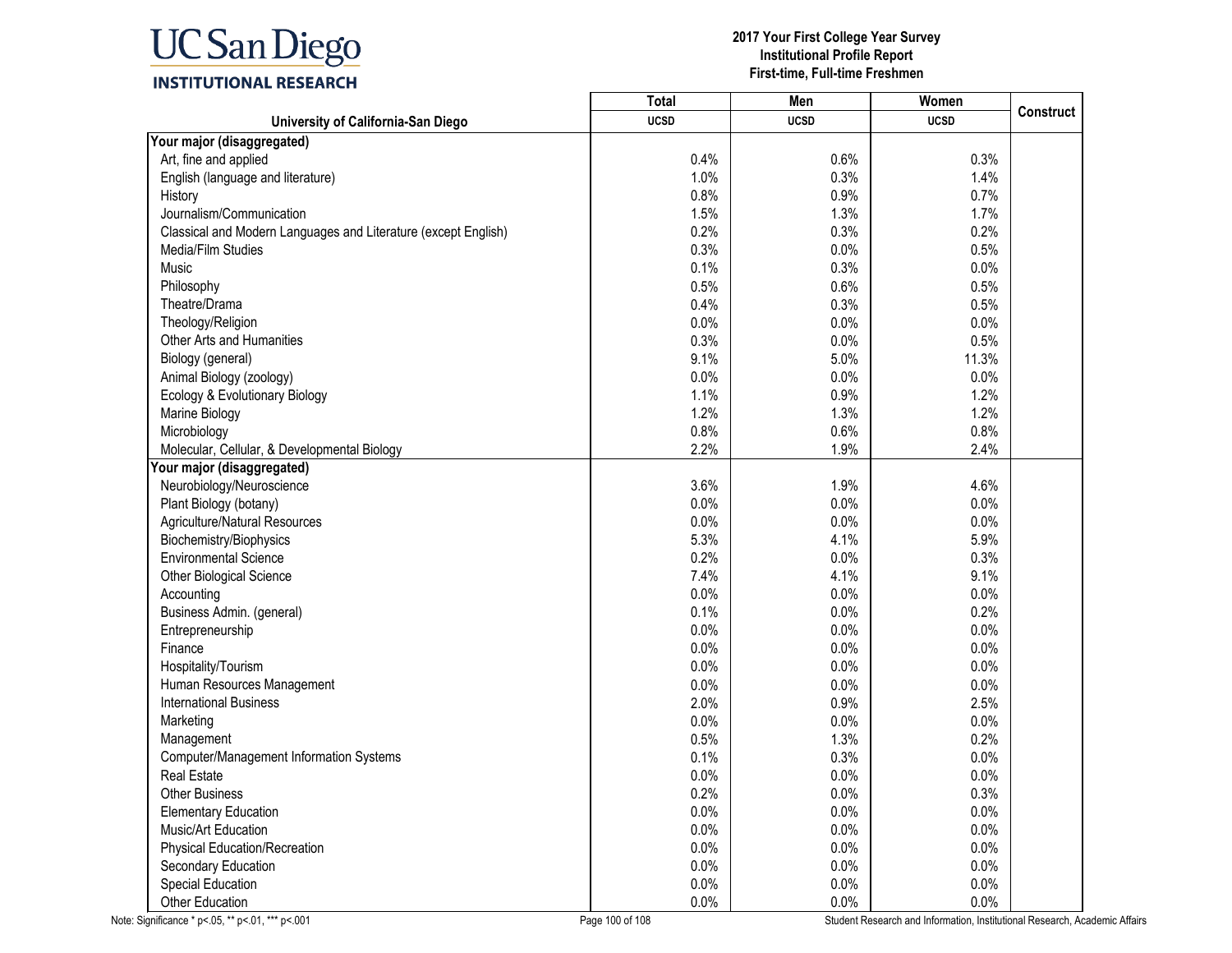

|                                                     | <b>Total</b> | Men         | Women       |                  |
|-----------------------------------------------------|--------------|-------------|-------------|------------------|
| University of California-San Diego                  | <b>UCSD</b>  | <b>UCSD</b> | <b>UCSD</b> | <b>Construct</b> |
| Your major (disaggregated)                          |              |             |             |                  |
| Aerospace/Aeronautical/Astronautical Engineering    | 0.7%         | 0.9%        | 0.5%        |                  |
| Biological/Agricultural Engineering                 | 0.3%         | 0.3%        | 0.3%        |                  |
| <b>Biomedical Engineering</b>                       | 1.5%         | 1.3%        | 1.7%        |                  |
| <b>Chemical Engineering</b>                         | 1.1%         | 1.3%        | 1.0%        |                  |
| <b>Civil Engineering</b>                            | 0.4%         | 1.3%        | 0.0%        |                  |
| <b>Computer Engineering</b>                         | 1.2%         | 2.5%        | 0.5%        |                  |
| Electrical/Electronic Communications Engineering    | 1.1%         | 2.2%        | 0.5%        |                  |
| <b>Engineering Science/Engineering Physics</b>      | 0.1%         | 0.0%        | 0.2%        |                  |
| Environmental/Environmental Health Engineering      | 0.9%         | 0.9%        | 0.8%        |                  |
| Industrial/Manufacturing Engineering                | 0.0%         | 0.0%        | 0.0%        |                  |
| <b>Materials Engineering</b>                        | 0.1%         | 0.3%        | 0.0%        |                  |
| <b>Mechanical Engineering</b>                       | 3.1%         | 4.4%        | 2.4%        |                  |
| Other Engineering                                   | 1.3%         | 1.6%        | 1.2%        |                  |
| <b>Clinical Laboratory Science</b>                  | 0.0%         | 0.0%        | 0.0%        |                  |
| <b>Health Care Administration/Studies</b>           | 0.2%         | 0.6%        | 0.0%        |                  |
| Health Technology                                   | 0.0%         | 0.0%        | 0.0%        |                  |
| Kinesiology                                         | 0.0%         | 0.0%        | 0.0%        |                  |
| Nursing                                             | 0.0%         | 0.0%        | 0.0%        |                  |
| Pharmacy                                            | 0.9%         | 0.6%        | 1.0%        |                  |
| Therapy (occupational, physical, speech)            | 0.1%         | 0.0%        | 0.2%        |                  |
| Other Health Profession                             | 1.0%         | 0.3%        | 1.4%        |                  |
| Your major (disaggregated)                          |              |             |             |                  |
| <b>Computer Science</b>                             | 2.5%         | 5.3%        | 1.0%        |                  |
| Mathematics/Statistics                              | 2.3%         | 1.9%        | 2.5%        |                  |
| Other Math and Computer Science                     | 3.1%         | 4.7%        | 2.2%        |                  |
| Astronomy & Astrophysics                            | 0.0%         | 0.0%        | 0.0%        |                  |
| Atmospheric Sciences                                | 0.0%         | 0.0%        | 0.0%        |                  |
| Chemistry                                           | 1.3%         | 1.6%        | 1.2%        |                  |
| Earth & Planetary Sciences                          | 0.0%         | 0.0%        | 0.0%        |                  |
| <b>Marine Sciences</b>                              | 0.0%         | 0.0%        | 0.0%        |                  |
| Physics                                             | 2.6%         | 6.0%        | 0.8%        |                  |
| Other Physical Science                              | 0.0%         | 0.0%        | 0.0%        |                  |
| Anthropology                                        | 0.2%         | 0.3%        | 0.2%        |                  |
| Economics                                           | 3.8%         | 5.0%        | 3.2%        |                  |
| Ethnic/Cultural Studies                             | 0.4%         | 0.6%        | 0.3%        |                  |
| Geography                                           | 0.0%         | 0.0%        | 0.0%        |                  |
| Political Science (gov't., international relations) | 4.5%         | 4.4%        | 4.6%        |                  |
| Psychology                                          | 6.7%         | 4.7%        | 7.8%        |                  |
| <b>Public Policy</b>                                | 0.2%         | $0.0\%$     | 0.3%        |                  |
| Social Work                                         | 0.0%         | 0.0%        | 0.0%        |                  |
| Sociology                                           | 1.4%         | 0.3%        | 2.0%        |                  |
| Women's/Gender Studies                              | 0.0%         | 0.0%        | 0.0%        |                  |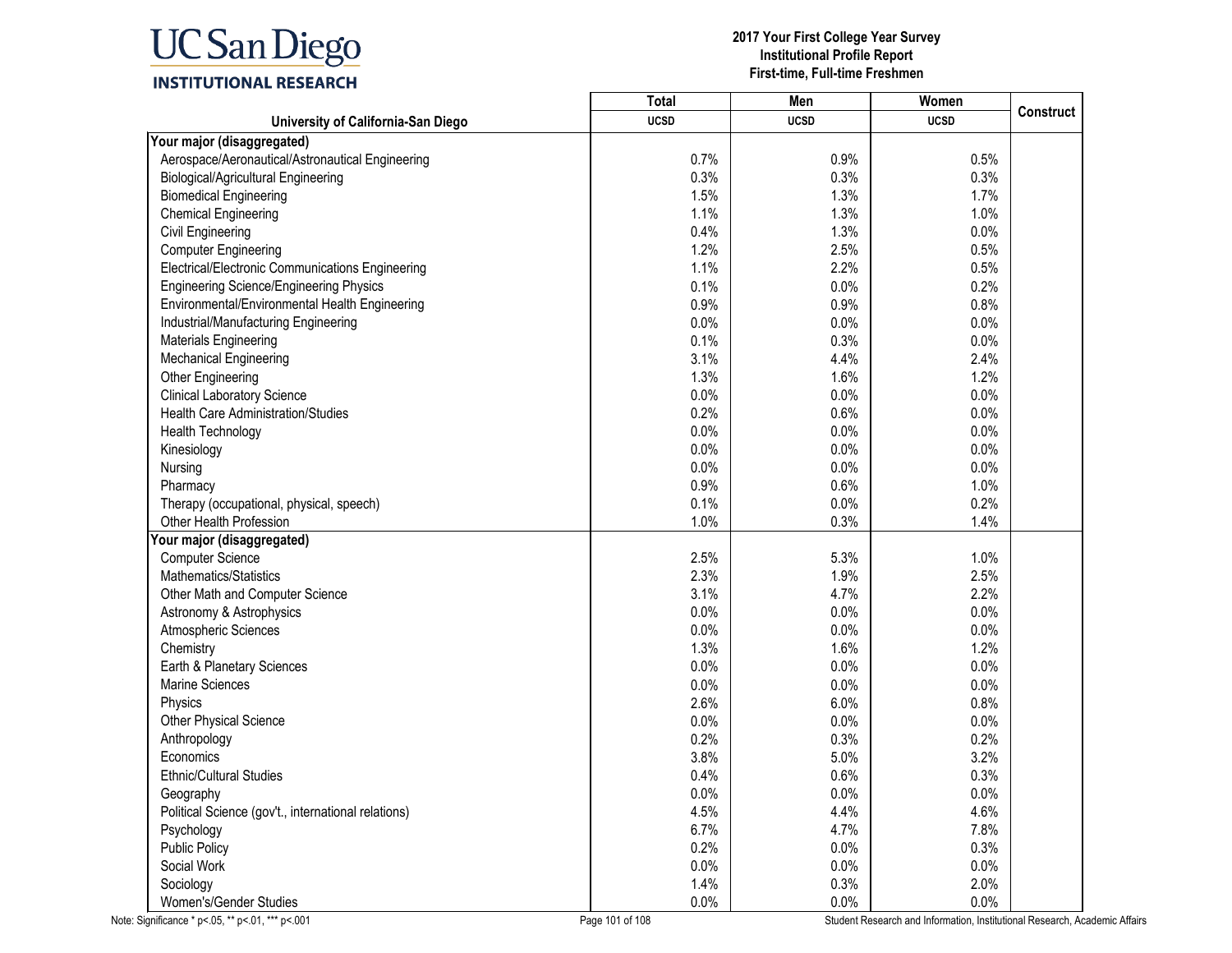

|                                         | <b>Total</b> | Men         | Women       |                  |
|-----------------------------------------|--------------|-------------|-------------|------------------|
| University of California-San Diego      | <b>UCSD</b>  | <b>UCSD</b> | <b>UCSD</b> | <b>Construct</b> |
| Your major (disaggregated)              |              |             |             |                  |
| <b>Other Social Science</b>             | 1.5%         | 1.6%        | 1.5%        |                  |
| Architecture/Urban Planning             | 0.3%         | 0.3%        | 0.3%        |                  |
| <b>Criminal Justice</b>                 | 0.0%         | 0.0%        | 0.0%        |                  |
| <b>Library Science</b>                  | 0.0%         | 0.0%        | 0.0%        |                  |
| Security & Protective Services          | 0.0%         | 0.0%        | 0.0%        |                  |
| Military Sciences/Technology/Operations | 0.0%         | 0.0%        | 0.0%        |                  |
| Other                                   | 9.9%         | 10.7%       | 9.5%        |                  |
| Undecided                               | 5.5%         | 7.2%        | 4.6%        |                  |
| Total (n)                               | 911.00       | 319.00      | 592.00      |                  |
| Your major (aggregated)                 |              |             |             |                  |
| Agriculture                             | 0.0%         | 0.0%        | 0.0%        |                  |
| <b>Biological &amp; Life Sciences</b>   | 30.8%        | 19.7%       | 36.8%       |                  |
| <b>Business</b>                         | 3.0%         | 2.5%        | 3.2%        |                  |
| Education                               | 0.0%         | 0.0%        | 0.0%        |                  |
| Engineering                             | 11.9%        | 16.9%       | 9.1%        |                  |
| English                                 | 1.0%         | 0.3%        | 1.4%        |                  |
| <b>Health Professions</b>               | 2.2%         | 1.6%        | 2.5%        |                  |
| History or Political Science            | 5.3%         | 5.3%        | 5.2%        |                  |
| Arts & Humanities                       | 3.0%         | 2.5%        | 3.2%        |                  |
| Fine Arts                               | 1.3%         | 1.3%        | 1.4%        |                  |
| Mathematics or Computer Science         | 7.9%         | 11.9%       | 5.7%        |                  |
| <b>Physical Science</b>                 | 4.0%         | 7.5%        | 2.0%        |                  |
| Social Science                          | 14.4%        | 12.5%       | 15.4%       |                  |
| Justice and Security                    | 0.0%         | 0.0%        | 0.0%        |                  |
| <b>Library Science</b>                  | 0.0%         | 0.0%        | 0.0%        |                  |
| Other Non-technical                     | 9.9%         | 10.7%       | 9.5%        |                  |
| Undecided                               | 5.5%         | 7.2%        | 4.6%        |                  |
| Total (n)                               | 911          | 319         | 592         |                  |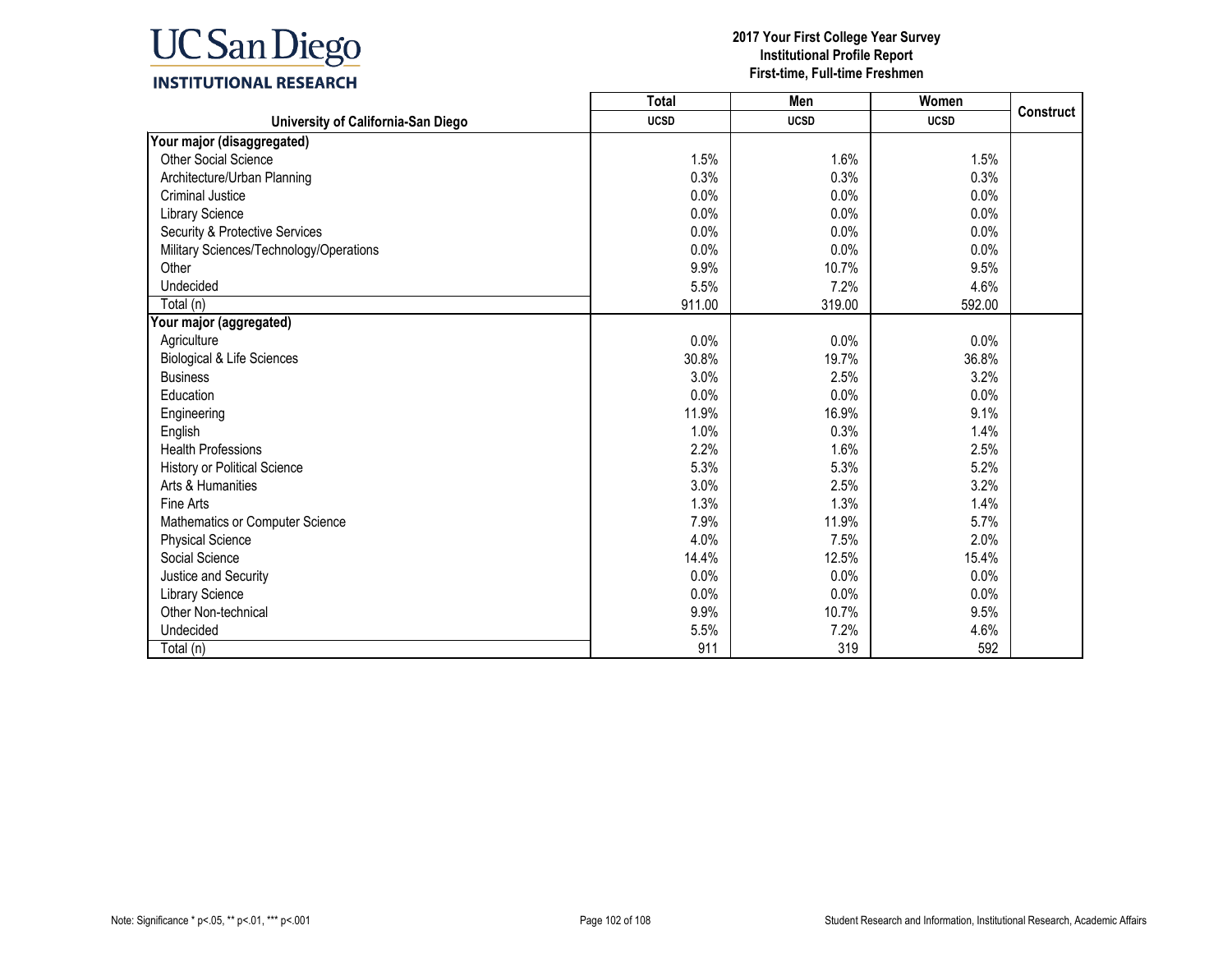# **UC** San Diego

## **INSTITUTIONAL RESEARCH**

|                                                                        | <b>Total</b> | Men         | Women       |                  |
|------------------------------------------------------------------------|--------------|-------------|-------------|------------------|
| University of California-San Diego                                     | <b>UCSD</b>  | <b>UCSD</b> | <b>UCSD</b> | <b>Construct</b> |
| Which of the following describe how you spent your time the year after |              |             |             |                  |
| graduating from high school: (Mark all that apply)                     |              |             |             |                  |
| I enrolled in college the fall term after graduating from high school  |              |             |             |                  |
| Marked                                                                 | 74.9%        | 72.7%       | 76.2%       |                  |
| Not Marked                                                             | 25.1%        | 27.3%       | 23.8%       |                  |
| Total (n)                                                              | 1,105        | 392         | 713         |                  |
| Domestic gap year: Worked for pay                                      |              |             |             |                  |
| Marked                                                                 | 13.9%        | 15.1%       | 13.3%       |                  |
| Not Marked                                                             | 86.1%        | 84.9%       | 86.7%       |                  |
| Total (n)                                                              | 1,105        | 392         | 713         |                  |
| Domestic gap year: Traveled                                            |              |             |             |                  |
| Marked                                                                 | 9.6%         | 9.7%        | 9.5%        |                  |
| Not Marked                                                             | 90.4%        | 90.3%       | 90.5%       |                  |
| Total (n)                                                              | 1,105        | 392         | 713         |                  |
| Domestic gap year: Interned                                            |              |             |             |                  |
| Marked                                                                 | 4.2%         | 4.6%        | 3.9%        |                  |
| Not Marked                                                             | 95.8%        | 95.4%       | 96.1%       |                  |
| Total (n)                                                              | 1,105        | 392         | 713         |                  |
| Domestic gap year: Volunteered                                         |              |             |             |                  |
| Marked                                                                 | 9.6%         | 7.7%        | 10.7%       |                  |
| Not Marked                                                             | 90.4%        | 92.3%       | 89.3%       |                  |
| Total (n)                                                              | 1,105        | 392         | 713         |                  |
| Domestic gap year: Other                                               |              |             |             |                  |
| Marked                                                                 | 3.3%         | 3.6%        | 3.2%        |                  |
| Not Marked                                                             | 96.7%        | 96.4%       | 96.8%       |                  |
| Total (n)                                                              | 1,105        | 392         | 713         |                  |
| International gap year: Worked for pay                                 |              |             |             |                  |
| <b>Marked</b>                                                          | 1.3%         | 1.5%        | 1.1%        |                  |
| Not Marked                                                             | 98.7%        | 98.5%       | 98.9%       |                  |
| Total (n)                                                              | 1,105        | 392         | 713         |                  |
| <b>International gap year: Traveled</b>                                |              |             |             |                  |
| <b>Marked</b>                                                          | 6.0%         | 5.1%        | 6.5%        |                  |
| Not Marked                                                             | 94.0%        | 94.9%       | 93.5%       |                  |
| Total (n)                                                              | 1,105        | 392         | 713         |                  |
| International gap year: Interned                                       |              |             |             |                  |
| <b>Marked</b>                                                          | 1.1%         | 0.8%        | 1.3%        |                  |
| Not Marked                                                             | 98.9%        | 99.2%       | 98.7%       |                  |
| Total (n)                                                              | 1,105        | 392         | 713         |                  |
| International gap year: Volunteered                                    |              |             |             |                  |
| <b>Marked</b>                                                          | 1.6%         | 1.3%        | 1.8%        |                  |
| Not Marked                                                             | 98.4%        | 98.7%       | 98.2%       |                  |
| Total (n)                                                              | 1,105        | 392         | 713         |                  |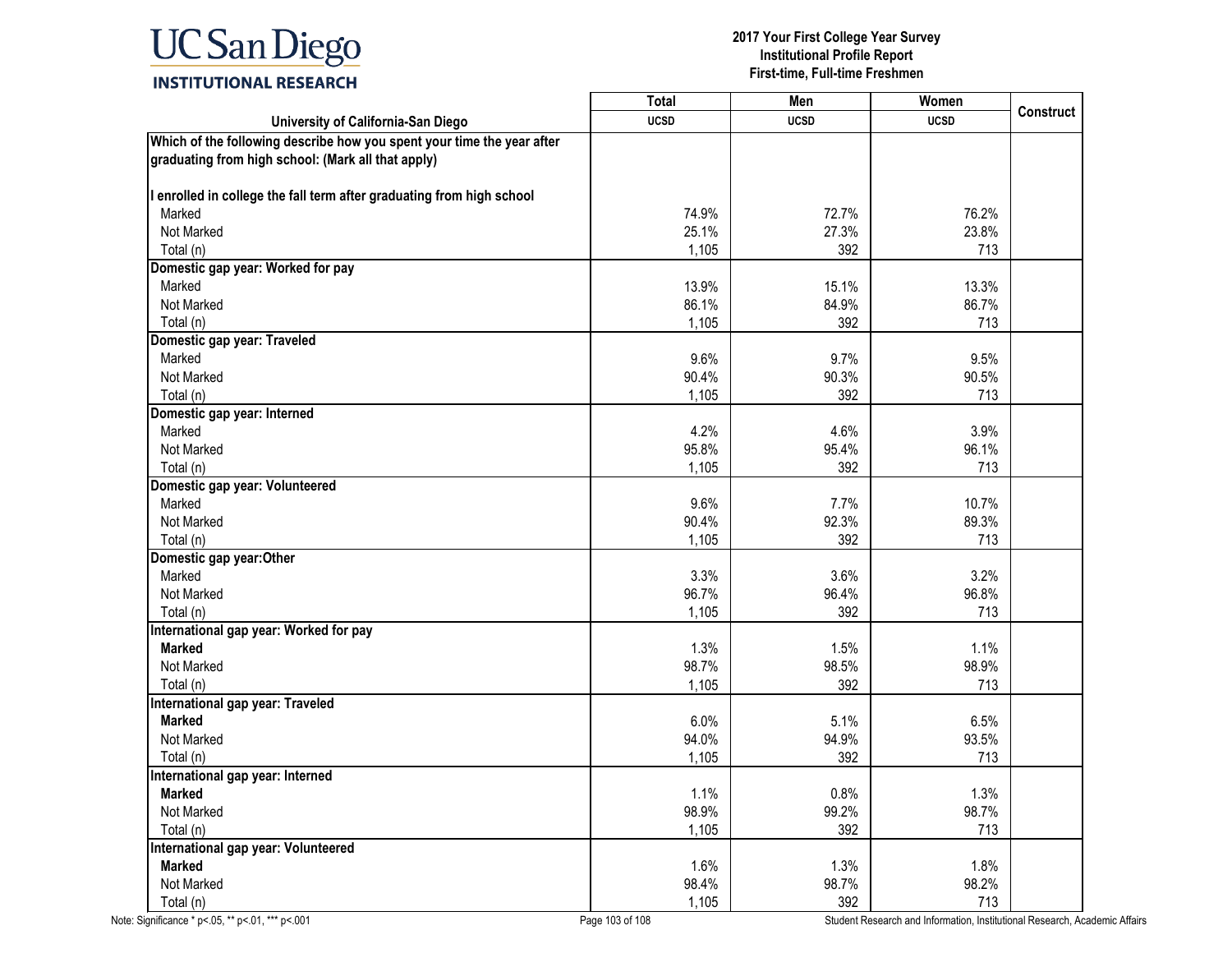

|                                                   | Total       | Men         | Women       |                  |
|---------------------------------------------------|-------------|-------------|-------------|------------------|
| University of California-San Diego                | <b>UCSD</b> | <b>UCSD</b> | <b>UCSD</b> | <b>Construct</b> |
| International gap year: Other                     |             |             |             |                  |
| <b>Marked</b>                                     | 2.4%        | 3.1%        | 2.0%        |                  |
| Not Marked                                        | 97.6%       | 96.9%       | 98.0%       |                  |
| Total (n)                                         | 1,105       | 392         | 713         |                  |
| How much time did you spend during your gap year: | 47.80%      | 33.30%      | 63.60%      |                  |
| <b>Working for pay</b>                            |             |             |             |                  |
| More than 12 months                               |             |             |             |                  |
| 12 months                                         | 13.00%      | 16.70%      | 9.10%       |                  |
| 11 months                                         | $0.00\%$    | $0.00\%$    | $0.00\%$    |                  |
| 10 months                                         | 8.70%       | 16.70%      | 0.00%       |                  |
| 9 months                                          | $0.00\%$    | $0.00\%$    | $0.00\%$    |                  |
| 8 months                                          | $0.00\%$    | 0.00%       | 0.00%       |                  |
| 7 months                                          | $0.00\%$    | 0.00%       | $0.00\%$    |                  |
| 6 months                                          | 0.00%       | 0.00%       | 0.00%       |                  |
| 5 months                                          | $0.00\%$    | $0.00\%$    | $0.00\%$    |                  |
| 4 months                                          | 8.70%       | 16.70%      | $0.00\%$    |                  |
| 3 months                                          | 4.30%       | 0.00%       | 9.10%       |                  |
| 2 months                                          | $0.00\%$    | 0.00%       | $0.00\%$    |                  |
| 1 month                                           | 8.70%       | 0.00%       | 18.20%      |                  |
| Less than 1 month                                 | 8.70%       | 16.70%      | 0.00%       |                  |
| Total (n)                                         | 23          | 12          | 11          |                  |
| Mean                                              | 10.22       | 9.67        | 10.82       |                  |
| Standard deviation                                | 5.13        | 5.18        | 5.27        |                  |
| Significance                                      |             |             |             |                  |
| Effect size                                       |             |             |             |                  |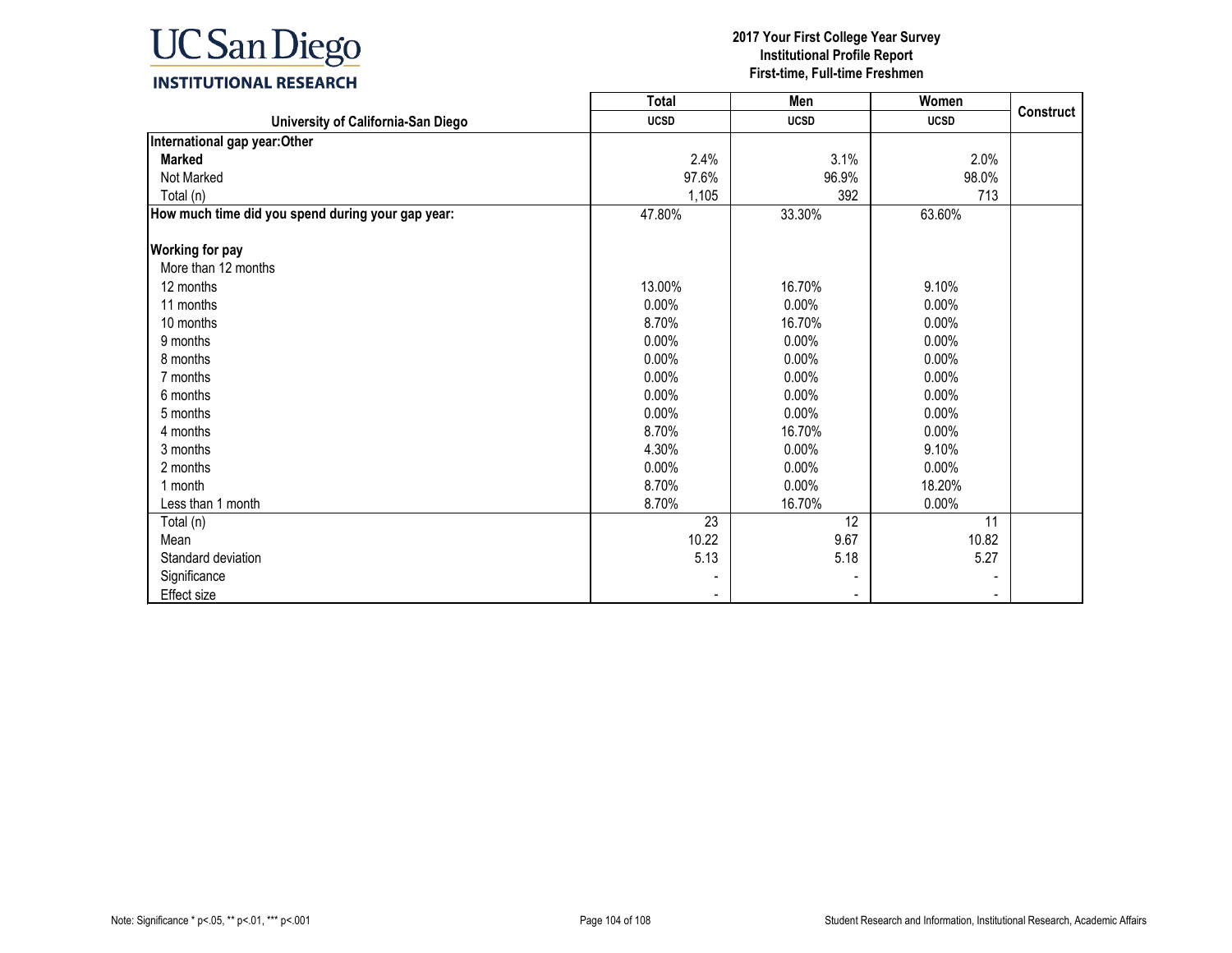

|                                                   | <b>Total</b> | Men            | Women       |                  |
|---------------------------------------------------|--------------|----------------|-------------|------------------|
| University of California-San Diego                | <b>UCSD</b>  | <b>UCSD</b>    | <b>UCSD</b> | <b>Construct</b> |
| How much time did you spend during your gap year: | $0.00\%$     | $0.00\%$       | 0.00%       |                  |
|                                                   |              |                |             |                  |
| <b>Traveling</b>                                  |              |                |             |                  |
| More than 12 months                               |              |                |             |                  |
| 12 months                                         | $0.00\%$     | $0.00\%$       | $0.00\%$    |                  |
| 11 months                                         | $0.00\%$     | $0.00\%$       | $0.00\%$    |                  |
| 10 months                                         | $0.00\%$     | $0.00\%$       | 0.00%       |                  |
| 9 months                                          | 0.00%        | $0.00\%$       | 0.00%       |                  |
| 8 months                                          | $0.00\%$     | $0.00\%$       | $0.00\%$    |                  |
| 7 months                                          | $0.00\%$     | $0.00\%$       | $0.00\%$    |                  |
| 6 months                                          | 5.60%        | $0.00\%$       | 9.10%       |                  |
| 5 months                                          | $0.00\%$     | $0.00\%$       | $0.00\%$    |                  |
| 4 months                                          | $0.00\%$     | $0.00\%$       | $0.00\%$    |                  |
| 3 months                                          | 5.60%        | $0.00\%$       | 9.10%       |                  |
| 2 months                                          | 11.10%       | 14.30%         | 9.10%       |                  |
| 1 month                                           | 27.80%       | 14.30%         | 36.40%      |                  |
| Less than 1 month                                 | 50.00%       | 71.40%         | 36.40%      |                  |
| Total (n)                                         | 18           | $\overline{7}$ | 11          |                  |
| Mean                                              | 2.00         | 1.43           | 2.36        |                  |
| Standard deviation                                | 1.53         | 0.79           | 1.80        |                  |
| Significance                                      |              |                |             |                  |
| Effect size                                       |              |                |             |                  |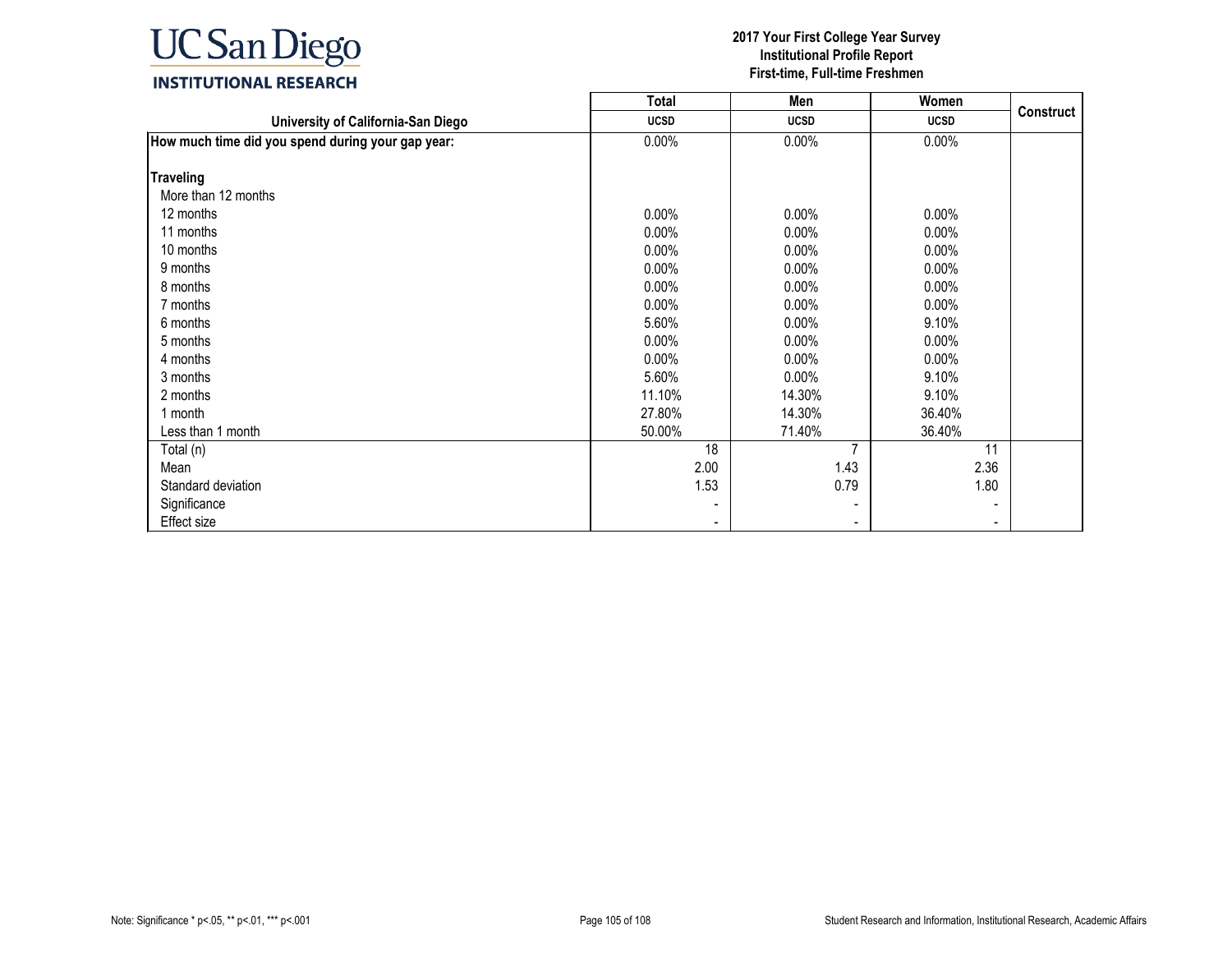

|                                                   | <b>Total</b> | Men         | Women          |                  |
|---------------------------------------------------|--------------|-------------|----------------|------------------|
| University of California-San Diego                | <b>UCSD</b>  | <b>UCSD</b> | <b>UCSD</b>    | <b>Construct</b> |
| How much time did you spend during your gap year: | $0.00\%$     | $0.00\%$    | 0.00%          |                  |
|                                                   |              |             |                |                  |
| Interning                                         |              |             |                |                  |
| More than 12 months                               |              |             |                |                  |
| 12 months                                         | $0.00\%$     | $0.00\%$    | $0.00\%$       |                  |
| 11 months                                         | $0.00\%$     | $0.00\%$    | $0.00\%$       |                  |
| 10 months                                         | 0.00%        | $0.00\%$    | $0.00\%$       |                  |
| 9 months                                          | 0.00%        | $0.00\%$    | 0.00%          |                  |
| 8 months                                          | $0.00\%$     | $0.00\%$    | $0.00\%$       |                  |
| 7 months                                          | $0.00\%$     | $0.00\%$    | $0.00\%$       |                  |
| 6 months                                          | $0.00\%$     | $0.00\%$    | $0.00\%$       |                  |
| 5 months                                          | 0.00%        | $0.00\%$    | $0.00\%$       |                  |
| 4 months                                          | 8.30%        | 20.00%      | $0.00\%$       |                  |
| 3 months                                          | 0.00%        | $0.00\%$    | $0.00\%$       |                  |
| 2 months                                          | 8.30%        | $0.00\%$    | 14.30%         |                  |
| 1 month                                           | $0.00\%$     | $0.00\%$    | $0.00\%$       |                  |
| Less than 1 month                                 | 83.30%       | 80.00%      | 85.70%         |                  |
| Total (n)                                         | 12           | 5           | $\overline{7}$ |                  |
| Mean                                              | 1.50         | 1.80        | 1.29           |                  |
| Standard deviation                                | 1.24         | 1.79        | 0.76           |                  |
| Significance                                      |              |             |                |                  |
| Effect size                                       |              |             |                |                  |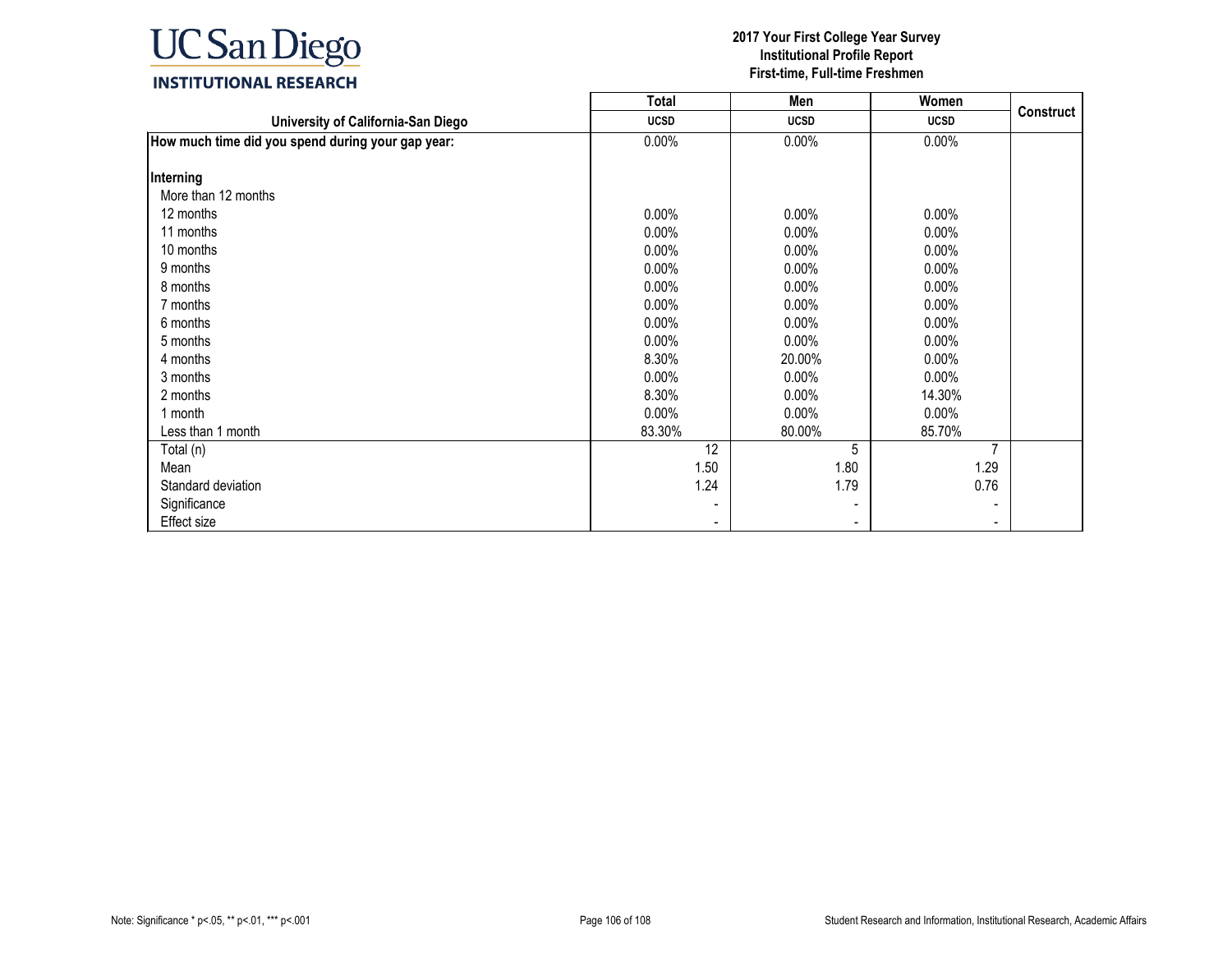

|                                                   | <b>Total</b> | Men            | Women          |                  |
|---------------------------------------------------|--------------|----------------|----------------|------------------|
| University of California-San Diego                | <b>UCSD</b>  | <b>UCSD</b>    | <b>UCSD</b>    | <b>Construct</b> |
| How much time did you spend during your gap year: | $0.00\%$     | $0.00\%$       | 0.00%          |                  |
|                                                   |              |                |                |                  |
| Volunteering                                      |              |                |                |                  |
| More than 12 months                               |              |                |                |                  |
| 12 months                                         | $0.00\%$     | $0.00\%$       | $0.00\%$       |                  |
| 11 months                                         | $0.00\%$     | $0.00\%$       | $0.00\%$       |                  |
| 10 months                                         | 7.10%        | $0.00\%$       | 14.30%         |                  |
| 9 months                                          | 0.00%        | $0.00\%$       | 0.00%          |                  |
| 8 months                                          | 7.10%        | 14.30%         | $0.00\%$       |                  |
| 7 months                                          | $0.00\%$     | $0.00\%$       | $0.00\%$       |                  |
| 6 months                                          | $0.00\%$     | $0.00\%$       | $0.00\%$       |                  |
| 5 months                                          | 7.10%        | 14.30%         | $0.00\%$       |                  |
| 4 months                                          | 7.10%        | $0.00\%$       | 14.30%         |                  |
| 3 months                                          | 7.10%        | 14.30%         | $0.00\%$       |                  |
| 2 months                                          | 7.10%        | $0.00\%$       | 14.30%         |                  |
| 1 month                                           | 7.10%        | $0.00\%$       | 14.30%         |                  |
| Less than 1 month                                 | 50.00%       | 57.10%         | 42.90%         |                  |
| Total (n)                                         | 14           | $\overline{7}$ | $\overline{7}$ |                  |
| Mean                                              | 3.36         | 3.29           | 3.43           |                  |
| Standard deviation                                | 3.30         | 3.20           | 3.64           |                  |
| Significance                                      |              |                |                |                  |
| Effect size                                       |              |                |                |                  |